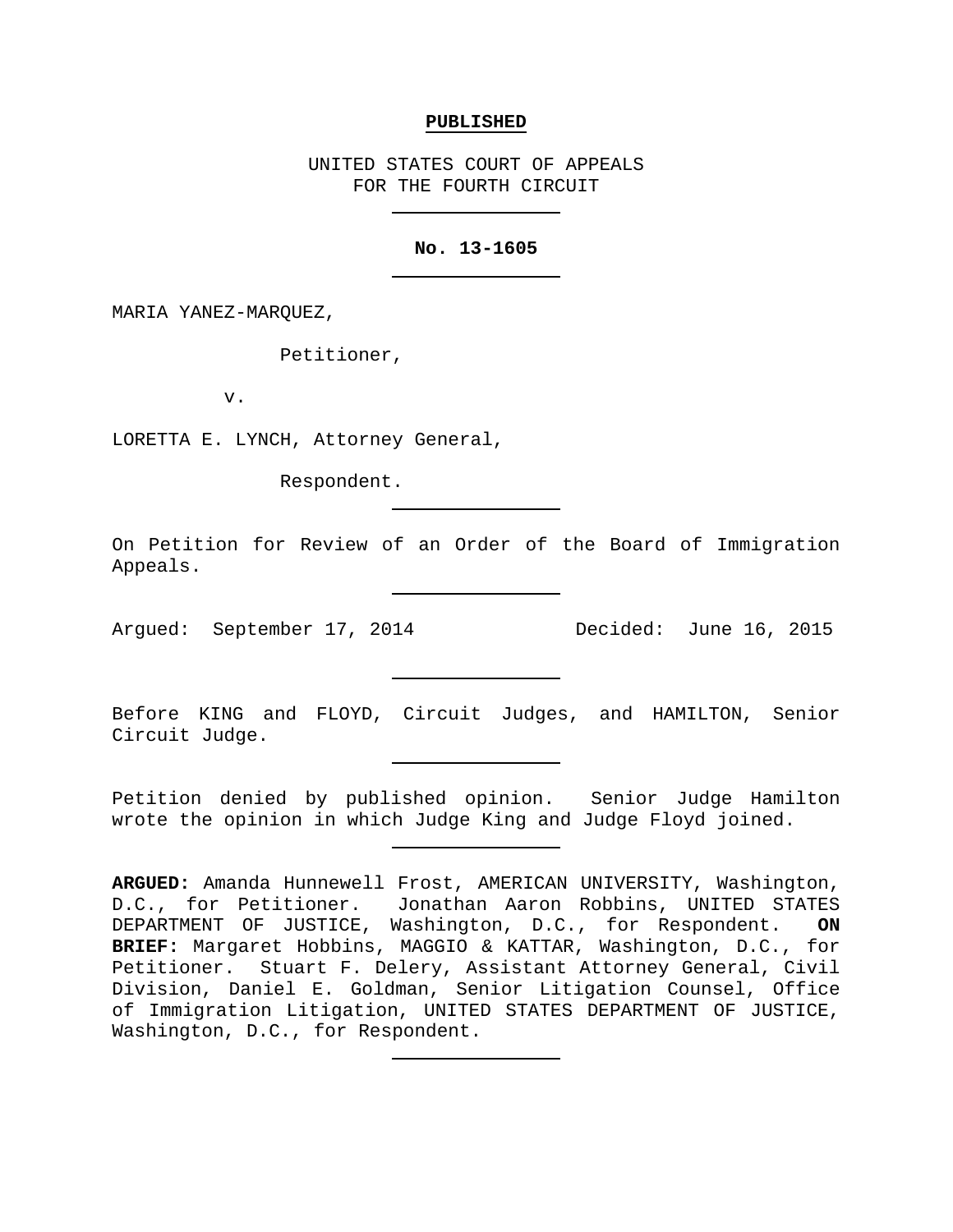HAMILTON, Senior Circuit Judge:

Maria Yanez-Marquez (Yanez), a native and citizen of El Salvador, petitions for review of a Board of Immigration Appeals (BIA) decision dismissing her appeal from the order of an Immigration Judge (IJ) ordering her removal from the United States to El Salvador. Prior to ordering Yanez's removal, the IJ denied her motion to suppress certain evidence and to terminate the removal proceeding. At the center of Yanez's petition for review is her challenge to the denial of this motion, which was premised on, inter alia, alleged egregious violations of her Fourth Amendment rights. For the reasons stated below, we deny the petition for review.

I

# A

Because the IJ denied Yanez's motion to suppress and to terminate without an evidentiary hearing, we review the evidence in the light most favorable to Yanez. Cotzojay v. Holder, 725 F.3d 172, 178 (2d Cir. 2013).

In June 2008, agents from the Immigration and Customs Enforcement (ICE) were investigating Robert Bontempo, Jr. and Rebecca Bontempo, the owners of Annapolis Painting Services (APS). The agents suspected that the Bontempos employed and harbored illegal aliens. The Bontempos owned a property, 402

 $- 2 -$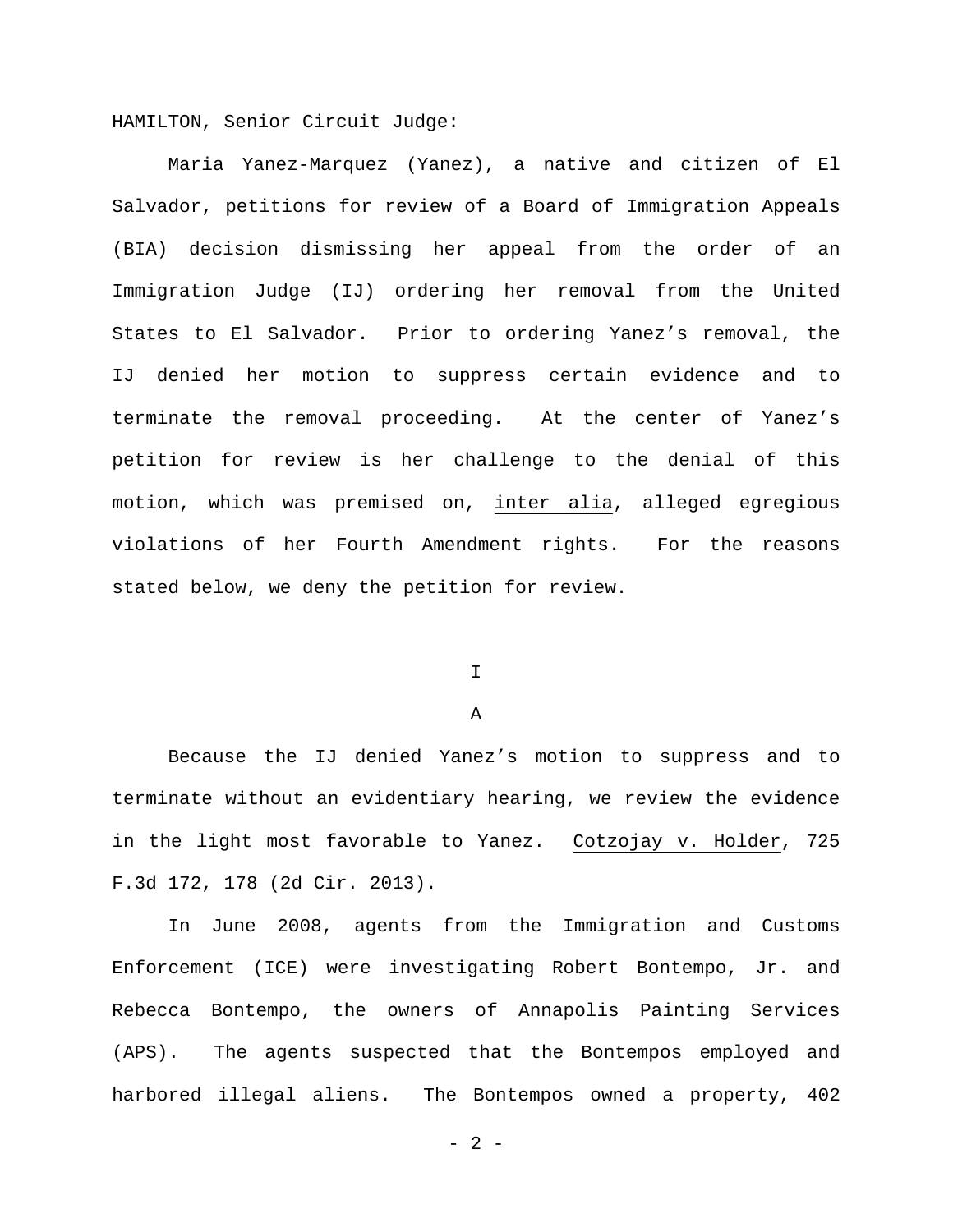Harbor Drive, Annapolis, Maryland (the Premises), which ICE surveillance revealed was occupied by Jose Umana Ruiz (Umana), an illegal alien and El Salvadorian citizen. Unbeknownst to the agents, Yanez, an illegal alien and Umana's long-time partner, also lived at the Premises. In June 2008, Yanez was five months pregnant.

In an affidavit in support of a search warrant for the Premises and numerous other houses owned by the Bontempos that were tied to the housing of illegal aliens, ICE Special Agent Francis Coker (Agent Coker) outlined the extensive background evidence concerning how employers employ and house illegal aliens, and the extensive evidence concerning how APS and the Bontempos engaged in such practices. $^1$  $^1$  The affidavit also included a picture of the Premises and described it as a "single-family home[,] a single story building with a shingled roof."  $(J.A. 524).^{2}$  $(J.A. 524).^{2}$  $(J.A. 524).^{2}$  A mailbox, with the number "402," is

<span id="page-2-0"></span> $1$  The search warrant itself incorporated by reference Agent Coker's affidavit, thus avoiding any difficulty with the Supreme Court's decision in Groh v. Ramirez, 540 U.S. 551 (2004). See United States v. Hurwitz, 459 F.3d 463, 470-71 (4th Cir. 2006) ("As a general rule, a supporting affidavit or document may be read together with (and considered part of) a warrant that otherwise lacks sufficient particularity 'if the warrant uses appropriate words of incorporation, and if the supporting document accompanies the warrant.'" (quoting Groh, 540 U.S. at 557-58)). Ĩ.

<span id="page-2-1"></span> $2$  The picture of the Premises included in Agent Coker's affidavit shows a single story home with a gable roof. It shows (Continued)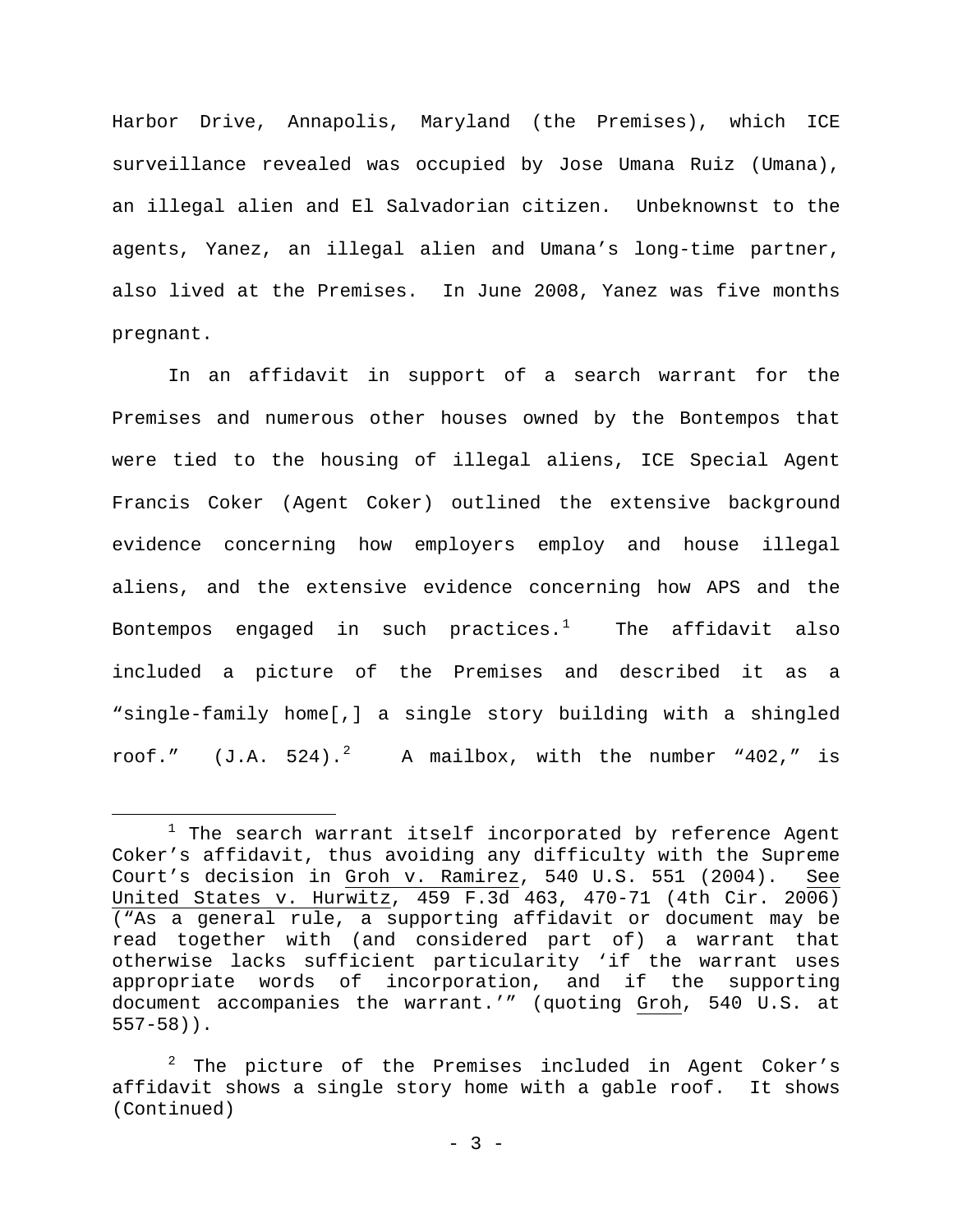located in front of the Premises. (J.A. 524). The affidavit noted that Anne Arundel County land records reflected a sale of the Premises from Jennifer Scott to the Bontempos in October 2000 for the sum of \$156,000.00.

The search warrant that accompanied Agent Coker's affidavit had two boxes on its front side, where the issuing judge was required to designate the time of day when the search was authorized to occur. The "daytime" box read "in the daytime-- 6:00 A.M. to 10:00 P.M." (J.A. 455). Meanwhile, the alternative "any time" box read "at any time in the day or night as I find reasonable cause has been established." (J.A. 455). In issuing the warrant for the Premises, a United States Magistrate Judge in the District of Maryland checked only the daytime box and struck the language next to the any time box that would have authorized a nighttime search as follows: "at any time in the day or night as I find reasonable cause has been established." (J.A. 455) (strikeout in original). Thus, the warrant for the Premises authorized a daytime search only, to be conducted between 6:00 a.m. and 10:00 p.m. The warrant also specified that the search was to be completed on or before July 4, 2008. The scope of the items to be seized under the warrant

Ĩ.

two windows in the roof facing the street and one window on the right gable end.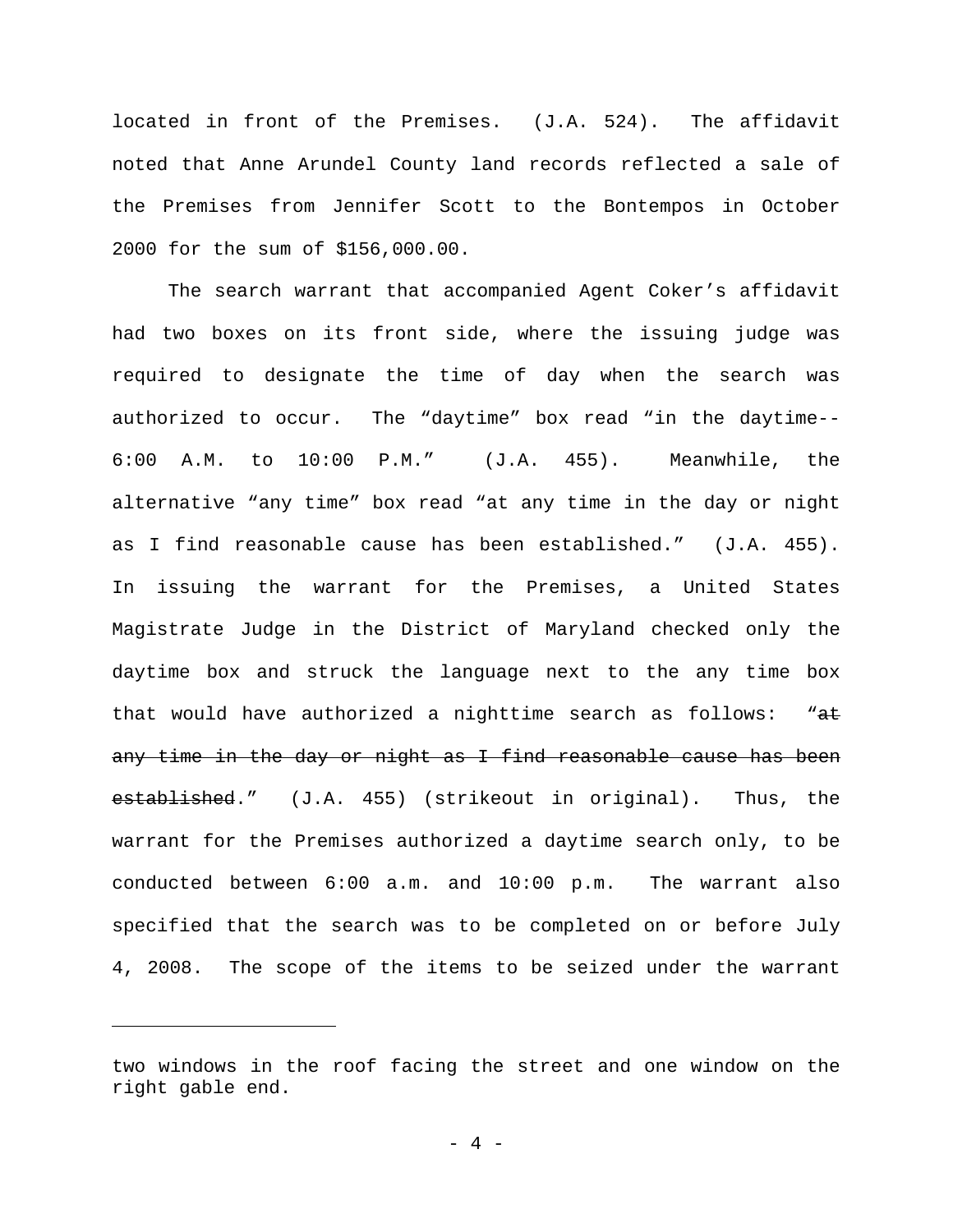was broad and included illegal aliens, travel documents, financial records, and photographs of harbored aliens.

The magistrate judge issued the search warrant on June 24, 2008. The search of the Premises took place six days later, on the morning of Monday, June 30, 2008. Prior to the search, several ICE agents, along with officers of the Anne Arundel County Police Department, assembled in an Annapolis parking lot for a briefing. ICE Agent Sean Currie (Agent Currie), the ICE search team leader, assigned responsibilities for the search. After the briefing, the search team proceeded to the Premises, which was ten to fifteen minutes away by car, to execute the warrant.

According to Yanez, the search warrant was executed at the Premises at 5:00 a.m.<sup>[3](#page-4-0)</sup> Agent Currie knocked on the front door which was answered by another occupant of the Premises, Jose Mendoza-Gomez (Mendoza), who immediately was handcuffed and seated on the couch in the living room for officer safety. After detaining Mendoza, two agents proceeded upstairs. Umana and Yanez were awakened by the yelling of "police" and a loud banging on their bedroom door. (J.A. 141). Umana and Yanez had

Ĩ.

<span id="page-4-0"></span><sup>3</sup> Agent Currie and ICE agent Richard Federico, Sr. (Agent Federico) executed declarations that were presented to the IJ. In their respective declarations, they assert that the search began at 6:02 a.m. The return on the search warrant states that the search was completed at 8:56 a.m., but it fails to indicate when the search began.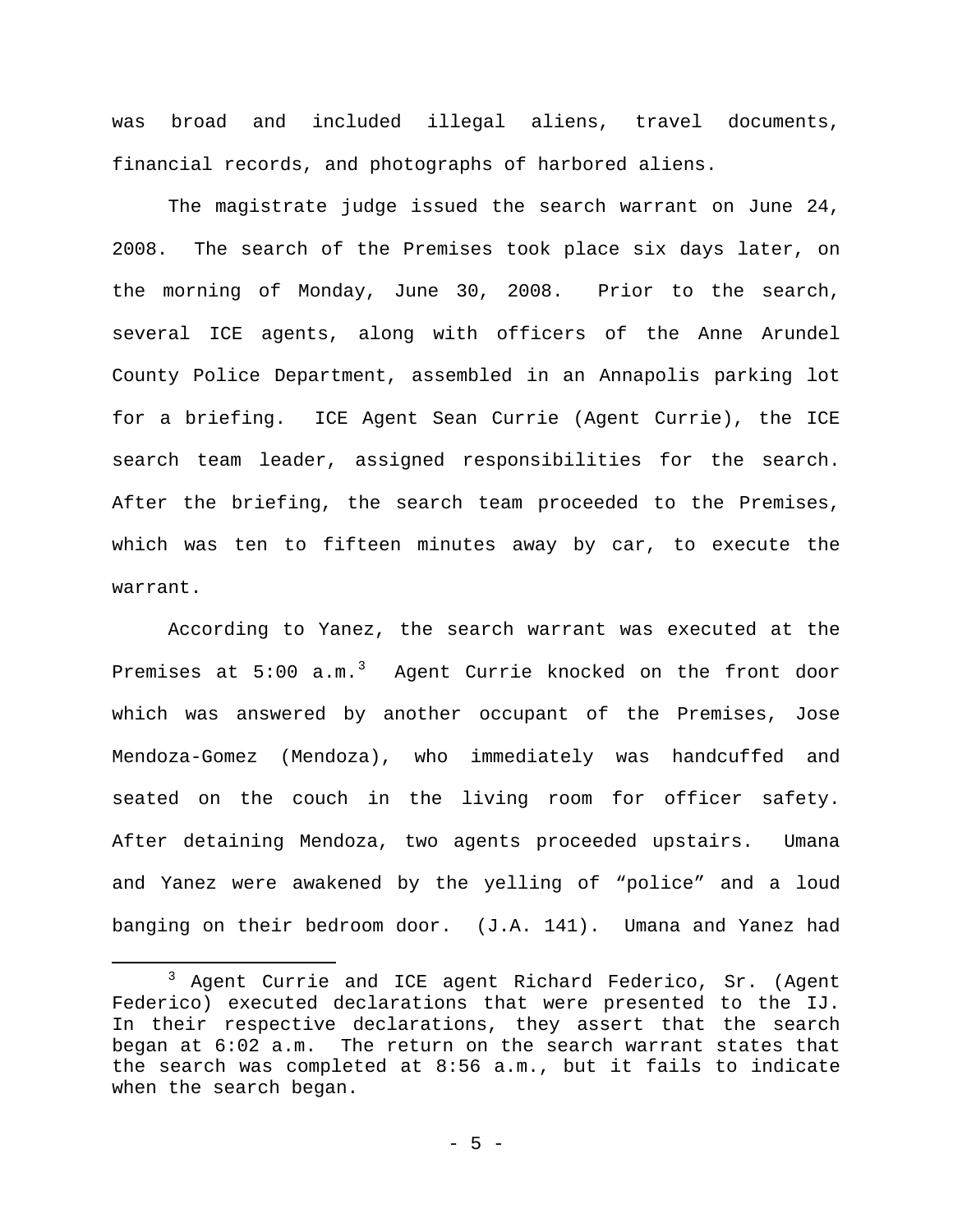been planning to sleep later than normal that morning because Yanez had the day off from work. She felt groggy and confused because "it seemed like it was the middle of the night." (J.A. 141). She had no idea what was going on. Umana clothed himself, but before he could reach the locked door, the ICE agents broke it down, causing the door to hit Umana's hand. Two agents "burst" into the room and screamed "police." (J.A. 142). One agent grabbed Umana's neck and threw him to the ground. The other held a gun to Umana's head while pinning his body and face to the floor. The agents screamed "don't move." (J.A. 142). Once Umana was held down, an agent pointed a gun at Yanez's head and yelled "don't move." (J.A. 142). Yanez, who was wearing a "nightshirt," cried and pleaded for permission to cover herself "with more clothes." (J.A. 142). The agent again screamed "don't move" and pointed his gun at her head. (J.A. 142). Umana told the agents that Yanez was pregnant and begged them to allow her to get dressed. A female agent was called for assistance and came to Yanez, telling her that "it will be okay." (J.A. 142). Yanez was scared that she or Umana would be harmed, and she was not allowed to use the restroom. Although an agent was speaking in Spanish, loud noise obstructed Yanez from hearing. The agents handcuffed Umana and escorted him downstairs. Yanez grabbed a "T-shirt to put over [her] nightshirt" as she was led downstairs at gunpoint. (J.A. 143).

 $- 6 -$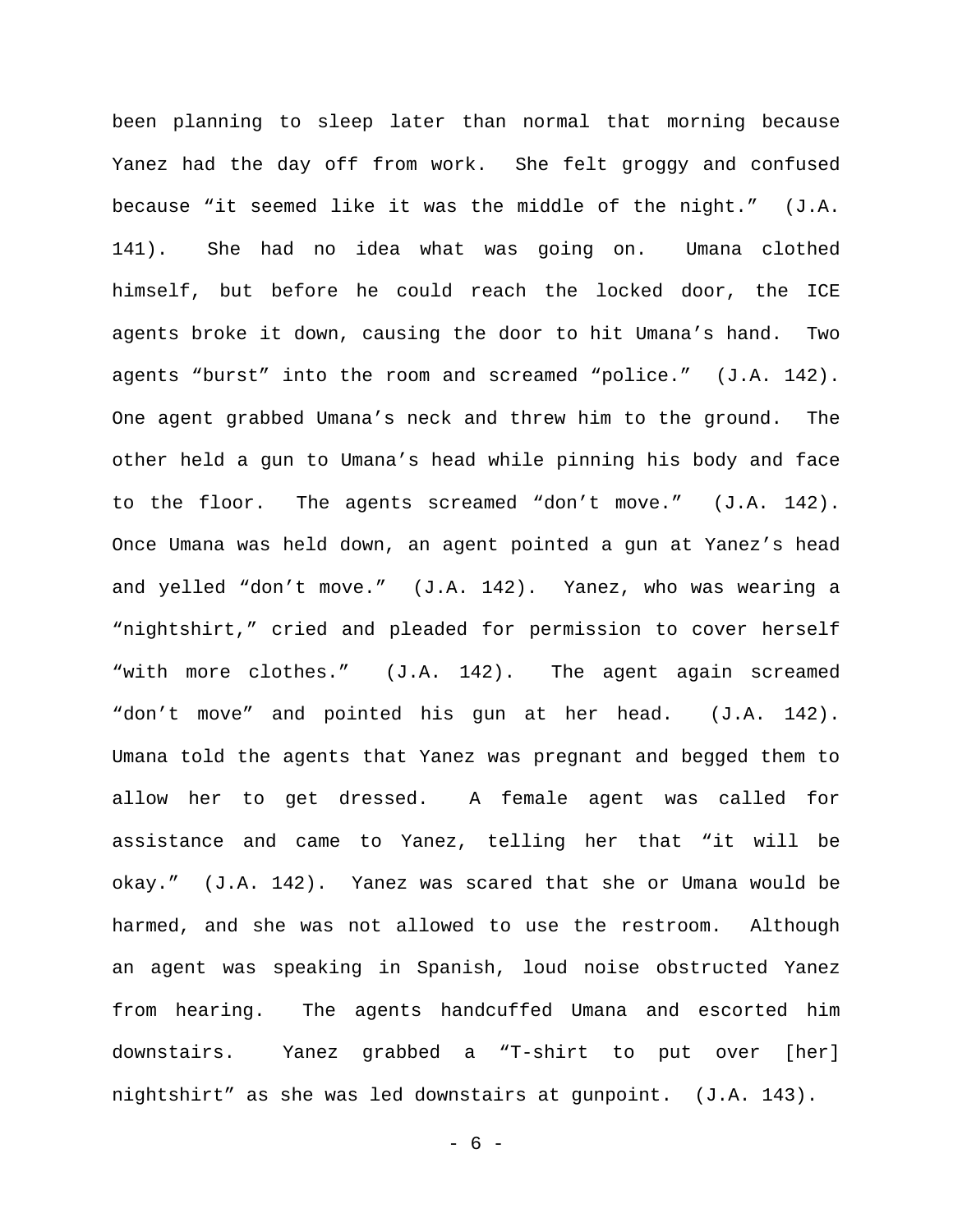Downstairs, Yanez saw four ICE agents in the living room. She was told to join Umana on the couch. Although the occupants denied that anyone else was in the house, the agents knocked down doors and found no one. For five to ten minutes, the agents questioned the occupants about their identities, asking repeatedly about Annapolis Painting Services. The occupants denied knowing anything about the company. The agents were "extremely hostile," and Yanez thought that someone would be harmed if they did not answer the questions. (J.A. 143). The agents then took the occupants' fingerprints and escorted Umana and Mendoza away. Yanez was "never shown a warrant, [never] told that [she] had a right to an attorney, [and never told] that [she] could refuse to answer any questions." (J.A. 143).

The ICE agents searched the entire house, "ripp[ing] apart each room that they went through," kicking down doors, scattering documents, and turning over furniture. (J.A. 144). During the search, Yanez again was questioned. The agents asked her if she had a car and keys for it, which Yanez conceded. Yanez felt she had no choice but to surrender the keys. Her car was searched. The agents told Yanez that she "had" to sign "several pieces of paper," although she did not want to sign them, asked why she had to sign, and did not understand what they said. (J.A. 144). Despite no one reading or explaining the documents to her, she signed them.

- 7 -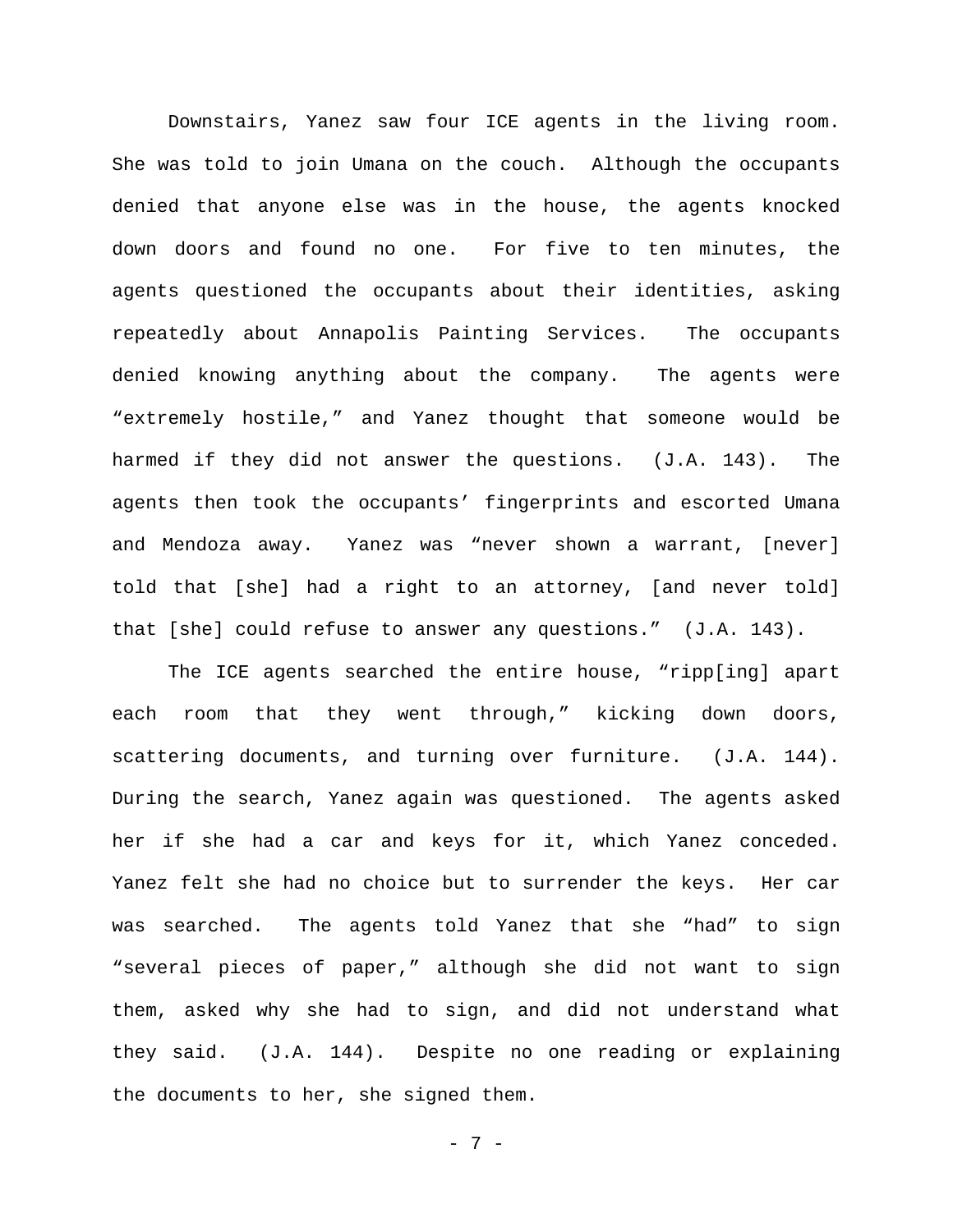Before leaving, an ICE agent told Yanez that she would get a letter from "the Immigration Court" and warned her not to move to a different location. (J.A. 145). When the agents left at 9:15 a.m., they took many of Yanez's belongings, including her pay stubs, tax returns, and photo albums. These items were never returned.

After the search, Yanez left the Premises and spent the night at her sister-in-law's house. She returned to the Premises the following day to find the landlord's employees "hauling" off her and Umana's "belongings . . . to the trash dump." (J.A. 145). Later that day, Yanez experienced stress and severe abdominal pain that she believes were caused by the search, seizure, and questioning. At 5:30 p.m., she was taken to the hospital where she was treated and released after a few hours. Upon her release from the hospital, Yanez was told her unborn child would be "alright." (J.A. 145).

Yanez's statements to the ICE agents were memorialized on two "Form I-213s" (Record of Deportable/Inadmissible Alien).<sup>[4](#page-7-0)</sup>

<span id="page-7-0"></span> $4$  "A Form I-213 is an official record routinely prepared by an [immigration officer] as a summary of information obtained at the time of the initial processing of an individual suspected of being an alien unlawfully present in the United States." Bauge v. INS, 7 F.3d 1540, 1543 n.2 (10th Cir. 1993). "Form I–213[s] . . . are records made by public officials in the ordinary course of their duties, and accordingly evidence strong indicia of reliability." Felzcerek v. INS, 75 F.3d 112, 116 (2d Cir. 1996). Ĩ.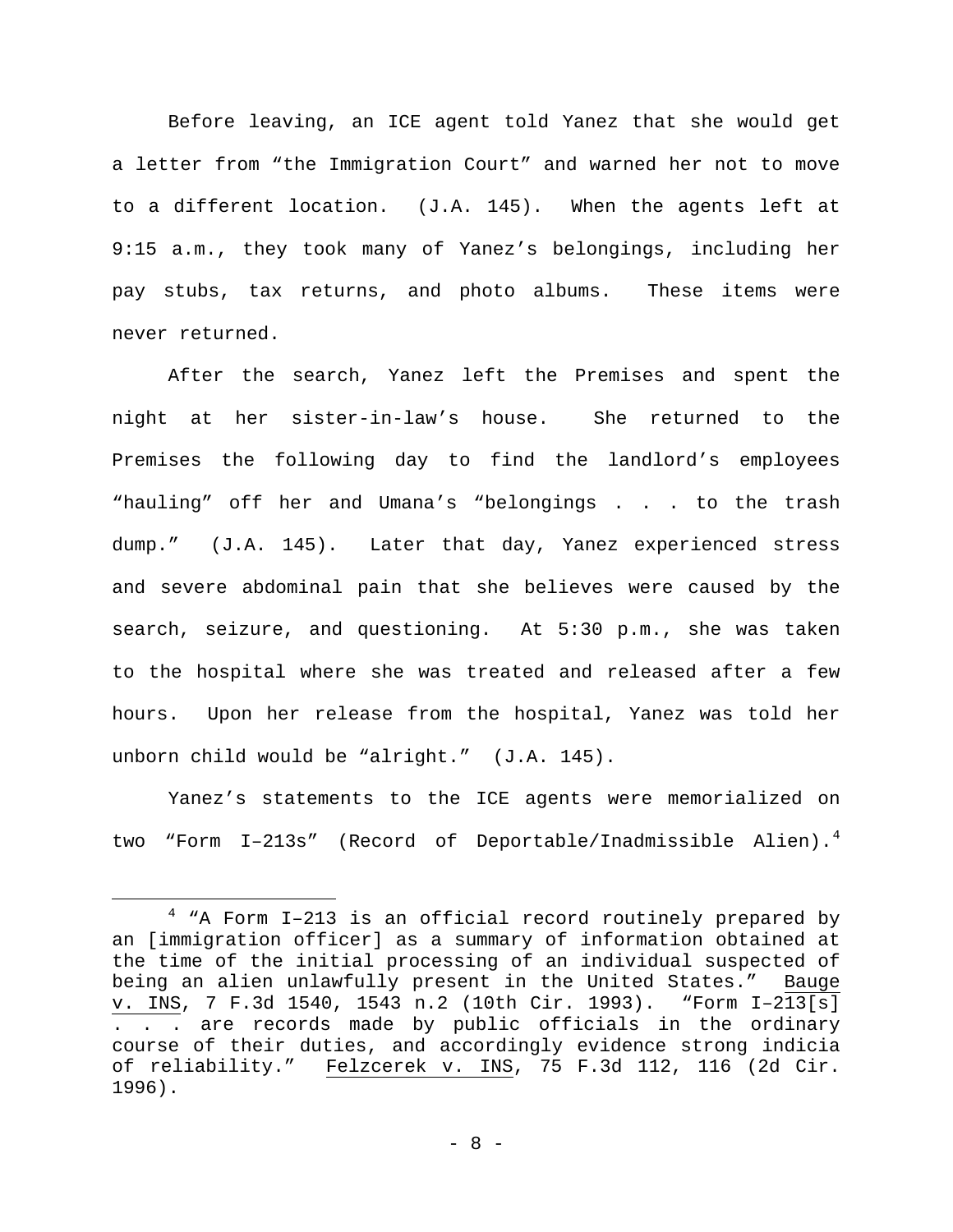The forms state that Yanez is a native and citizen of El Salvador and that she "last entered the United States on or about April 2007 without inspection." (J.A. 453). The forms further reveal that Yanez has been illegally present in the United States since her April 2007 entry.

B

On July 10, 2008, the Department of Homeland Security (DHS) issued a notice to appear to Yanez. The notice alleged that Yanez was "an alien present in the United States who had not been admitted or paroled." (J.A. 547); see also 8 U.S.C. § 1182(a)(6)(A)(i) (rendering inadmissible an alien who has not been properly admitted or paroled). In support of this allegation, the notice alleged that Yanez: (1) was not a United States citizen; (2) was a native and citizen of El Salvador; (3) entered the United States at an unknown location on an unknown date; and (4) was not "admitted or paroled after inspection by an Immigration Officer." (J.A. 547).

On February 10, 2010, the DHS filed its "Submission of Intended Evidence," which designated the evidence the DHS intended to introduce in the removal proceeding as follows: (1) the two Form I–213s; (2) the search warrant executed for the Premises; and (3) the affidavit in support of the warrant. In response, on April 21, 2010, Yanez filed a "motion to suppress and to terminate removal proceedings." (J.A. 106). Yanez

- 9 -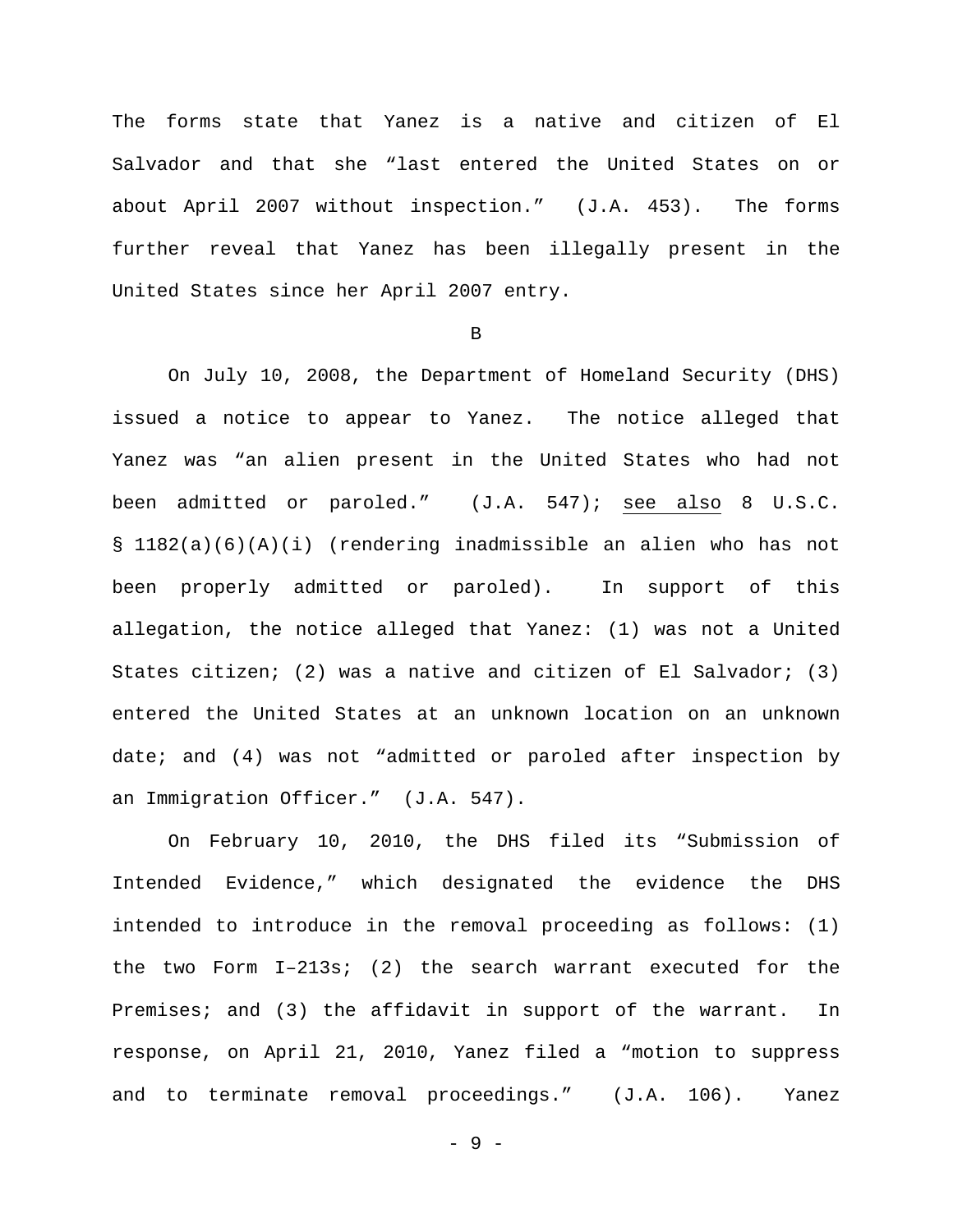claimed that, during the June 30, 2008 search, seizure, and questioning, the ICE agents egregiously violated her Fourth Amendment rights, violated her Fifth Amendment due process rights, and failed to follow five applicable federal regulations. In her motion, Yanez stressed that the Supreme Court's decision in INS v. Lopez-Mendoza, 468 U.S. 1032 (1984), permitted the application of the exclusionary rule in a civil removal proceeding where the Fourth Amendment violations were either widespread or egregious.

More specifically, Yanez first claimed that the ICE agents egregiously violated her Fourth Amendment rights when they executed the search warrant at 5:00 a.m. instead of between 6:00 a.m. and 10:00 p.m. Second, Yanez claimed that the warrant's lack of particularity egregiously violated her Fourth Amendment rights in that (1) she was not specified as an "item" to be seized in the warrant and (2) the agents should have known the Premises was a "two-floor, multi-family dwelling." (J.A. 118). Third, Yanez claimed that her Fourth Amendment rights were egregiously violated when the agents used excessive force during the search and seizure. Fourth, she claimed that the Fourth Amendment violations committed by the agents were part of a widespread pattern of ICE misconduct. Fifth, Yanez claimed that the agents violated her Fifth Amendment Due Process Clause rights when they coerced her into making incriminating

 $- 10 -$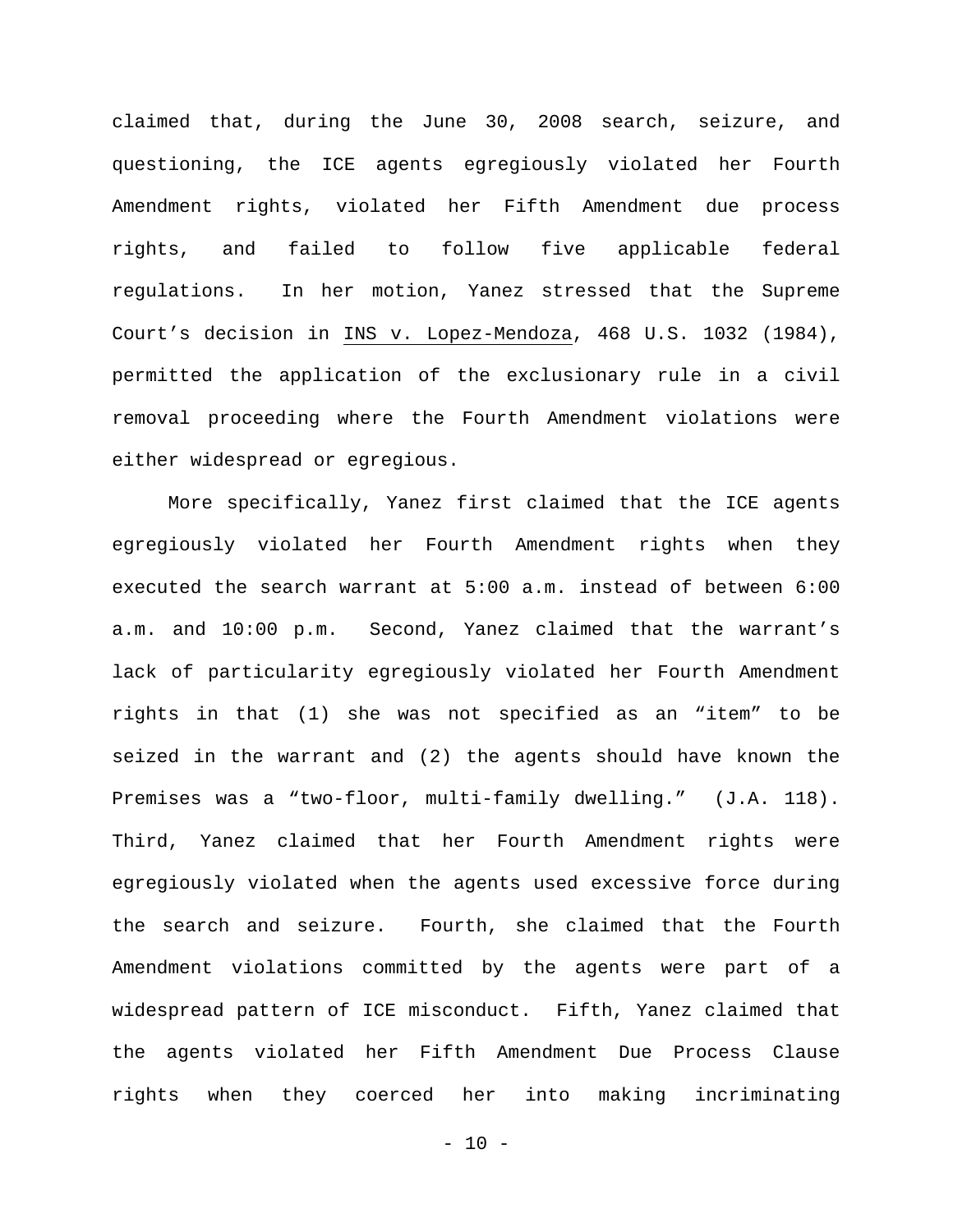statements. Finally, she claimed that the agents violated five different federal regulations, in particular, 8 C.F.R. § 287.8(b)(2) (permitting an immigration officer to detain a person for questioning if he has reasonable suspicion "that the person being questioned is, or is attempting to be, engaged in an offense against the United States or is an alien illegally in the United States"), 8 C.F.R. § 287.8(c)(2)(i) ("An arrest shall be made only when the designated immigration officer has reason to believe that the person to be arrested has committed an offense against the United States or is an alien illegally in the United States."), 8 C.F.R. § 287.8(c)(2)(ii) ("A warrant of arrest shall be obtained except when the designated immigration officer has reason to believe that the person is likely to escape before a warrant can be obtained."), 8 C.F.R. § 287.8(a)(1)(iii) ("A designated immigration officer shall always use the minimum non-deadly force necessary to accomplish the officer's mission and shall escalate to a higher level of non-deadly force only when such higher level of force is warranted by the actions, apparent intentions, and apparent capabilities of the suspect, prisoner or assailant."), and 8 C.F.R. § 287.3(c) (which requires that an alien who is arrested without a warrant and placed in formal removal proceedings be informed that she has a right to an attorney and provided with a list of attorneys that provide free legal services).

 $-11 -$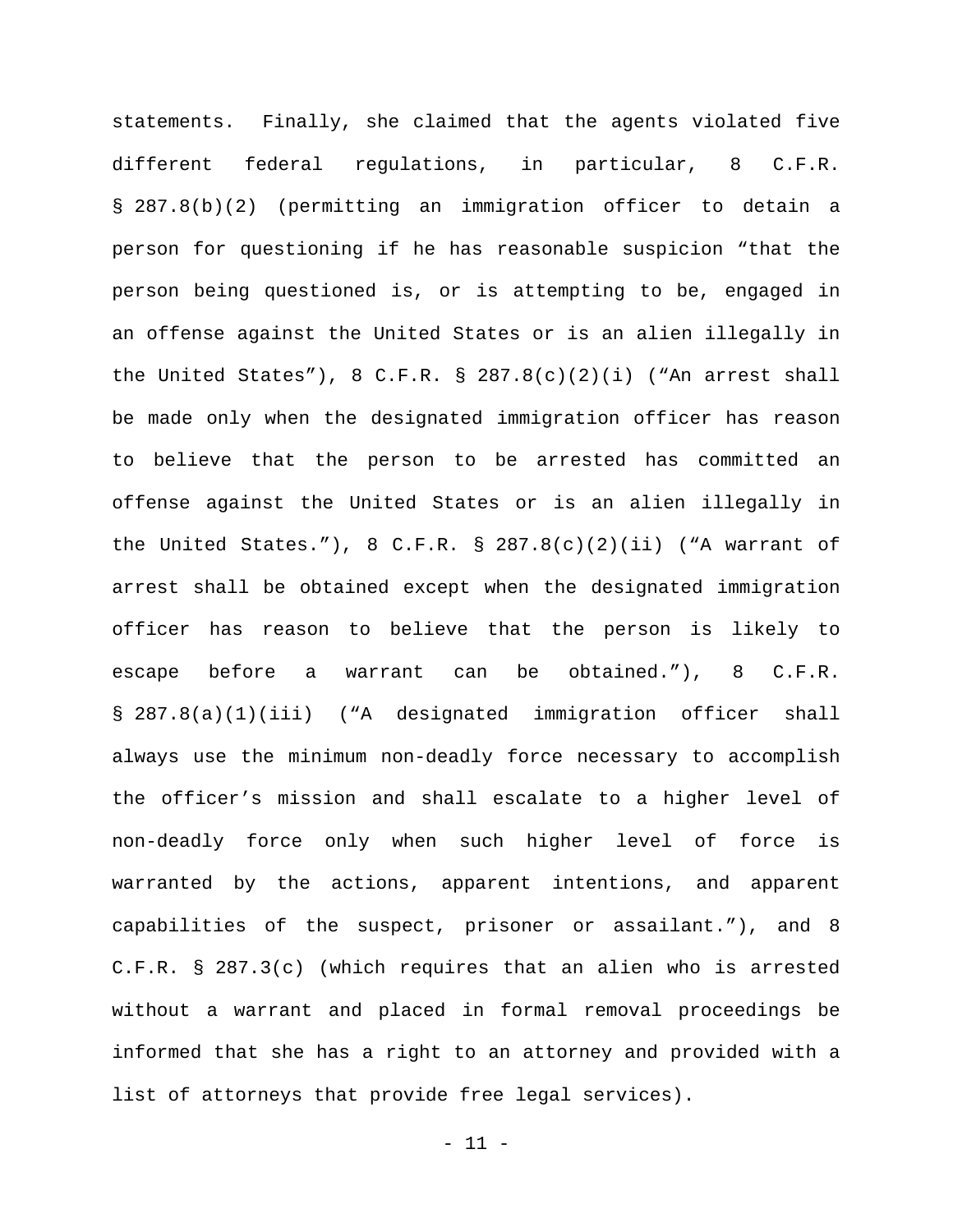In its response, the DHS first argued that the exclusionary rule does not apply to civil removal proceedings, also relying on the Supreme Court's decision in Lopez-Mendoza. The DHS stressed that the Court in Lopez-Mendoza "did not affirmatively state that egregious Fourth Amendment violations are an exception to the Court's holding that the Fourth Amendment's exclusionary rule is inapplicable in civil deportation proceedings." (J.A. 47). Alternatively, the DHS argued that, even if the exclusionary rule applied, Yanez failed to set forth facts establishing a prima facie case of an egregious violation of her Fourth Amendment rights or a violation of her Fifth Amendment Due Process Clause rights. See Matter of Barcenas, 19 I. & N. Dec. 609, 611 (BIA 1988) (noting that petitioner challenging the admissibility of evidence in removal proceeding is required to establish a prima facie case for exclusion). Finally, the DHS argued that the ICE agents did not violate any applicable regulations, and, even if they did, it did not justify suppressing the challenged evidence. Along with its motion, the DHS submitted the declarations of Agent Currie and Agent Federico. These declarations take issue with not only Yanez's timing assertions, but also her assertions concerning the manner in which the search, seizure, and questioning were carried out.

In her decision denying the motion to suppress and to

 $- 12 -$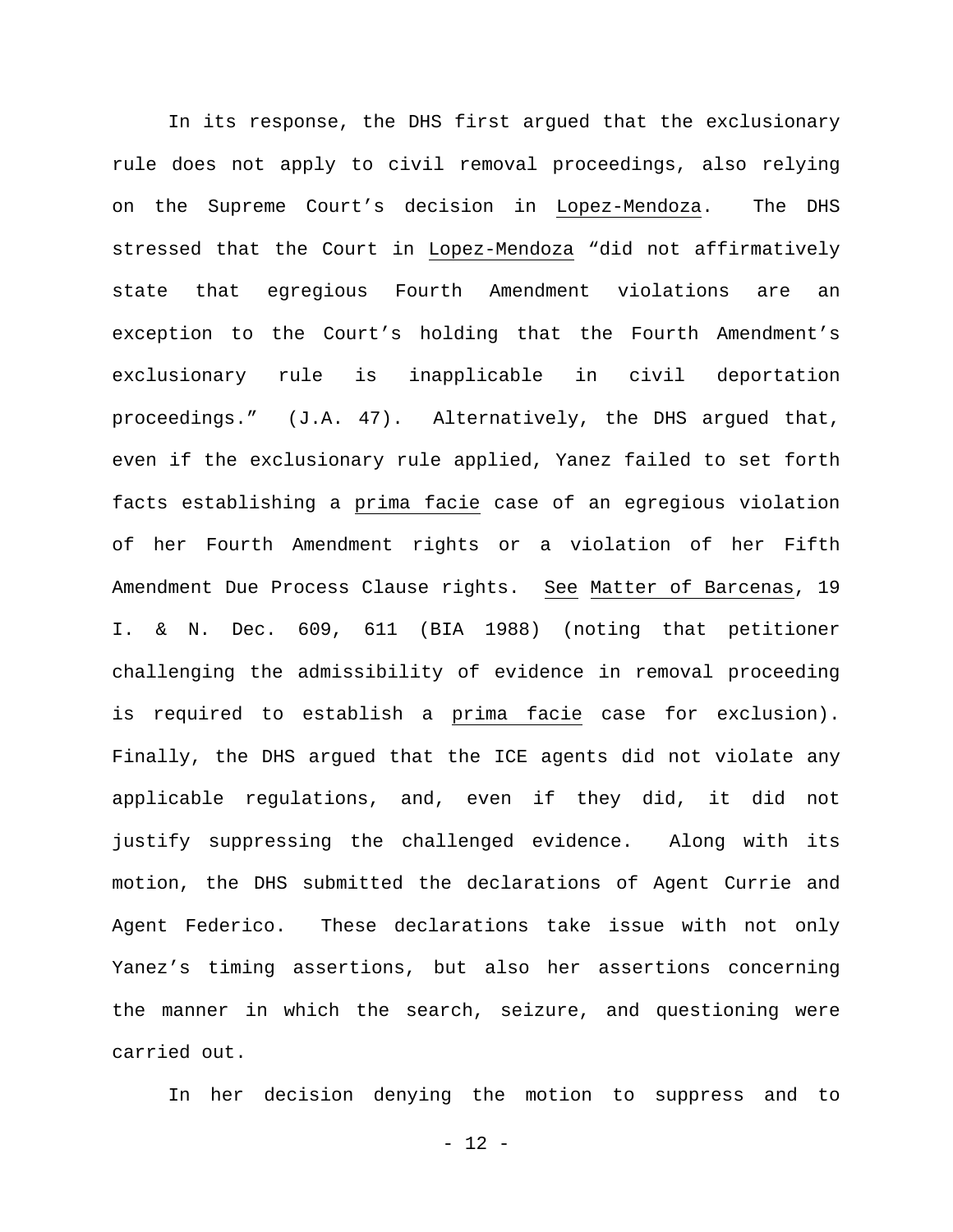terminate, the IJ first rejected the DHS's contention that the exclusionary rule did not apply in civil removal proceedings, relying on Lopez-Mendoza and BIA precedent. The IJ then set forth the prima facie case framework, noting that Yanez bore the initial burden of alleging facts constituting an egregious Fourth Amendment violation. The IJ then turned to Yanez's substantive claims and rejected each one of them.

In rejecting Yanez's claim that the ICE agents committed egregious Fourth Amendment violations, the IJ stated:

With respect to the timing of entry, even if ICE agents entered "at 5 a.m." as the Respondent asserts, the Court cannot find that such a violation of the terms of the warrant  $-$  by a single hour  $-$  would be eqreqious. That simply does not amount to conduct That simply does not amount to conduct that "shocks the conscience." With respect to the entry into the bedroom, even if an officer . . . had simply come upon the locked door, banged on it, announced his presence, and forced it open with another officer, the Court cannot conclude that such action would be egregious. The agents were executing a search warrant. . . . The alleged timing of entry into the residence and method of entry into the bedroom were not egregious violations.

(J.A. 543). Turning next to Yanez's challenge to the amount of force used by the agents, the IJ rejected this challenge, noting:

With respect to the force used by the officers in the home, the Court cannot conclude that excessive force was used, even considering solely the Respondent's account. The Respondent's affidavit claims that an<br>officer held a gun to her head. The Respondent officer held a gun to her head. acknowledges that both officers were screaming, "don't<br>move!" in English and Spanish. . . . The Respondent move!" in English and Spanish. . . . indicates that her partner told the officers that the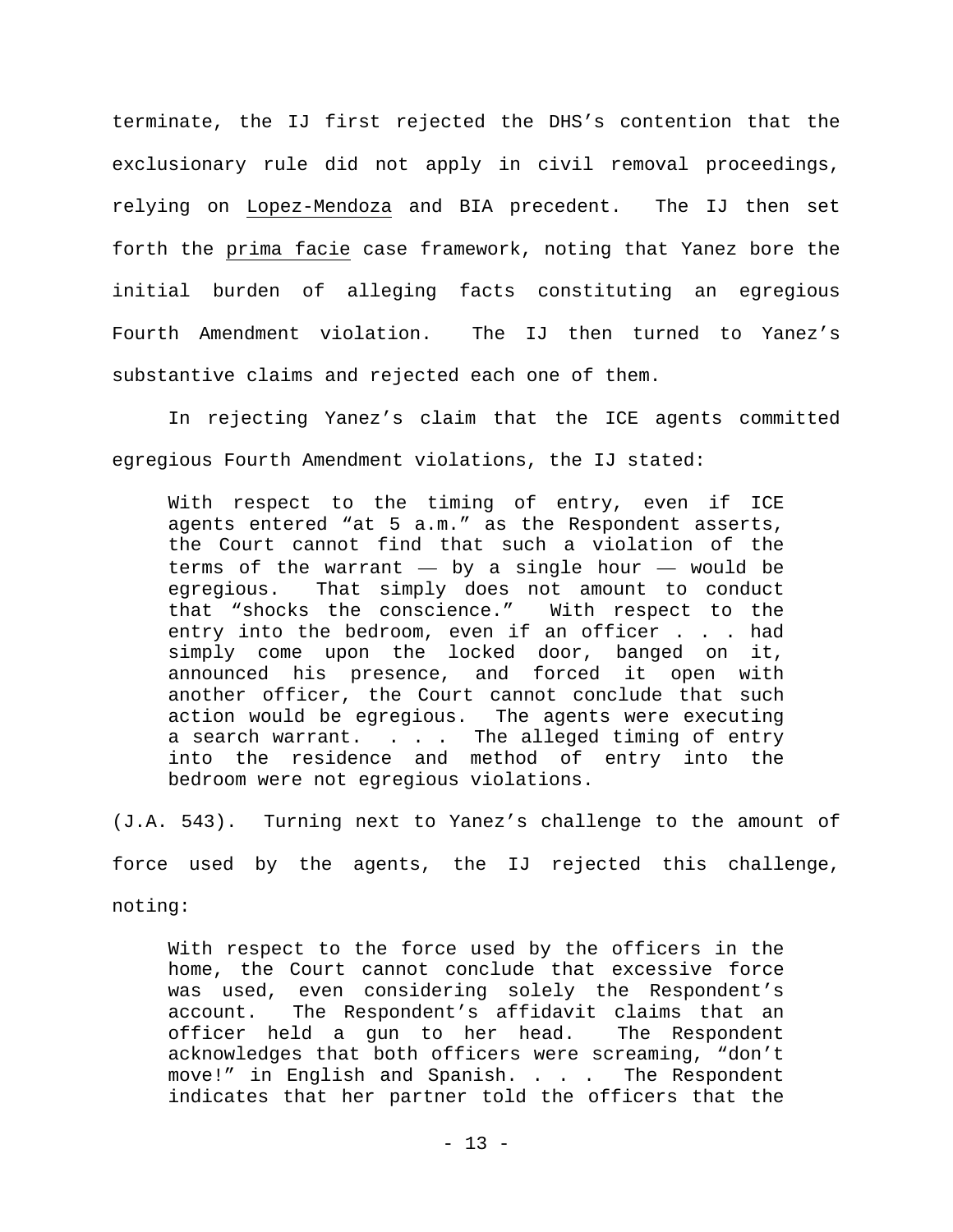Respondent was pregnant and asked that she be allowed to put on more clothes. She also indicates that when the officers heard this, they asked for a female officer to come up to the bedroom. These actions,<br>while no doubt extremely frightening for the no doubt extremely frightening for the Respondent, are consistent with ensuring officer safety and enabling the officers to control a potentially dangerous situation. There is no showing that greater than necessary force was used or that weapons were drawn any longer than necessary. The Respondent acknowledges that the officers identified themselves as police and repeatedly shouted at them not to move. She acknowledges that a female officer was called as soon as her partner told them that she<br>was pregnant. She also acknowledges that she was not She also acknowledges that she was not put in handcuffs, that she was not taken out of the house for further processing, and that she was not placed in immigration detention. The actions of the agents and the other officers were reasonable under the circumstances and reflect that ICE officials took appropriate account of the Respondent's pregnancy throughout the operation. As such, those actions cannot be found to be egregious.

(J.A. 544).

With regard to Yanez's claim that the ICE agents violated her Fifth Amendment Due Process Clause rights, the IJ rejected this claim, concluding that the circumstances as a whole did not "reflect an atmosphere of coercion and intimidation that would render [Yanez's] statements involuntary." (J.A. 544).

Next, the IJ rejected two of the five regulatory claims pressed by Yanez. First, the IJ rejected Yanez's § 287.8(a)(1)(iii) claim on the basis that she had "not made a sufficient showing that excessive force was used." (J.A. 545). Second, the IJ rejected the § 287.3(c) claim because the DHS's notice to appear had sufficiently advised Yanez of her right to

- 14 -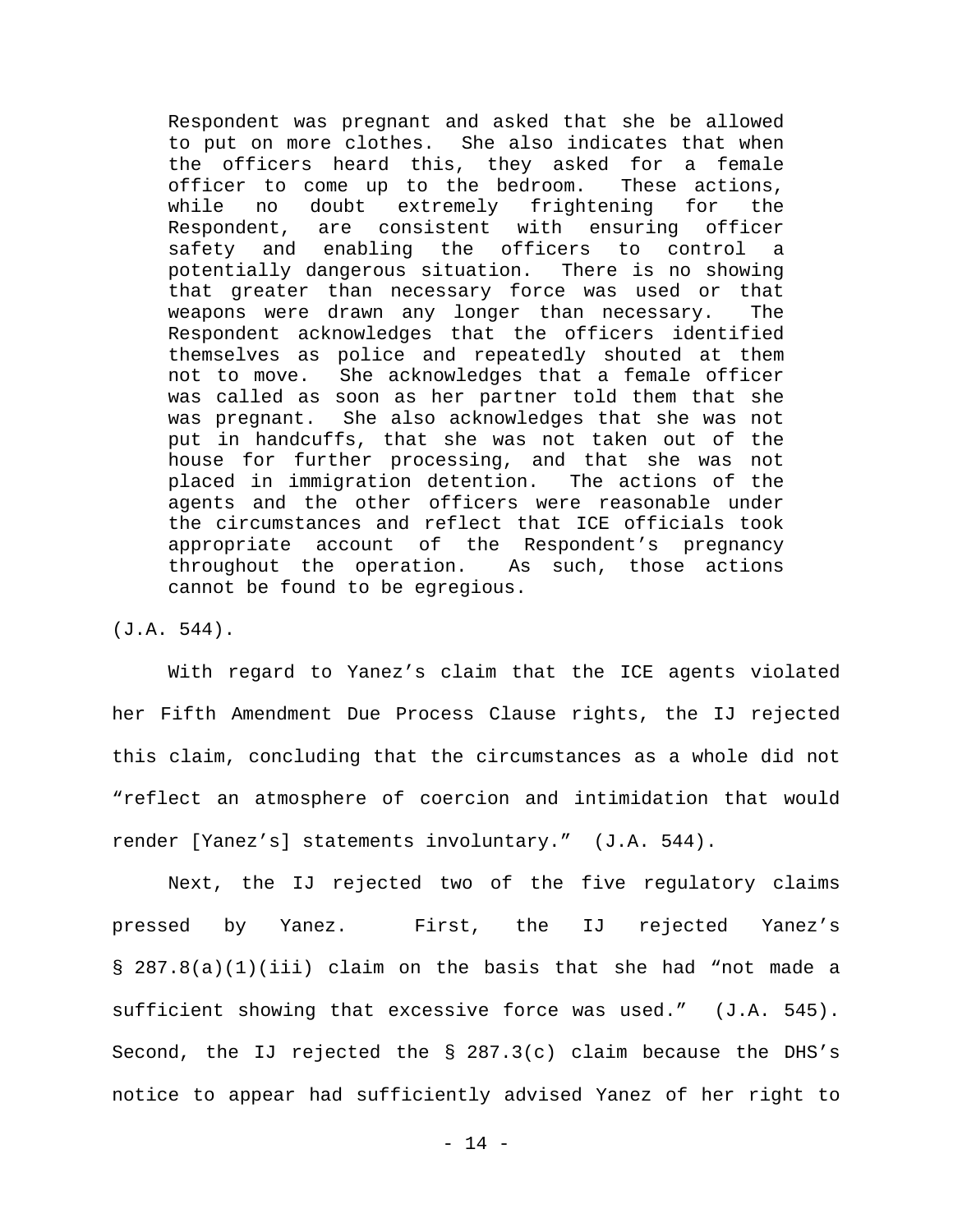counsel. As for the three remaining regulatory claims, for some inexplicable reason, the IJ quoted the regulations (§ 287.8(b)(2), § 287.8(c)(2)(i), § 287.8(c)(2)(ii)), but did not explain her reasoning for rejecting the claims.

The IJ then addressed Yanez's widespread ICE misconduct argument. The IJ rejected this argument, finding "no basis to suppress evidence in this case on the basis of what may or may not have occurred in other cases or during other enforcement operations." (J.A. 546).

The IJ concluded her opinion by noting that Yanez had "not met her burden of establishing a prima facie case for suppression of evidence obtained in violation of the Fourth Amendment, the Fifth Amendment, ICE regulations, or on any other theory." (J.A. 546). Accordingly, the IJ denied the motion to suppress and to terminate.

On December 13, 2010, the IJ found that the DHS had satisfied its burden of proving removability by clear and convincing evidence. See Karimi v. Holder, 715 F.3d 561, 566 (4th Cir. 2013) ("In removal proceedings, the government bears the burden of proving removability . . . by clear and convincing evidence."). Because Yanez had not sought relief from removal, the IJ ordered that Yanez be removed from the United States to El Salvador.

On January 11, 2011, Yanez filed a notice of appeal with

 $- 15 -$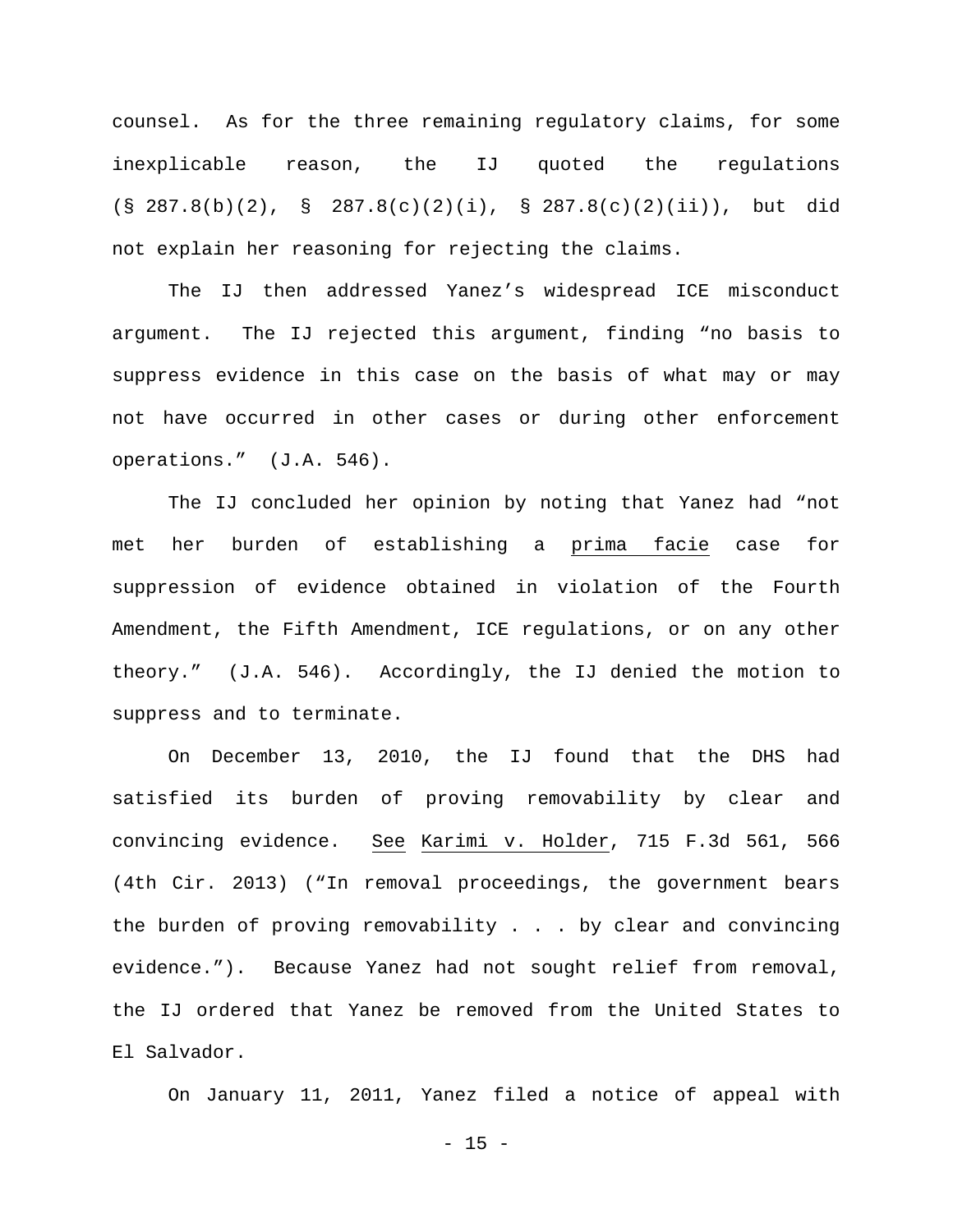the BIA. In her brief filed with the BIA on April 1, 2011, Yanez reiterated all of the arguments that she raised before the IJ, save one. She did not claim, as she did before the IJ, that the Fourth Amendment violations committed by the ICE agents were part of a larger, widespread pattern of misconduct by ICE officials. To be sure, Part III D of Yanez's motion to suppress and to terminate filed with the IJ raises the widespread pattern claim in a section following Part III C iv of the motion, which raised the § 287.3 claim. In her brief filed with the BIA, the conclusion section of the brief follows the § 287.3 claim, and the brief contains no argument concerning widespread constitutional violations committed by ICE officials.

On April 7, 2011, the DHS filed its brief with the BIA. In urging the BIA to affirm the IJ's decision, the DHS "incorporate[d] by reference the entirety" of the brief it filed with the IJ. (J.A. 8).

On April 15, 2013, the BIA dismissed Yanez's appeal. In its decision, the BIA first noted that the exclusionary rule does not apply in civil removal proceedings unless the alleged Fourth Amendment violation is egregious. Next, the BIA rejected Yanez's claim that the ICE agents egregiously violated her Fourth Amendment rights, relying on the reasoning of the IJ. The BIA also adopted the reasoning of the IJ in rejecting Yanez's Fifth Amendment Due Process Clause claim and her

- 16 -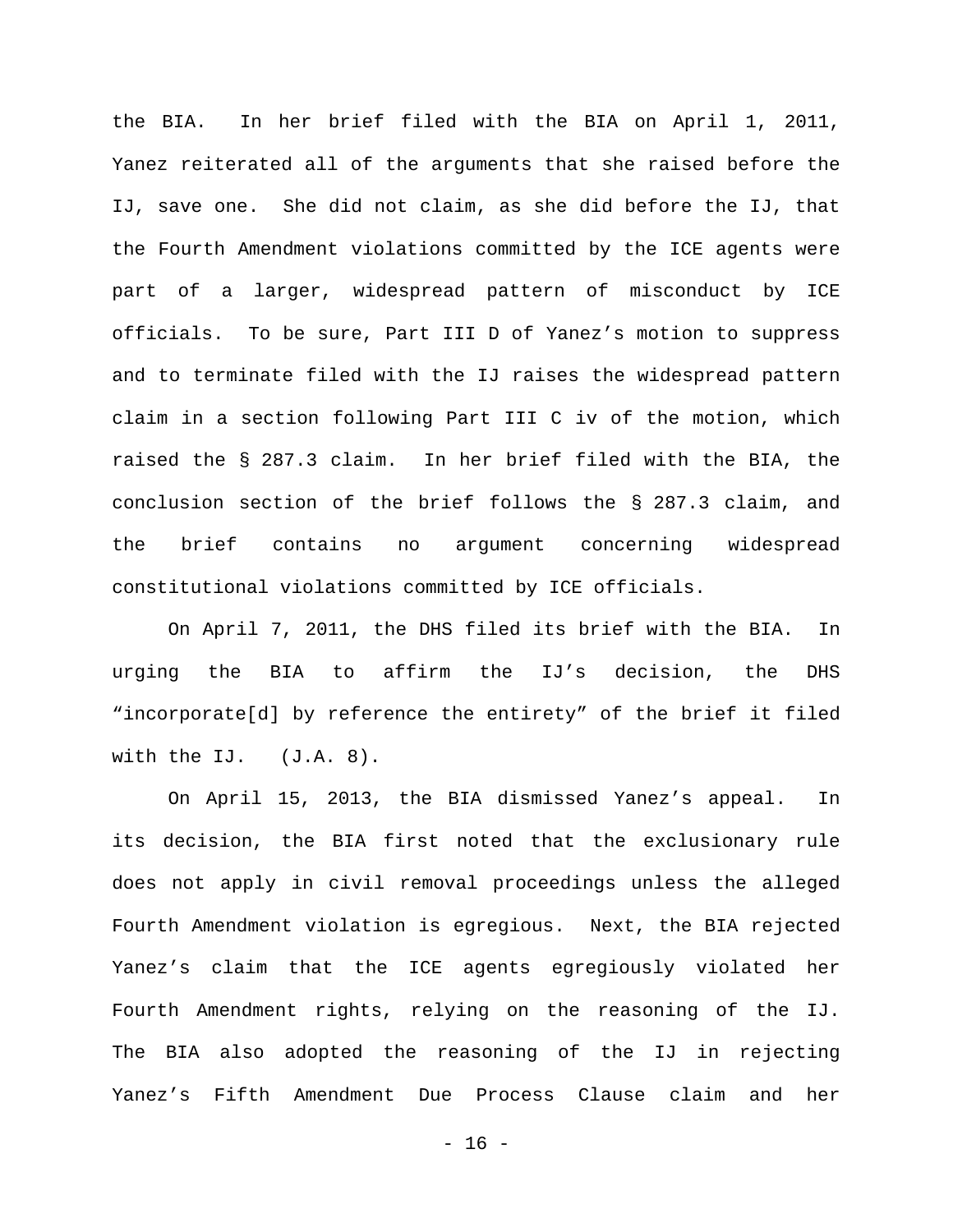regulatory claims under  $\S$  287.8(a)(1)(iii) and  $\S$  287.3(c). With regard to the three regulations the IJ quoted but did not address, § 287.8(b)(2), § 287.8(c)(2)(i), and § 287.8(c)(2)(ii), the BIA determined that no remand was necessary because the IJ adequately addressed the nature of Yanez's "detention and interrogation, as well as the warrant used by the ICE officers." (J.A. 5). As a result, the BIA affirmed the IJ's decision and dismissed Yanez's appeal.

Yanez filed a timely petition for review under 8 U.S.C. § 1252.

### II

#### A

When the BIA affirms and adopts an IJ's decision and includes its own reasons for affirming, we review both decisions as the final agency action. Ai Hua Chen v. Holder, 742 F.3d 171, 177 (4th Cir. 2014). Legal conclusions made by the IJ and the BIA are reviewed de novo. Crespin–Valladares v. Holder, 632 F.3d 117, 124 (4th Cir. 2011). We must uphold the BIA's decision unless it is "manifestly contrary to the law and an abuse of discretion." Tassi v. Holder, 660 F.3d 710, 719 (4th Cir. 2011). The BIA abuses its discretion if it fails "to offer a reasoned explanation for its decision, or if it distort[s] or disregard[s] important aspects of the applicant's claim." Id.

- 17 -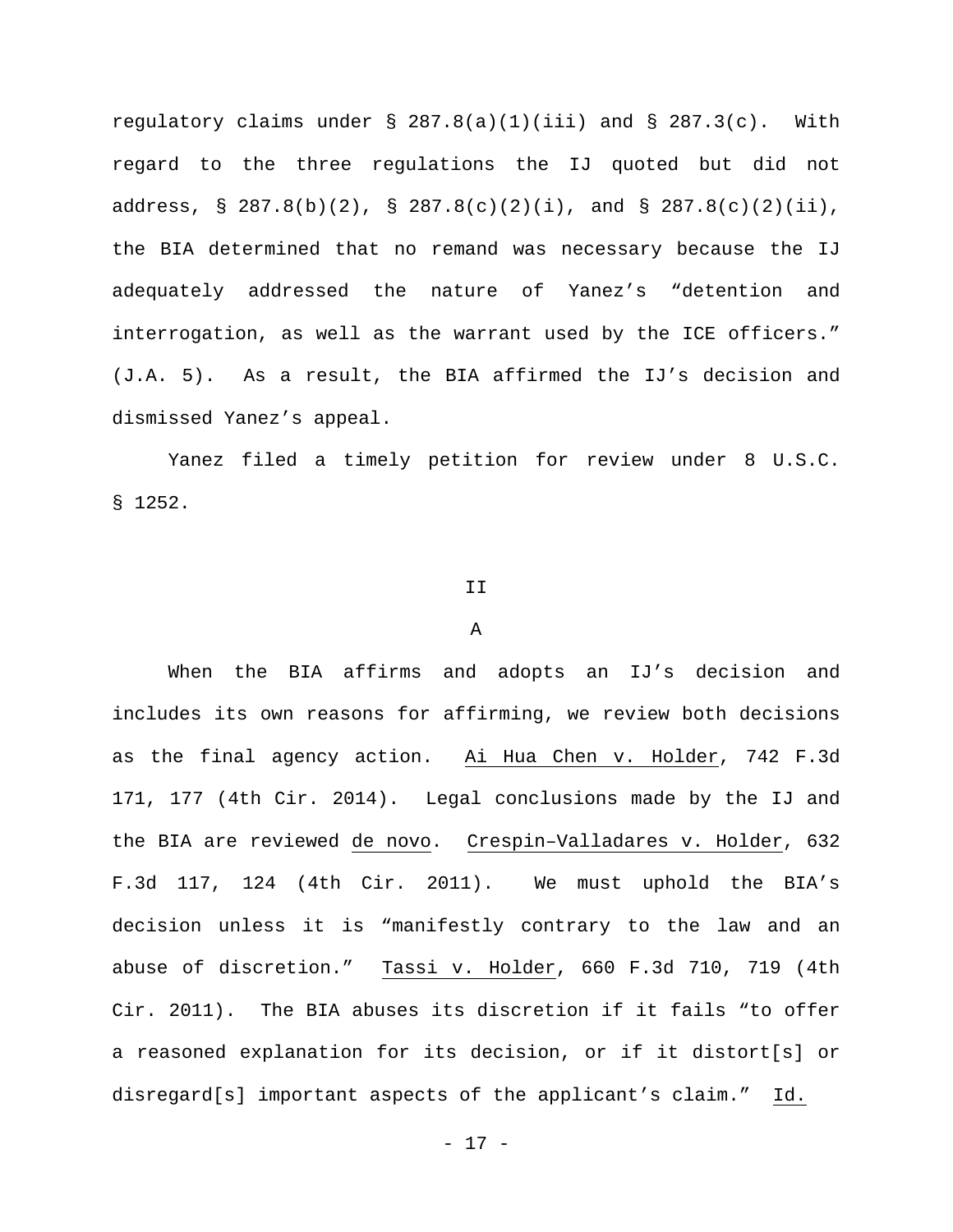A petitioner challenging the admissibility of evidence in a civil removal proceeding "must come forward with proof establishing a prima facie case before the [government] will be called on to assume the burden of justifying the manner in which it obtained the evidence." Matter of Barcenas, 19 I. & N. Dec. at 611 (citation and internal quotation marks omitted). Under this burden-shifting framework, "if the petitioner offers an affidavit that could support a basis for excluding the evidence . . . , it must then be supported by testimony." Maldonado v. Holder, 763 F.3d 155, 160 (2d Cir. 2014) (citation and internal quotation marks omitted). Upon the establishment of a prima facie case by the petitioner, the burden of proof shifts to the government to demonstrate why the IJ should admit the challenged evidence. Id.

In the case before us, both the IJ and the BIA applied this framework and concluded that Yanez did not establish a prima facie case on any of her claims to warrant a suppression hearing. It is this conclusion that Yanez principally challenges in this court.

B

In her petition for review, Yanez presses claims under the Fourth and Fifth Amendments, as well as certain regulatory claims. The heart of her case is that the Fourth Amendment's exclusionary rule requires the suppression of all statements and

- 18 -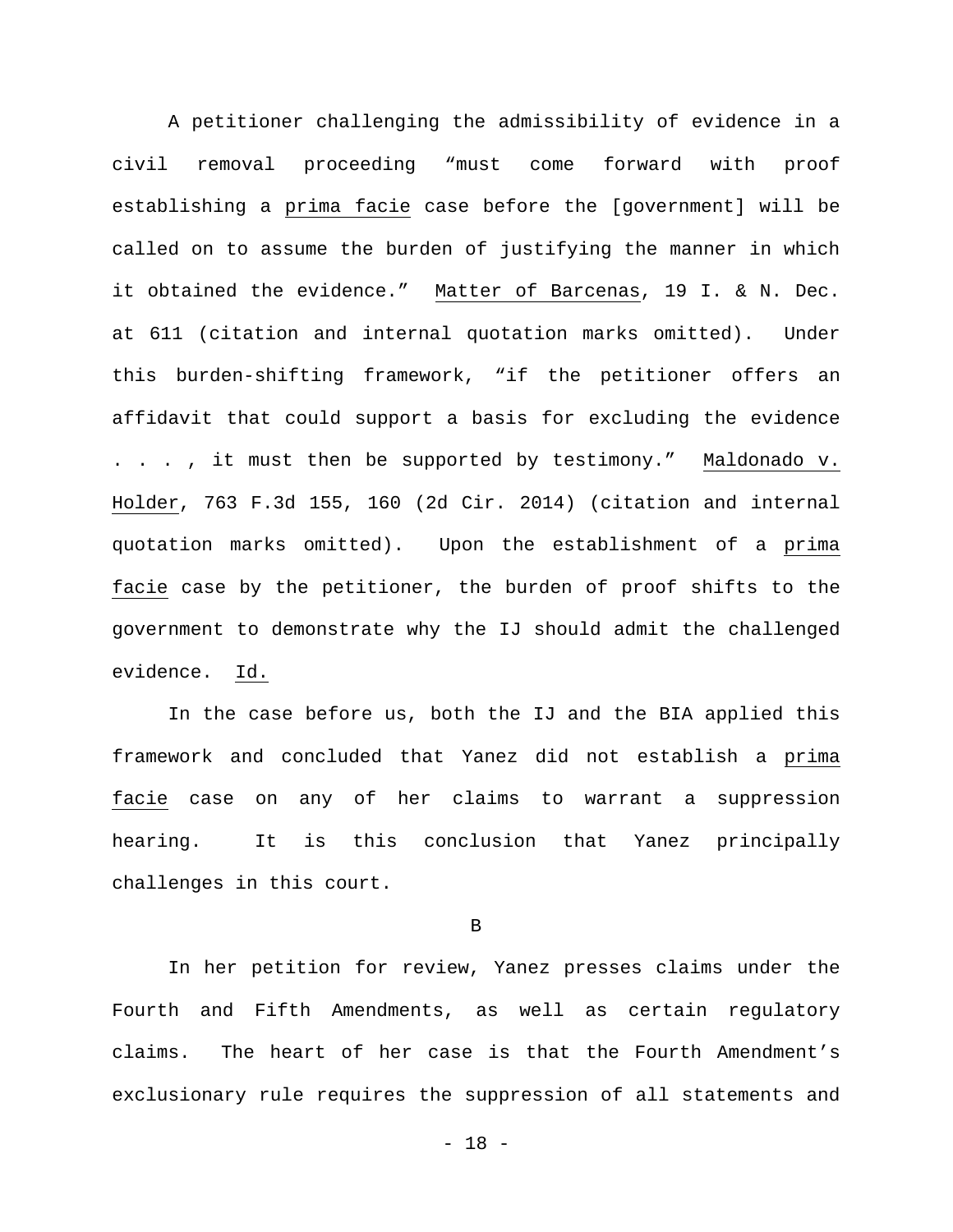documentation regarding her national origin and citizenship obtained by the ICE agents, including the two Form I–213s. Yanez contends that, without the two Form I–213s and her statements, the government cannot meet its burden of proving her alienage and removability, and, therefore, her removal proceeding should be terminated. At a minimum, Yanez claims that her affidavit and other record evidence provide a basis in which to exclude the challenged evidence, such that an evidentiary hearing is required. To resolve Yanez's contentions, we must first decide whether the Fourth Amendment's exclusionary rule applies in the civil removal proceeding before us.

C

The Fourth Amendment protects the "right of the people to be secure in their persons, houses, papers, and effects, against unreasonable searches and seizures." U.S. Const. amend. IV. Although the Fourth Amendment "contains no provision expressly precluding the use of evidence obtained in violation of its commands," Arizona v. Evans, 514 U.S. 1, 10 (1995), to deter violations of the Fourth Amendment, the Supreme Court established the exclusionary rule, Weeks v. United States, 232 U.S. 383, 398 (1914), which, "when applicable, forbids the use of improperly obtained evidence at [a criminal] trial." Herring v. United States, 555 U.S. 135, 139 (2009); see also Lopez–

- 19 -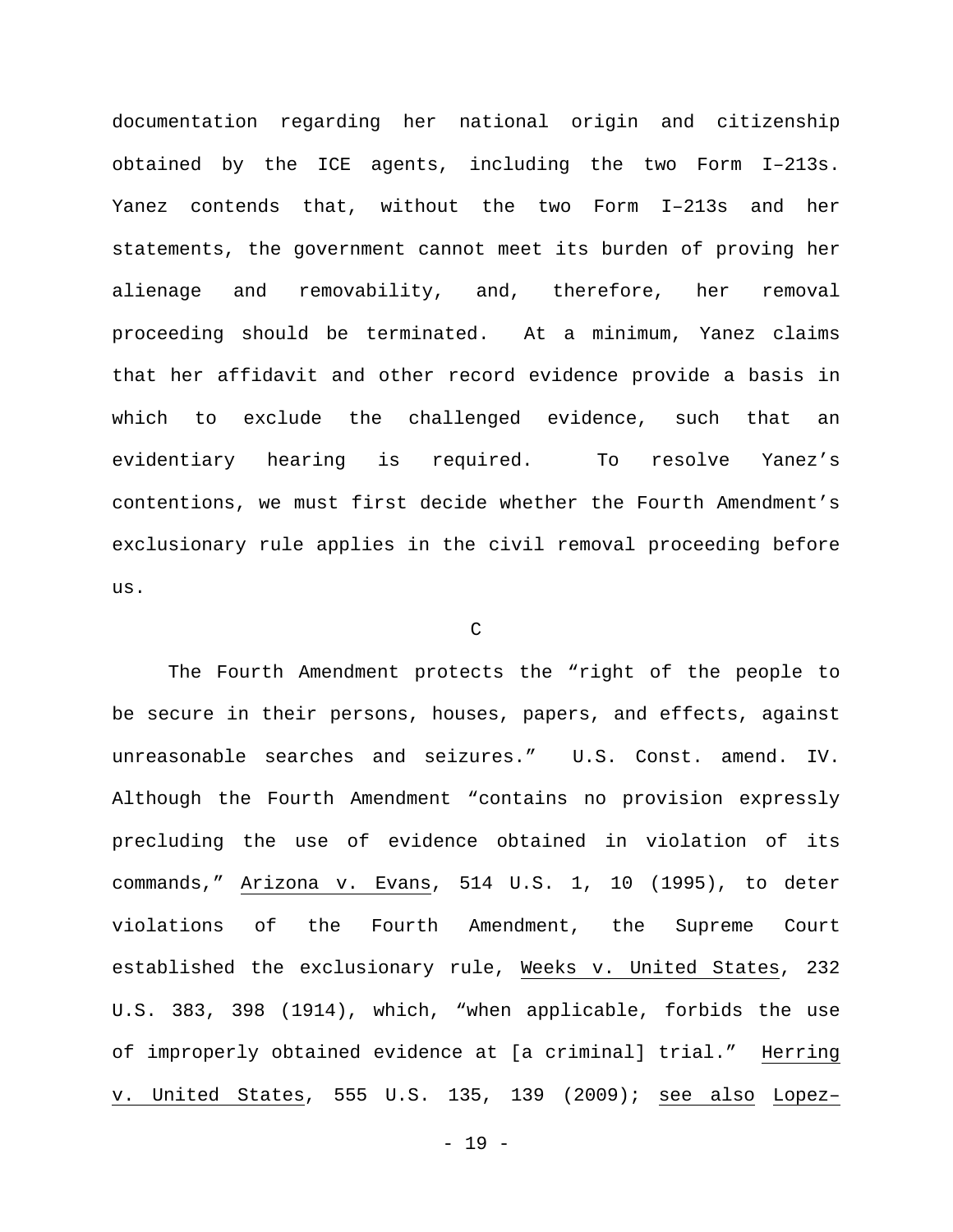Mendoza, 468 U.S. at 1040–41 ("The general rule in a criminal proceeding is that statements and other evidence obtained as a result of an unlawful, warrantless arrest are suppressible if the link between the evidence and the unlawful conduct is not too attenuated."). "[T]he exclusionary sanction applies to any 'fruits' of a constitutional violation--whether such evidence be tangible, physical material actually seized in an illegal search, items observed or words overheard in the course of the unlawful activity, or confessions or statements of the accused obtained during an illegal arrest and detention." United States v. Crews, 445 U.S. 463, 470 (1980) (footnotes omitted).

Given the "substantial social costs" of the application of the exclusionary rule, United States v. Leon, 468 U.S. 897, 907 (1984), namely, "the loss of often probative evidence and all of the secondary costs that flow from the less accurate or more cumbersome adjudication that therefore occurs," Lopez–Mendoza, 468 U.S. at 1041, "the exclusionary rule is not a remedy we apply lightly," Sanchez-Llamas v. Oregon, 548 U.S. 331, 347 (2006). Indeed, the Supreme Court has cautioned that the exclusionary rule's "massive remedy," Hudson v. Michigan, 547 U.S. 586, 595 (2006)--the suppression of evidence--is "our last resort, not our first impulse," id. at 591.

While the applicability of the exclusionary rule in a criminal proceeding is settled, the applicability of the rule in

 $- 20 -$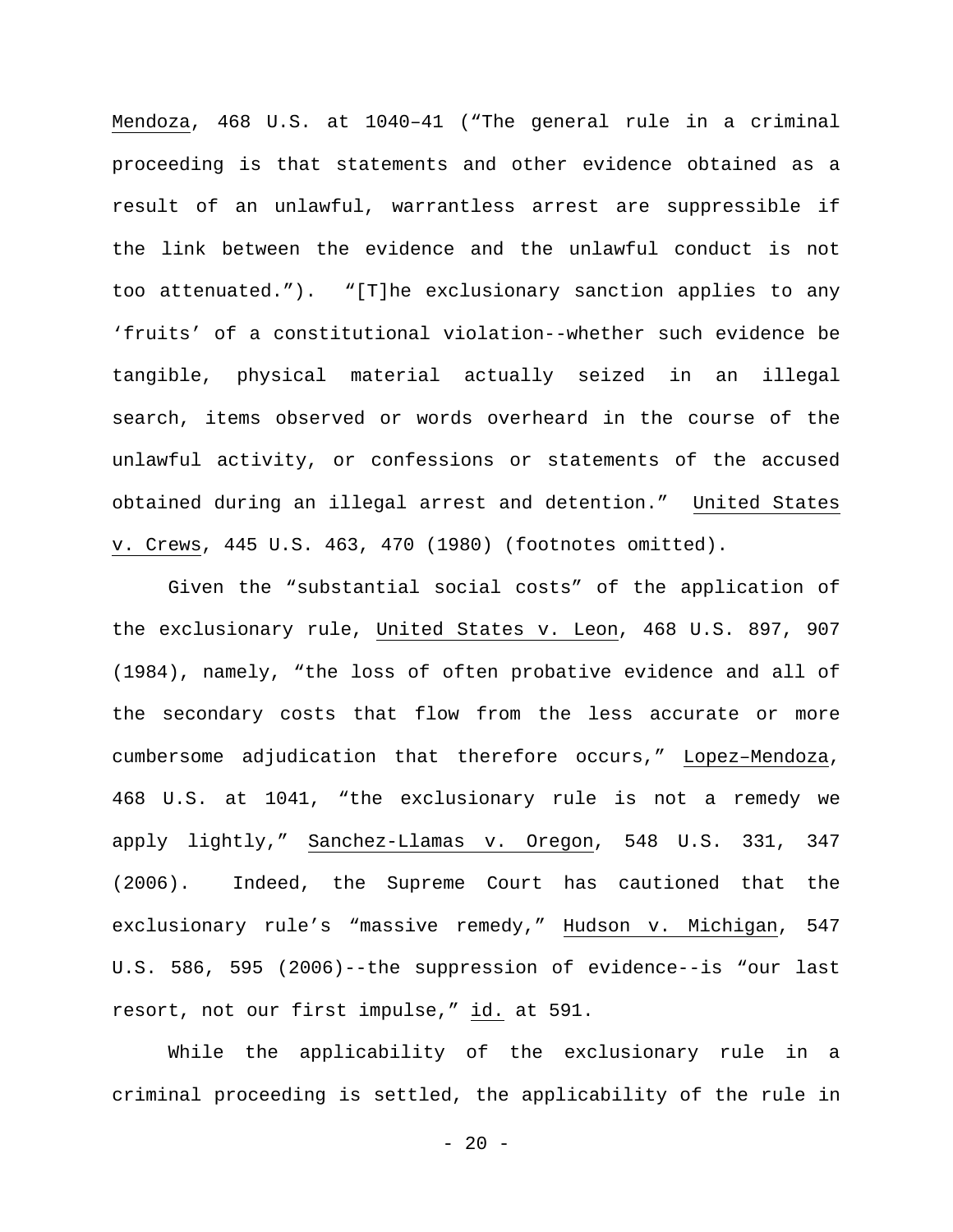a civil removal proceeding is not. The Supreme Court has never applied the rule in a removal proceeding. In fact, in Lopez– Mendoza, the Supreme Court held that the exclusionary rule generally does not apply in removal proceedings. 468 U.S. at 1034; see also United States v. Oscar-Torres, 507 F.3d 224, 230 (4th Cir. 2007) ("Lopez-Mendoza establishes that the exclusionary rule does not apply in civil deportation proceedings.").

In Lopez–Mendoza, Adan Lopez-Mendoza (Lopez) and Elias Sandoval-Sanchez (Sandoval), two citizens of Mexico, were summoned to separate removal proceedings, and both were ordered deported after such proceedings. 468 U.S. at 1034. Immigration and Naturalization Service (INS) agents arrested Lopez at his place of employment, a transmission repair shop, without a warrant to search the repair shop or a warrant to arrest anyone there. Id. at 1035. The repair shop owner refused to permit the agents to speak with his employees during work hours. Id. However, while one agent engaged the repair shop owner in conversation, another agent entered the repair shop and spoke with Lopez. Id. While he was being questioned, Lopez told the agent his name and that he was from Mexico with no close family ties in the United States. Id. After the agent placed Lopez under arrest, he was transported to an INS office where he admitted that he was born in Mexico, was still a citizen of

- 21 -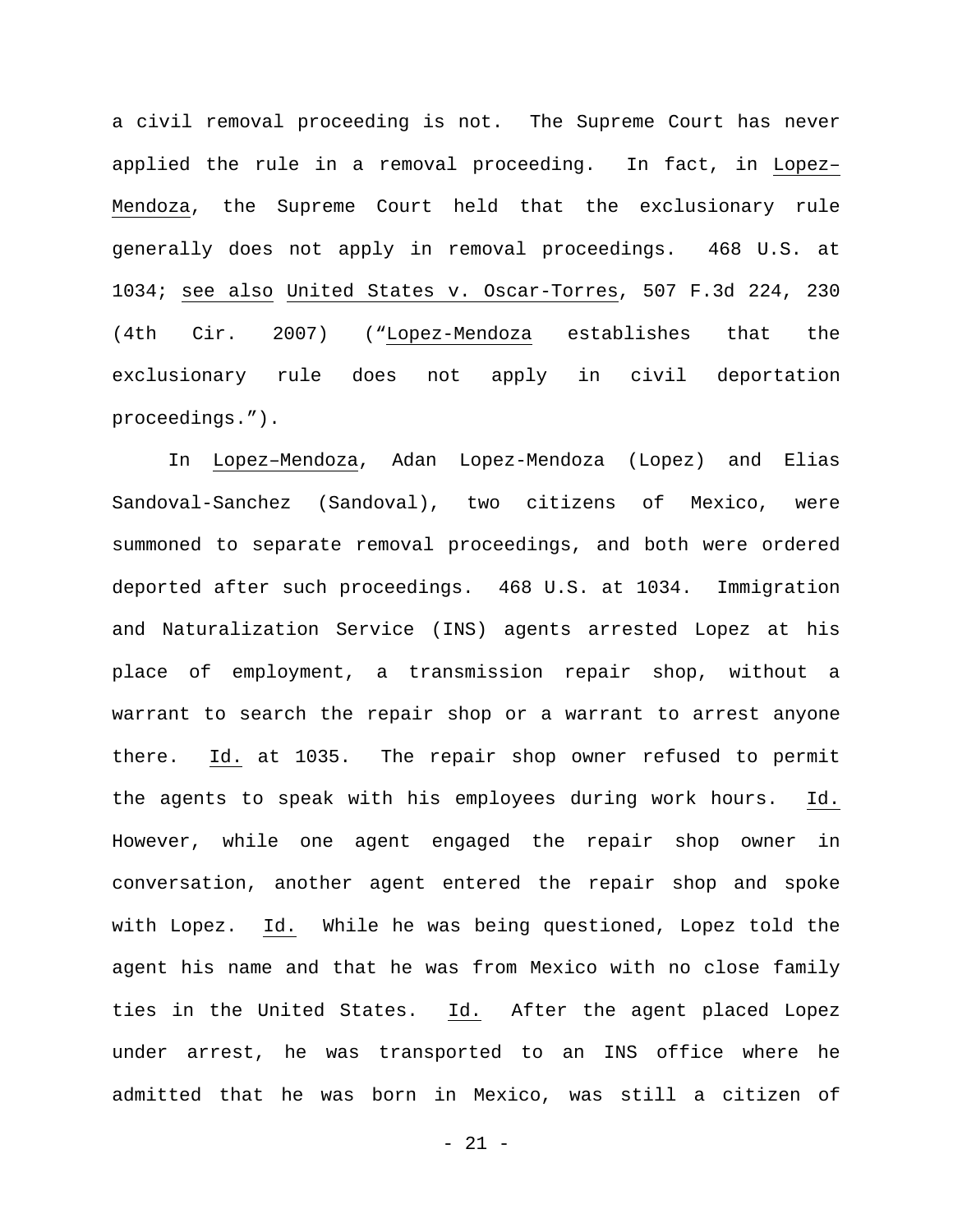Mexico, and had entered the United States without inspection by immigration officials. Id.

At his removal hearing, Lopez moved to terminate the removal proceeding on the basis that he was arrested illegally. Id. The IJ held that the legality of Lopez's arrest was not germane to the removal proceeding, and, therefore, declined to rule on the legality of the arrest. Id. On the basis of the Form I-213 and an affidavit executed by Lopez, the IJ ordered that Lopez be removed from the United States to Mexico. Id. at 1035-36.

On appeal to the BIA, the BIA dismissed Lopez's appeal. Id. at 1036. The BIA noted that the "mere fact of an illegal arrest has no bearing on a subsequent deportation proceeding." Id. (citation and internal quotation marks omitted). On Lopez's petition for review, the Ninth Circuit vacated Lopez's removal order and remanded the case to the BIA for a determination of whether Lopez's Fourth Amendment rights were violated when he was arrested. Id.

The second petitioner in Lopez-Mendoza, Sandoval, was arrested at his place of employment, a potato processing plant in Pasco, Washington. Id. INS agents went to the plant, with the permission of its personnel manager, to check for illegal aliens. Id. During a shift change, plant workers were asked innocuous questions in English by INS agents as they entered the

 $- 22 -$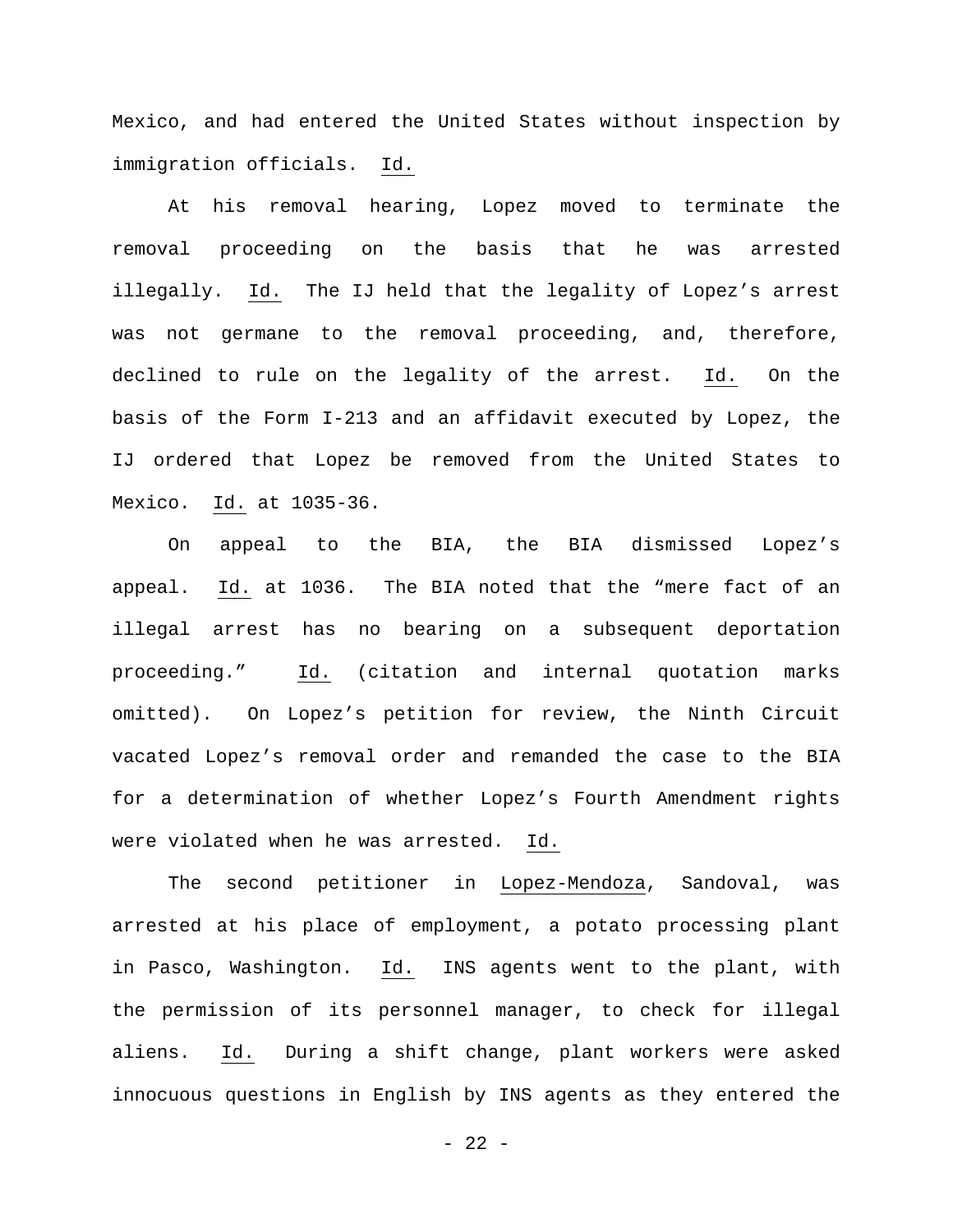plant to work. Id. at 1037. Upon seeing the INS agents as he approached the entrance to the plant, Sandoval "averted his head, turned around, and walked away." Id. Sandoval was among the thirty-seven people detained and transported to a county jail. Id. At the jail, Sandoval was questioned by an INS agent and admitted, in a written statement, that he unlawfully entered into the United States. Id.

At his removal hearing, Sandoval contended that the evidence offered by the INS should be suppressed as the fruit of an unlawful arrest. Id. The IJ considered and rejected Sandoval's claim that he had been illegally arrested, but ruled in the alternative that the legality of the arrest was not relevant to the removal hearing. Id. Based on the written record of Sandoval's admissions, the IJ found him removable. Id. at 1038.

On appeal to the BIA, the BIA dismissed Sandoval's appeal. Id. The BIA declined to invoke the exclusionary rule, concluding that the circumstances of the arrest had not affected the voluntariness of Sandoval's written statement. Id. On Sandoval's petition for review, the Ninth Circuit reversed the removal order. Id. The Ninth Circuit opined that Sandoval's detention by the INS agents violated the Fourth Amendment, that the statements he made were a product of that detention, and that the exclusionary rule barred their use in a removal

 $- 23 -$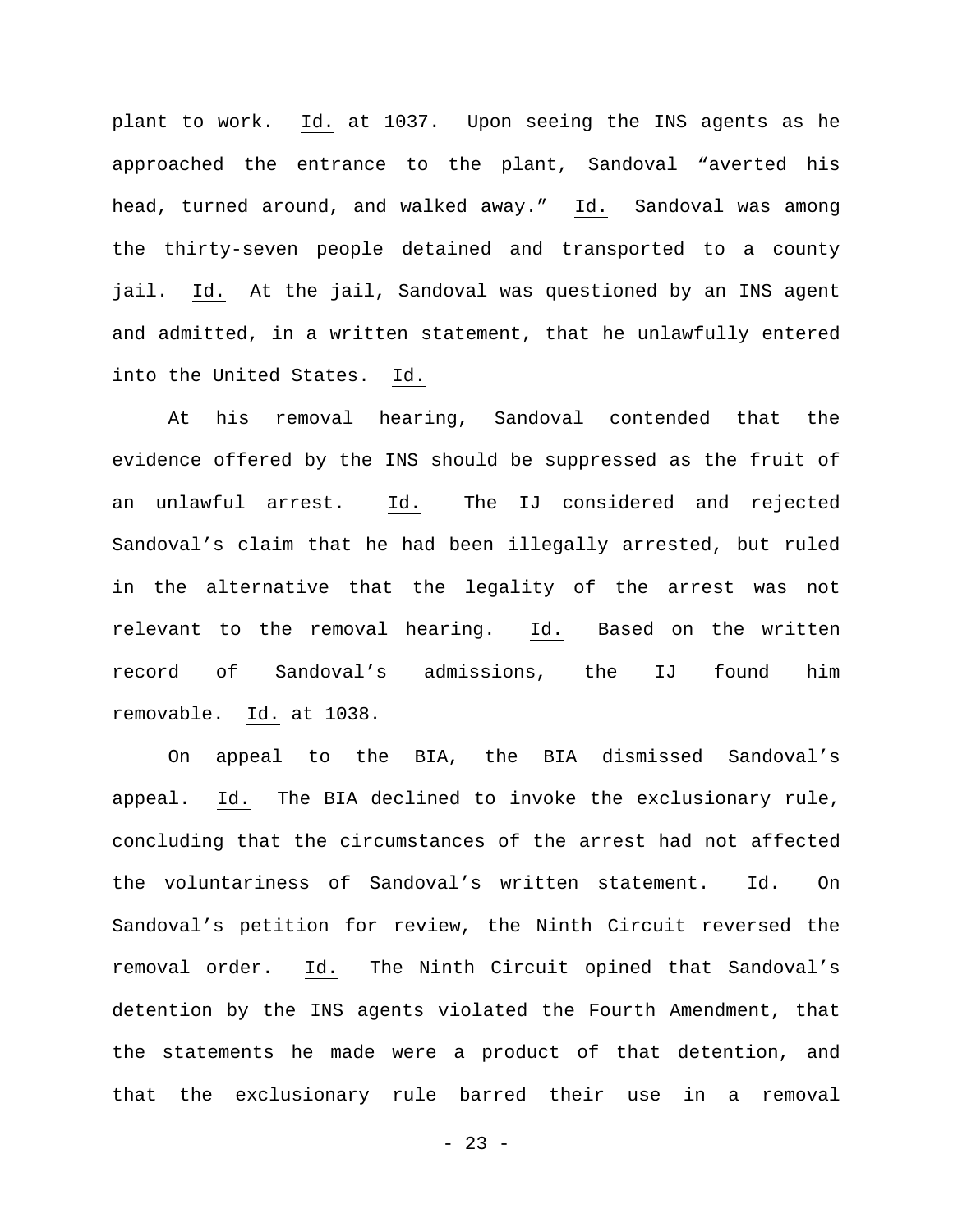hearing. Id.

In resolving the cases before it, the Supreme Court quickly disposed of Lopez's challenge to his removal order because the "mere fact of an illegal arrest has no bearing on a subsequent deportation proceeding." Id. at 1040 (citation and internal quotation marks omitted). According to the Court, "[t]he 'body' or identity of a defendant or respondent in a criminal or civil proceeding is never itself suppressible as a fruit of an unlawful arrest, even if it is conceded that an unlawful arrest, search, or interrogation occurred." Id. at 1039.

Sandoval's case meaningfully differed from that of Lopez's case in that Sandoval challenged the admissibility of evidence at his removal hearing, while Lopez only raised a personal jurisdiction challenge. Cf. Oscar-Torres, 507 F.3d at 229 (noting that, in Lopez-Mendoza, Lopez's case only raised a personal jurisdictional challenge, that is, Lopez sought "suppression of [his] body," while Sandoval conceded personal jurisdiction, but sought to suppress the evidence in his removal proceeding). Indeed, the Court in Lopez-Mendoza observed that Sandoval had "a more substantial claim" because "[h]e objected not to his compelled presence at a deportation proceeding, but to evidence offered at that proceeding." 468 U.S. at 1040. As a result, the Court considered whether the exclusionary rule should apply to prohibit the government from using illegally

- 24 -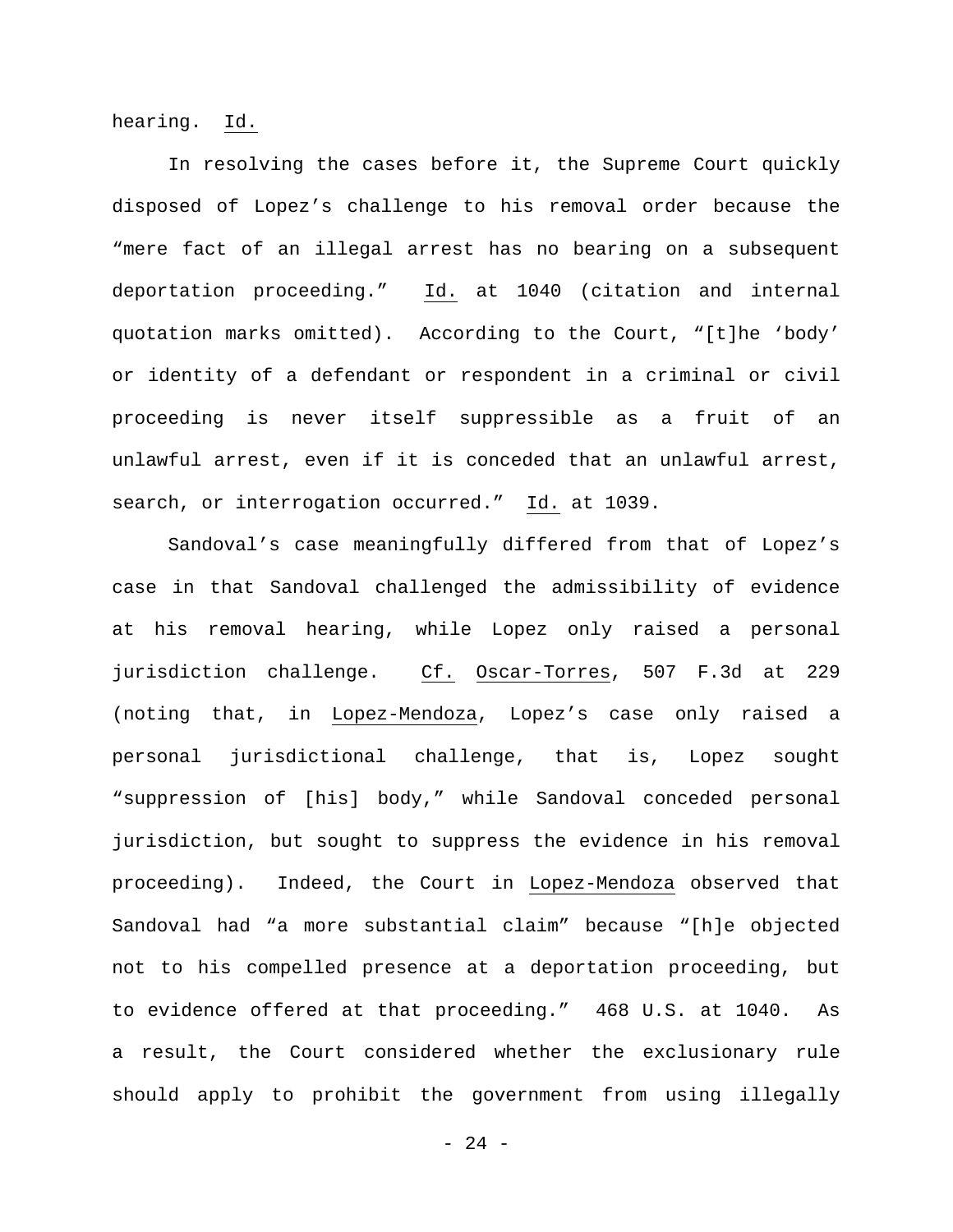obtained evidence of Sandoval's alienage against him in his removal proceeding. Id. at 1040–41.

In determining whether to apply the exclusionary rule in a removal proceeding, the Supreme Court in Lopez-Mendoza noted that removal proceedings are "purely civil," id. at 1038, the purpose of which is "not to punish past transgressions but rather to put an end to a continuing violation of the immigration laws." Id. at 1039. The Court emphasized that the evidentiary protections that apply in criminal proceedings do not apply in removal proceedings because: (1) criminal trials adjudicate the defendant's guilt, whereas removal proceedings determine the alien's "eligibility to remain in this country"; and (2) unlike criminal trials, removal hearings do not impose punishment on the alien. Id. at 1038. Given this, the Court characterized the intent of a removal hearing as a "streamlined determination of eligibility to remain in this country, nothing more." Id. at 1039.

Viewing a removal proceeding through the proper lens, the Court employed a cost-benefit analysis to determine whether to apply the exclusionary rule to removal proceedings, id. at 1041- 50, weighing the "social benefits of excluding unlawfully seized evidence against the likely costs." Id. at 1041; cf. Leon, 468 U.S. at 906-08 (concluding that evidence obtained pursuant to the good faith reliance on a defective warrant should not be

 $- 25 -$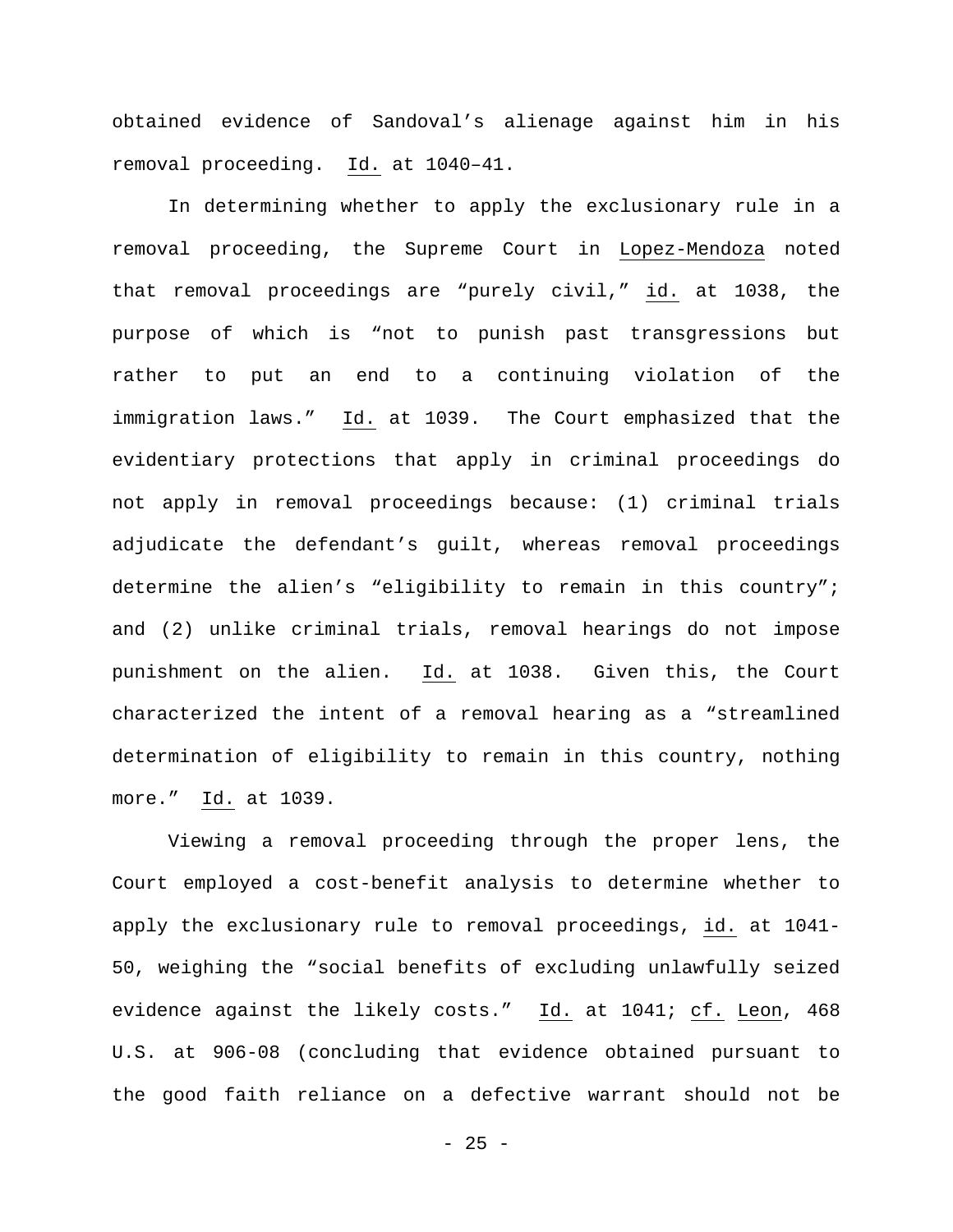excluded because the cost of exclusion outweighed the benefit of deterrence); United States v. Janis, 428 U.S. 433, 454 (1976) (declining to apply the exclusionary rule to a civil tax proceeding because the cost of exclusion outweighed the benefit of deterrence). On the benefit side of the ledger, the Court proffered four reasons why, in the context of removal proceedings, the deterrent value of the exclusionary rule was significantly reduced. 468 U.S. at 1043-46. First, the Court opined that, because deportability can be proven by evidence independent of the arrest, the legality of the arrest was irrelevant. Id. at 1043-44. Second, the Court noted that very few undocumented aliens actually challenge removal orders based on Fourth Amendment grounds, making it "unlikely" that an immigration agent would "shape his conduct in anticipation of the exclusion of evidence" at a removal hearing. Id. at 1044. Third, because the INS already had its own comprehensive scheme for deterring Fourth Amendment violations, application of the exclusionary rule was unnecessary. Id. at 1044-45. Finally, the Court reasoned that the availability of alternative remedies, such as civil or criminal sanctions against the immigration official, further undermined the deterrent value of the exclusionary rule. Id. at 1045.

The Lopez-Mendoza Court then turned to the cost of exclusion. First, the Court observed that the effect of

- 26 -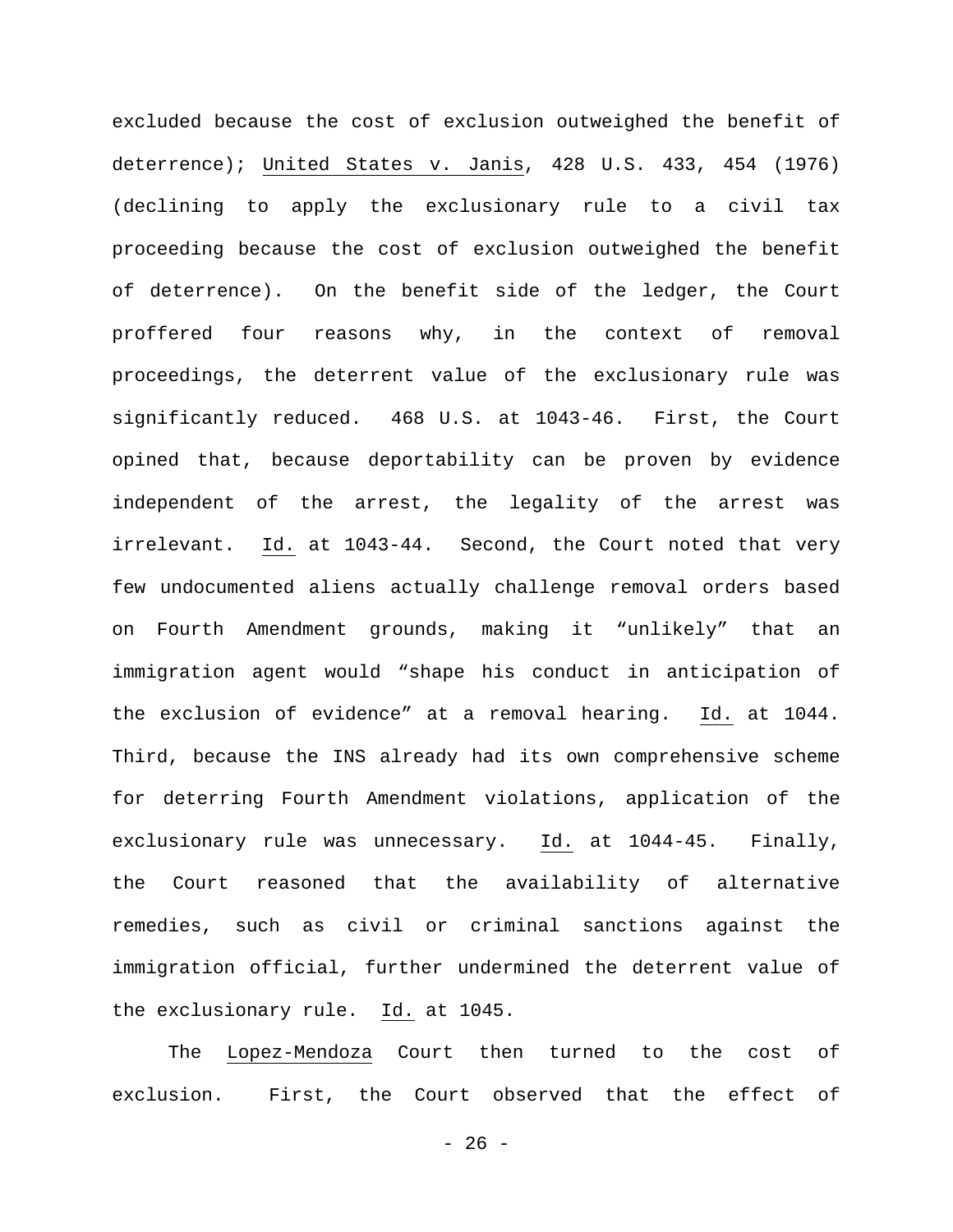applying the exclusionary rule required courts "to close their eyes to ongoing violations of the law." Id. at 1046. Second, applying the exclusionary rule would significantly complicate the "simple" and "streamlined" deportation system. Id. at 1048. Finally, the Court opined that, with respect to the apprehension of over one million undocumented aliens each year, expecting immigration agents to provide written details of each arrest and to attend suppression hearings would severely burden the administration of immigration laws. Id. at 1048-49.

Weighing the benefits of exclusion against the likely costs, the Court in Lopez-Mendoza was persuaded that the scales tipped against applying the exclusionary rule in removal proceedings. Id. at 1050. In particular, the Court emphasized that the "costs" of applying the exclusionary rule in removal proceedings are "high," noting that such application "would compel the courts to release from custody persons who would then immediately resume their commission of a crime through their continuing, unlawful presence in this country." Id.

After concluding that the exclusionary rule was inapplicable to removal proceedings because the costs outweighed the benefits, a plurality of the Court in Lopez-Mendoza appeared to limit the scope of its holding by apparently reserving judgment for cases that presented a "good reason to believe that Fourth Amendment violations by INS officers were

- 27 -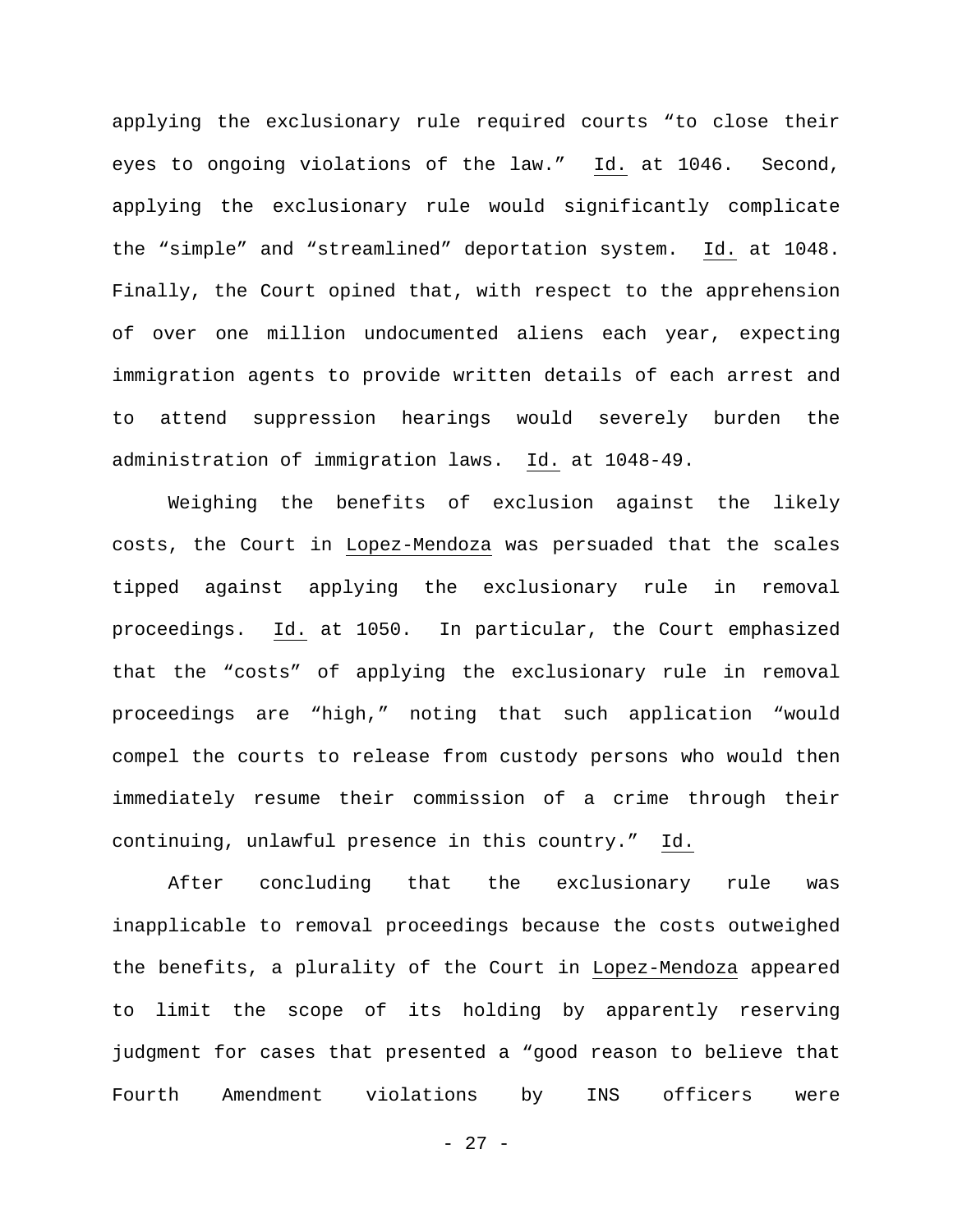widespread." <u>Id.</u> at 10[5](#page-27-0)0.<sup>5</sup> In carving out this apparent limitation, the plurality emphasized that its holding "[did] not deal . . . with egregious violations of Fourth Amendment or other liberties that might transgress notions of fundamental fairness and undermine the probative value of the evidence obtained." Id. at 1050-51 (footnote omitted).

Four Justices dissented in Lopez-Mendoza. Each of these four Justices opined that the exclusionary rule should apply in removal proceedings. See id. at 1052 (White, J., dissenting) ("I believe that the conclusion of the majority is based upon an incorrect assessment of the costs and benefits of applying the rule in [removal proceedings]."); id. at 1051 (Brennan, J., dissenting) ("I fully agree with Justice White that . . . the exclusionary rule must apply in civil deportation proceedings" not because it is a deterrent but because "of the Fourth Amendment itself."); id. at 1060 (Marshall, J., dissenting) ("I agree with Justice White that . . . [Supreme Court precedent] compels the conclusion that the exclusionary rule should apply in civil deportation proceedings."); id. at 1061 (Stevens, J., dissenting) ("Because the Court has not yet held that the rule

Ĩ.

<span id="page-27-0"></span><sup>5</sup> While Chief Justice Burger joined the parts of the opinion (Parts I to IV) holding that the exclusionary rule did not apply in removal proceedings, he did not join in the part of the opinion (Part V) recognizing that egregious or widespread Fourth Amendment violations might warrant application of the exclusionary rule.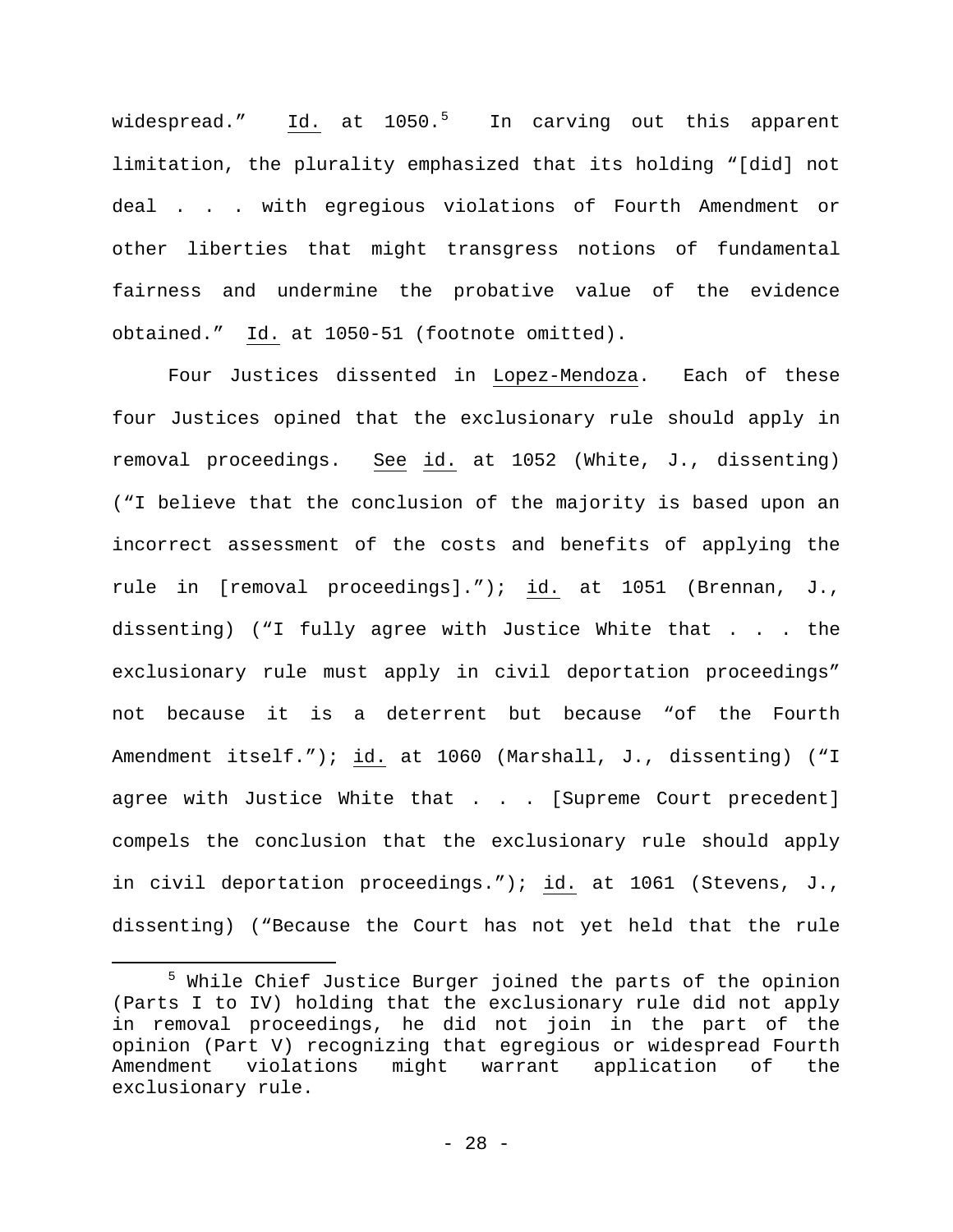of . . . [Leon] . . . has any application to warrantless searches, I do not join the portion of Justice WHITE's opinion that relies on that case. I do, however, agree with the remainder of his dissenting opinion."). Considering the position of the four dissenting justices, a total of eight justices in Lopez-Mendoza seem to have agreed that the exclusionary rule should apply in removal proceedings in some form.

Since Lopez-Mendoza was decided, circuit courts have applied the exclusionary rule in removal proceedings in a variety of circumstances. See, e.g., Cotzojay, 725 F.3d at 179- 83 (addressing whether warrantless entry into alien's home was egregious Fourth Amendment violation); Oliva-Ramos v. Att'y Gen., 694 F.3d 259, 278-79 (3d Cir. 2012) (addressing whether ICE agents' entry into apartment and seizure of the alien egregiously violated the Fourth Amendment, and whether the ICE agents' conduct was part of a widespread pattern of Fourth Amendment misconduct); Puc-Ruiz v. Holder, 629 F.3d 771, 779 (8th Cir. 2010) (addressing whether the arrest of the alien egregiously violated the Fourth Amendment); Kandamar v. Gonzales, 464 F.3d 65, 71 (1st Cir. 2006) (addressing whether alien's statements were obtained in egregious violation of the Fourth Amendment and the Due Process Clause of the Fifth Amendment); Almeida-Amaral v. Gonzales, 461 F.3d 231, 233-37 (2d

- 29 -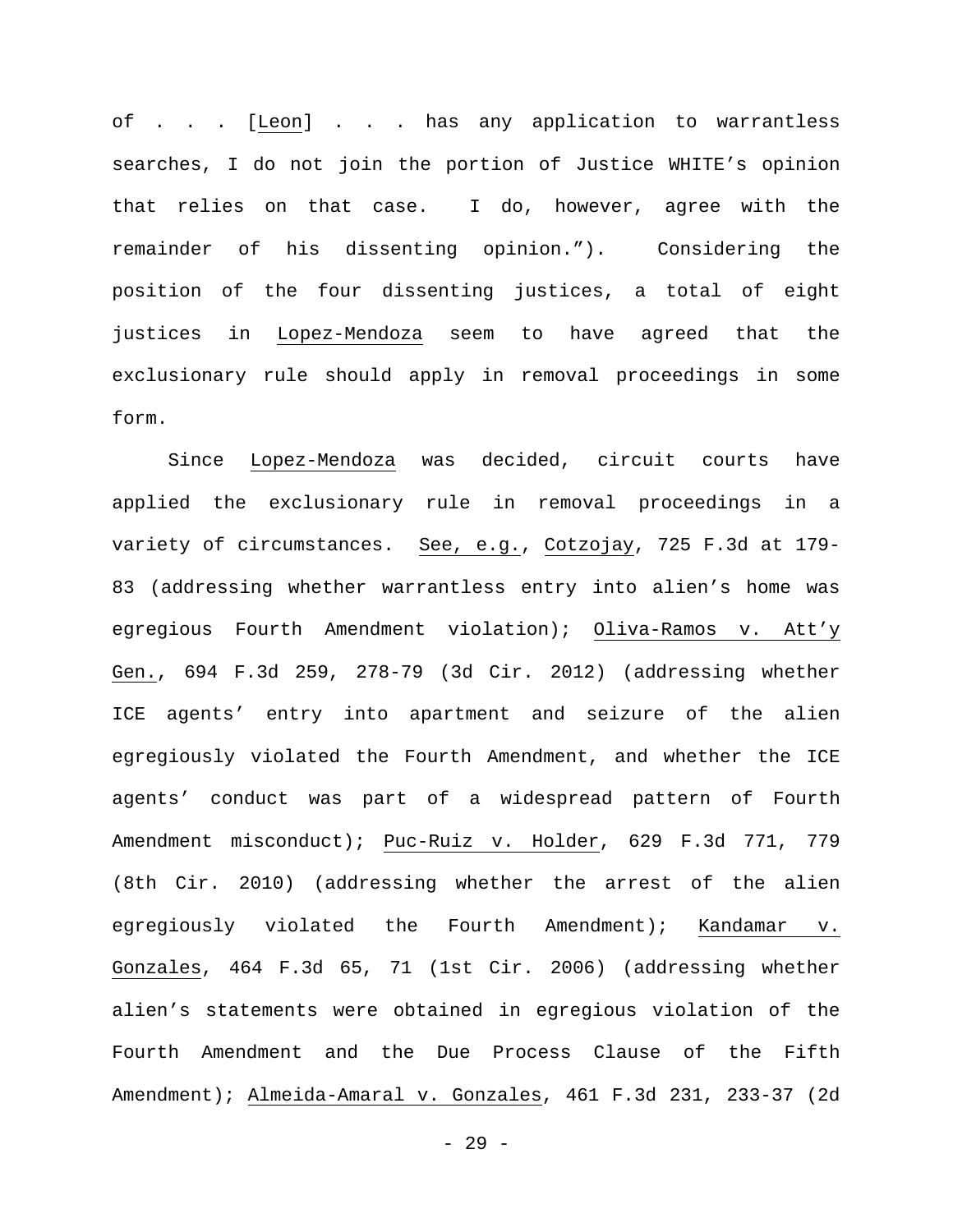Cir. 2006) (addressing whether the alien's seizure was an egregious Fourth Amendment violation); Gonzalez-Rivera v. INS, 22 F.3d 1441, 1449 (9th Cir. 1994) (addressing whether stop of alien egregiously violated the Fourth Amendment). Such courts have applied the rule even though the Court's limiting language in Lopez-Mendoza could be labeled as "dicta" in that the Court arguably reserved judgment on whether the exclusionary rule applies in the event of an egregious Fourth Amendment. See, e.g., Oliva-Ramos, 694 F.3d at 275 (noting that the apparent limitation in Lopez-Mendoza could be characterized as dicta).

In our case, the IJ, the BIA, and the Attorney General all agree that the exclusionary rule applies in removal proceedings to egregious violations of the Fourth Amendment.<sup>[6](#page-29-0)</sup> Although we have not had occasion to consider the application of the exclusionary rule in removal proceedings in a published opinion, $<sup>7</sup>$  $<sup>7</sup>$  $<sup>7</sup>$ </sup>

<span id="page-29-0"></span> $6$  Before the IJ and the BIA in this case, the DHS took the position that the exclusionary rule does not apply in removal proceedings under any circumstances. However, the Attorney General, who represents the government in this court, takes a position contrary to that of the DHS, and his position concerning the exclusionary rule is binding on the DHS. U.S.C. § 1103(a)(1) (providing that the Secretary of Homeland Security "shall be charged with the administration and enforcement of . . . all . . . laws relating to the immigration and naturalization of aliens  $\ldots$  . [p]rovided, however, [t]hat determination and ruling by the Attorney General with respect to all questions of law shall be controlling"). ī

<span id="page-29-1"></span> $7$  In unpublished decisions, we have recognized the application of the exclusionary rule in removal proceedings. (Continued)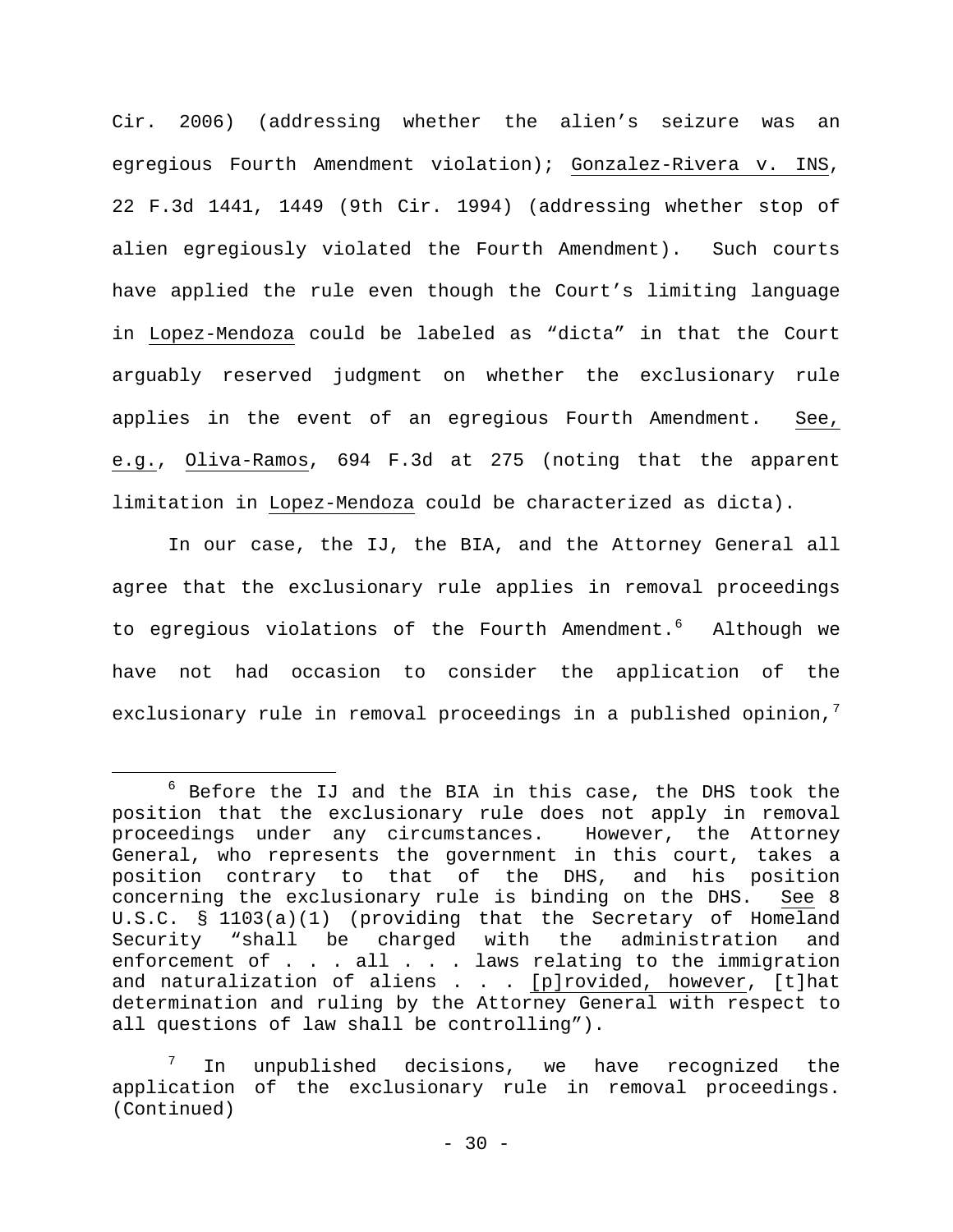we are in agreement with those courts that have concluded that the rule applies to egregious violations of the Fourth Amendment.[8](#page-30-0) To hold otherwise would give no effect to the language used by the Supreme Court in Lopez-Mendoza expressing concern over fundamentally unfair methods of obtaining evidence and would ignore the fact that eight justices in Lopez-Mendoza seem to have agreed that the exclusionary rule applies in removal proceedings in some form. Moreover, even assuming the Court's limitation in Lopez-Mendoza could be construed as dicta, we simply cannot ignore the import of the language used by the Supreme Court in that case. See United States v. Fareed, 296 F.3d 243, 247 (4th Cir. 2002) (following "dictum endorsed by six justices" of the Supreme Court and citing Gaylor v. United States, 74 F.3d 214, 217 (10th Cir. 1996) (stating that federal appellate court is "'bound by Supreme Court dicta almost as firmly as by the Court's outright holdings'")). Accordingly, we

Ĩ.

See, e.g., Samuels v. INS, 993 F.2d 1539, at \*1 (4th Cir. 1993) (unpublished) ("We reject Samuels' arguments that her confession should have been suppressed because of alleged Fifth Amendment violations. The Supreme Court has made clear that the exclusionary rule does not apply in civil deportation cases, absent 'egregious' constitutional violations. . . . We perceive no egregious violations here." (footnote omitted)).

<span id="page-30-0"></span><sup>8</sup> All of Yanez's egregiousness claims pertain to alleged Fourth Amendment violations. Consequently, we do not decide what "other liberties" fall within the egregiousness exception. Lopez-Mendoza, 468 U.S. at 1050.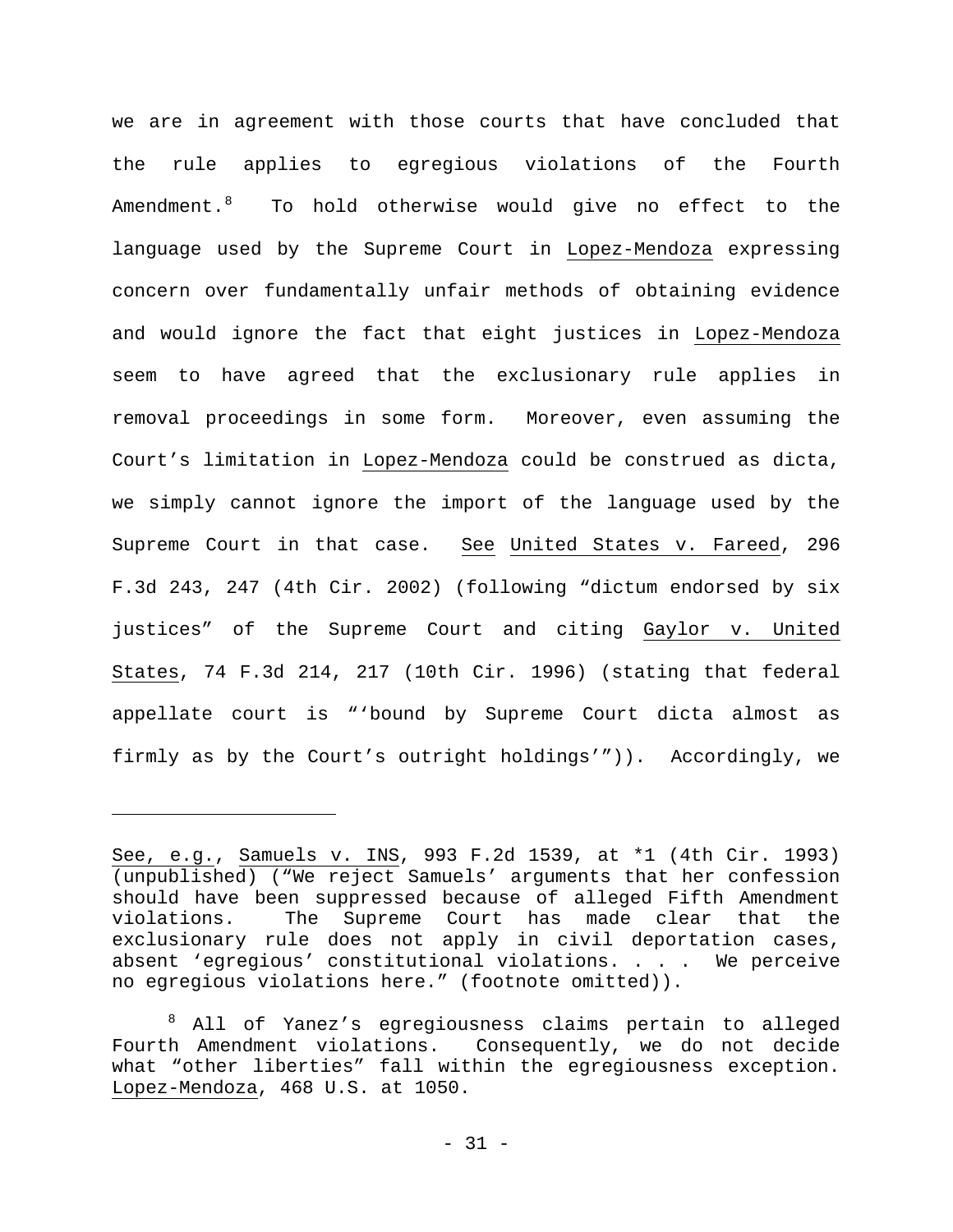hold that the exclusionary rule applies in removal proceedings where the challenged evidence has been obtained by "egregious violations of [the] Fourth Amendment . . . that might transgress notions of fundamental fairness and undermine the probative value of the evidence obtained." Lopez–Mendoza, 468 U.S. at 1050-51.

Under this holding, an alien seeking the application of the exclusionary rule to a Fourth Amendment claim in a removal hearing faces two hurdles at the prima facie case stage. First, she must allege facts that state a violation of her rights under the Fourth Amendment. Oliva-Ramos, 694 F.3d at 275. Second, the alien must show that the alleged violation of the Fourth Amendment was egregious. Id. To get an evidentiary hearing, the alien must satisfy both prongs. See Maldonado, 763 F.3d at 162 ("Petitioners were required to proffer affidavits based on personal knowledge that, taken as true, could support suppression. Had their affidavits been sufficient, they would have had an opportunity to confirm those allegations in an evidentiary hearing."). If an evidentiary hearing is warranted, the alien will have the opportunity to present testimony and evidence in support of her Fourth Amendment claim. Id. Upon the establishment of a prima facie case, the burden of proof shifts to the government to demonstrate why the IJ should admit the challenged evidence. Id.

 $-32 -$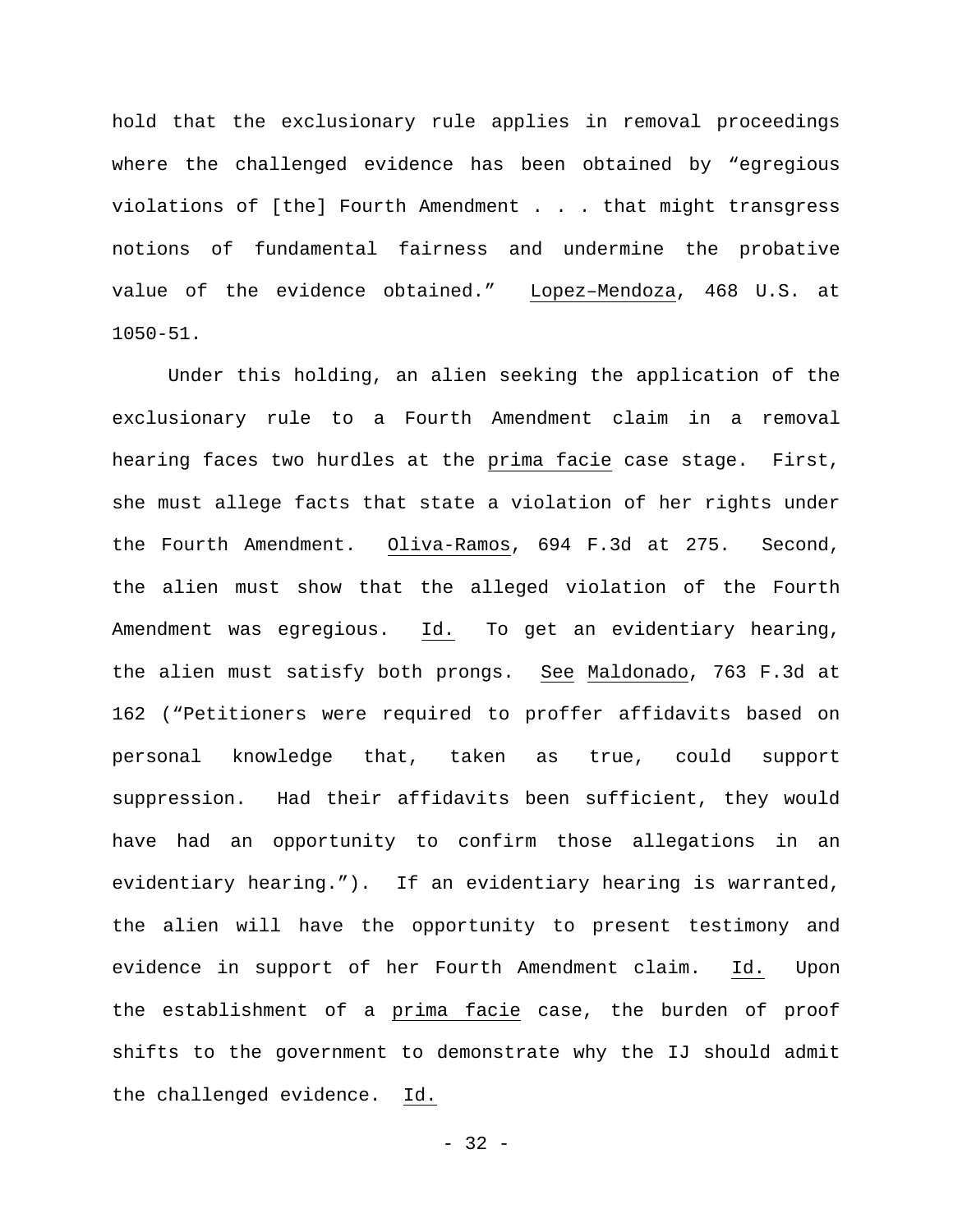A court reviewing the alien's claim may, but is not required to, address both the constitutional and egregiousness prongs. Like a § 1983 qualified immunity inquiry, the court can choose to decline to address whether a Fourth Amendment violation has occurred and first address whether the egregiousness prong has been satisfied. See, e.g., Martinez Carcamo v. Holder, 713 F.3d 916, 922 (8th Cir. 2013) (holding that alleged Fourth Amendment violations were not egregious and declining to address whether Fourth Amendment violations had occurred); Martinez-Medina v. Holder, 673 F.3d 1029, 1034 (9th Cir. 2011) ("However, we need not and do not decide whether the seizure violated Petitioners' Fourth Amendment rights because we conclude that, even if the seizure violated Petitioners' Fourth Amendment rights, the violation was not egregious."); see also Pearson v. Callahan, 555 U.S. 223, 235-37 (2009) (explaining that, in deciding the question of § 1983 qualified immunity, the court may, but is not required to, address both the constitutional and clearly established prongs; rather, it may decide the case solely on the clearly established prong). Thus, if the alien fails to allege facts sufficient to show that an immigration official has violated the Fourth Amendment, relief can be denied alone on that basis. Cf. Evans v. Chalmers, 703 F.3d 636, 646 (4th Cir. 2012) ("[I]f a plaintiff fails to allege that an official has violated any right, the

 $-33 -$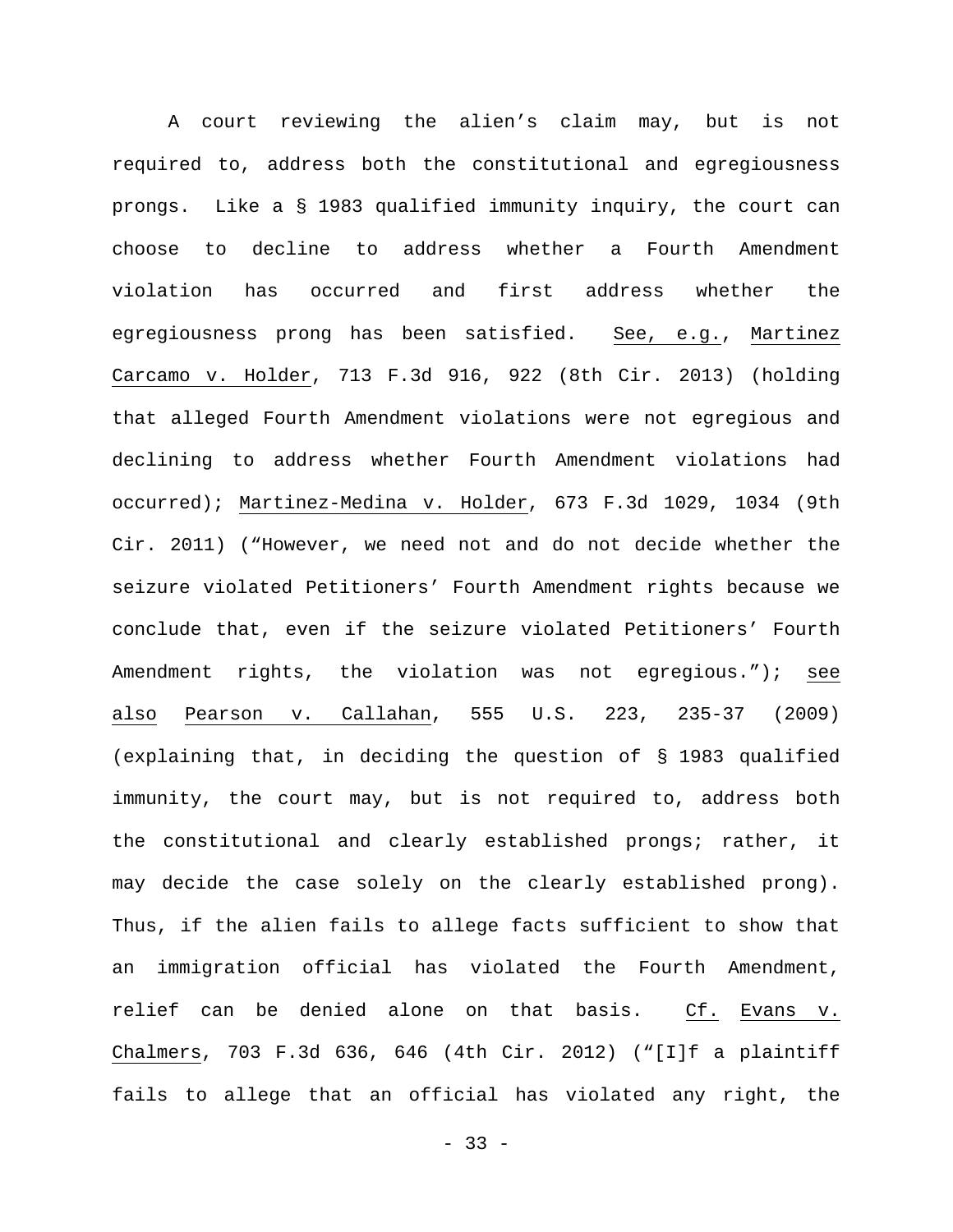official 'is hardly in need of any immunity and the analysis ends right then and there.'" (quoting Abney v. Coe, 493 F.3d 412, 415 (4th Cir. 2007))). Alternatively, relief can be denied where the alien fails to allege facts that an immigration official egregiously violated the Fourth Amendment. See Maldonado, 763 F.3d at 160 ("The affidavits in this case do not suggest egregious constitutional violations, and therefore could not support a basis for excluding the evidence." (brackets, citation, and internal quotation marks omitted)). If there is an evidentiary hearing on the alien's claim, relief can be denied if the alien fails to meet her evidentiary burden on either prong. Oliva-Ramos, 694 F.3d at 279.

D

As noted above, an alien seeking to invoke the exclusionary rule in a removal proceeding must demonstrate: (1) a violation of her Fourth Amendment rights; and (2) that the violation was egregious. While the standard for establishing the constitutional violation prong is straightforward--alleging facts establishing a violation of the Fourth Amendment, Chalmers, 703 F.3d at 646--the standard for establishing the egregiousness prong is not so straightforward. The confusion, and hence uncertainty, stems from Part V of Lopez-Mendoza.

- 34 -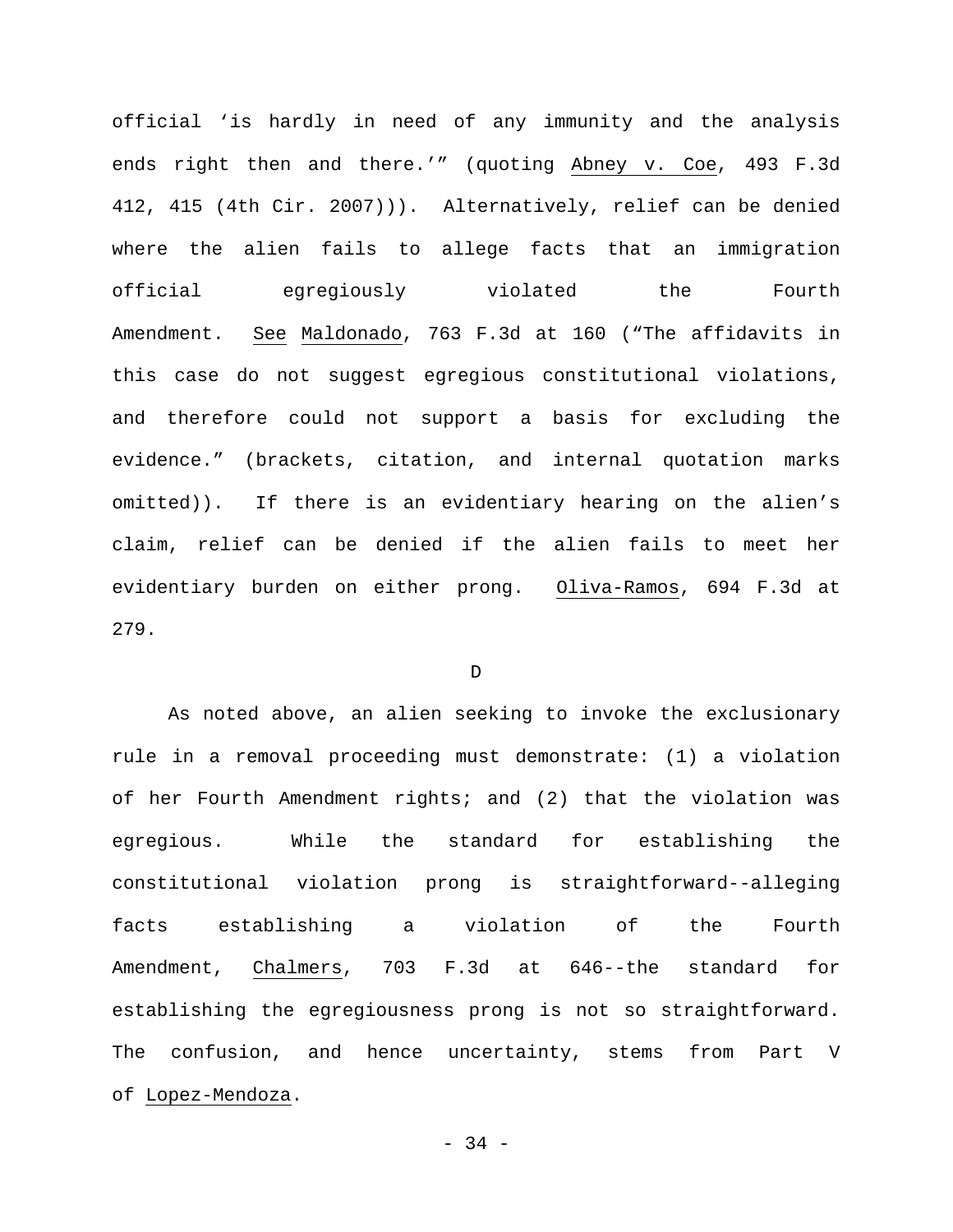Part V of Lopez-Mendoza sanctions the application of the exclusionary rule in cases where the evidence was obtained as a result of "egregious violations of Fourth Amendment or other liberties that might transgress notions of fundamental fairness and undermine the probative value of the evidence obtained." 468 U.S. at 1050–51. The exact meaning of this statement is far from clear.

The plain meaning of this statement suggests that the Fourth Amendment violation must "transgress notions of fundamental fairness" **and** "undermine the probative value of the evidence obtained." Id. However, closer inspection of the context of this statement reveals that the Supreme Court meant to use the disjunctive "or" instead of the conjunctive "and" to create two avenues of relief instead of one such avenue. In other words, an **egregious** violation of the Fourth Amendment is: (1) a violation of the Fourth Amendment that transgresses notions of fundamental fairness; **or** (2) a violation of the Fourth Amendment that, regardless of the violation's unfairness, undermines the probative value of the challenged evidence. See Oliva-Ramos, 694 F.3d at 278 (concluding that an egregious constitutional violation involves either a constitutional violation that was fundamentally unfair or, alternatively, a constitutional violation that, regardless of

1

 $- 35 -$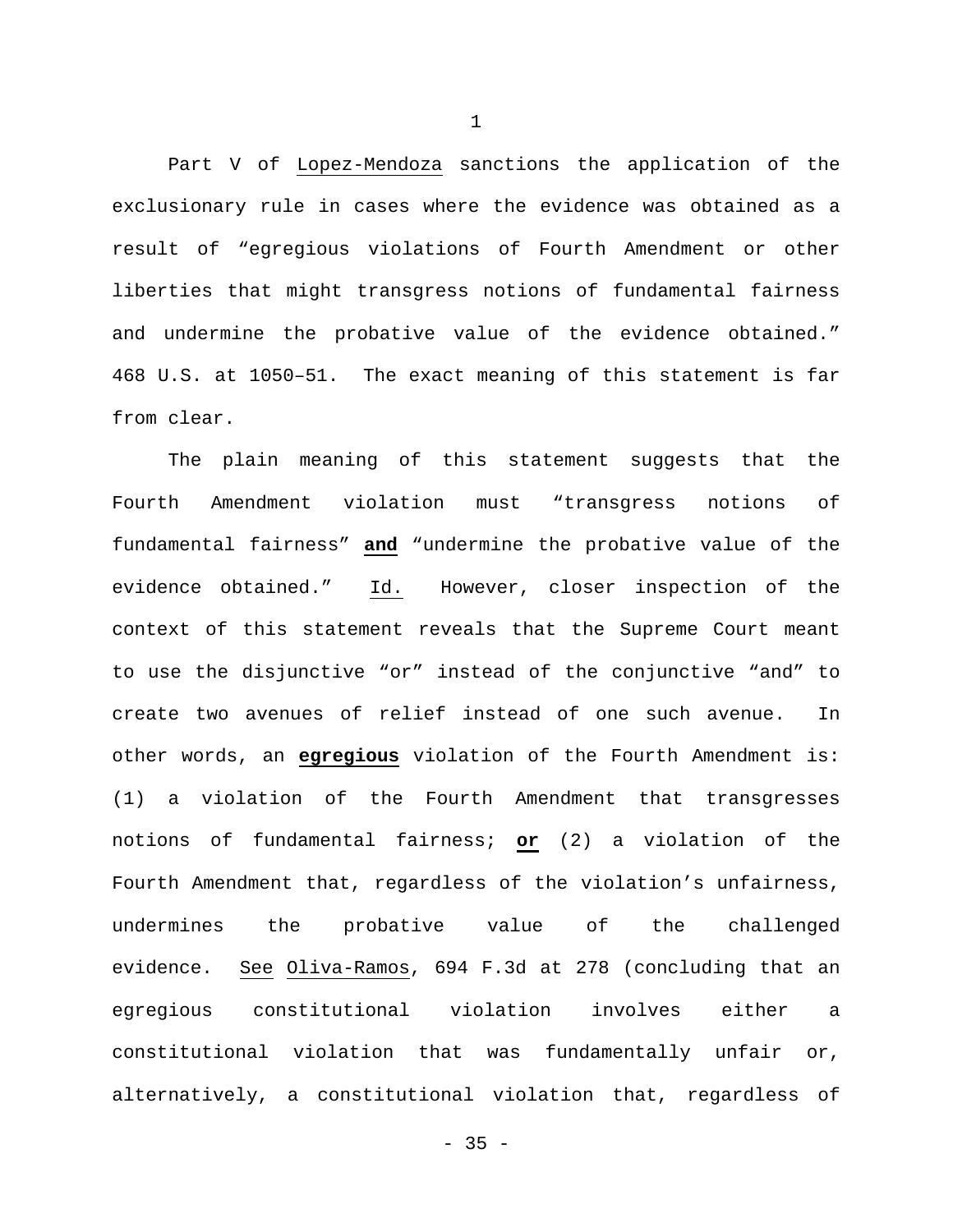its unfairness, undermined the probative value of the obtained evidence); Almeida-Amaral, 461 F.3d at 234 ("The [Lopez-Mendoza] Court, seemingly inadvertently, used the conjunctive 'and' instead of the disjunctive 'or' to link these two possible grounds for deeming a violation egregious."); Gonzalez-Rivera, 22 F.3d at 1451 (holding that a "fundamentally unfair Fourth Amendment violation is considered egregious regardless of the probative value of the evidence obtained").

To be sure, the Lopez-Mendoza Court justified its exception for egregious constitutional violations by citing four cases in which the evidence was reliable (and therefore its probative value was not undermined), but nevertheless suppressible because its admission was fundamentally unfair. The first case cited was Rochin v. California, 342 U.S. 165 (1952). There, police officers obtained probative evidence of Rochin's drug involvement by forcing him to ingest an emetic solution to induce vomiting so they could recover recently swallowed morphine capsules. Id. at 166. The Court held that the probative evidence was illegally obtained because the method used offended even "hardened sensibilities" and "shocks the conscience" of the Court. Id. at 172. In no uncertain terms, the Court in Rochin opined that reliability is not the sole touchstone of the Fourth Amendment. Id. at 173 (noting that coerced confessions are inadmissible in criminal trials "even

- 36 -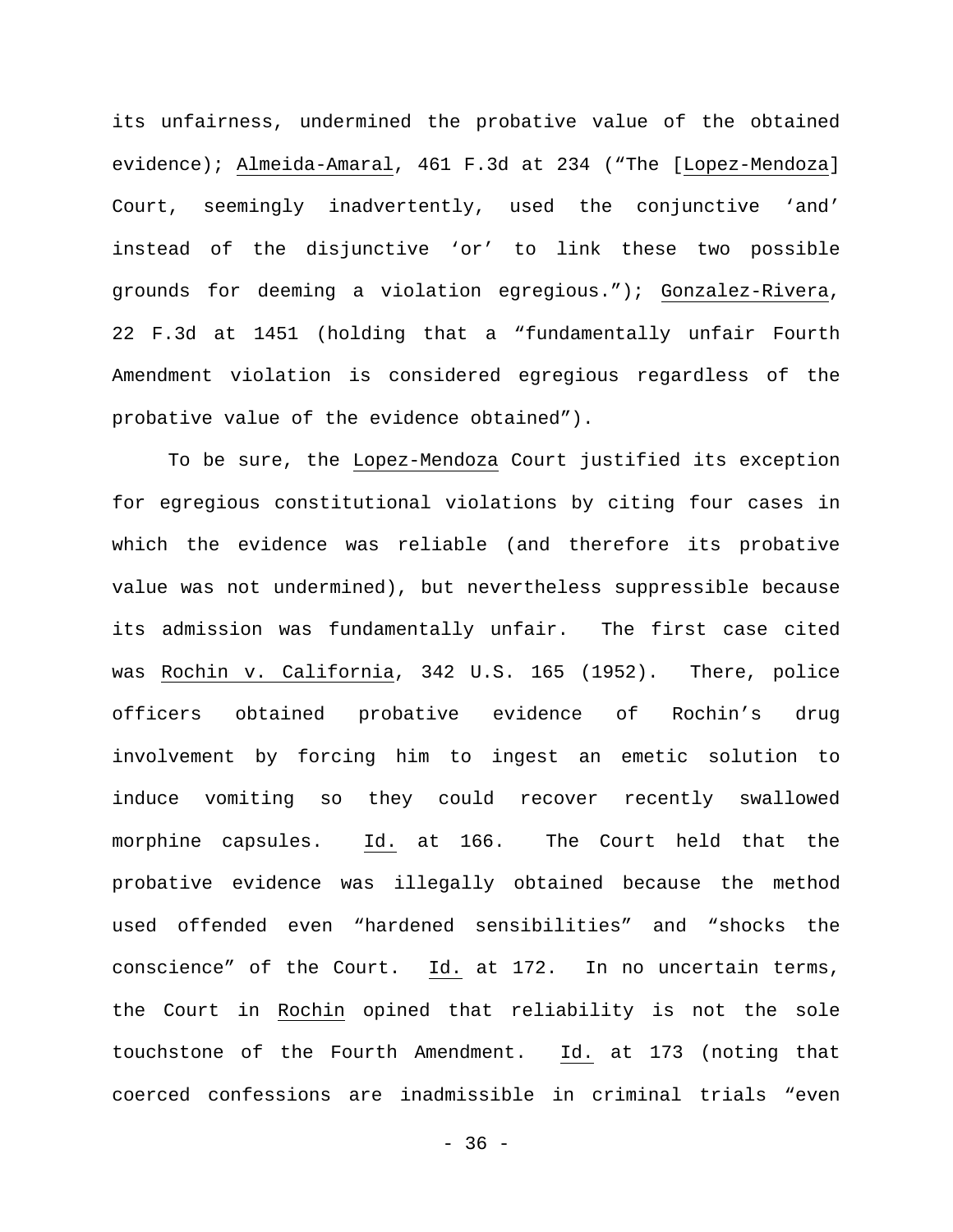though statements contained in them may be independently established as true" principally because they "offend the community's sense of fair play and decency"). Thus, it was the tactics of the police, not the reliability of the obtained evidence, that led to the exclusion of the evidence in Rochin.

The three remaining cases concerning egregiousness cited by the Lopez-Mendoza Court were BIA decisions, Matter of Toro, 17 I. & N. Dec. 340 (BIA 1980); Matter of Garcia, 17 I. & N. Dec. 319 (BIA 1980); and Matter of Ramira–Cordova, No. A21 095 659 (BIA Feb. 21, 1980) (unpublished). In each of these cases, the BIA decision did not focus on the reliability of the evidence. Rather, the decision focused on whether the admission of the contested evidence would be fundamentally fair. See Matter of Toro, 17 I. & N. Dec. at 343-44 (suggesting that a stop based on Hispanic appearance alone would constitute an egregious Fourth Amendment violation if the Border Patrol officers acted in bad faith, regardless of the probative value of the evidence obtained); Matter of Garcia, 17 I. & N. Dec. at 320-21 (excluding statements obtained after agents repeatedly ignored detainee's request for counsel); Matter of Ramira–Cordova, No. A21 095 659, slip op. at 3-4 (suppressing evidence obtained as a result of a nighttime warrantless entry into the aliens' residence).

The Lopez-Mendoza Court's use of the cited authority only

- 37 -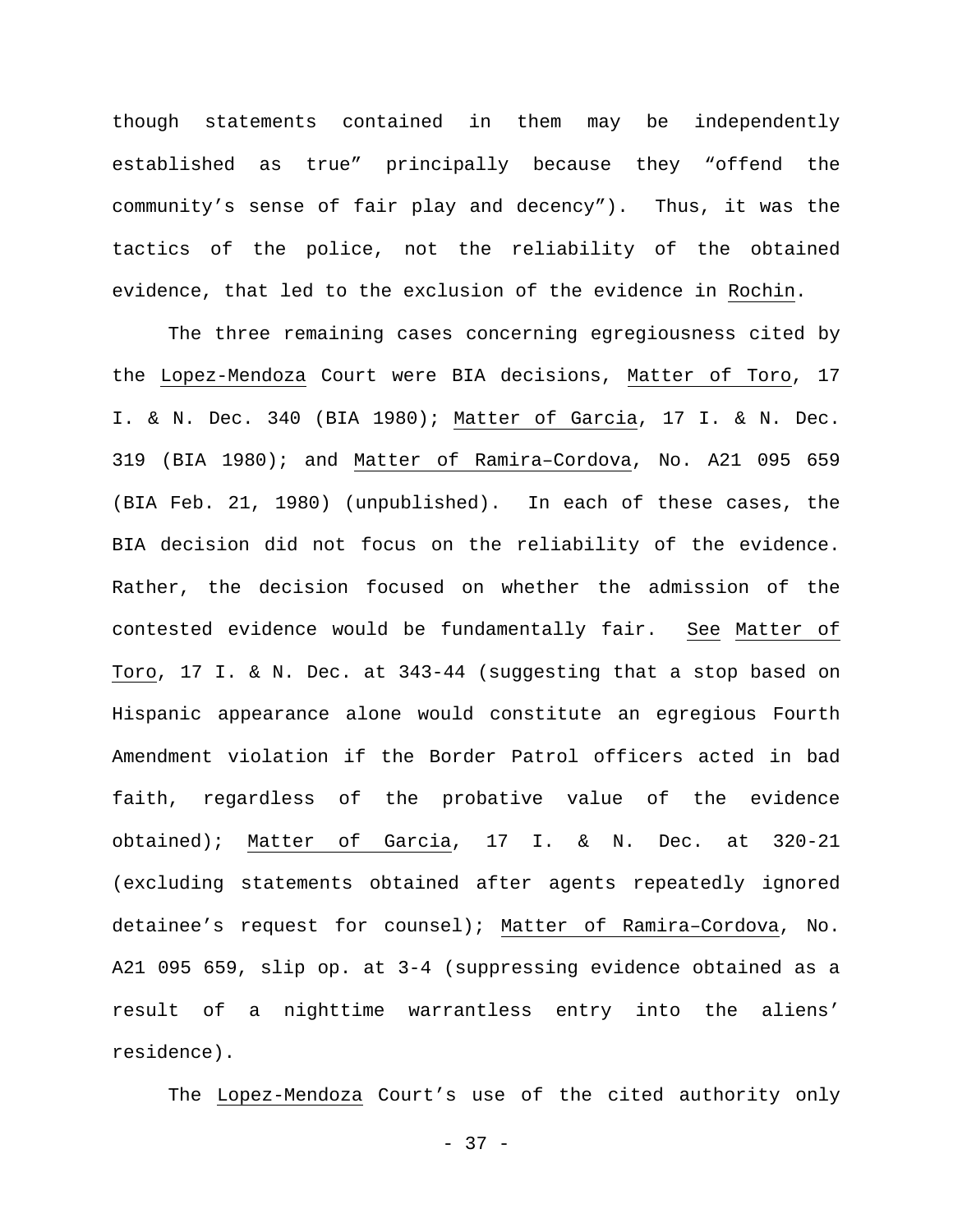makes sense if fundamental unfairness is not tethered to the probative value of the evidence obtained. As noted by the court in Orhorhaghe v. INS, "[w]ere the rule to the contrary, the egregiousness exception would have little meaning, for the fruits of an illegal search or seizure ordinarily consist of physical evidence, the reliability of which is in no way affected by the manner in which the evidence is obtained." 38 F.3d 488, 501 (9th Cir. 1994). Given this, it is no surprise that the three circuits to have meaningfully considered the unsettled "and/or" issue raised by Part V of the Lopez-Mendoza opinion have opted to replace the opinion's "and" with an "or" to create a workable, disjunctive standard. Oliva-Ramos, 694 F.3d at 278; Almeida-Amaral, 461 F.3d at 234; Gonzalez-Rivera, 22 F.3d at 1451; but see Lopez-Rodriguez v. Holder, 560 F.3d 1098, 1105 (9th Cir. 2009) (Bea, J., dissenting from the denial of rehearing en banc) ("Finally, the Mendoza dicta seems to posit a conjunctive test. To trigger application of the exclusionary rule, the egregious conduct must both (1) transgress notions of fundamental fairness and (2) undermine the probative value of the evidence obtained." (emphasis, footnote, citation, and internal quotation marks omitted)).

In our case, Yanez does not challenge the probative value of the evidence obtained as a result of the alleged wrongful search, seizure, and questioning. Consequently, the challenged

- 38 -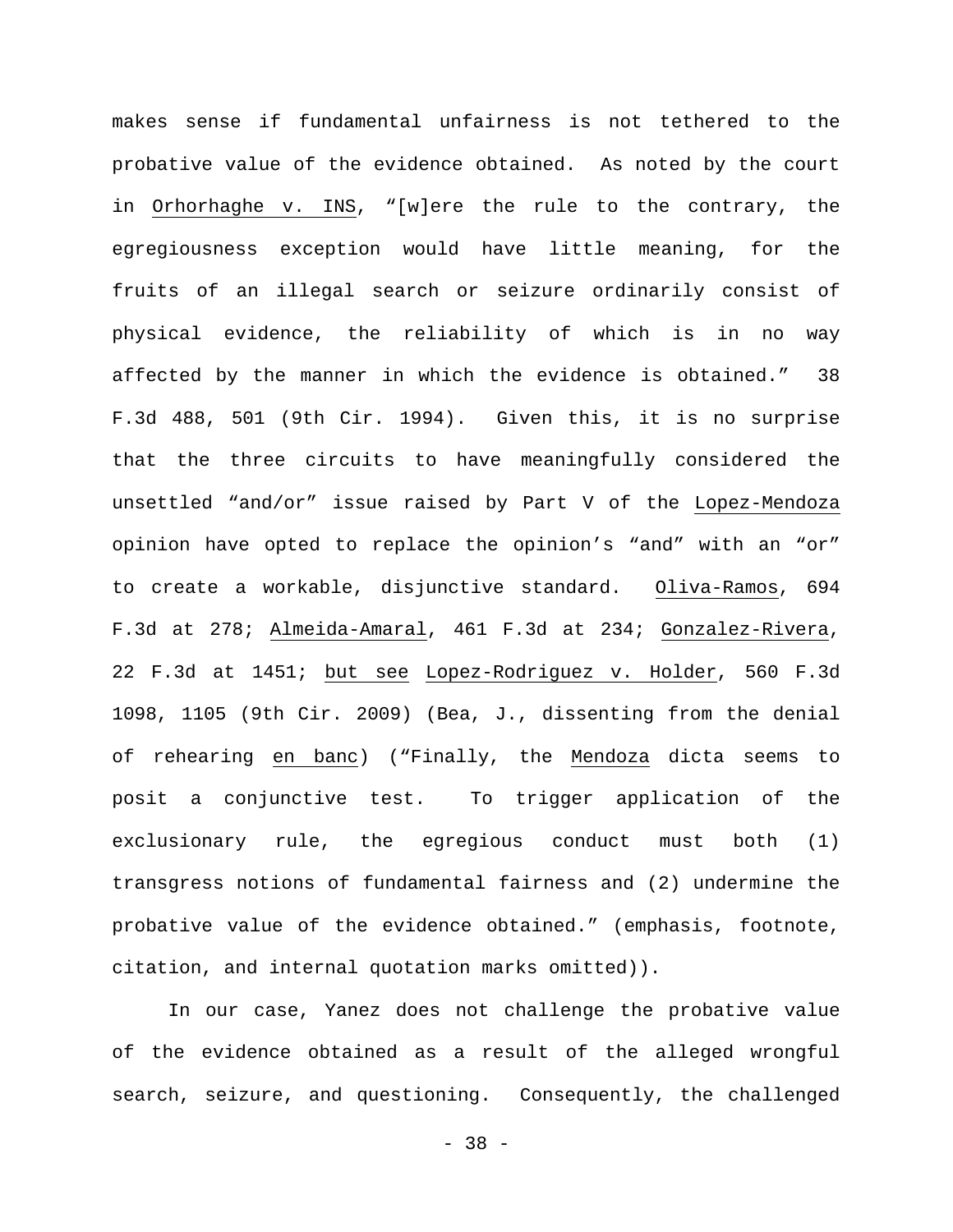evidence cannot be excluded on the basis that its probative value is undermined by the activities of the ICE agents. Rather, the challenged evidence can only be excluded if the actions of the agents amounted to a violation of the Fourth Amendment that transgresses notions of fundamental fairness. This begs the question: When does a violation of the Fourth Amendment transgress notions of fundamental fairness? We turn to this question next.

2

A review of the case law demonstrates that there is no consensus on when a violation of the Fourth Amendment is egregious such that it transgresses notions of fundamental fairness. However, two different approaches to assessing egregiousness have emerged in the fact-specific case law. The first is the qualified immunity approach, which is applied in the Ninth Circuit. The second is the totality of the circumstances approach, which is applied in the Second, Third, and Eighth Circuits.<sup>[9](#page-38-0)</sup>

a

Ĩ.

<span id="page-38-0"></span><sup>&</sup>lt;sup>9</sup> Other circuits have raised and disposed of claims of egregiousness without setting out a detailed standard. See, e.g., Kandamar, 464 F.3d at 74 (refusing to find egregiousness); United States v. Olivares-Rangel, 458 F.3d 1104, 1118 n.11 (10th Cir. 2006) (citing the Lopez-Mendoza examples of egregiousness); Navarro-Chalan v. Ashcroft, 359 F.3d 19, 23 (1st Cir. 2004) (refusing to find egregiousness for voluntary statements made by alien while not in custody).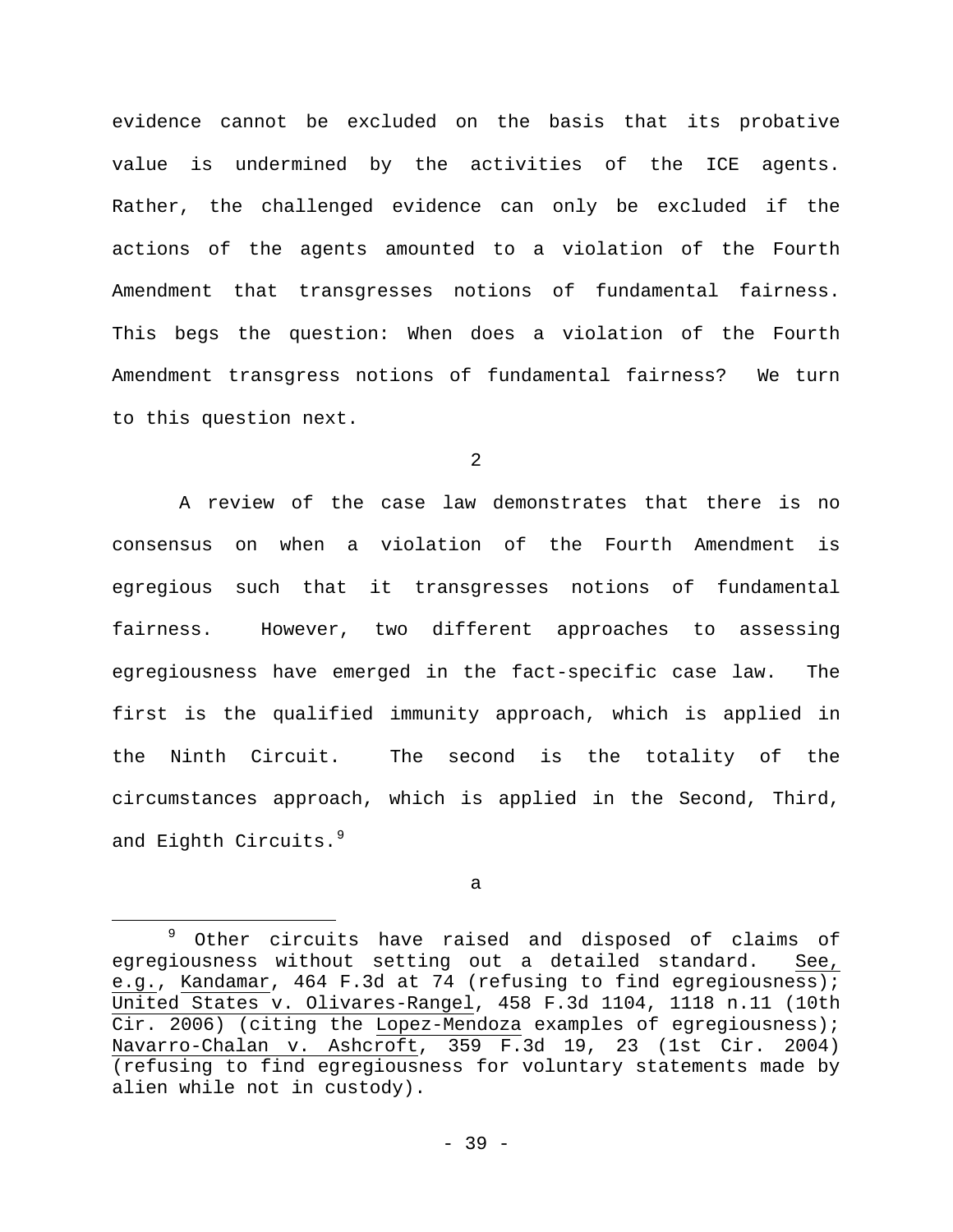The Ninth Circuit's qualified immunity approach is the most alien-friendly test for egregiousness, linking the inquiry to a qualified immunity analysis. In Gonzalez-Rivera, the Ninth Circuit held that all "bad faith" violations of the Fourth Amendment are egregious, warranting the application of the exclusionary rule. 22 F.3d at 1449 & n.5. A bad faith Fourth Amendment violation occurs when "evidence is obtained by deliberate violations of the [F]ourth [A]mendment, or by conduct a reasonable officer should have known is in violation of the Constitution." Id. at 1449 (emphasis omitted). Applying that standard in Gonzalez-Rivera, the court held that stopping an individual based solely on a person's race constitutes an egregious violation of the Fourth Amendment because "the officers should have known that their decision to stop [the alien] based solely on his Hispanic appearance was unconstitutional." Id. at 1450.

In another case, the Ninth Circuit found an egregious violation where officers entered a home without trying to procure a warrant, without exigent circumstances, and without consent, because "reasonable officers should have known that they were violating the Fourth Amendment." Lopez-Rodriguez v. Mukasey, 536 F.3d 1012, 1018 (9th Cir. 2008). In the court's view, "reasonable officers would not have thought it lawful to push open the door to petitioners' home simply because [the

 $- 40 -$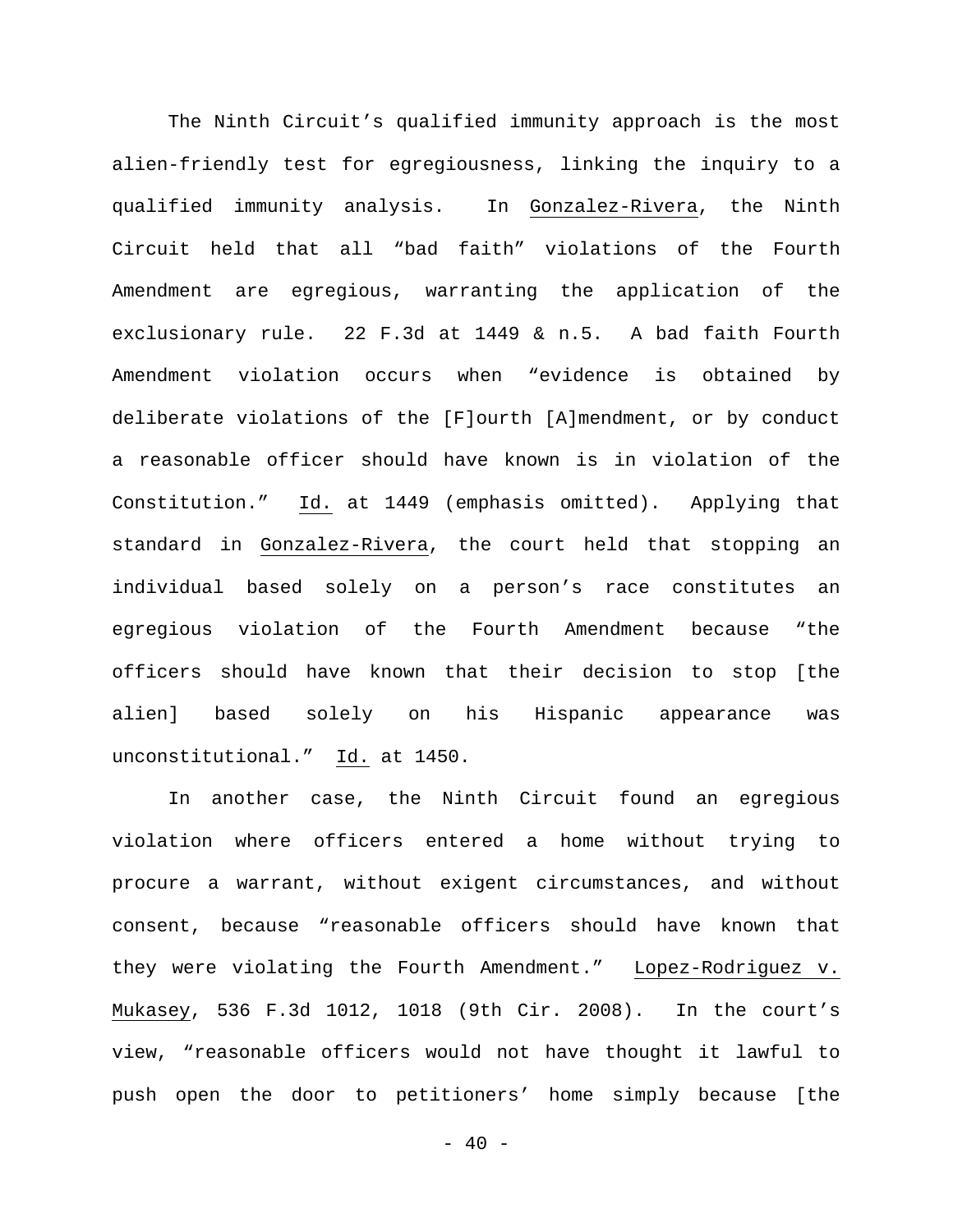petitioner] did not 'tell them to leave or [that] she did not want to talk to them.'" Id.

Building on Lopez-Rodriguez, the Ninth Circuit in Martinez-Medina noted that whether "a reasonable officer should have known his conduct violated the Constitution depends in part on whether the constitutional right was clearly established in the particular context at issue." 673 F.3d at 1034. There, a deputy sheriff was told by two Mexican nationals that they were illegally present in the United States. Id. at 1031. The deputy sheriff detained them solely by verbal instruction until an immigration officer arrived. Id. at 1031-32. The aliens admitted to the immigration officer that they were illegally present in the United States. Id. at 1032. The Martinez-Medina court found no egregious violation of the aliens' Fourth Amendment rights because "a reasonable officer would not have known he lacked probable cause to detain Petitioners." Id. at 1035. In the court's view, "the deputy sheriff, unlike the officers in Lopez–Rodriguez, was not acting against an unequivocal doctrinal backdrop." Id. In other words, because the "law was unclear as to whether an alien's admission to being illegally present in the United States created probable cause to seize the alien for violating federal immigration law," there was no egregious violation of the aliens' Fourth Amendment rights. Id.

 $- 41 -$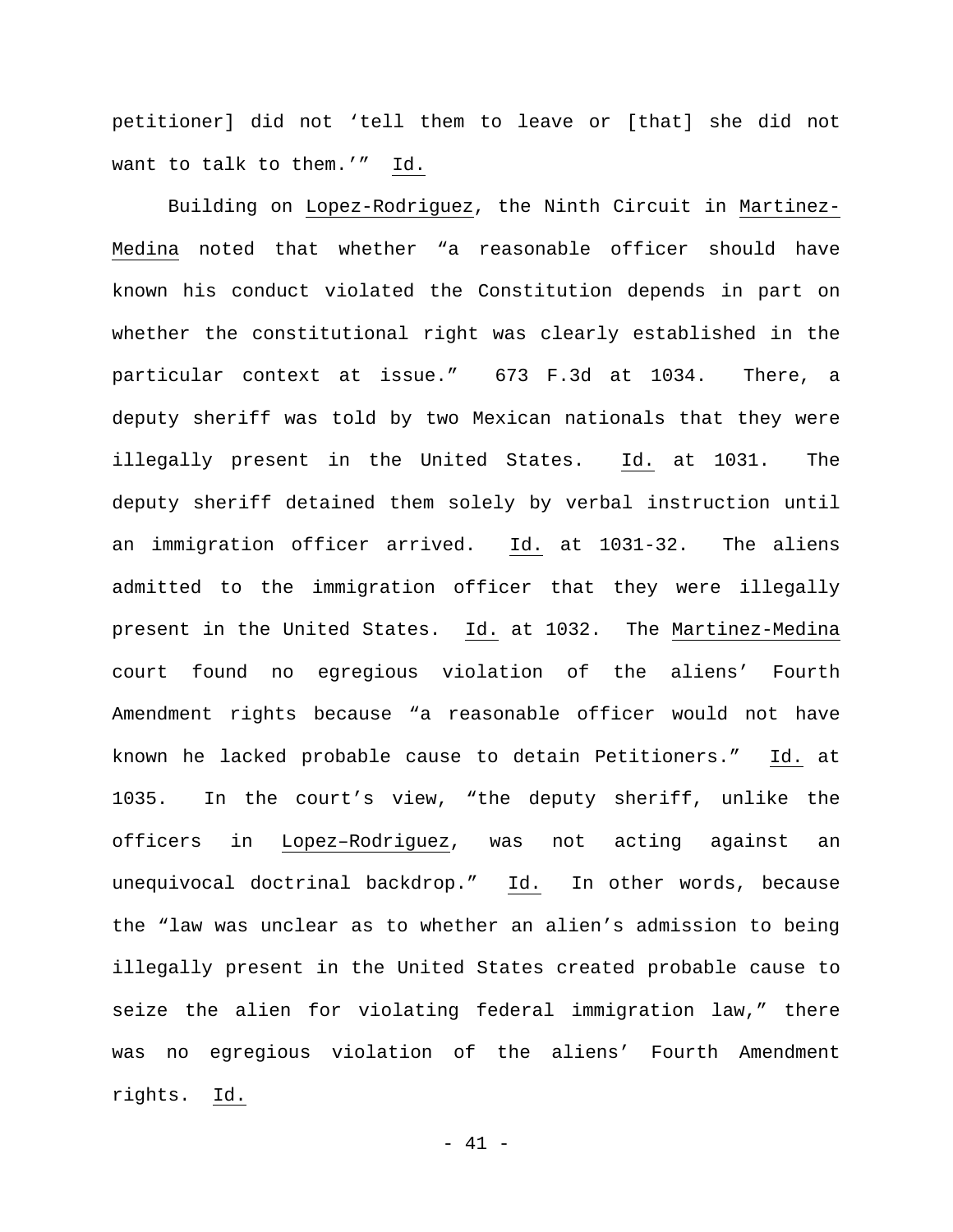On the other end of the spectrum is the totality of the circumstances approach. In Oliva-Ramos, the Third Circuit criticized the Ninth Circuit's linking of the exclusionary rule in removal cases to the qualified immunity standard. Oliva-Ramos, 694 F.3d at 277. The court said that it could not adopt an egregiousness standard that is "perched on the fulcrum of the good faith of the police." Id. The Third Circuit noted that the Ninth Circuit's test would "permit conduct that may be objectively reasonable based on directives of the [DHS], but nevertheless result in routine invasions of the constitutionally protected privacy rights of individuals." Id. Finding such a result untenable, the court in Oliva-Ramos indicated that the egregiousness analysis "must, by its very nature, differ from an inquiry into an officer's good faith." Id. at 259 n.21.

In Oliva-Ramos, the alien alleged several Fourth Amendment violations, including that the officers lacked proper consent before entering his apartment at 4:30 a.m., arrested him without probable cause or a warrant, and seized him without reasonable suspicion. Id. at 261-62. The BIA denied the alien's request to supplement the record with new, previously unavailable evidence of widespread Fourth Amendment violations and egregious conduct, concluding that Part V of Lopez-Mendoza was only dicta. Id. at 262-70. On the ensuing petition for review, the

b

 $- 42 -$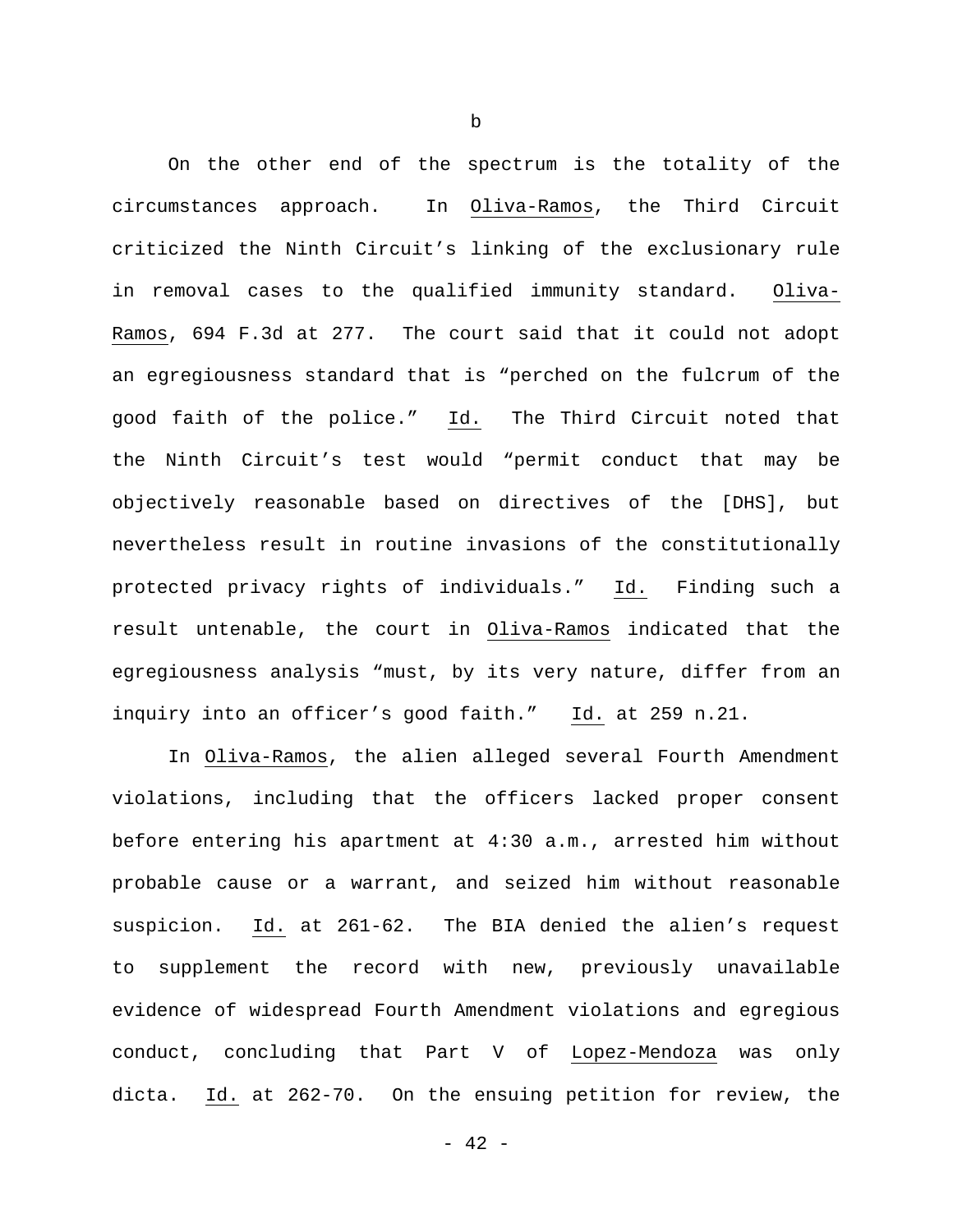Third Circuit vacated the BIA's decision and required it to reopen the proceedings so that the alien could present evidence of widespread and egregious conduct. Id. at 274-82.

The court in Oliva-Ramos opined that "evidence will be the result of an egregious violation within the meaning of Lopez-Mendoza, if the record evidence establishes" that a Fourth Amendment violation that was fundamentally unfair had occurred. Id. at 278. In setting the contours of this standard, the Oliva-Ramos court discerned "guiding principles" from the Second Circuit's decision in Almeida-Amaral. Id. First, "courts and agencies must adopt a flexible case-by-case approach for evaluating egregiousness, based on a general set of background principles which fulfill the two-part Lopez-Mendoza test." Id. at 278-79. Second, fact-finders who "evaluat[e] the egregiousness of the violation should pay close attention to the 'characteristics and severity of the offending conduct.'" Id. at 279 (citation and internal quotation marks omitted). Quoting the First Circuit's decision in Kandamar and the Eight Circuit's decision in Puc-Ruiz, the Oliva-Ramos court explained that "'evidence of any government misconduct by threats, coercion or physical abuse' might be important considerations in evaluating egregiousness," id. (quoting Kandamar, 464 F.3d at 71), and "evidence of 'physical brutality'" and an "'unreasonable show or use of force'" also may be relevant, id. (quoting Puc-Ruiz, 629

- 43 -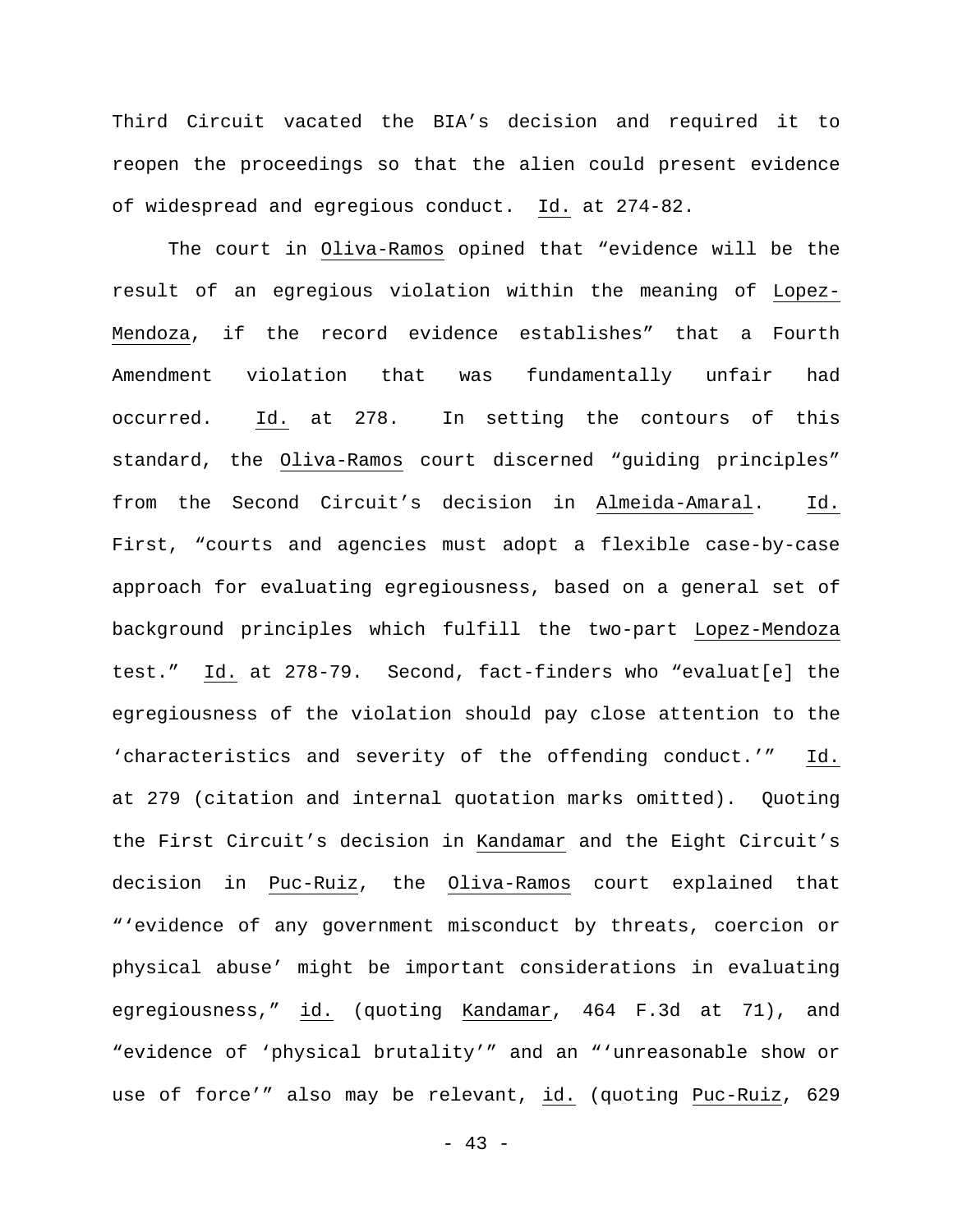F.3d at 778-79). Succinctly put, the Oliva-Ramos court concluded that "there is no one-size-fits-all approach to determining whether a Fourth Amendment violation is egregious" and that the Supreme Court in Lopez-Mendoza did not "suggest or imply that any strict test-based approach is appropriate or warranted." Id. Rather, the totality of the circumstances should guide the analysis, and the court required the BIA to consider on remand factors such as:

[W]hether Oliva-Ramos can establish intentional<br>violations of the Fourth Amendment, whether the the Fourth Amendment, whether the<br>was so gross or unreasonable in seizure itself was so gross or unreasonable addition to being without a plausible legal ground, (e.g., when the initial illegal stop is particularly lengthy, there is an unnecessary and menacing show or use of force, etc.), whether improper seizures, illegal entry of homes, or arrests occurred under threats, coercion or physical abuse, the extent to which the agents re[s]orted to unreasonable shows of force, and finally, whether any seizures or arrests were based on race or perceived ethnicity.

Id. The court further explained that its list of factors was merely "illustrative . . . and not intended as an exhaustive list of factors that should always be considered, nor is any one factor necessarily determinative of the outcome in every case. Rather, the familiar totality of the circumstances must guide the inquiry and determine its outcome." Id.

Because the court in Oliva-Ramos took "no position . . . on the underlying question of whether the circumstances here are so egregious . . . as to justify a suppression order," id. at 282,

- 44 -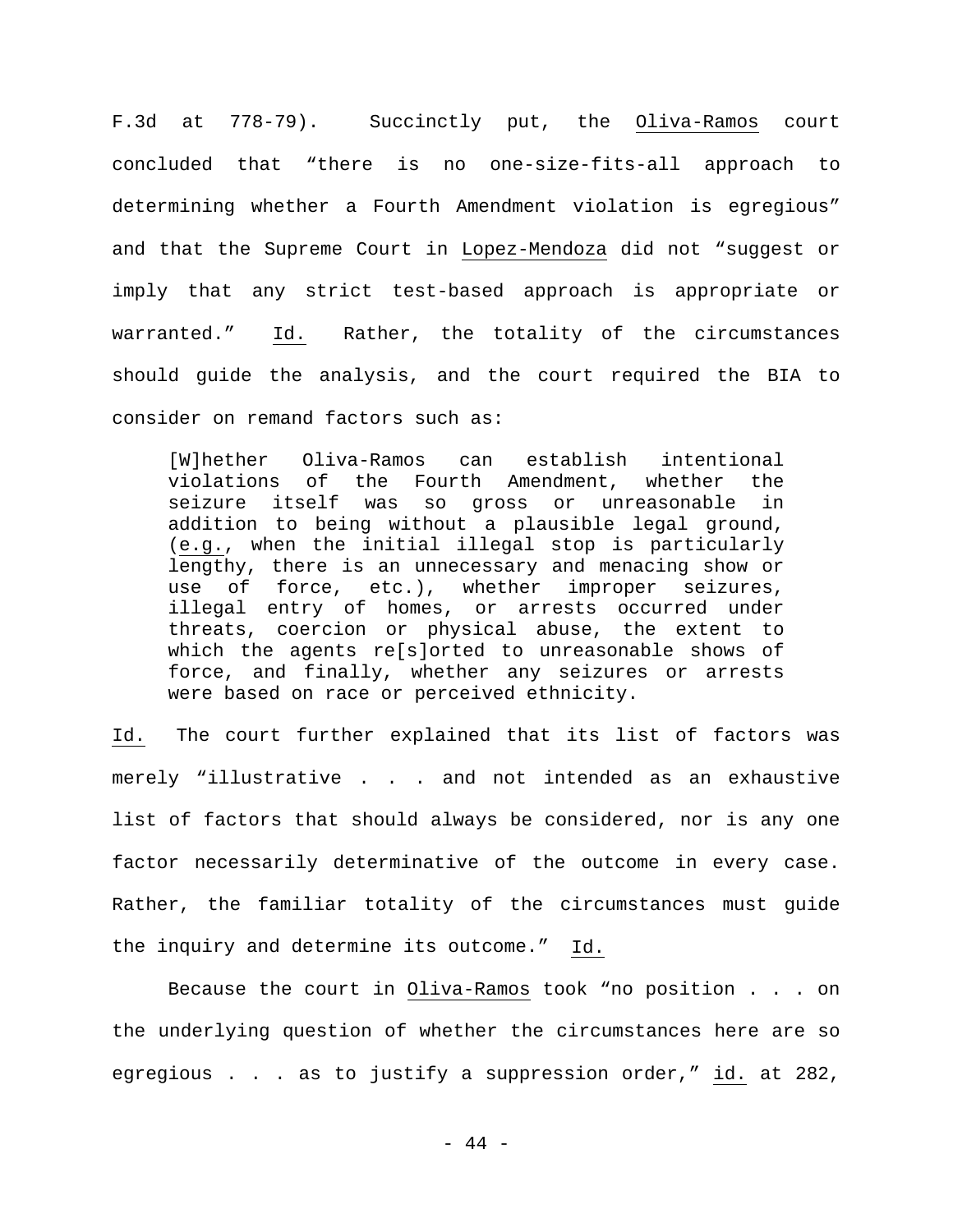it did not apply the totality of the circumstances test. Instead, the court remanded the case to allow the alien to marshal evidence concerning widespread and egregious Fourth Amendment violations. Id.

The Second Circuit's case law is in line with that of the Third Circuit. In Almeida-Amaral, a border patrol agent stopped a Brazilian national. 461 F.3d at 232. The court found a Fourth Amendment violation because the arresting agent had no legitimate basis for stopping the alien. Id. at 236. However, these facts were not sufficient to find an egregious violation requiring exclusion of the evidence obtained following the stop. Id. The court concluded that stopping the alien without "valid reason or suspicion" constituted a Fourth Amendment violation but was not egregious because it was not "particularly lengthy" and there was no show of force. Id. According to the court, egregiousness must be gauged "based on the characteristics and severity of the offending conduct. Thus, if an individual is subjected to a seizure for no reason at all, that by itself may constitute an egregious violation, but only if the seizure is sufficiently severe." Id. at 235. Thus, like the Third Circuit, the Second Circuit's egregiousness approach involved an assessment of the totality of the objective facts in the record.

The Second Circuit followed Oliva-Ramos in its decision

- 45 -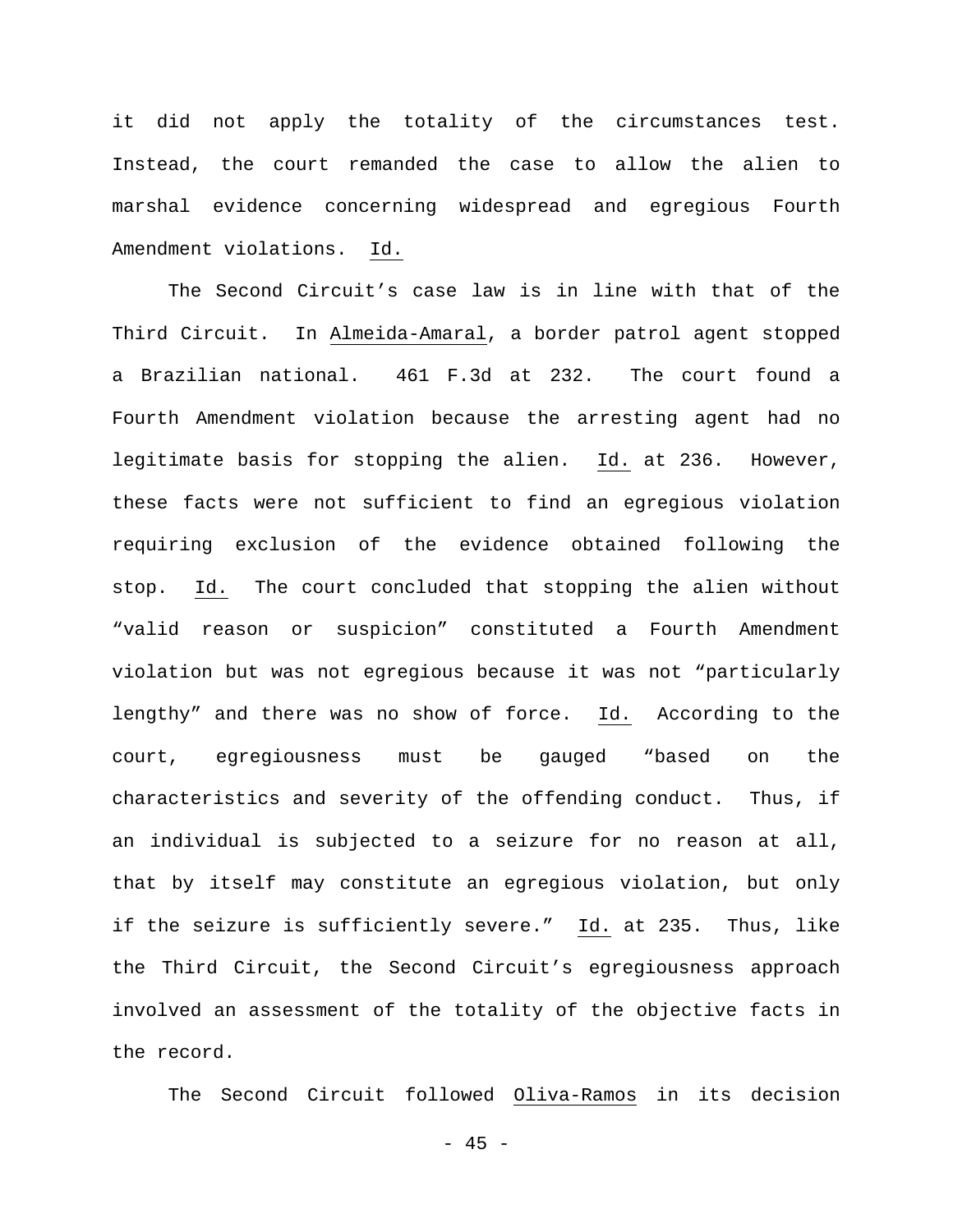in Cotzojay. In that case, an alien from Guatemala, who was seized by ICE agents at his home in Riverhead, New York at approximately 4:00 a.m., asserted that his Fourth Amendment rights, among others, had been violated and thus endeavored to exclude the evidence obtained by ICE as a result of the seizure, including a Form I-213, his passport, and his statements to the agents. 725 F.3d at 174-77. Of note, the agents did attempt to obtain a warrant to enter the alien's home, and they entered the home without the alien's consent or exigent circumstances. Id. at 174, 177. The IJ and the BIA refused to suppress the challenged evidence because the alien did not claim he was "physically threatened or harmed in the course of the nighttime, warrantless raid." Id. at 179.

On appeal, the Second Circuit vacated and remanded the case to the BIA. Id. at 184. The court first observed that it had never found a violation sufficiently severe to meet the egregious standard in a removal case. Id. at 180. The court then moved to the uncontroversial proposition that the Fourth Amendment applies to aliens and citizens alike. Id. at 181. The court noted that, in the absence of consent or exigent circumstances, the Supreme Court has consistently held that an entry into a home to conduct a search or make an arrest is unreasonable under the Fourth Amendment unless done pursuant to a warrant. Id. In the court's view, "if a Fourth Amendment

- 46 -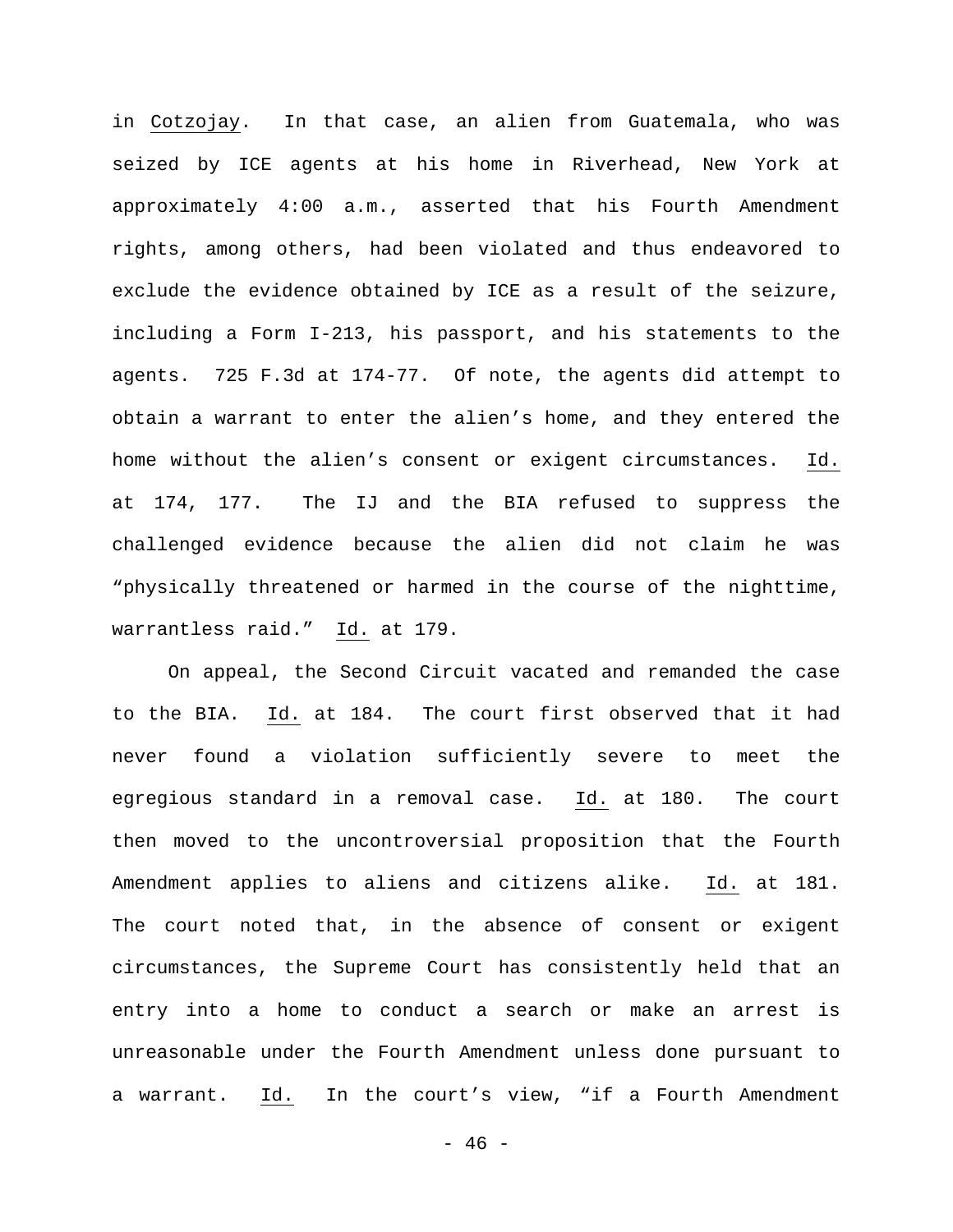violation is measured by what is reasonable, then an egregious violation must surely be something more than unreasonable." Id. at 182. In fact, the court observed that the test for egregiousness is more demanding than the test for overcoming qualified immunity. Id. at 183 n.10. $^{10}$  The court agreed that the Third Circuit's list of factors may be useful for determining whether a Fourth Amendment violation is sufficiently egregious to require application of the exclusionary rule, adding that no "single aspect of a constitutional violation elevates its status from merely unreasonable to egregious." Id. at 183. The court observed that,

although an unlawful search does not become an egregious search merely because it invades the privacy of the home, . . . that government agents intrude into<br>one's home (versus a workplace or vehicle, for one's home (versus a workplace or vehicle, example) is an important factor in assessing the egregiousness of a Fourth Amendment violation because the home is where its protections should be at their peak.

Id. (alteration, citation, and internal quotation marks omitted).

Applying the totality of the circumstances standard, the Cotzojay court held that "the deliberate, nighttime, warrantless entry into an individual's home, without consent and

<span id="page-46-0"></span> $10$  The Cotzojay court rejected the Ninth Circuit's qualified immunity approach because the court found that approach too broad in that it places "too much emphasis on the good or bad faith of government agents." 725 F.3d at 183 n.10. Ĩ.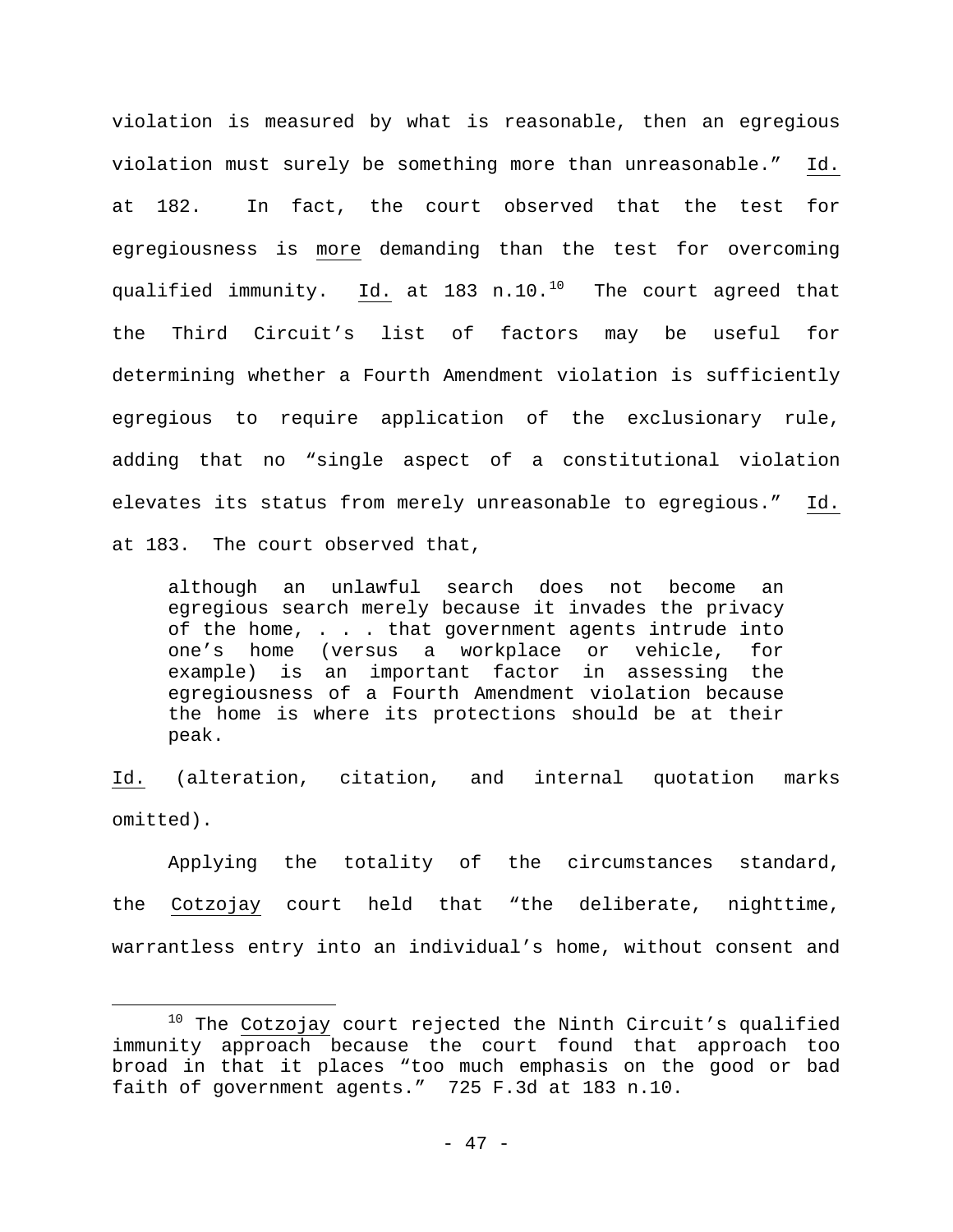in the absence of exigent circumstances, may constitute an egregious Fourth Amendment violation regardless of whether government agents physically threaten or harm residents." Id. According to the court, its egregious Fourth Amendment violation holding was further supported by other objective evidence, namely, that the ICE agents "pounded" on the alien's bedroom door following the home entry, "corralled" the alien and "other handcuffed residents in the living room," searched the alien's "room for desirable identification documents, informed arrestees that they could relieve themselves in a restaurant parking lot while [the agents] ate breakfast, and, in total, detained [the alien] for approximately eighteen hours." Id. at 183-84 n.12. As a result, the court remanded the case for further proceedings to give the government a meaningful opportunity to show that its officers obtained consent to enter the home. Id. at 183-84.

In Maldonado, the Second Circuit stressed the difficulty of establishing a prima facie case of egregiousness. In that case, aliens from Ecuador were among persons gathered in a park in Danbury, Connecticut, to seek work. 763 F.3d at 158. The Danbury Police Department (DPD) and the ICE were jointly conducting an operation in that area. Id. The aliens entered an unmarked vehicle operated by an undercover DPD officer (with the expectation that they were destined to a work-site). Id. The aliens were arrested, and their incriminating statements

- 48 -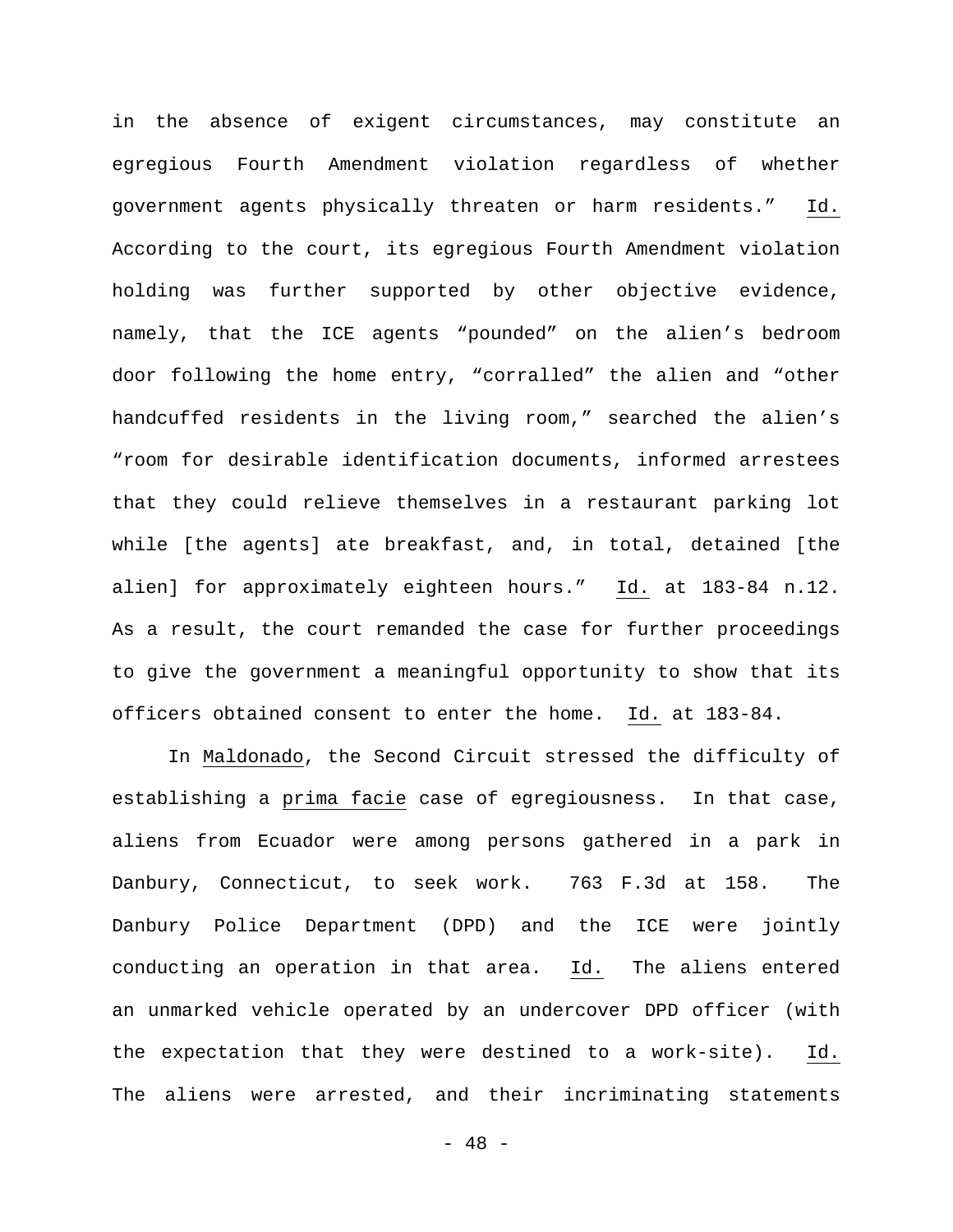about their alienage were memorialized on Form I-213s. Id. Before the IJ, the aliens moved to suppress the Form I-213s and to terminate the removal proceedings based on Fourth Amendment violations, arguing that the ICE agents seized them without reasonable suspicion and on the basis of their race. Id. The IJ concluded that the aliens did not make out a prima facie case and denied the motion. Id. Following the BIA's affirmance, the aliens sought review in the Second Circuit. Id.

In denying the petition for review, the Maldonado court emphasized that a removal hearing was designed to provide a quick method of determining an alien's eligibility to remain in the country. Id. at 159. As for the contours of the egregiousness standard, the court observed that "'egregious' by definition is very bad indeed." Id. Thus, according to the court, the egregiousness standard is "stringent" and "entails a shock to the conscience." Id.; see also id. at 165 ("Something egregious is by nature extreme, rare, and obvious."). Applying the totality of the circumstances standard, the court found no egregious Fourth Amendment violations. Id. at 160-63. In so holding, the court noted that the affidavit in Cotzojay was deemed to satisfy the egregiousness standard "because it averred facts that were appalling under any standard: a deliberate, nighttime, warrantless entry into an individual's home without consent and in the absence of exigent circumstances." Id. at

- 49 -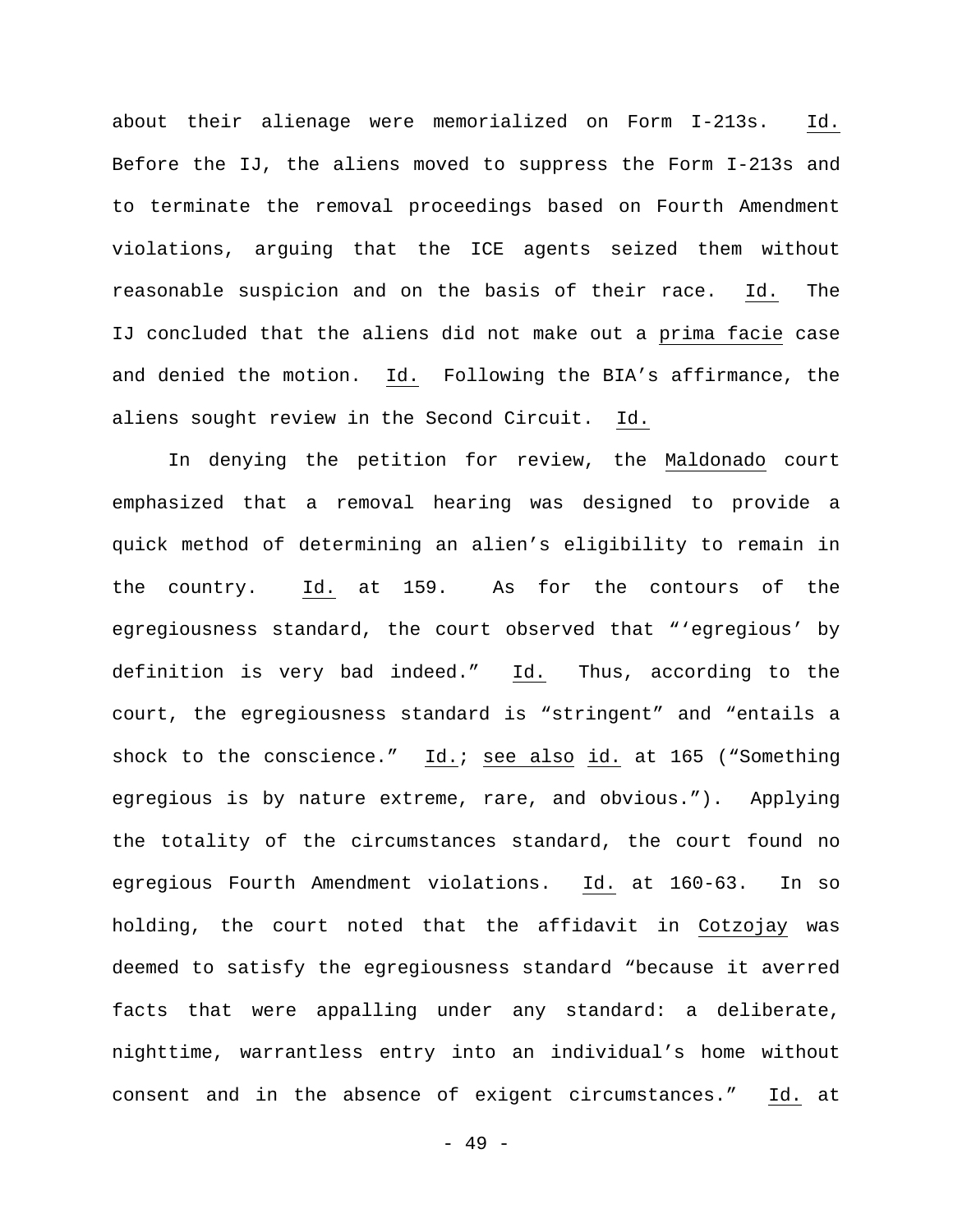160 (citation and internal quotation marks omitted). Contrasting the facts in Cotzojay to the facts before it, the court pointed out that the aliens did not allege that they were treated in a particularly severe manner and found nothing in their account suggesting that they were "gathered by the authorities, let alone that they were selected by the authorities on the basis of race." Id. at 161. Rather, the court declared that the aliens "self-selected on the basis of their willingness to seek and accept day labor." Id.

The Eighth Circuit's case law is in line with that of the Second and Third Circuits. In Puc-Ruiz, the Eighth Circuit affirmed a removal order issued by the BIA, which upheld a decision by the IJ, who refused to suppress evidence obtained following the alien's apprehension by a local police officer. 629 F.3d at 775-83. There, the alien, a native and citizen of Mexico, was arrested at a restaurant by local police, who were responding to a tip that the restaurant was serving alcohol in violation of a municipal ordinance. Id. at 775. The police entered the restaurant without a warrant and asked the patrons to produce identification. Id. After the alien presented his valid Missouri driver's license, he was arrested and transported to the police station, where he was fingerprinted and detained. Id. After he was taken into ICE custody, the alien was interviewed, resulting in the preparation of a Form I-

 $-50 -$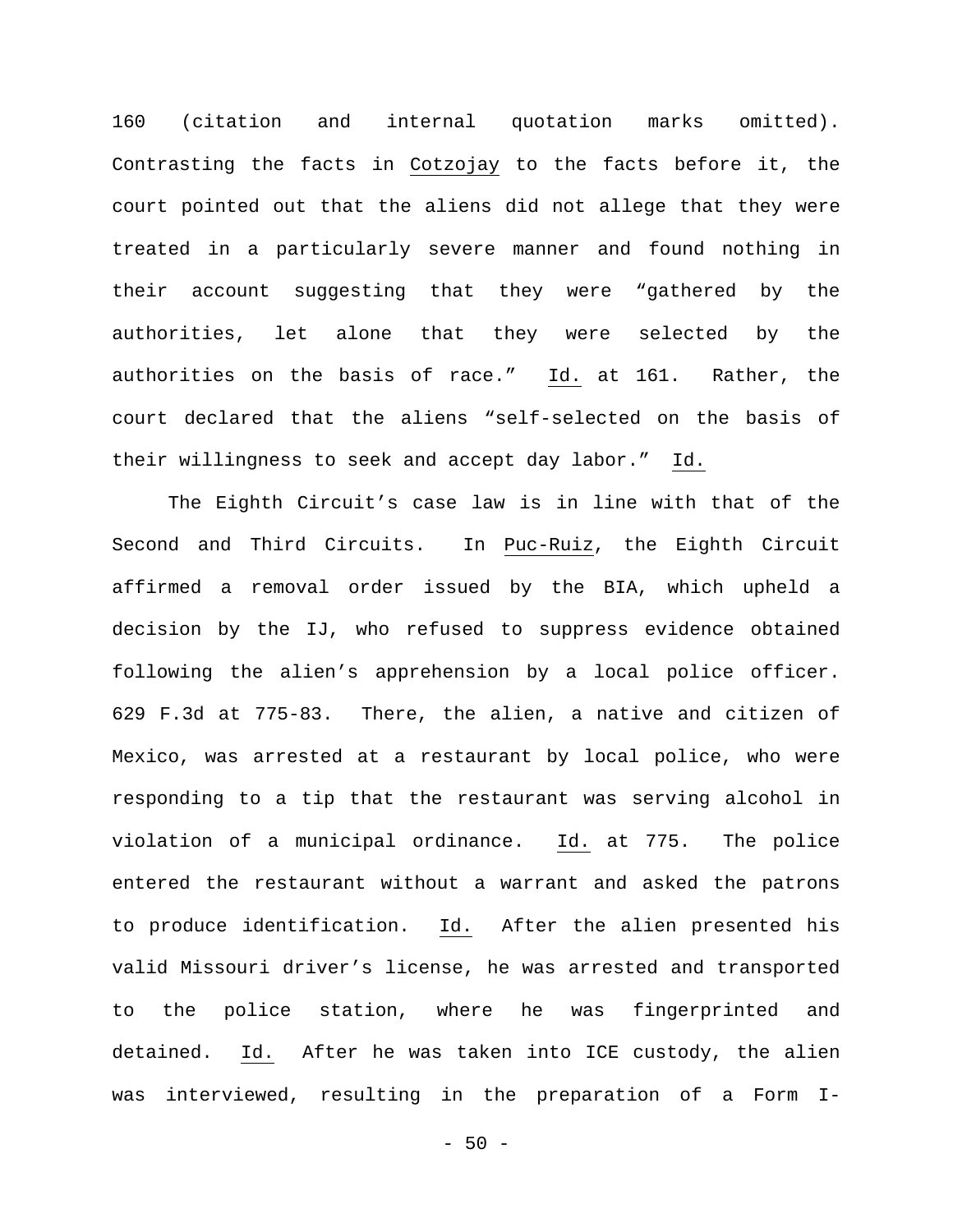213. Id. at 775-76. Before the IJ, the alien moved to suppress the evidence resulting from his arrest, including the Form I-213, on the basis that his arrest violated the Fourth Amendment. Id. at 776.

On review in the Eighth Circuit, the Puc-Ruiz court held that the police conduct at issue did not rise to the level of an egregious Fourth Amendment violation. Id. at 778-79. The court acknowledged that egregious violations are not limited to those of physical brutality and cited to the principle that the lack of any valid basis whatsoever for a seizure sets the stage for egregiousness, but more than that single factor would be needed. Id. The court indicated that there was no evidence in the record that the local police employed an unreasonable show of force. Id. at 779. It emphasized that the alien did not advance any argument that the decision to arrest him was based on race or appearance, such as to trigger an egregious violation, as has been recognized in other circuit court decisions. Id. The court considered that this was not a case in which police officers invaded private property and detained individuals with no articulable suspicion whatsoever. Id. $<sup>11</sup>$  $<sup>11</sup>$  $<sup>11</sup>$ </sup>

In Martinez Carcamo, the Eighth Circuit rejected the

<span id="page-50-0"></span> $11$  The Puc-Ruiz court also rejected the alien's due process claim on the basis that the statements were voluntarily made. 629 F.3d at 779-80. Ĩ.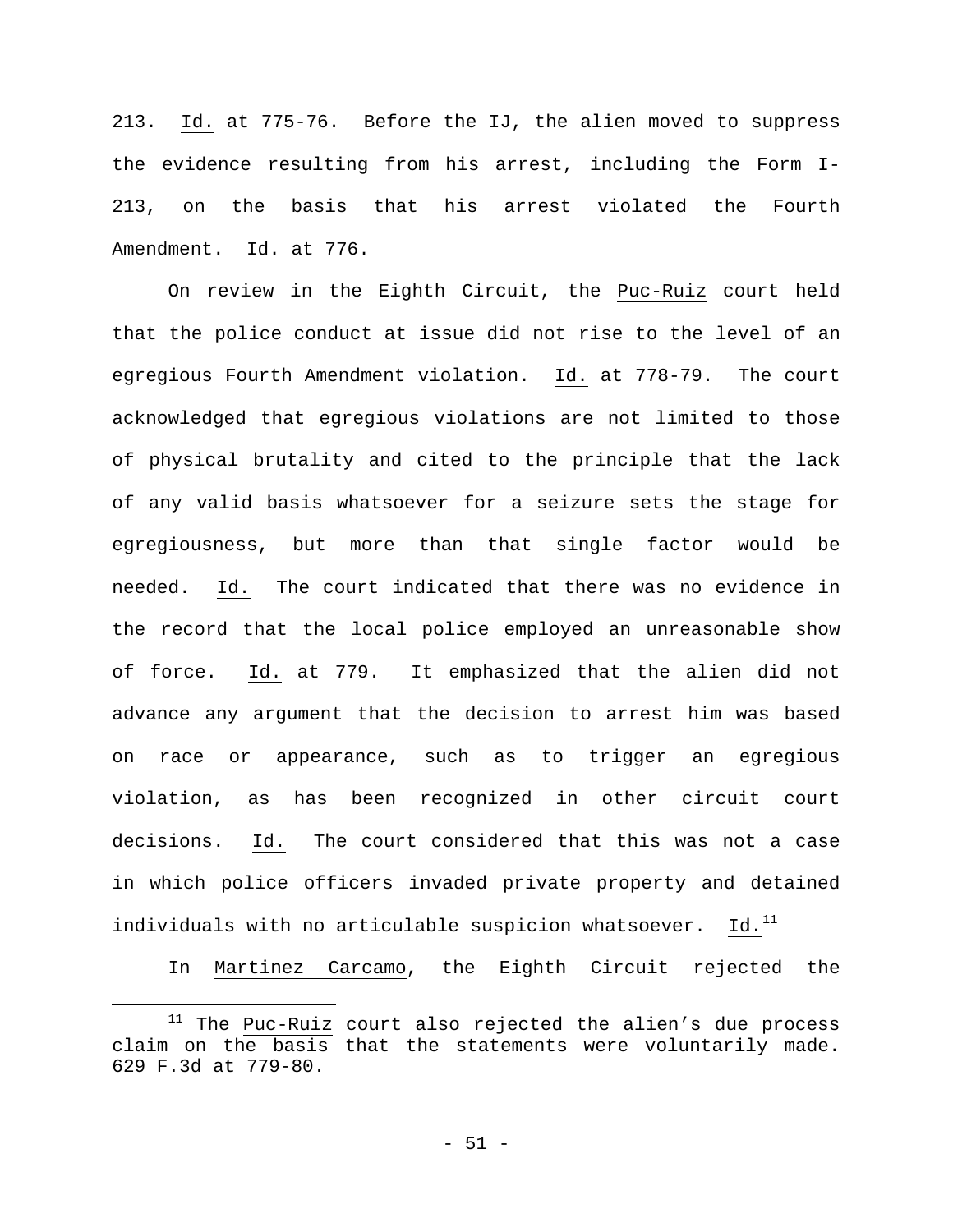aliens' challenge to the IJ's denial, and the BIA's affirmance, of their motion to suppress. 713 F.3d at 922-26. The motion to suppress challenged the warrantless entry into the aliens' trailer home "[b]efore approximately" 6:00 a.m. on the basis that a warrantless entry into a home egregiously violates the Fourth Amendment. Id. at 918. Before entering the home, the ICE agents took away one man's cell phone while he was trying to make a call, and, after entering, pulled a blanket off another man lying in his bed. Id. at 918-19. In upholding the denial of the motion to suppress the passports the agents obtained as a result of the warrantless entry, the court applied the totality of circumstances approach outlined in Oliva-Ramos. Id. at  $923.^{12}$  $923.^{12}$  $923.^{12}$ Under that standard, the court found that the agents' entry into the home was not an egregious Fourth amendment violation "because nothing in our previous cases indicates that an unreasonable search becomes an egregious search merely because it invades the privacy of the home." Id. The court further found that the aliens' allegations that they were targeted on

<span id="page-51-0"></span> $12$  The Martinez Carcamo court noted that it previously had rejected the Ninth Circuit's qualified immunity approach in Garcia-Torres v. Holder, 660 F.3d 333 (8th Cir. 2011). Martinez Carcamo, 713 F.3d at 923. In Garcia-Torres, the Eighth Circuit rejected the Ninth Circuit's approach because "[s]uch a standard would likely eviscerate Lopez–Mendoza insofar as the Fourth Amendment prohibits only 'unreasonable' searches and seizures and the Ninth Circuit's standard applies whenever 'a reasonable officer should have known' his conduct was illegal." Garcia-Torres, 660 F.3d at 337 n.4. Ĩ.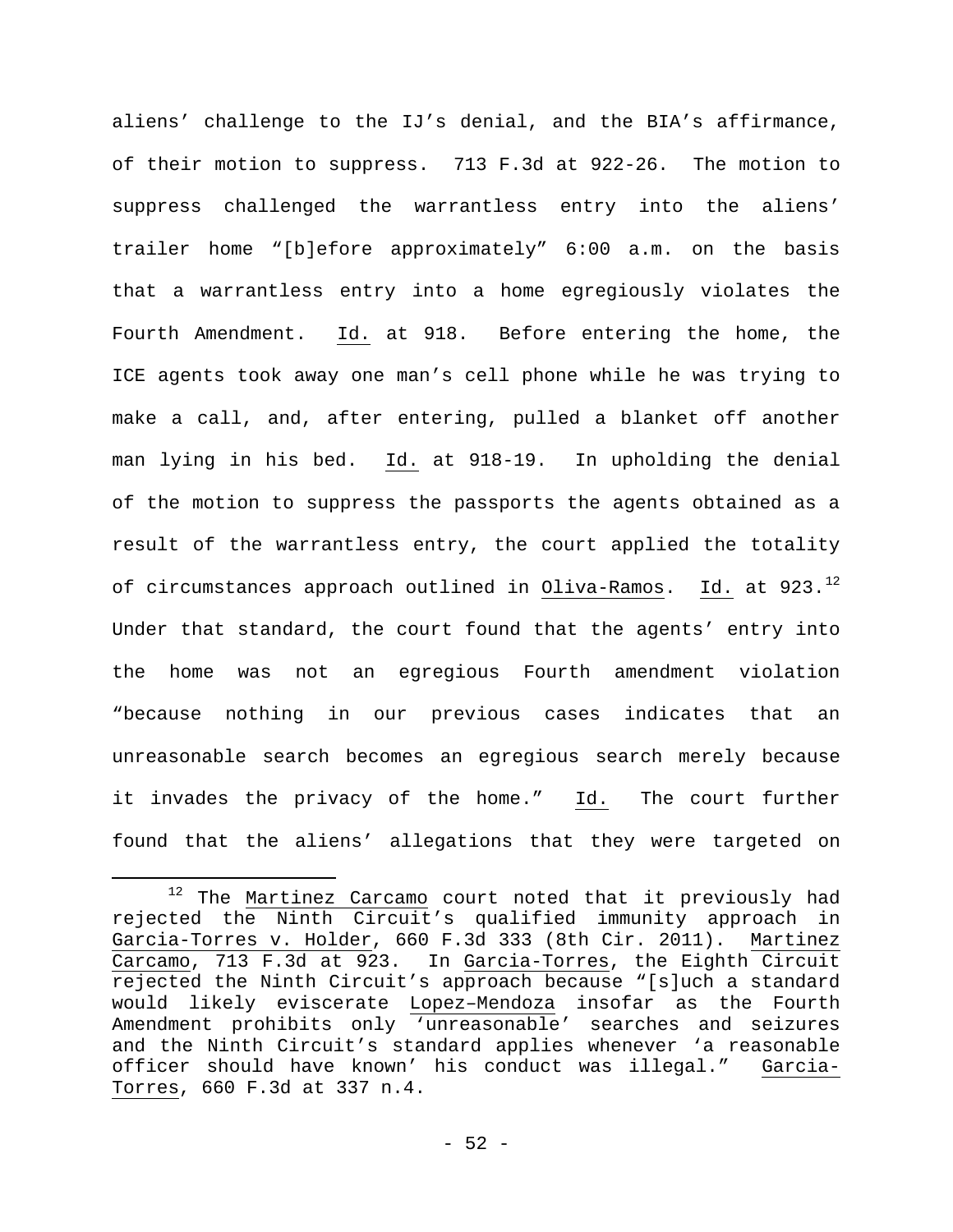account of their race were speculative. Id.

In Lopez-Fernandez v. Holder, the Eighth Circuit denied a petition for review of a removal order issued by the BIA, which upheld a decision by the IJ, who refused to suppress evidence obtained following the aliens' apprehension by ICE agents who went to the aliens' home following relevant information the agents received from a named informant. 735 F.3d 1043, 1045 (8th Cir. 2013). Prior to the 7:00 a.m. entry, the agents did not attempt to procure a warrant. Id. at 1044-45. Rather, they "forced" their warrantless entry after one of the aliens opened the front door. Id. at 1044. In resolving the aliens' Fourth Amendment claim, the court assumed the entry into the home violated the Fourth Amendment. Id. at 1046. Applying the totality of the circumstances test, the court held, citing Puc-Ruiz, Garcia-Torres, and Martinez Carcamo, that the aliens had not established that the assumed Fourth Amendment violation was sufficiently egregious to justify suppression of the government's evidence, including Form I-213s and the aliens' passports. Id. at 1047-48. In so holding, the court found two facts particularly relevant. First, there was "no evidence of egregious force in the manner of entry." Id. at 1048. Second, the search occurred in the "morning when the Petitioners were already awake, not in the middle of the night" as in Cotzojay. Id.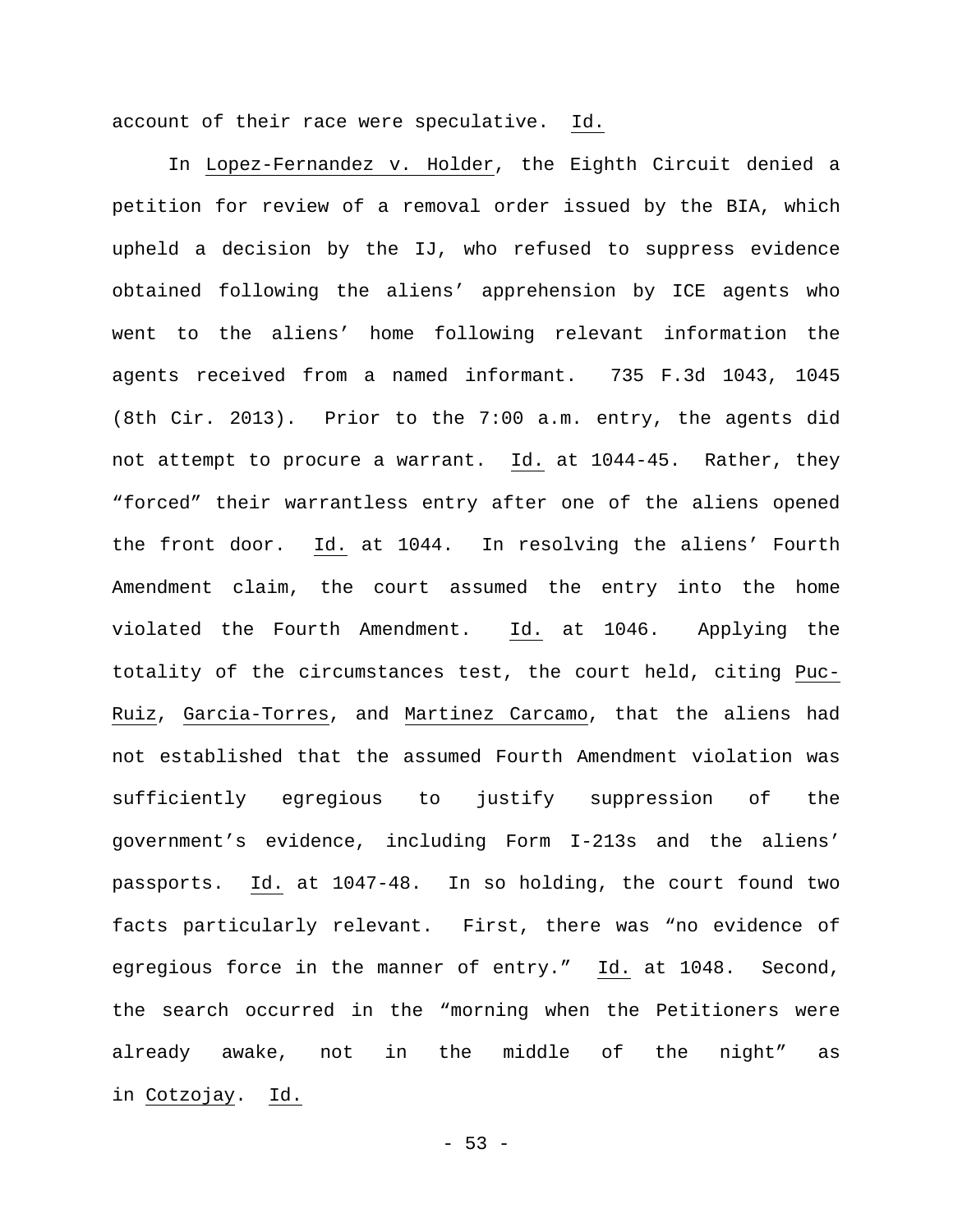Our survey of the case law from the Ninth Circuit on the one hand and the Second, Third, and Eighth Circuits on the other, informs us that we should align ourselves with the Second, Third, and Eighth Circuits and apply a totality of the circumstances test.

Any analysis into the appropriate egregiousness standard should begin with the recognition that a removal hearing is intended to "provide a streamlined determination of eligibility to remain in this country, nothing more." Lopez-Mendoza, 468 U.S. at 1039. As the Supreme Court noted in Lopez-Mendoza, the removal hearing system is designed to "permit the quick resolution of very large numbers of deportation actions, . . . [and] [t]he prospect of even occasional invocation of the exclusionary rule might significantly change and complicate the character" of removal hearings. Id. at 1048. Considering the views espoused by the Supreme Court, especially its admonishment that we do not change and complicate the character of removal proceedings, it is evident that a suppression hearing in a removal proceedings is, at most, supposed to be a very rare occurrence. Cf. Maldonado, 763 F.3d at 167 (noting that invocation of the exclusionary rule in removal proceedings should not be a "common-place tactic"). Thus, to stay faithful to the dictates of the Supreme Court, it follows that an alien's

c

- 54 -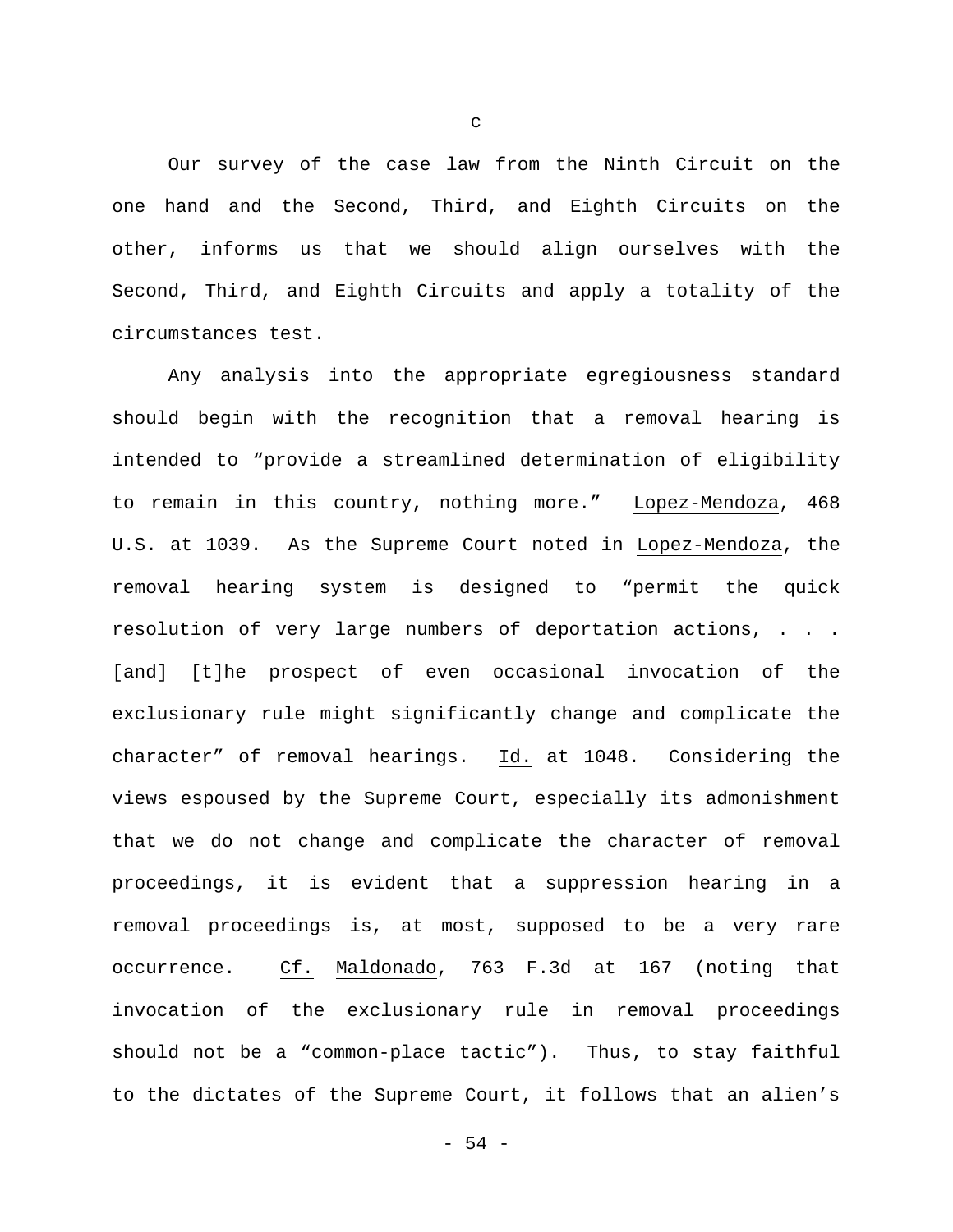evidentiary proffer concerning egregiousness must be high, otherwise a suppression hearing on the question of egregiousness would be commonplace, and the very heart of the Lopez-Mendoza decision would be undermined. Cf. id. at 159 (noting that "'egregious' by definition is very bad indeed"); Garcia-Torres, 660 F.3d at 336 (noting that an egregious violation must be more than a "mere garden-variety" violation); Almeida-Amaral, 461 F.3d at 235 (noting that, "if an individual is subjected to a seizure for no reason at all, that by itself may constitute an egregious violation, but only if the seizure is sufficiently severe" (emphasis omitted)).

The Ninth Circuit's approach requires a suppression hearing any time an alien alleges that the law enforcement officers acted in bad faith. This sets the evidentiary proffer bar too low. Bad faith allegations often are difficult to resolve without an evidentiary hearing because the outcome turns on the subjective motivations of the law enforcement officers. It is easy to see how the bad faith standard can be manipulated by clever lawyers and encourages aliens to file frivolous improper motivation claims. Thus, we see the Ninth Circuit's standard as stymieing, rather than promoting, the streamlined nature of the removal hearing process as recognized by the Court in Lopez-Mendoza. Relatedly, the Ninth Circuit's standard runs the risk of routinely requiring the arresting law enforcement officer to

 $- 55 -$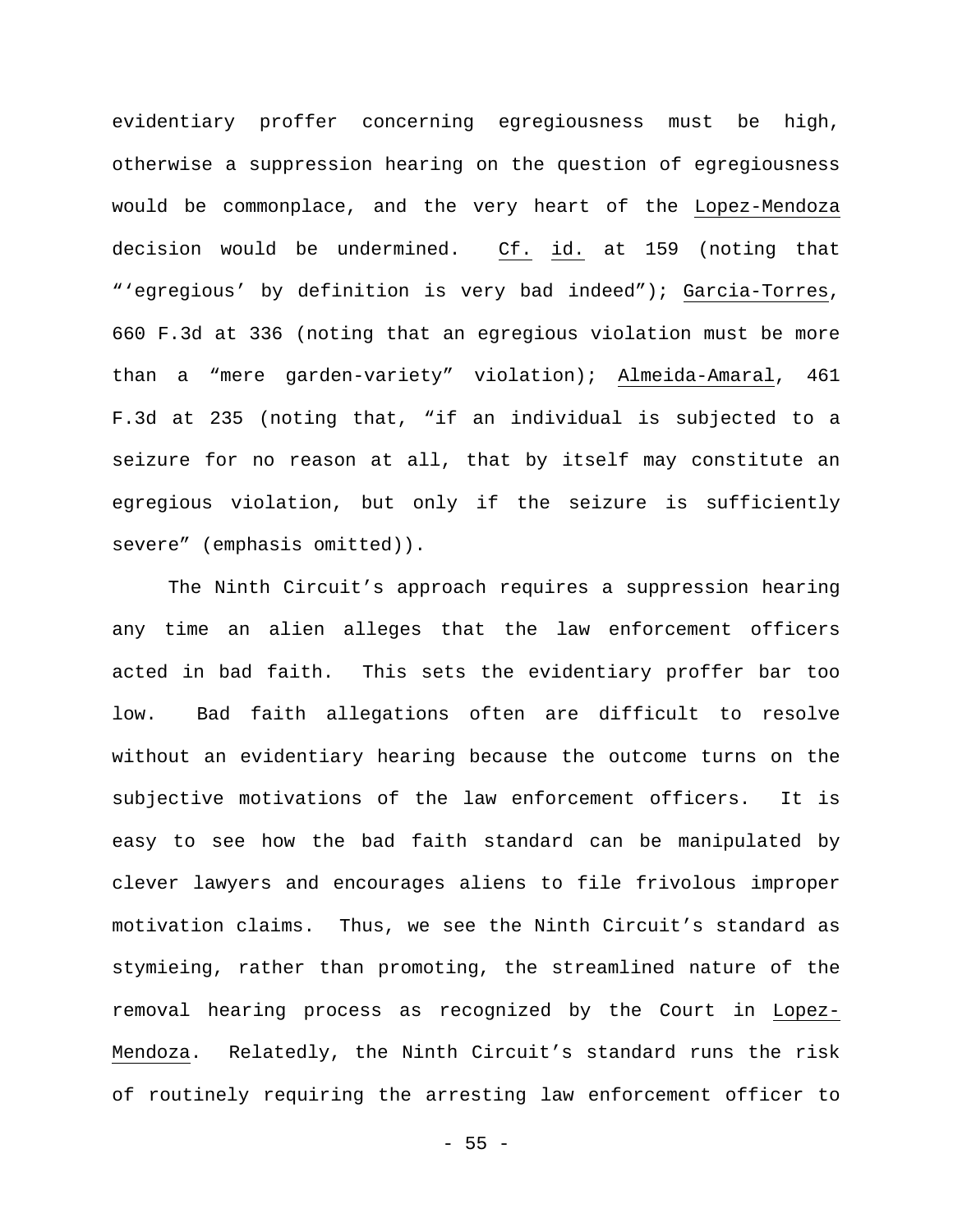appear at a suppression hearing to testify concerning motivation, which the Court noted in Lopez-Mendoza would unacceptably burden the administration of the immigration laws. 468 U.S. at 1049.

The Ninth Circuit's standard is inconsistent with Lopez-Mendoza on another front. The cases cited by the Lopez-Mendoza Court in support of the egregiousness exception, in particular Rochin, turned on the conduct of the law enforcement officers not on the knowledge or intent of the law enforcement officers. The Court in Rochin did not resolve the case on the basis of what the law enforcement officers knew or intended, but rather what they did--they forcibly arrested the defendant and obtained inculpatory evidence without his consent by forcing a tube down his throat to pump his stomach. 342 U.S. at 166. Thus, the outcome of the egregiousness inquiry does not solely turn on the knowledge or intent of law enforcement officers, though intent may be one among other relevant factors. See Oliva-Ramos, 694 F.3d at 279 (noting that intent may be one among many other factors to be considered under the totality of the circumstances). Yet, the Ninth Circuit's standard permits the application of the exclusionary rule in a removal proceeding any time law enforcement officers knowingly or intend to violate the Fourth Amendment regardless of the severity of their conduct. Eliminating the severity of the law

- 56 -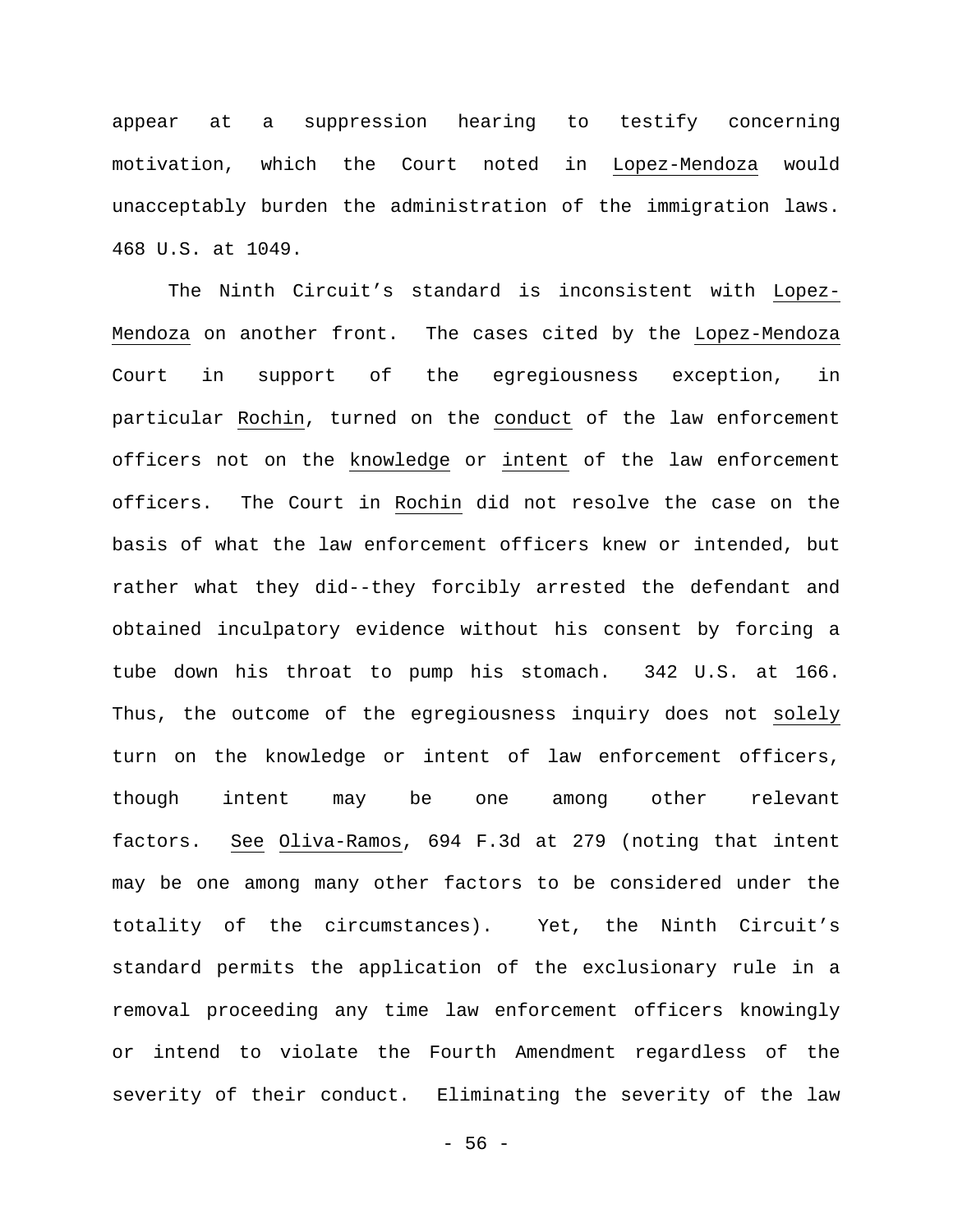enforcement officers' conduct essentially guts the definition of egregiousness envisioned by the Court in Lopez-Mendoza. Cf. Martinez Carcamo, 713 F.3d at 923 ("We decline to allow the Fourth Amendment rights of citizens or aliens to turn on a federal agent's personal state of mind.").

The Ninth Circuit's approach faces another obstacle as well. As noted by the court in Oliva-Ramos, the Ninth Circuit's approach allows law enforcement officers a free pass any time they unconstitutionally act pursuant to an agency regulation. 694 F.3d at 277. Such a standard makes little sense because potentially it permits "routine invasions of the constitutionally protected privacy rights of individuals," id., by allowing law enforcement officers to invade such interests pursuant to an agency regulation that permits unconstitutional conduct.

In our view, the sounder egregiousness approach is the totality of the circumstances standard as applied in the Second, Third, and Eighth Circuits. This standard is a flexible caseby-case standard, taking into account a variety of factors. Id. It allows the court to examine all of the facts it deems relevant to the egregiousness inquiry and focuses on the unreasonableness of the conduct of the law enforcement officers. Id. at 276, 278. Factors a court may consider include: (1) whether the Fourth Amendment violation was

- 57 -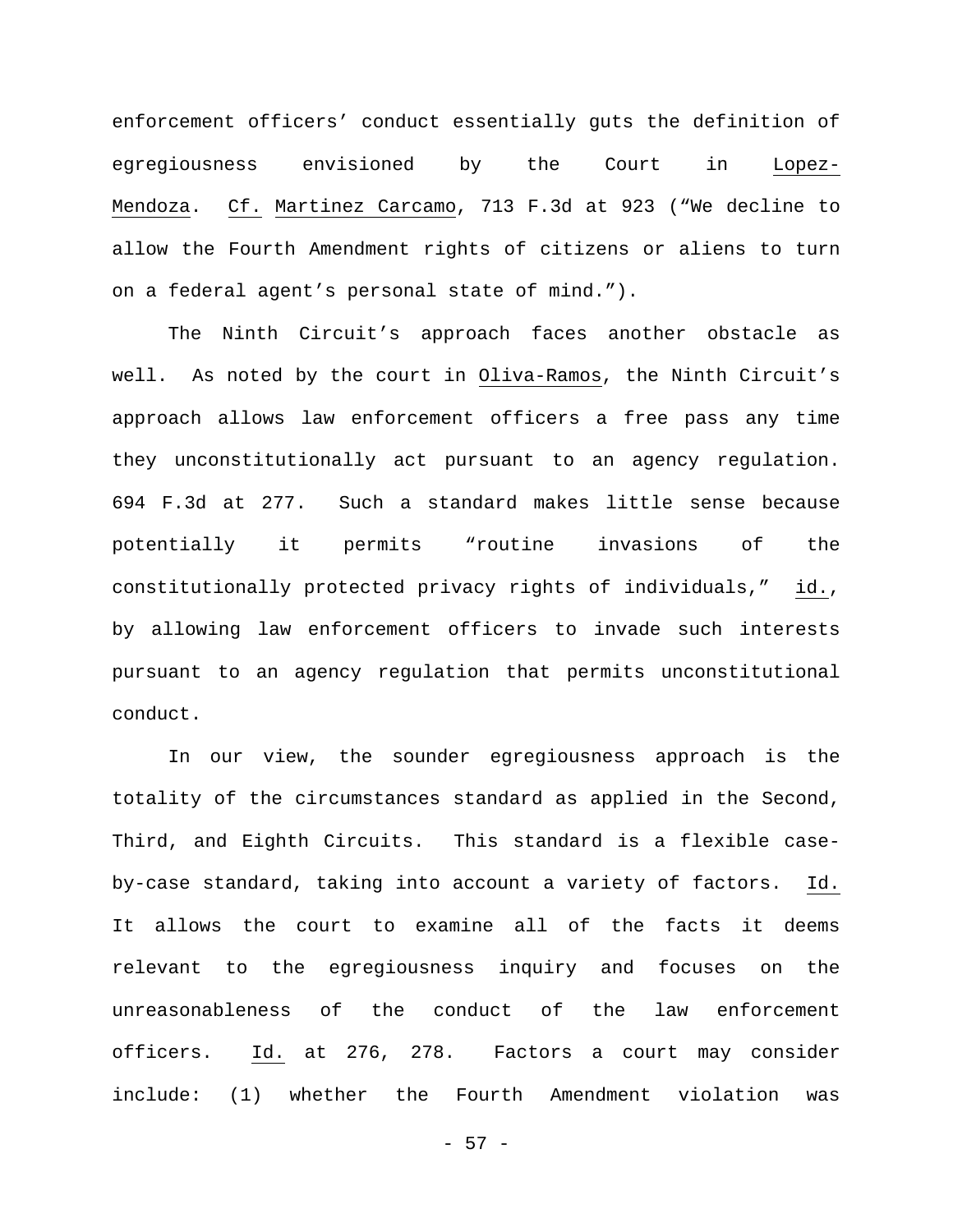intentional; (2) whether the violation was unreasonable in addition to being illegal; (3) whether there were threats, coercion, physical abuse, promises, or an unreasonable show of force by the law enforcement officers; (4) whether there was no articulable suspicion for the search or seizure whatsoever; (5) where, when, and how the search, seizure or questioning took place; (6) whether the search, seizure, or questioning was particularly lengthy; (7) whether the law enforcement officers procured an arrest or search warrant; (8) any unique characteristics of the alien involved; and (9) whether the violation was based on racial considerations. Maldonado, 763 F.3d at 159-60; Oliva-Ramos, 694 F.3d at 279; Puc-Ruiz, 629 F.3d at 779; Kandamar, 464 F.3d at 71. This list is not meant to be exhaustive, as there is "no one-size-fits-all approach to determining whether a Fourth Amendment violation is egregious." Oliva-Ramos, 694 F.3d at 279. The facts of each case will dictate the relevant factors for consideration. Importantly, the alien's evidence, in its totality, must support a basis to suppress the challenged evidence under a finding of egregiousness, even at the prima facie case stage. Such evidence cannot be based on intuition or speculation, especially as it relates to the intent of law enforcement officers. See Maldonado, 763 F.3d at 161 (noting the danger of vague "improper motivation" allegations); Lopez-Gabriel v.

- 58 -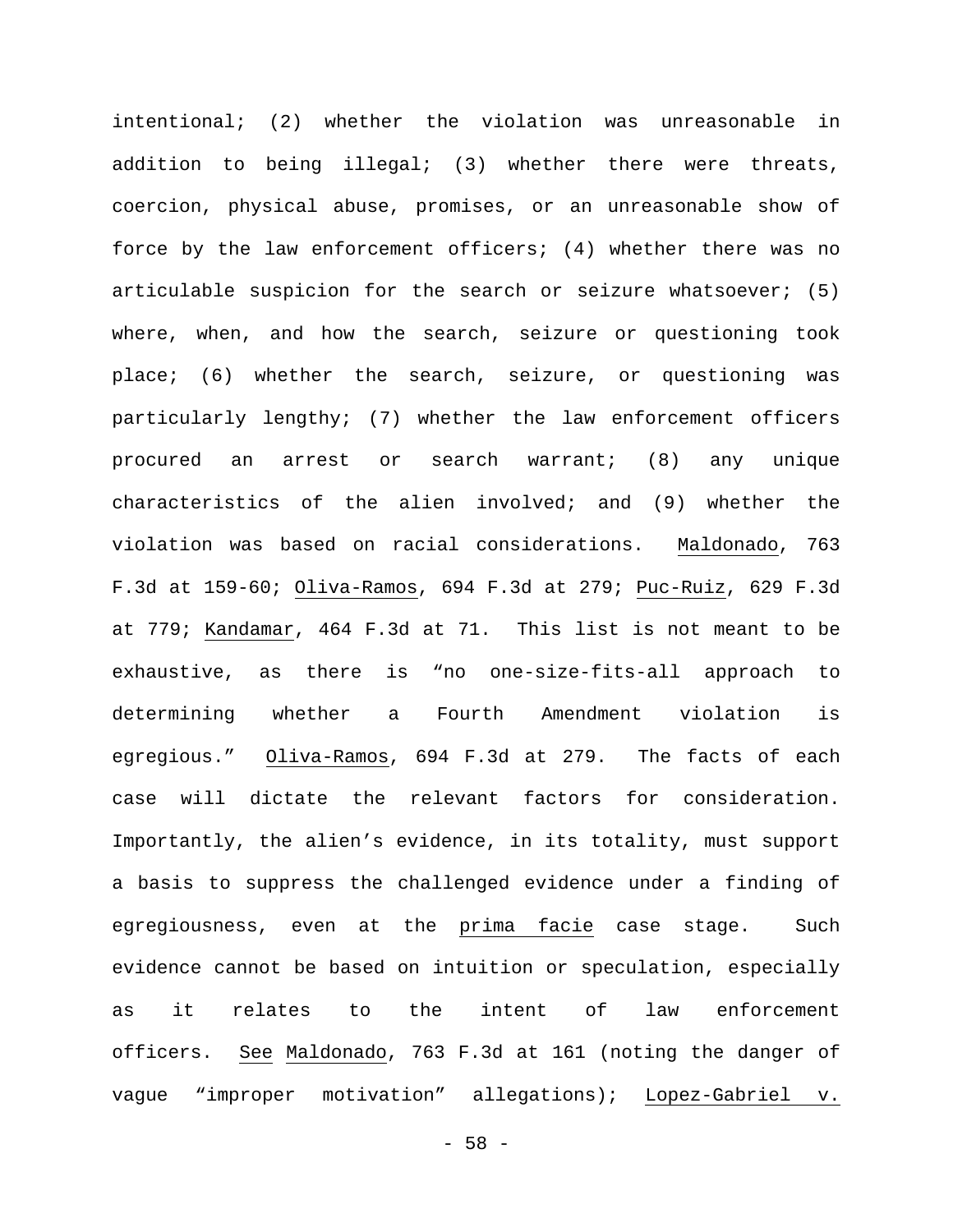Holder, 653 F.3d 683, 686 (8th Cir. 2011) (no suppression hearing required where the alien stated only that he "feels" the police stopped him because of his race, and he "believe[d]" the police treated him differently than they would "treat white people"). Suppression hearings should be the exception, not the rule in removal proceedings, so the alien's evidentiary burden, even at the prima facie case stage, is high. Lopez-Mendoza, 468 U.S. at 1049-50.

E

With the appropriate standard set forth, we can proceed to address the substance of Yanez's Fourth Amendment claims. $^{13}$  $^{13}$  $^{13}$ 

1

Yanez raises three Fourth Amendment particularity claims. First, she claims that the search warrant was invalid because it

<span id="page-58-0"></span><sup>13</sup> Because Yanez abandoned before the BIA her claim that the alleged constitutional violations she experienced were part of a larger, widespread pattern of unconstitutional misconduct by ICE agents, we decline to address the merits of her Fourth Amendment widespread pattern claim. See Kporlor v. Holder, 597 F.3d 222, 226 (4th Cir. 2010) ("It is well established that an alien must raise each argument to the BIA before we have jurisdiction to consider it." (internal quotation marks omitted)); Massis v. Mukasey, 549 F.3d 631, 638-40 (4th Cir. 2008) ("[U]nder 8 U.S.C. § 1252(d)(1), an alien's failure to dispute an issue on appeal to the BIA constitutes a failure to exhaust administrative remedies that bars judicial review."); see also Rodriguez-Benitez v. Holder, 763 F.3d 404, 405 (5th Cir. 2014) ("The REAL ID Act of 2005 grants this Court subject-matter jurisdiction over constitutional claims and questions of law that were exhausted before the BIA." (footnote and internal quotation marks omitted)). Ĩ.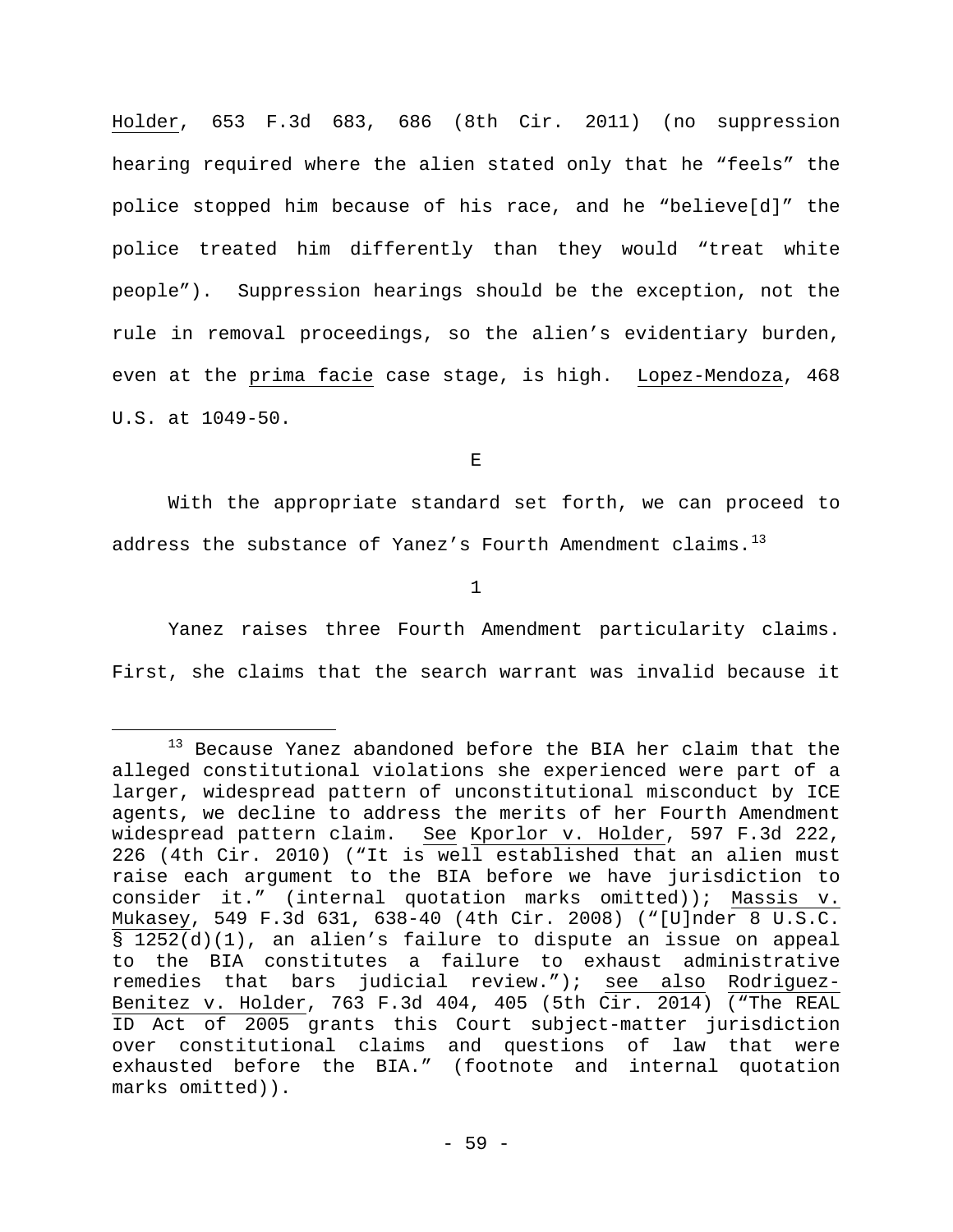identified the Premises as a single-family home when it was, in fact, a multi-unit dwelling. Alternatively, she claims that, once the agents entered the Premises, they should have realized that the Premises was a multi-unit dwelling, and, at that point, they should have stopped the search immediately because the warrant was overbroad. Finally, she claims the ICE agents were required to list her as an item to be seized in the warrant. We reject these claims for the simple reason that they do not make out a constitutional violation, let alone an egregious one.<sup>[14](#page-59-0)</sup>

<span id="page-59-0"></span> $14$  We note that neither the IJ nor the BIA specifically addressed Yanez's particularity claims. Ordinarily, such an error would require a remand to the BIA for further proceedings pursuant to SEC v. Chenery Corp., 318 U.S. 80 (1943). Under Chenery, generally we may only affirm on the grounds relied on by the BIA and may not affirm on unstated alternate grounds. Id. at 94-95. Chenery is based on the proposition that, unlike lower courts, agencies exercise their discretion as the repositories of a Congressionally-delegated power to make policy; thus, just as an appellate court cannot take the place of a jury in finding facts, it may not take the place of an agency in advancing a rationale for agency action. Id. at 88. However, where, as here, we are dealing with a purely legal conclusion, that is, whether Yanez has established a prima facie case, a remand is not compelled. See Hussain v. Gonzales, 477 F.3d 153, 158 (4th Cir. 2007) (no remand required where the record was conclusive that the alien failed to establish a prima facie case for adjustment of status); cf. N.C. Comm'n of Indian Affairs v. U.S. Dep't of Labor, 725 F.2d 238, 240 (4th Cir. 1984) ("We do not . . . perceive there to be a Chenery problem in the instant case because the question of interpretation of a federal statute is not a determination or judgment which an administrative agency alone is authorized to make." (citation and internal quotation marks omitted)). In this case, the record is complete, Yanez's arguments are fully briefed, and the only question before us is purely a legal one. As in Hussain, a remand to the BIA "would serve no useful purpose," and the Ĩ. (Continued)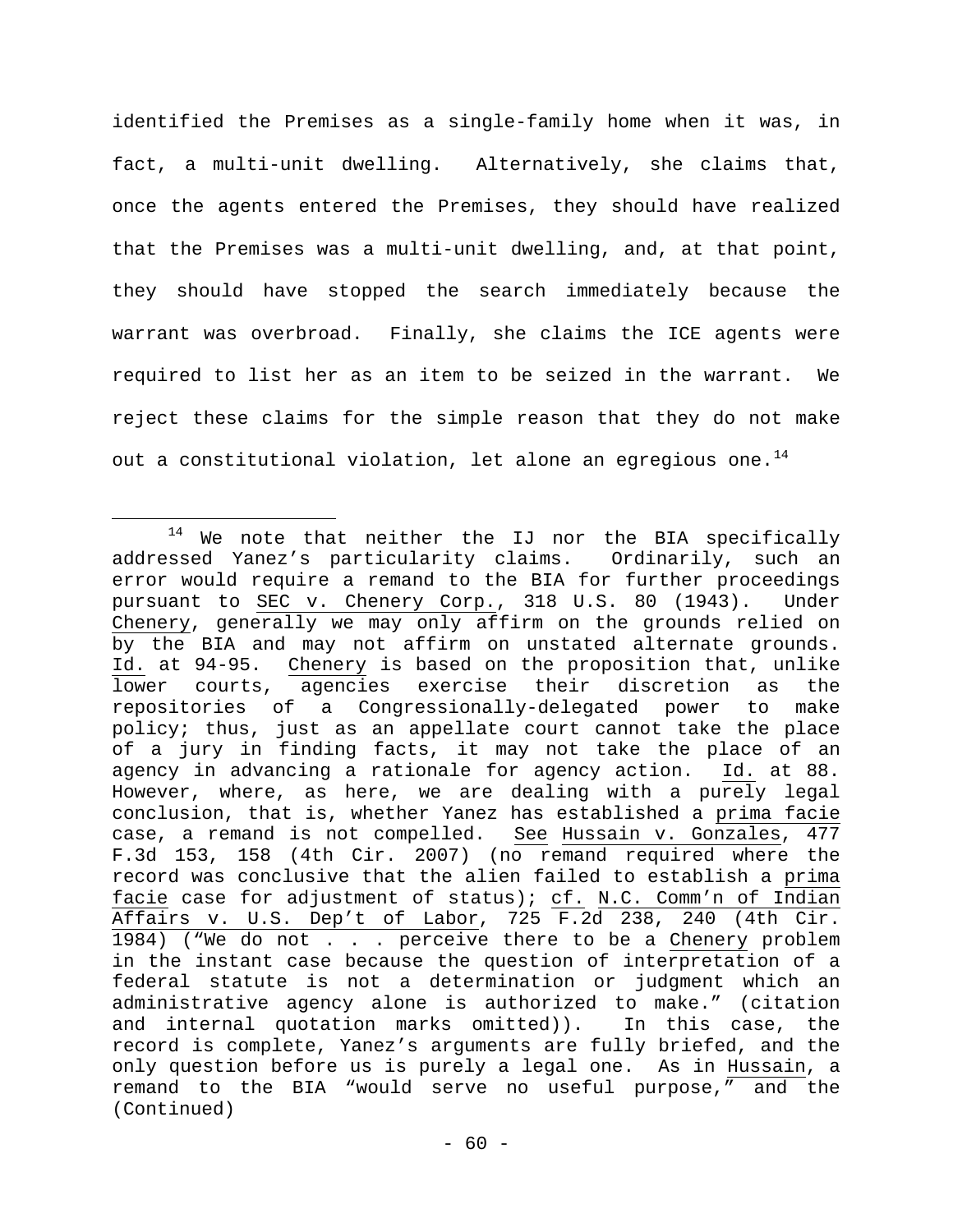The Fourth Amendment provides that "no Warrants shall issue, but upon probable cause, supported by Oath or affirmation, and particularly describing the place to be searched, and the persons or things to be seized." U.S. Const. amend. IV. The requirement for particularity "ensures that the search will be carefully tailored to its justifications, and will not take on the character of the wide-ranging exploratory searches the Framers intended to prohibit." Maryland v. Garrison, 480 U.S. 79, 84 (1987). The particularity requirement is satisfied when an officer in possession of a search warrant describing a particular place to be searched can reasonably ascertain and identify the intended place to be searched. United States v. Owens, 848 F.2d 462, 463 (4th Cir. 1988). Even if the description of the place to be searched is mistaken, there is no Fourth Amendment violation when the officers executing the search reasonably believe that the warrant is sufficiently particular and that they are searching the correct location. Garrison, 480 U.S. at 84-89. An erroneous description or a factual mistake in the warrant will not necessarily invalidate the warrant and the subsequent search. Owens, 848 F.2d at 463-64. "The validity of the warrant must be assessed on the basis of the information that

result on remand is a "foregone conclusion." 477 F.3d at 158.

Ĩ.

- 61 -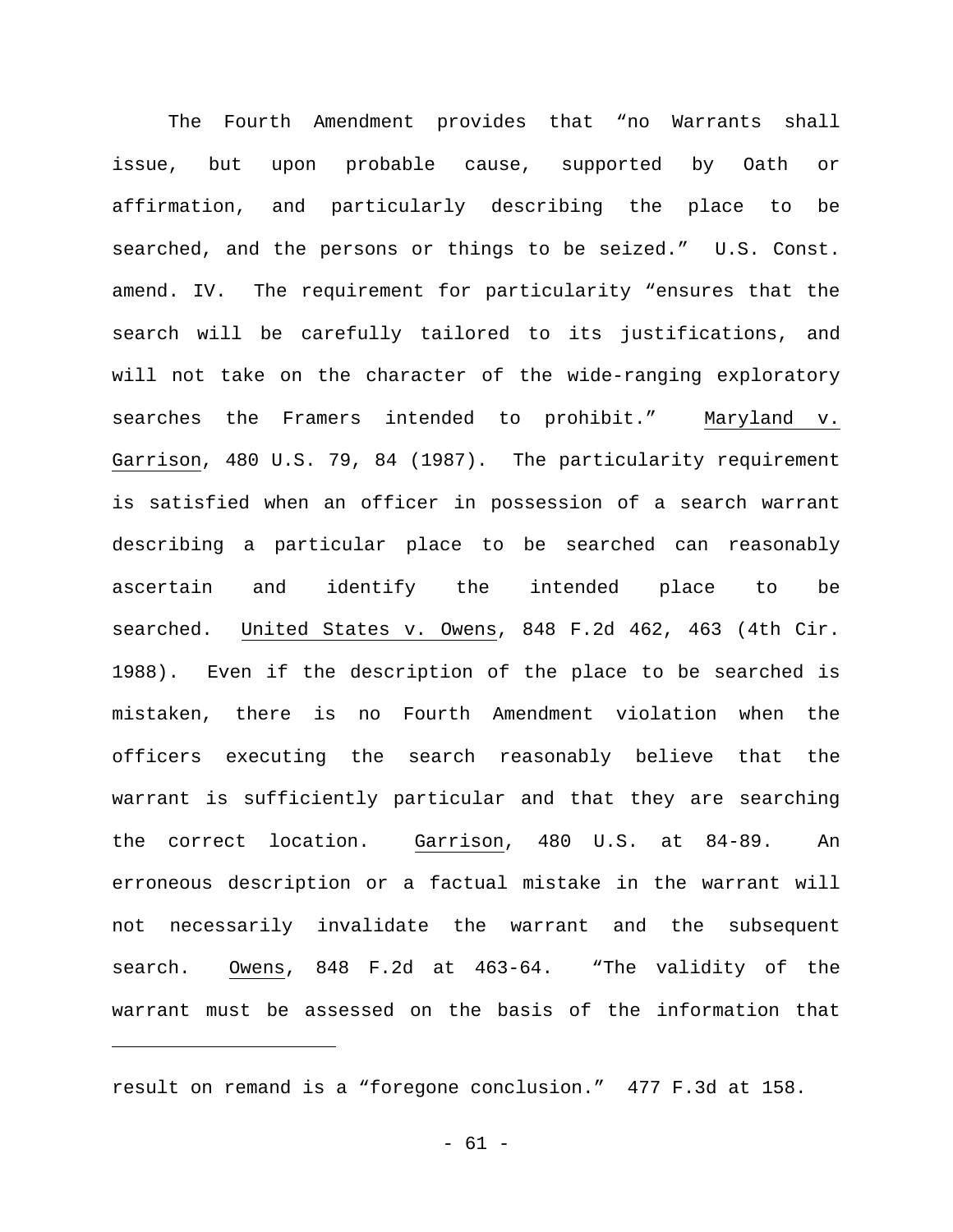the officers disclosed, or had a duty to discover and to disclose, to the issuing Magistrate." Garrison, 480 U.S. at 85. "Those items of evidence that emerge after the warrant is issued have no bearing on whether or not a warrant was validly issued." Id.

We conclude that, under the circumstances, the ICE agents conducted a reasonable investigation of the Premises in preparation for obtaining the search warrant, and further conclude that the description of the Premises in the warrant did not invalidate it. The agents placed the Premises under surveillance, and such surveillance revealed that the Premises was occupied by Umana, an illegal alien and El Salvadorian citizen. Based on their surveillance of the Premises, the agents reasonably believed that it was a single-family home, as the picture of the Premises in the record depicts a small, single-story home. The Premises has just one mailbox, with the numbers "402" on it, (J.A. 524), and the land records search did not reflect that the Premises was a multi-unit dwelling. The investigation of the Premises and its description in the warrant unquestionably complied with the dictates of Garrison and Owens. Cf. United States v. Clark, 638 F.3d 89, 96 (2d Cir. 2011) ("'[I]f the [multi-unit] building in question from its outward appearance would be taken to be a single-occupancy structure and neither the affiant nor other investigating

 $- 62 -$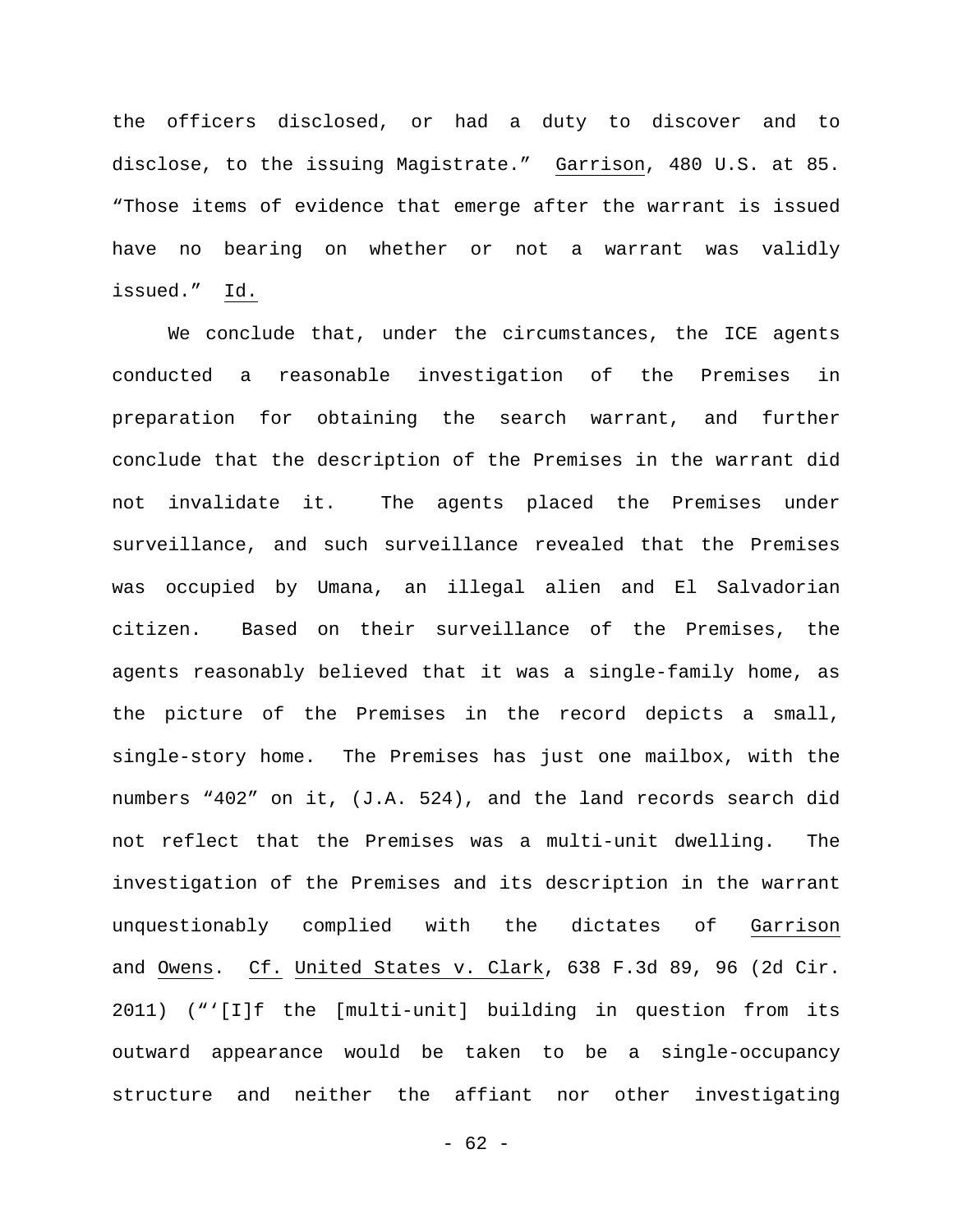officers nor the executing officers knew or had reason to know of the structure's actual multiple-occupancy character until execution of the warrant was under way, then the warrant is not defective for failure to specify a subunit within the named building.'" (quoting 2 Wayne R. LaFave, Search & Seizure: A Treatise on the Fourth Amendment § 4.5(b), at 581-82 (4th ed. 2004))). Accordingly, we reject Yanez's claim that the warrant was invalid because it identified the Premises as a singlefamily home.

Yanez also claims that, once the ICE agents entered the Premises and approached the bedroom occupied by her and Umana, the agents should have known it was a multi-unit dwelling because the bedroom door was locked. Upon this realization, Yanez claims, the agents immediately should have terminated the search in order to secure a search warrant for Yanez's "separate dwelling." Petitioner's Br. at 32.

The Supreme Court indicated in Garrison that "the validity of the search of respondent's apartment pursuant to a warrant . . . depends on whether the officers' failure to realize the overbreadth of the warrant was objectively understandable and reasonable." 480 U.S. at 88. "It is only after the police begin to execute the warrant and set foot upon the described premises that they will discover the factual mistake and must reasonably limit their search accordingly." Id. at 89 n.14.

- 63 -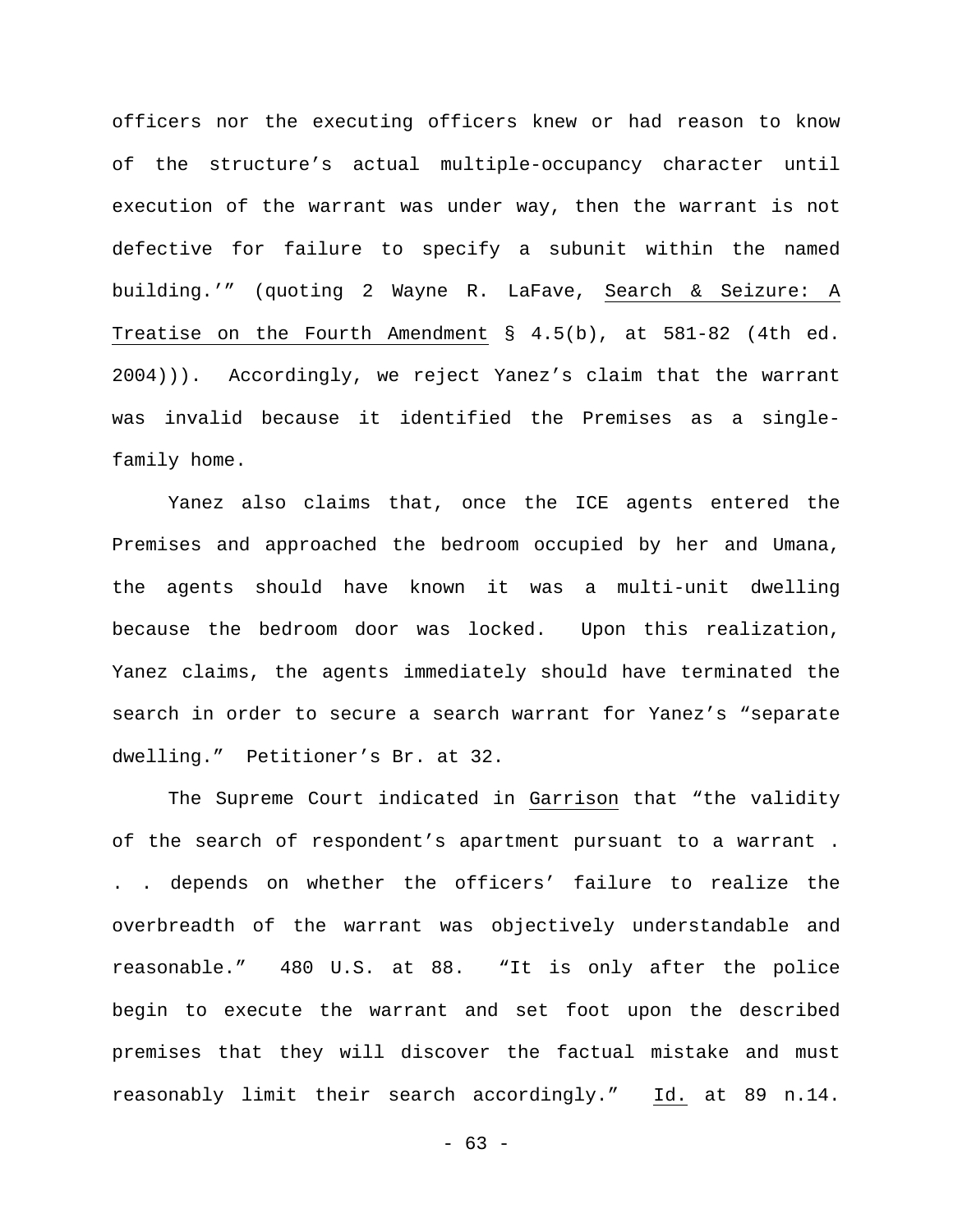Thus, we must determine whether the ICE agents should have realized this alleged factual mistake during the search and thus stopped the search at that time.

Yanez's claim founders for the simple reason that the ICE agents reasonably believed that the Premises was a single-family home when they arrived at the locked bedroom door. A locked bedroom door in a home does not necessarily mean or imply that the home is a multi-unit dwelling. See United States v. Kyles, 40 F.3d 519, 523–24 (2d Cir. 1994) (permitting the search of a locked bedroom inside a single-family home that did not objectively appear to be a separate unit); United States v. Ayers, 924 F.2d 1468, 1480 (9th Cir. 1991) ("A search warrant for the entire premises of a single family residence is valid, notwithstanding the fact that is was issued based on information regarding the alleged illegal activities of one of several occupants of a residence."). Moreover, there is nothing special or unusual about the bedroom door in this case that would have put the agents on notice that it was an entrance to a separate living unit. Along a similar vein, Yanez mentions nothing about the interior of the Premises that would have led the agents to believe that it was a multi-unit dwelling.

In any event, even if the ICE agents were somehow mistaken, and we do not suggest or imply they were, we must make allowances for "honest mistakes that are made by officers in the

- 64 -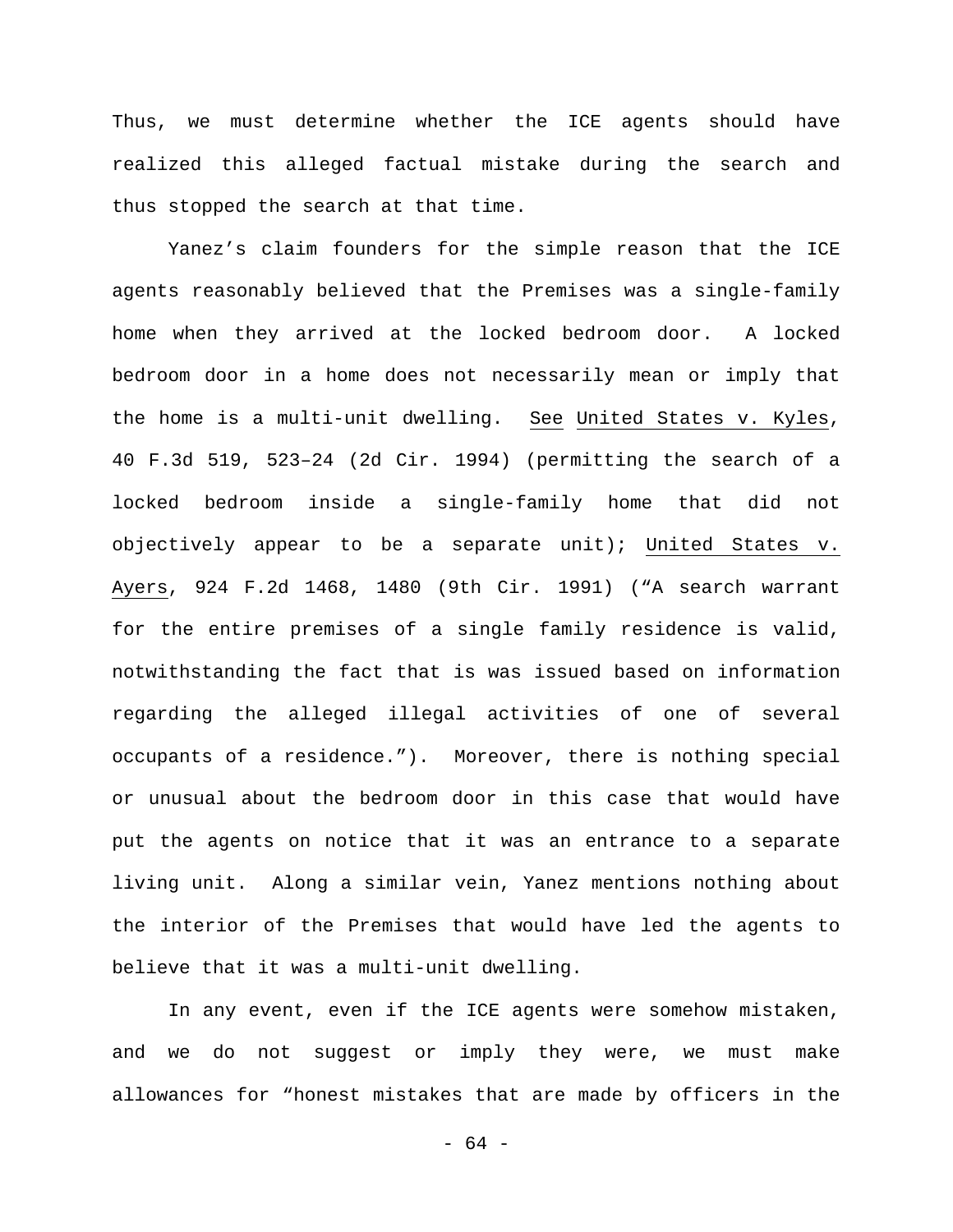dangerous and difficult process of making arrests and executing search warrants." Garrison, 480 U.S. at 87. Unlike Garrison, in which the officers clearly were confronted with two apartments where they expected to find only one, nothing in this case should have made it obvious to the agents that the warrant was overbroad.

Yanez's final claim concerning particularity is that the search warrant is invalid because the affidavit did not list her as an item to be seized. This claim is premised on her claim that the warrant is invalid because the affidavit did not identify the Premises as a multi-unit dwelling and, more particularly, did not identify her separate dwelling unit as a place to be searched. Since we have rejected the premises on which this final claim rests, we reject this claim as well.

2

Yanez also argues that the timing of the execution of the search warrant--5:00 a.m. instead of between 6:00 a.m. to 10:00 p.m.--violated her Fourth Amendment rights. Basically, Yanez contends that the nighttime execution of a daytime warrant violates the Fourth Amendment, absent consent or exigent circumstances, which are not presented here. $^{15}$  $^{15}$  $^{15}$ 

<span id="page-64-0"></span><sup>&</sup>lt;sup>15</sup> Understandably, because the record must be viewed in a light most favorable to Yanez, the government does not suggest that exigent circumstances or consent excused the alleged Ĩ. (Continued)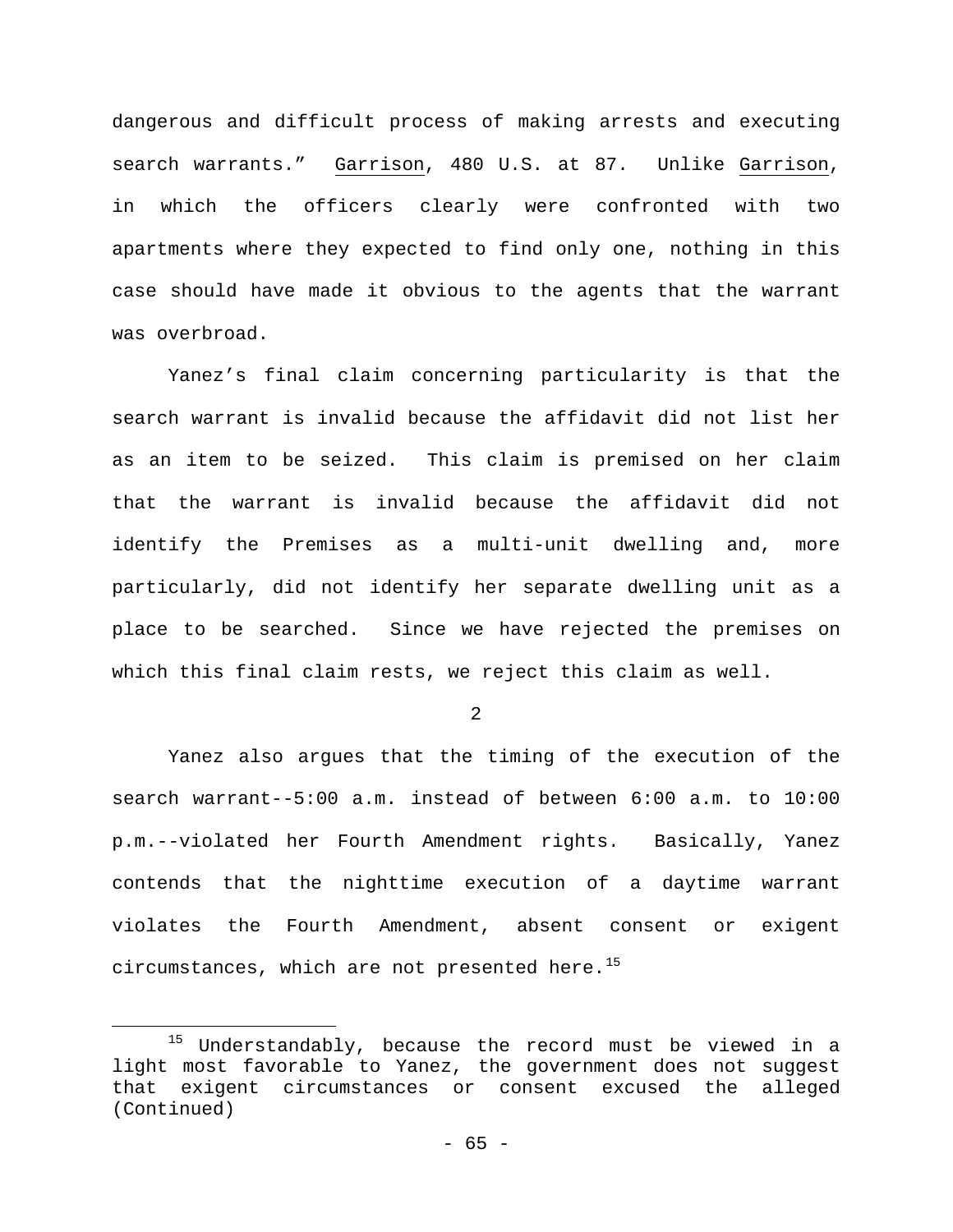The Fourth Amendment protects individuals from "unreasonable searches and seizures," guaranteeing their right "to be secure in their persons, houses, papers, and effects." U.S. Const. amend. IV. That Amendment was specifically crafted to thwart the unbridled discretion of law enforcement officers. Our Founding Fathers intended to impede "the abuses of the general warrants that had occurred in England and of the writs of assistance used in the Colonies." Steagald v. United States, 451 U.S. 204, 220  $(1981).$ <sup>[16](#page-65-0)</sup> General warrants and writs of assistance bestowed upon the executing officials a high degree of deference and, crucially, "provided no judicial check" on a judicial officer's determination that an intrusion into a home or dwelling house was justified. Id. The Founders imposed that missing "judicial check" by adopting the Fourth Amendment, which requires neutral and detached judicial officers to assess

failure to timely execute the warrant.

Ĩ.

<span id="page-65-0"></span><sup>&</sup>lt;sup>16</sup> A general warrant, utilized extensively in England before the American Revolution, "specified only an offense . . . and left to the discretion of the executing officials the decision as to which persons should be arrested and which places should be searched." Steagald, 451 U.S. at 220. Similarly, a writ of assistance, utilized extensively by the English in the Colonies, "noted only the object of the search--any uncustomed goods--and thus left customs officials completely free to search any place where they believed such goods might be." Id.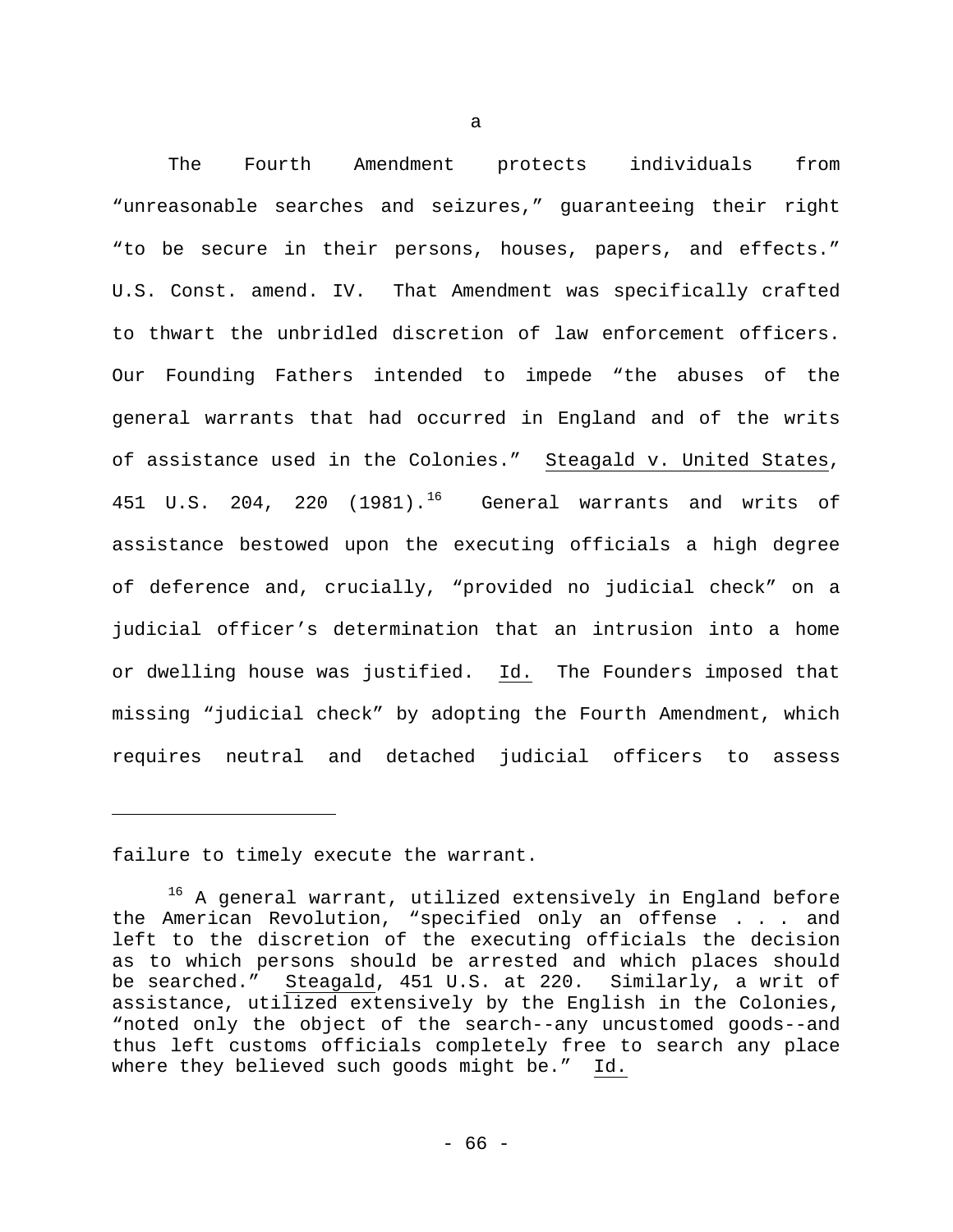whether probable cause has been shown for searches of persons, houses, papers, or effects. Johnson v. United States, 333 U.S. 10, 13-14 (1948). If probable cause exists and is shown under oath, then a judicial officer is entitled to issue a warrant, authorizing the appropriate search.

Though the Fourth Amendment protects against unreasonable searches of persons, houses, papers, and effects, dwelling houses and residences are protected with special jealousy. See Florida v. Jardines, 133 S. Ct. 1409, 1414 (2013) ("But when it comes to the Fourth Amendment, the home is first among equals."). $17$  The common law viewed "a man's house as his castle of defense and asylum," warranting even greater protection from intrusion. Wilson v. Arkansas, 514 U.S. 927, 931 (1995) (internal quotation marks omitted). Because an individual's expectation of privacy is "at [its] apex in one's home," United States v. Gray, 491 F.3d 138, 146 (4th Cir. 2007), warrantless searches of homes are unconstitutional under the Fourth Amendment, Brigham City, Utah v. Stuart, 547 U.S. 398, 403 (2006), absent some type of justification. In exceptional

ī

<span id="page-66-0"></span><sup>&</sup>lt;sup>17</sup> The Fourth Amendment's guarantee against unreasonable searches of "houses" extends to owners, boarders, and tenants of homes, apartments, and other dwelling places. United States v. Gray, 491 F.3d 138, 144 (4th Cir. 2007). The Fourth Amendment also protects travelers in hotels and motels, relatives who regularly stay in a residence, and overnight guests. Id.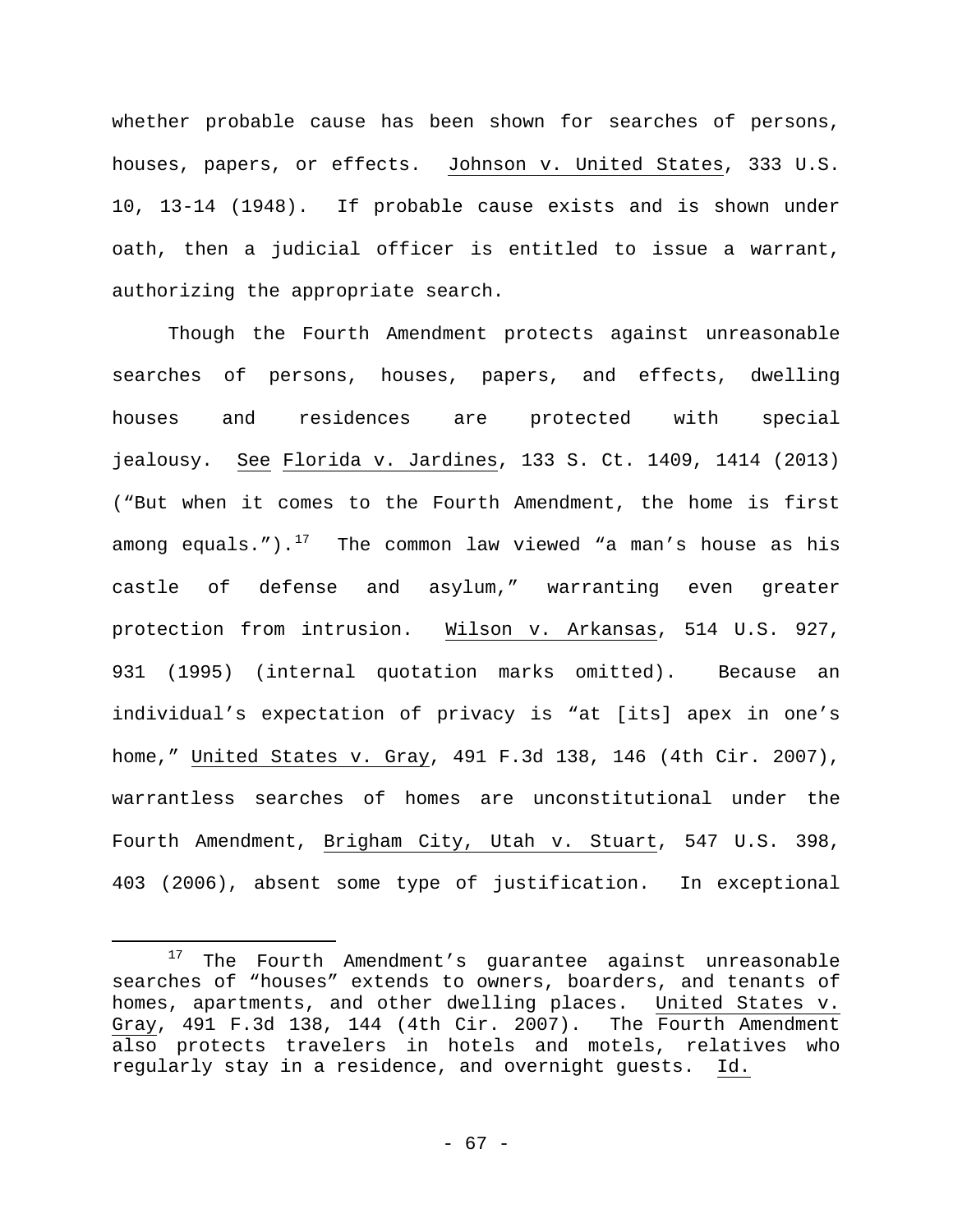situations, law enforcement officers may be justified in conducting warrantless searches of homes, particularly in "exigent circumstances." Id. at 403-04.<sup>18</sup> A warrantless search of a home pursuant to an occupant's voluntary consent is also reasonable under the Fourth Amendment. Schneckloth v. Bustamonte, 412 U.S. 218, 219-23 (1973). Absent such justification, however, warrantless searches of dwellings by government agents are "the chief evil against which the wording of the Fourth Amendment is directed." Welsh v. Wisconsin, 466 U.S. 740, 748 (1984) (citation and internal quotation marks omitted). The law is thus settled that the Fourth Amendment shields individuals from warrantless intrusions into their homes, even where probable cause otherwise exists to justify searches. Jones v. United States, 357 U.S. 493, 497-98 (1958).

Our nation's historic aversion to the warrantless searches of dwelling houses and residences reaches its zenith when such searches are conducted at night. Nighttime searches have long

<span id="page-67-0"></span> $18$  Exigent circumstances justifying a warrantless search of a home may include, by way of example: fighting a fire and investigating its cause; preventing the imminent destruction of evidence; engaging in "hot pursuit" of a fleeing felon; rendering emergency assistance to an injured occupant; or preventing an occupant from imminent injury. Stuart, 547 U.S. at 403-04; see also Mincey v. Arizona, 437 U.S. 385, 393-94 (1978) ("[W]arrants are generally required to search a person's home or his person unless the exigencies of the situation make the needs of law enforcement so compelling that the warrantless search is objectively reasonable under the Fourth Amendment." (internal quotation marks omitted)). Ĩ.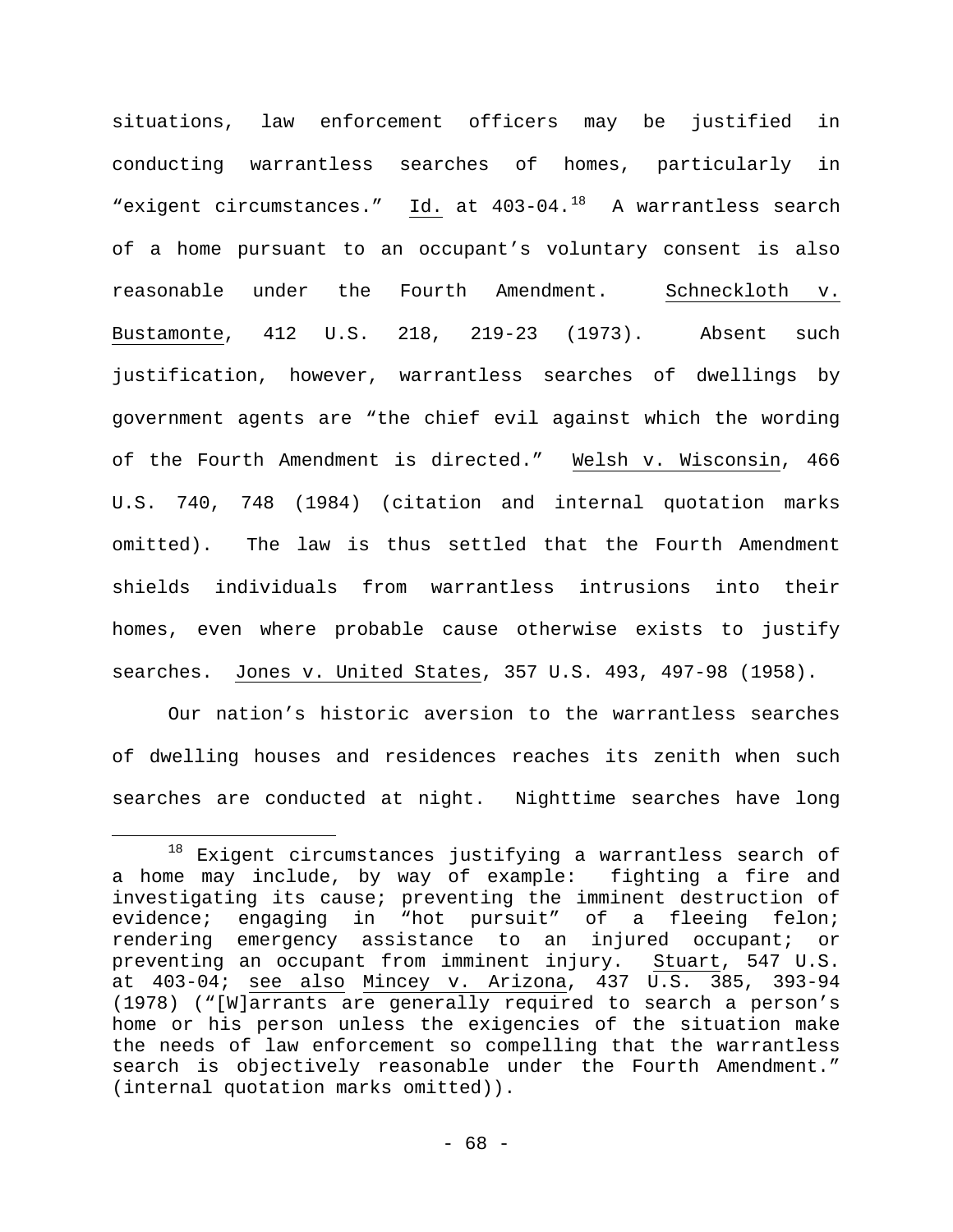been recognized as more intrusive than searches conducted during the day. See Coolidge v. New Hampshire, 403 U.S. 443, 477 (1971) (characterizing midnight entry into dwelling as "extremely serious intrusion"). In fact, the Supreme Court has deemed it "difficult to imagine a more severe invasion of privacy than the nighttime intrusion into a private home." Jones, 357 U.S. at 498. That proposition is valid because, during the nighttime hours, searches of dwellings by government agents tend to involve "rousing the residents out of their beds, and forcing them to stand by in indignity in their night clothes," all of which "smack[s] of a police state lacking in the respect for" individual privacy rights. Gooding v. United States, 416 U.S. 430, 462 (1974) (Marshall, J., dissenting) (citation and internal quotation marks omitted). Thus, warrantless nighttime searches of homes were characterized by the second Justice Harlan as creating "a grave constitutional question." Jones, 357 U.S. at 499; see also Monroe v. Pape, 365 U.S. 167, 210 (1961) (Frankfurter, J., dissenting) (describing warrantless nighttime searches of dwellings as "evil in its most obnoxious form").

Rule 41 of the Federal Rules of Criminal Procedure implements the Fourth Amendment's protections against warrantless searches. Jones, 357 U.S. at 498. It provides that a judicial officer must issue a search warrant if a federal law

- 69 -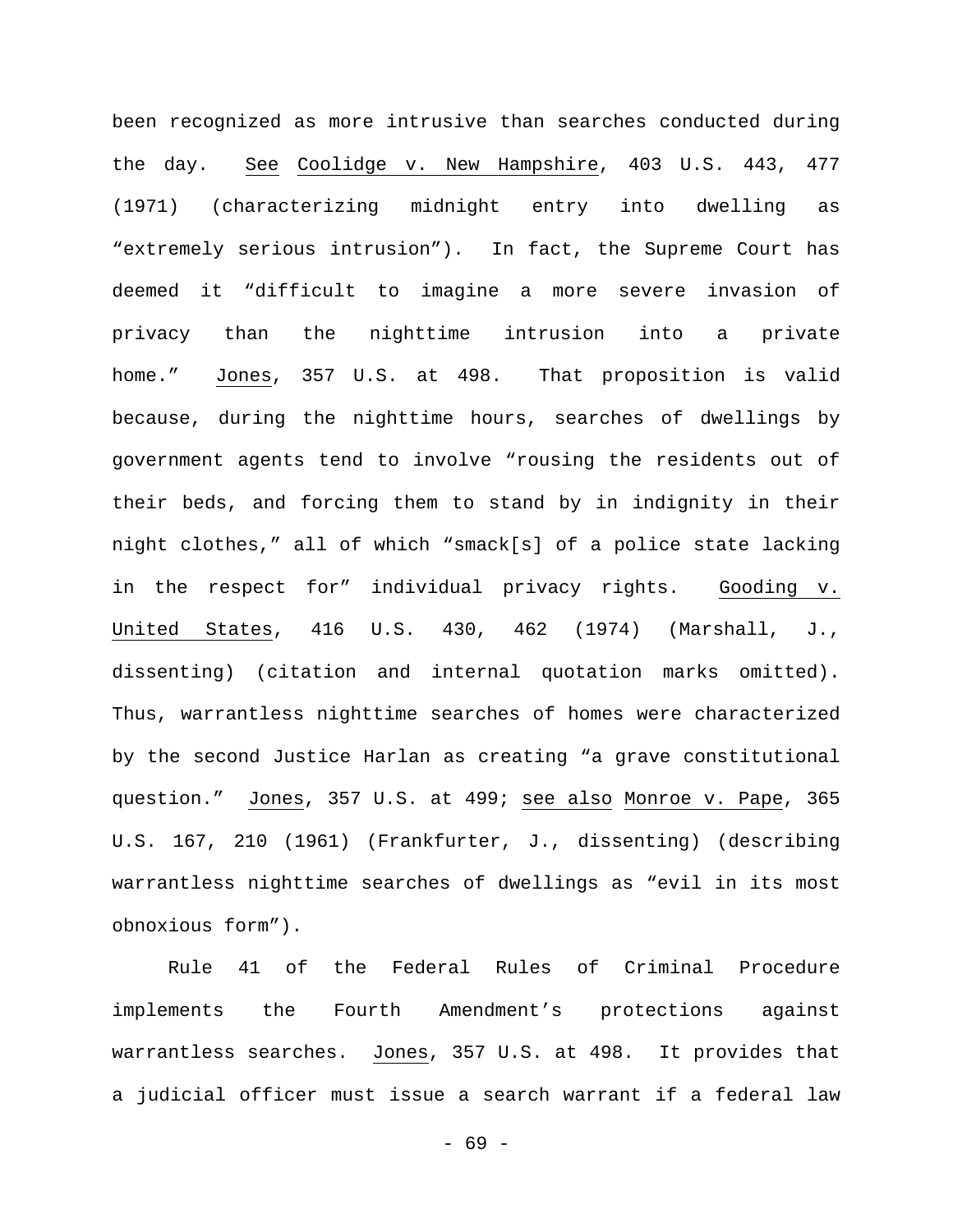enforcement officer or an attorney for the government presents an affidavit or other information showing probable cause to search a property. Fed. R. Crim. Proc. 41(b)(1). Additionally, Rule 41 sets forth procedures controlling the time at which a warrant may be executed, reflecting that "increasingly severe standards of probable cause are necessary to justify increasingly intrusive searches." Gooding, 416 U.S. at 464. Once issued, a warrant can normally be executed solely "in the daytime," between 6:00 a.m. and 10:00 p.m., "unless the judge for good cause expressly authorizes execution" during the night. Fed. R. Crim. P.  $41(e)(2)(A)(ii).$ <sup>[19](#page-69-0)</sup> Good cause for a nighttime warrant might exist, for example, where necessary to prevent the destruction of evidence. See United States v. Searp, 586 F.2d 1117, 1121 (6th Cir. 1978) ("The Rule recognizes that there are times when a night search is necessary; if, for instance,

<span id="page-69-0"></span><sup>&</sup>lt;sup>19</sup> The relevant inquiry in determining when a search warrant was executed is the time at which the search began, not when it ended. See, e.g., United States v. Keene, 915 F.2d 1164, 1167 (8th Cir. 1990). Furthermore, it is generally recognized that law enforcement officers who properly execute a daytime warrant, between the hours of 6:00 a.m. and 10:00 p.m., may extend their search into the nighttime hours. See, e.g., United States v. Squillacote, 221 F.3d 542, 556 (4th Cir. 2000) ("Because the search of the Appellants' home was commenced in the daytime, as required by the warrant, the FBI agents reasonably could have believed (if their actions after 10:00 p.m. could be considered a search) that it was proper to continue the search into the night."); United States v. Burgard, 551 F.2d 190, 193 (8th Cir. 1977) ("Searches which began during daytime and continued into the night have been held not to violate [Rule 41]."). ī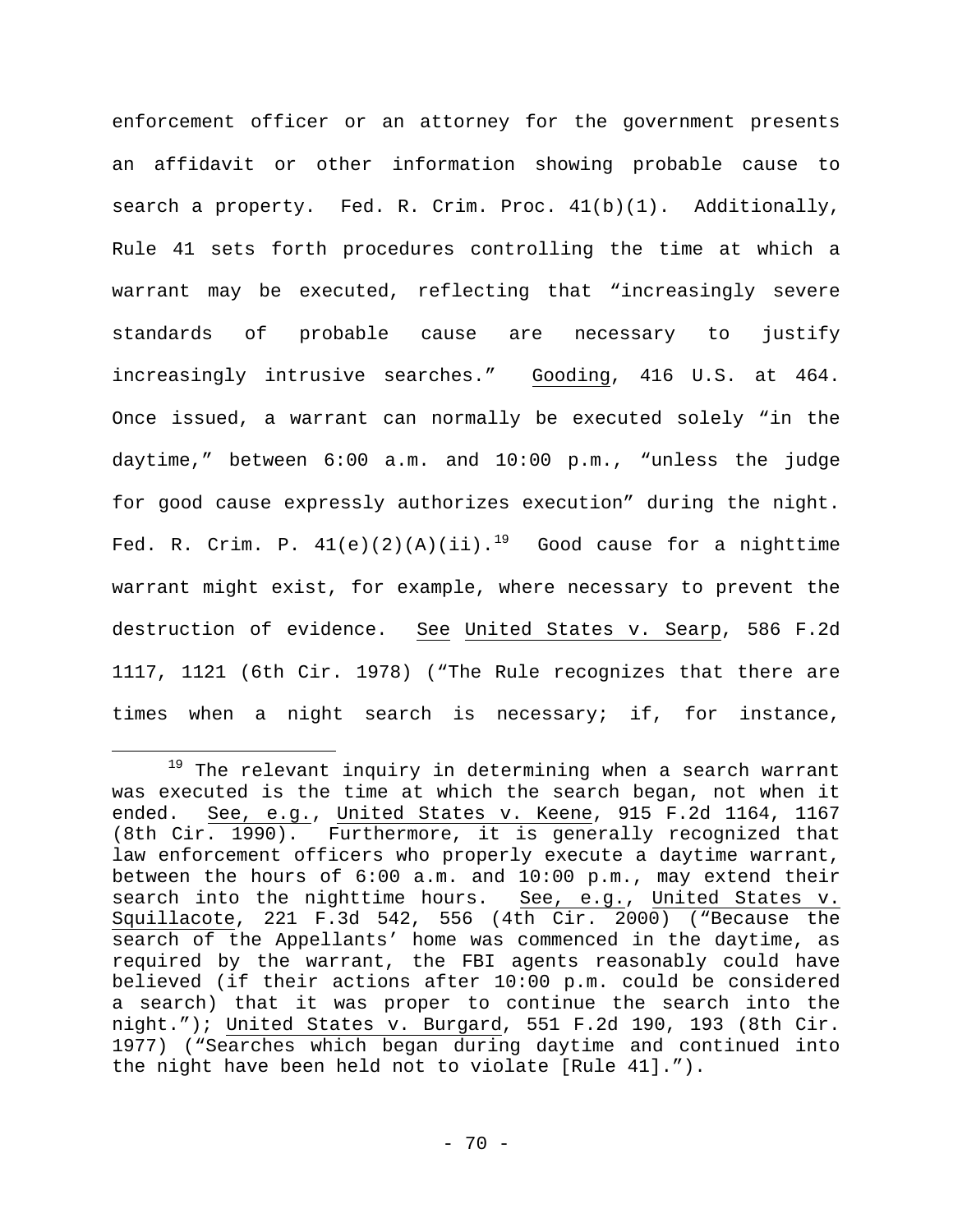execution would be impossible in the daytime or the property sought is likely to be destroyed or removed before daylight."). Because of the separate, heightened burden of proof required for issuance of a nighttime warrant, the existence of a daytime warrant ordinarily does not justify a nighttime search. O'Rourke v. City of Norman, 875 F.2d 1465, 1474 (10th Cir. 1989).

## b

That a nighttime search would be unconstitutional absent consent or exigent circumstances if it was conducted under color of a daytime warrant is not a novel concept. The Third and Tenth Circuits have reached that very conclusion. See O'Rourke, 875 F.2d at 1474-75 (determining that nighttime search violated Fourth Amendment despite daytime warrant); United States ex rel. Boyance v. Myers, 398 F.2d 896, 899 (3d Cir. 1968) (same); United States v. Merritt, 293 F.2d 742, 746 (3d Cir. 1961) (same). In O'Rourke, the officers obtained a daytime bench warrant to arrest a third party for contempt of court. 875 F.2d at 1467. The officers, however, entered the plaintiff's residence during the nighttime hours and conducted a search, contravening the explicit terms of the warrant. Id. In Boyance, two officers received reports that the petitioner was suspected of committing a burglary. 398 F.2d at 897. Thereafter, at 1:00 a.m., the officers sought a warrant to

- 71 -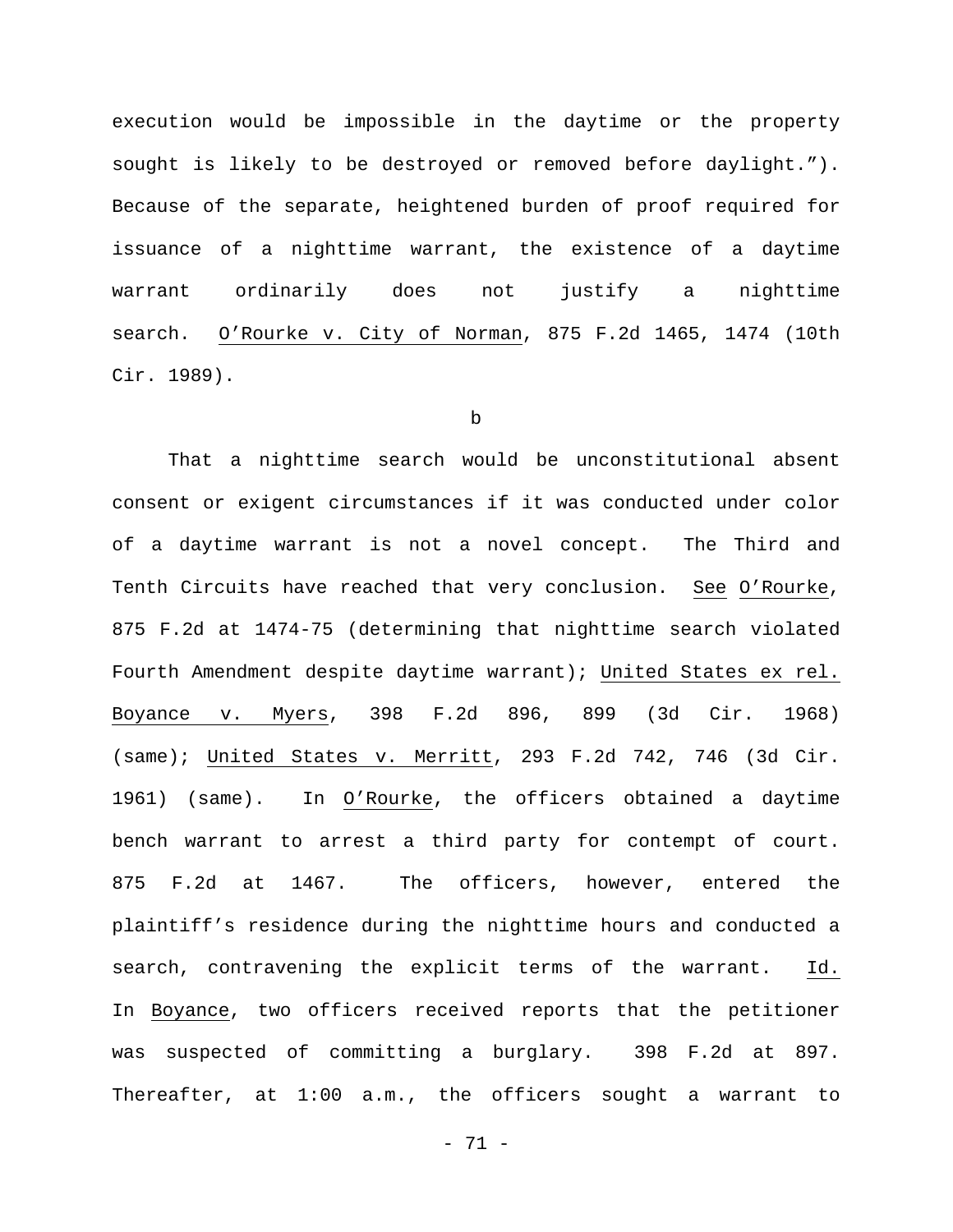search the petitioner's residence. Id. The judge issued the warrant, which indicated on its face that the officers were only to "search in the daytime." Id. The officers disregarded the terms of the warrant, however, and entered the petitioner's residence at 2:30 a.m. Id. Similarly, in Merritt, the officers, after suspecting that the defendant was involved in drug activity, obtained a warrant explicitly limited to the daytime hours but executed it at the defendant's apartment in the nighttime. 293 F.2d at 743. In each of these cases, the court ruled that the nighttime searches violated the Fourth Amendment.

In reaching their determinations that the nighttime searches violated the Fourth Amendment, the Third and Tenth Circuits focused on the scope of authority conveyed by the explicit terms of the search warrants. See, e.g., id. at 744 (determining that search warrant's specific limitation "in the daytime" was conclusive). Because each warrant authorized a daytime search only, the warrant only could be executed during daytime hours. As the courts of appeals emphasized, to determine otherwise would "completely eviscerate the issuing magistrate's determination of reasonableness," O'Rourke, 875 F.2d at 1474, and would "nullify the requirement of a prior impartial determination that a particular search will be reasonable," Boyance, 398 F.2d at 898-99.

- 72 -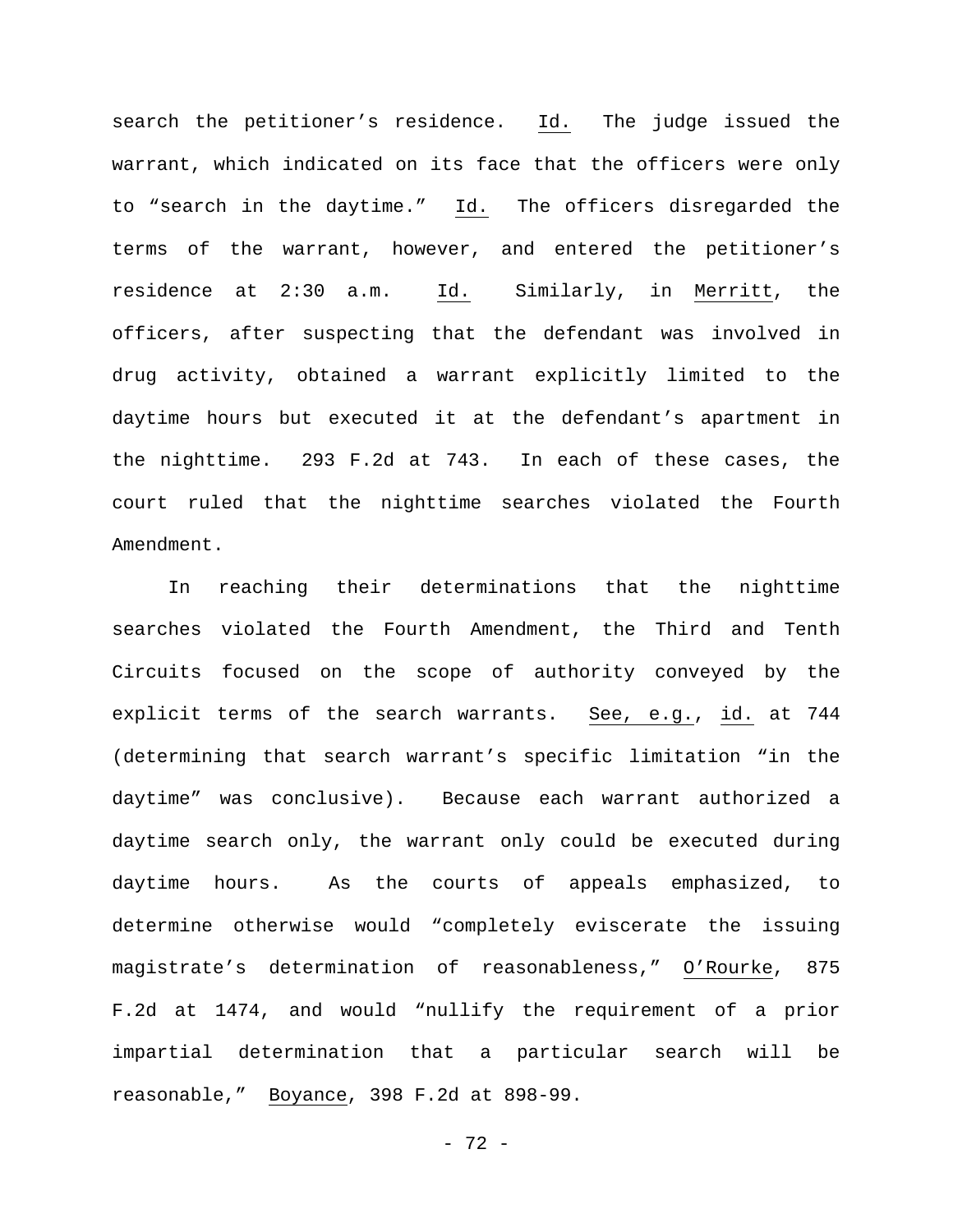Beyond the Third and Tenth Circuits, it is notable that the Attorney General has taken the position that a daytime warrant does not convey authority to conduct a nighttime search. Jones, 357 U.S. at 496. In Jones, the prosecutors conceded in the district court that, "by the time petitioner's house was searched [by law enforcement officers in the nighttime,] the daytime search warrant had expired." Id. As a result, the Attorney General disclaimed to the Supreme Court that the officers had sought to execute the daytime warrant when they commenced their nighttime search. He contended, however, that the search was nonetheless lawful because there was probable cause to search the home. Id. Both the Fifth Circuit and the Supreme Court accepted the Attorney General's concession that the nighttime search under color of a daytime warrant violated the Fourth Amendment, and, thus, assessed whether the search of a home without a warrant but with probable cause that contraband would be found there violated the Fourth Amendment. See id. (recognizing that officers' "daytime search warrant had expired" when it was executed in nighttime); Jones v. United States, 245 F.2d 32, 34 (5th Cir. 1957) ("[T]he[] [officers] did not execute the day[time] search warrant."). The Court concluded that such a search was not compatible with the Fourth Amendment, reasoning that, if "federal officers [were] free to search without a

c

- 73 -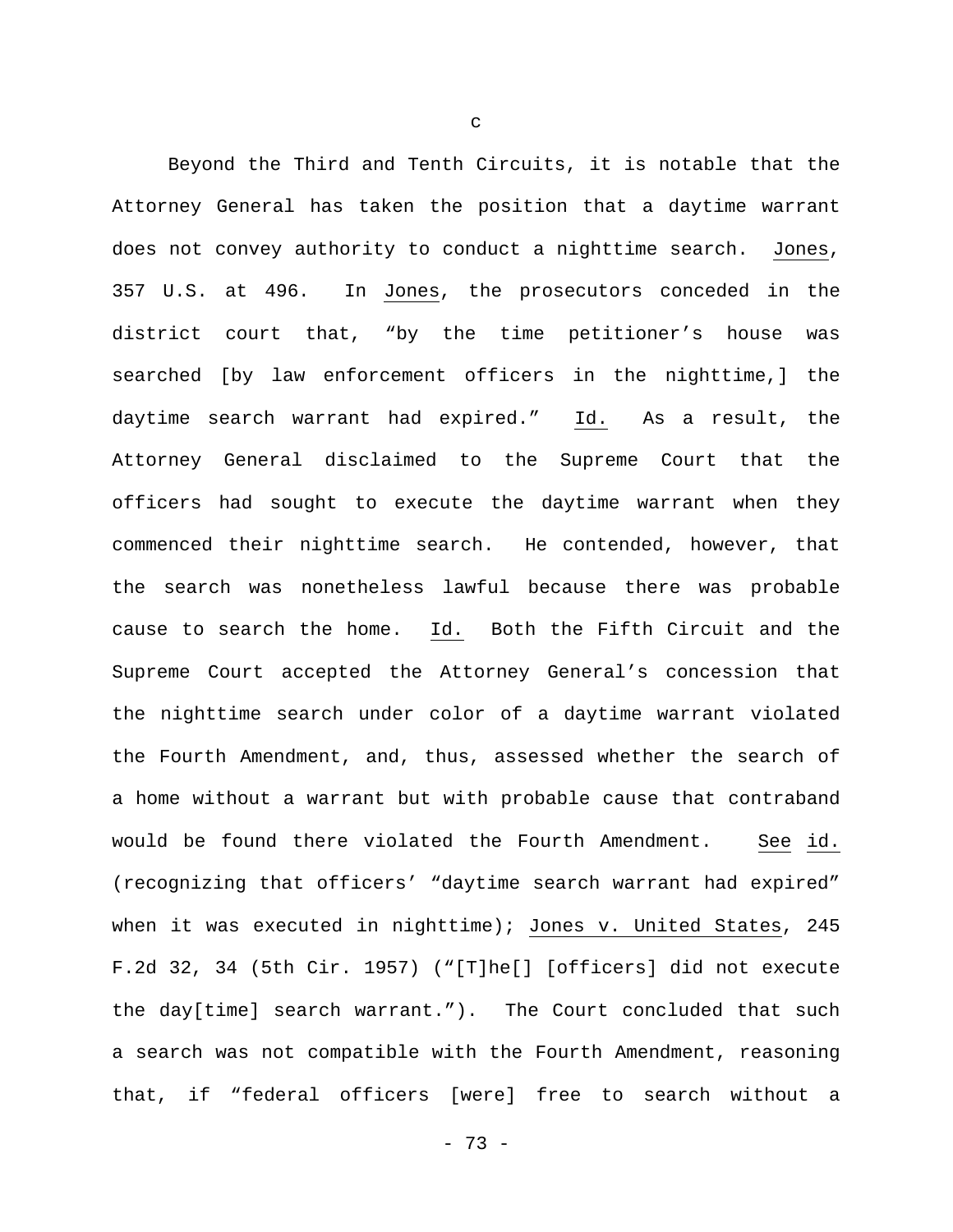warrant merely upon probable cause to believe that certain articles were within a home, the provisions of the Fourth Amendment would become empty phrases, and the protection it affords largely nullified." Jones, 357 U.S. at 498.

d

Following the persuasive decisions of the Third and Tenth Circuits, as well as the Supreme Court's decision in Jones where the Court accepted that the government's concession that a nighttime search conducted pursuant to a daytime warrant violated the Fourth Amendment, we hold that the nighttime execution of a daytime warrant violates the Fourth Amendment, absent consent or exigent circumstances.  $20$ 

In so holding, we note that our court, in an unpublished

<span id="page-73-0"></span> $20$  Although the nighttime execution of a daytime warrant is a Fourth Amendment violation, absent justification, some courts have excused the execution of a search warrant past its expiration date. These courts have inquired into whether the probable cause that supported the warrant's issuance continued to exist at the time of the search. See, e.g., United States v. Burgess, 576 F.3d 1078, 1096-97 (10th Cir. 2009) (deeming search warrant valid forty-four days after expiration date because<br>"[p]robable cause to search was unaffected" by delay). cause to search was unaffected" by delay). Executing a warrant beyond its facial expiration date where probable cause remains present, however, is materially distinct from seeking to execute a daytime warrant during the nighttime where there is no showing that a nighttime search is required. In the former scenario, the magistrate unquestionably would reissue the warrant for the search because probable cause is still present, while in the latter scenario, there is no basis in which to conclude that the magistrate would issue, let alone reissue, the warrant to authorize a nighttime search that is not required. Ĩ.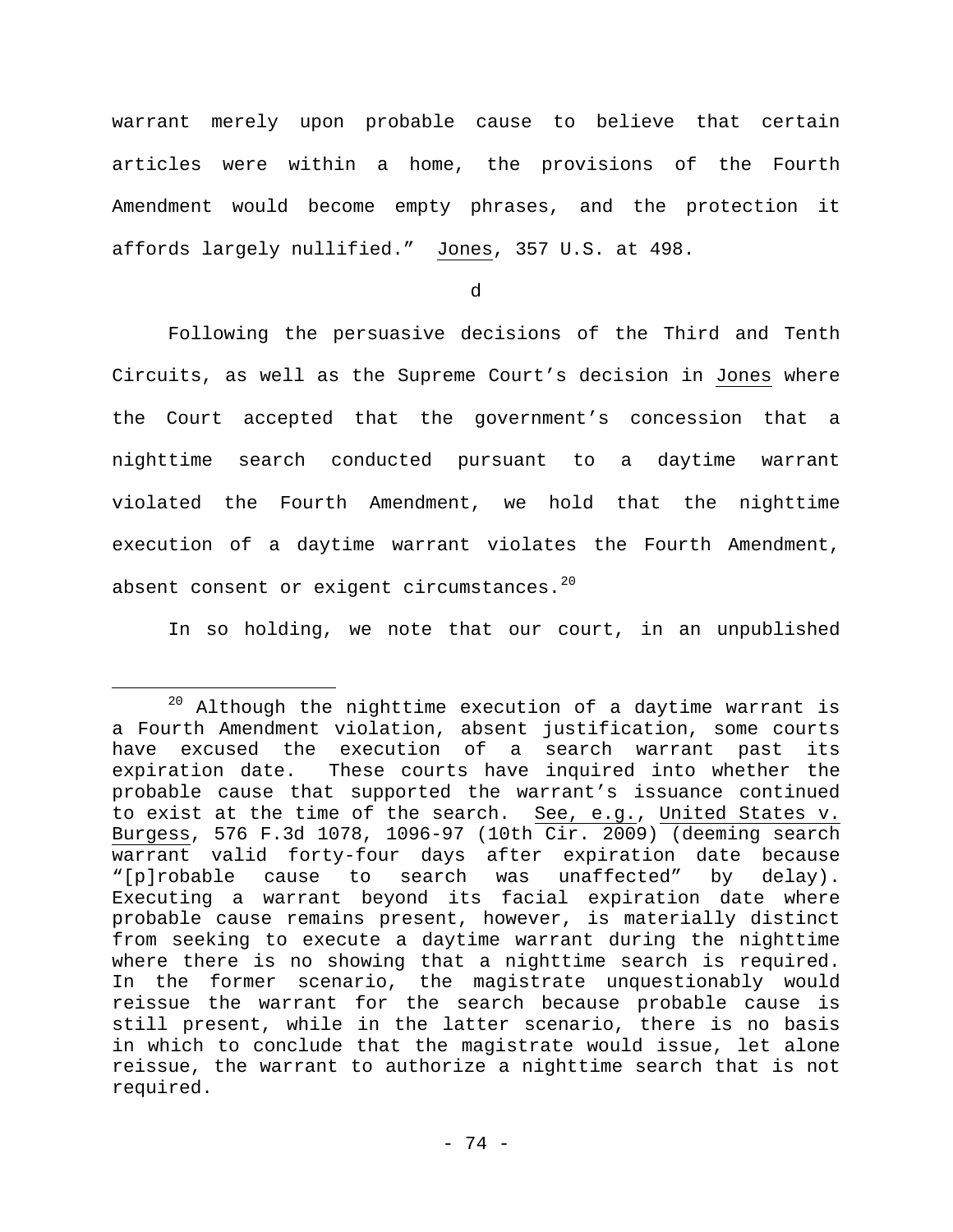opinion, has treated a nighttime search conducted under the aegis of a daytime warrant as a mere Rule 41 violation, rather than as an unconstitutional search. See United States v. Davis, 313 F. App'x 672, 674 (4th Cir. 2009). In concluding that the defendant's suppression motion was properly denied, the Davis court relied on precedent not involving an unauthorized nighttime search, but rather on precedent that states that a Rule 41 violation will result in suppression only if the party seeking suppression suffered prejudice or the government intentionally violated the rule. See id. (citing Hurwitz, 459 F.3d at 472 n.6). Some of our sister circuits have employed that same standard in refusing to suppress evidence obtained during unauthorized nighttime searches. See United States v. Schoenheit, 856 F.2d 74, 76-77 (8th Cir. 1988); Searp, 586 F.2d at 1124-25; United States v. Burke, 517 F.2d 377, 385-87 & n.14 (2d Cir. 1975). Those courts have considered factors such as: whether good cause could have been shown for a nighttime warrant had one been requested; whether the executing officers believed in good faith they had authority to conduct a nighttime search; whether the search was executed a short time before or after nighttime; and whether the search was in fact more abrasive because it was conducted in the nighttime. See Schoenheit, 856 F.2d at 76-77; Searp, 586 F.2d at 1124-25; Burke, 517 F.2d at 385-87 & n.14. For the reasons we espouse, we decline to follow

- 75 -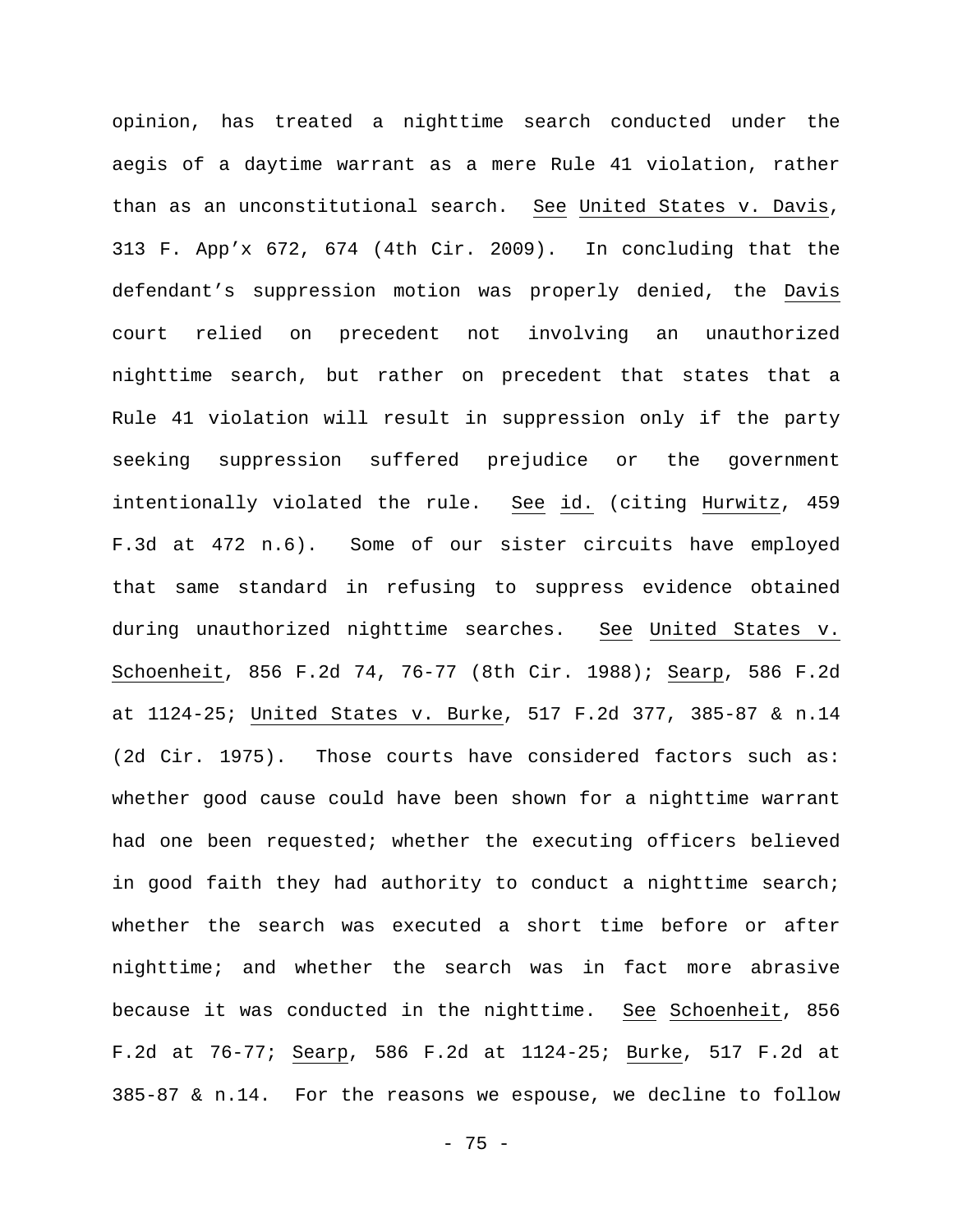the Second, Sixth, and Eighth Circuits or our nonprecedential Davis decision. See Collins v. Pond Creek Mining Co., 468 F.3d 213, 219 (4th Cir. 2006) ("[W]e ordinarily do not accord precedential value to our unpublished decisions."). Instead, we adhere to the well-reasoned decisions of the Third and Tenth Circuits, and the Supreme Court's decision in Jones.<sup>[21](#page-75-0)</sup>

Ĩ.

<span id="page-75-0"></span> $21$  In United States v. Rizzi, 434 F.3d 669 (4th Cir. 2006), we held that 21 U.S.C. § 879 ("A search warrant relating to offenses involving controlled substances may be served at any time of the day or night if the judge or United States magistrate issuing the warrant is satisfied that there is probable cause to believe that grounds exist for the warrant and for its service at such time.") and not Rule  $41(e)(2)(A)(ii)$ (commanding executing officer to execute "the warrant during the daytime, unless the judge for good cause expressly authorizes execution at another time") governs a search warrant issued in a<br>drug case. Id. at 671-75. We further held that § 879 We further held that § 879 authorizes a warrant in a drug case to be executed "day or night so long as the warrant itself is supported by probable cause."<br>Id. at 674. Of note, in rejecting the defendant's Of note, in rejecting the defendant's constitutional challenge to § 879 based on the argument that § 879 could not provide a blanket authorization for a nighttime search, we noted that the "Supreme Court . . . has never held that the Fourth Amendment prohibits nighttime searches, despite the disapproval voiced occasionally by a Justice in dissent."<br>Id. at 675. We further noted that "constitutionalizing a We further noted that "constitutionalizing a standard for when warrants can be served would involve so many variables that any rule would be difficult to articulate, much less serve as a component protection of the Fourth Amendment." Id. We do not read our Rizzi decision as foreclosing the result we reach here, namely, that a nighttime execution of a daytime warrant, absent justification, violates the Fourth Amendment. Rizzi involved a valid warrant that was validly executed at night. Our case involves a valid warrant that was invalidly executed at night. It is the invalid execution that rendered the search here unconstitutional under the Fourth Amendment, not the fact that a nighttime search took place. To be sure, for (Continued)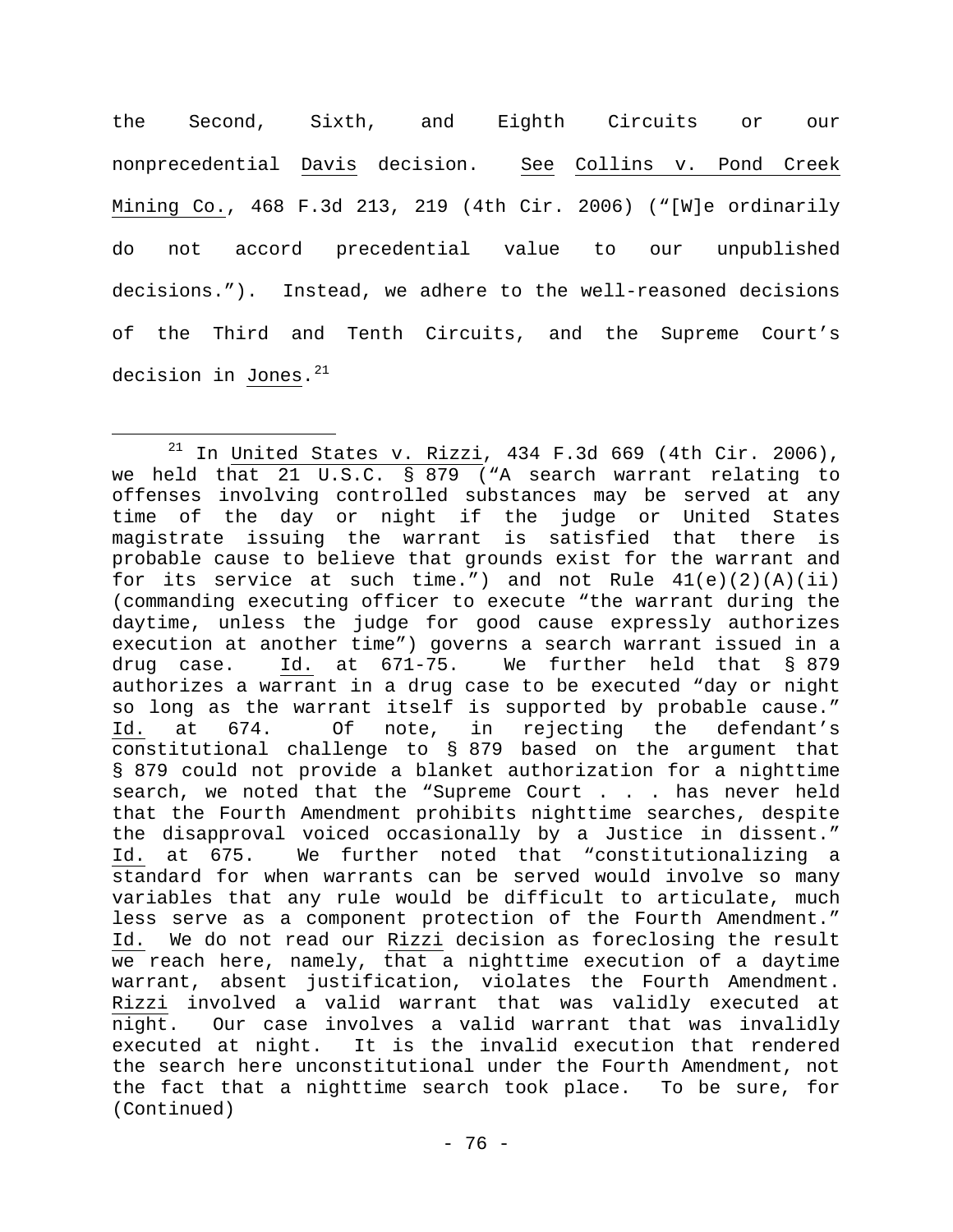Applying the foregoing principles to Yanez's Fourth Amendment timing claim reveals that the 5:00 a.m. search of the Premises violated the Fourth Amendment. Not only did the magistrate judge specify that the search warrant was to be executed in the daytime, he crossed out and explicitly rejected the alternative option that would have allowed the search to occur in the nighttime. Cf. Youngbey v. March, 676 F.3d 1114, 1125 (D.C. Cir. 2012) (determining that nighttime search was reasonable under warrant explicitly authorizing search in daytime or nighttime). There is no indication that the ICE agents sought or were granted verbal permission by the magistrate judge to execute the warrant during nighttime hours. Cf. United States v. Katoa, 379 F.3d 1203, 1207-08 (10th Cir. 2004) (finding nighttime search reasonable where judge who issued daytime warrant authorized nighttime search during subsequent phone call with officers). Nor is there an indication that any new facts were developed, after the warrant was issued, to support a nighttime search of the Premises. And, as noted earlier, there is no evidence concerning the presence

Ĩ.

e

Fourth Amendment purposes, the nighttime search here rendered the search itself warrantless because the magistrate judge's reasonableness finding was premised on a daytime search; by contrast, the nighttime search in Rizzi did not involve a warrantless search.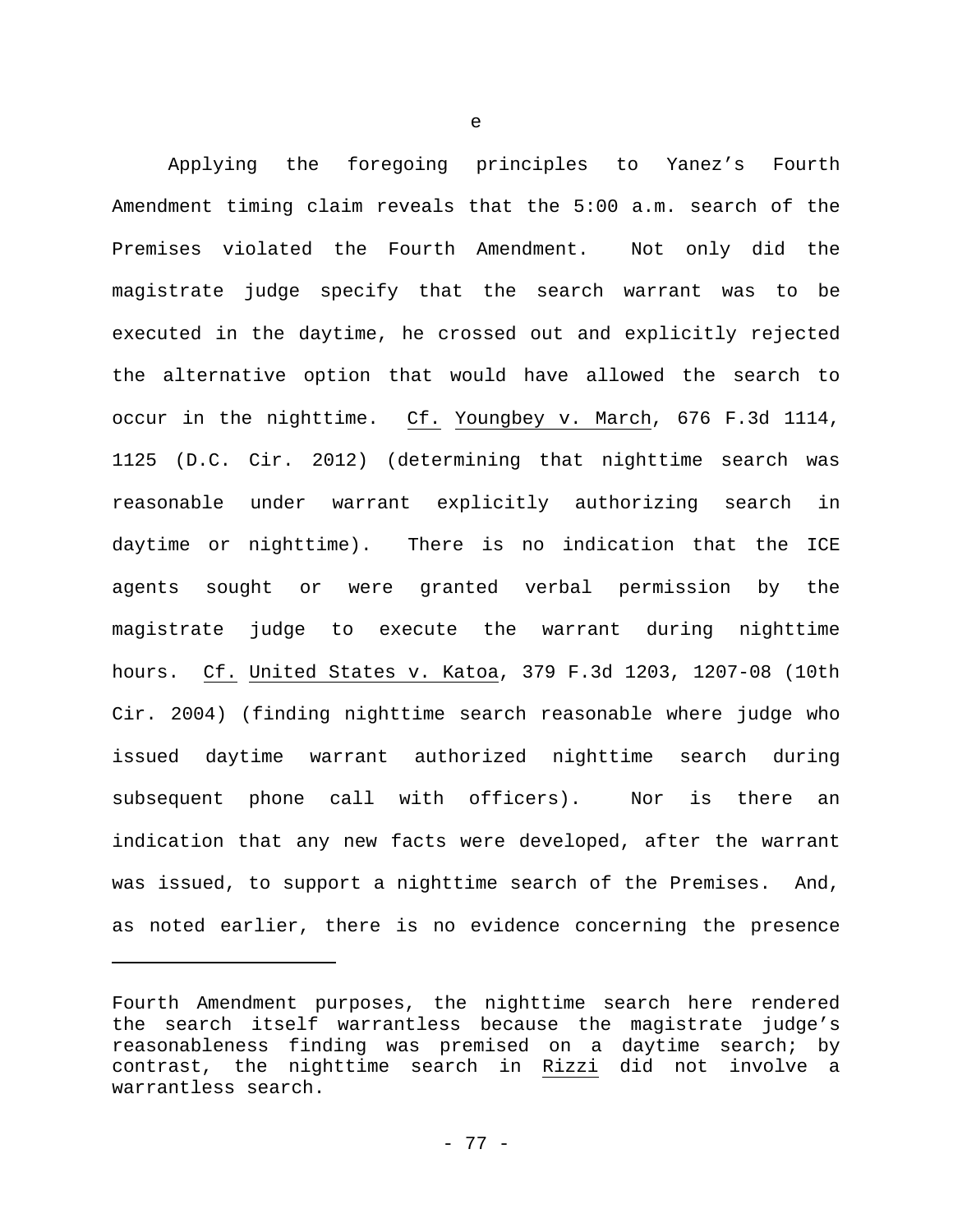of consent or exigent circumstances that would have justified the nighttime execution of the daytime warrant.

Rather, the facts are that the ICE agents secured a daytime warrant and decided to execute it during the nighttime, exceeding the authority granted by the magistrate judge. See United States v. Vigo, 413 F.2d 691, 693 (5th Cir. 1969) (reasoning that the "validity [of a daytime warrant] required it be served in the daytime"). Because the magistrate judge explicitly rejected a nighttime search, the warrant's daytime restriction must be construed against the agents. See United States v. Kelley, 652 F.3d 915, 917 (8th Cir. 2011) ("[W]hen police intend at the time they apply for a warrant to execute the search at night, it is unreasonable under the Fourth Amendment not to disclose that intent to the issuing magistrate and to seek express authorization for the night-time search.").

At bottom, Yanez's suppression motion implicates a simple rule: a daytime warrant does not authorize a nighttime search. The government implies that 5:00 a.m. essentially is "close enough" to 6:00 a.m. in the eyes of the Fourth Amendment. Notably, however, as John Adams observed in successfully defending British soldiers charged in the Boston Massacre, "[f]acts are stubborn things." David McCullough, John Adams 52 (2001). And the stubbornest fact here is that 5:00 a.m. is not

- 78 -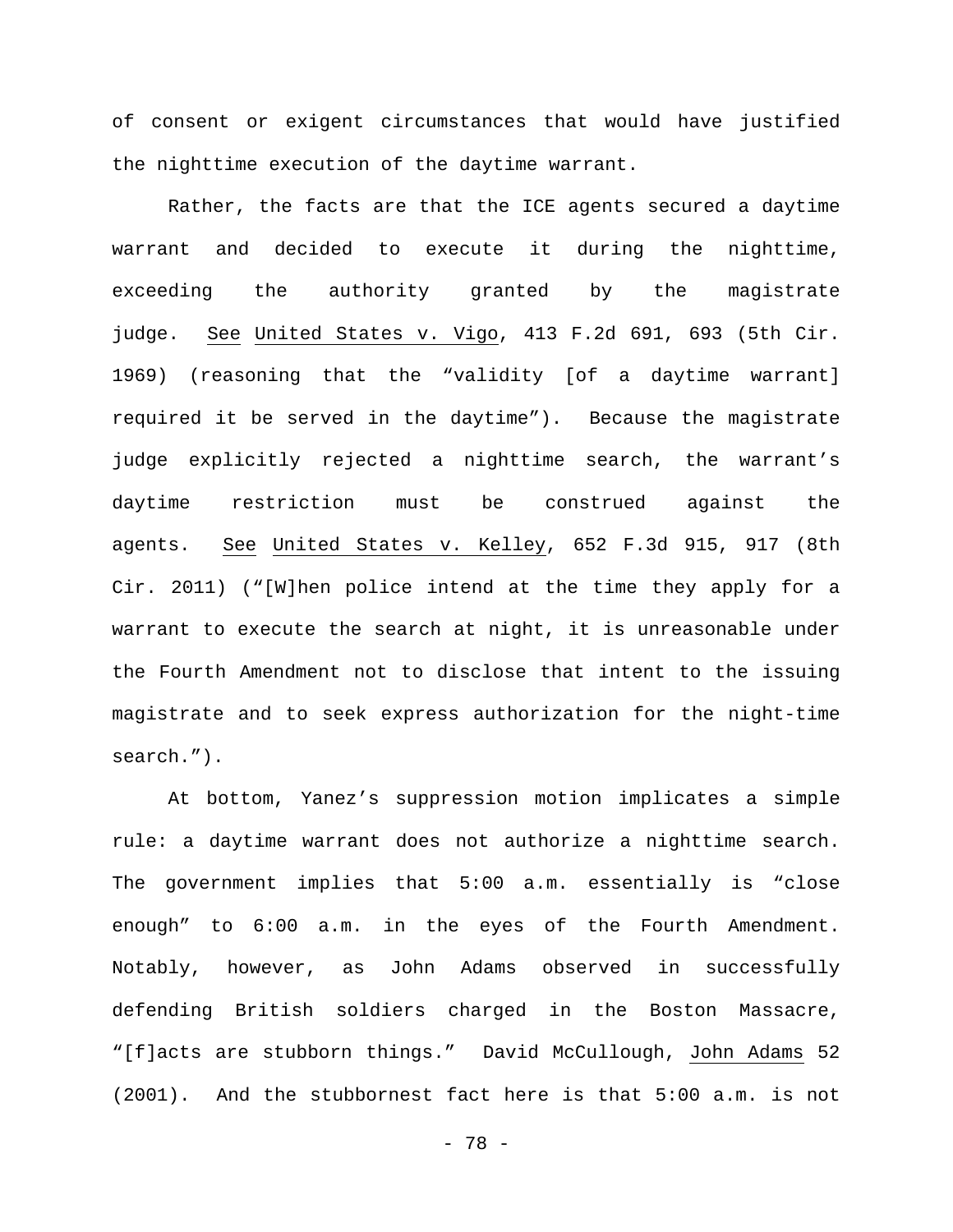6:00 a.m. At 6:00 a.m., the warrant sanctioned the ICE agents to enter into the Premises. At 5:00 a.m., the warrant did not permit such an entry. Because the nighttime execution of the daytime warrant violated Yanez's Fourth Amendment rights, as it was executed without consent or exigent circumstances, we must turn to the question of whether the agents egregiously violated Yanez's Fourth Amendment rights.

f

As noted above, the question of egregiousness turns on an evaluation of the totality of the circumstances. There are two circumstances that support Yanez's egregiousness claim. The first is that the Fourth Amendment violation occurred in her home, where her privacy interests are strong. Jardines, 133 S. Ct. at 1414. The second is that the entry occurred during the night, a time of day jealously protected by the Supreme Court. Coolidge, 403 U.S. at 477.

On the other side of the ledger, several factors weigh in the government's favor. There is no evidence that the ICE agents threatened, coerced, or physically abused Yanez, or promised her anything for her cooperation. Unlike Umana and Mendoza, she was never handcuffed and was allowed to remain at the Premises following the search. There is no evidence of diminished capacity on the part of Yanez, or that the questioning of her was particularly lengthy. Also, there is

- 79 -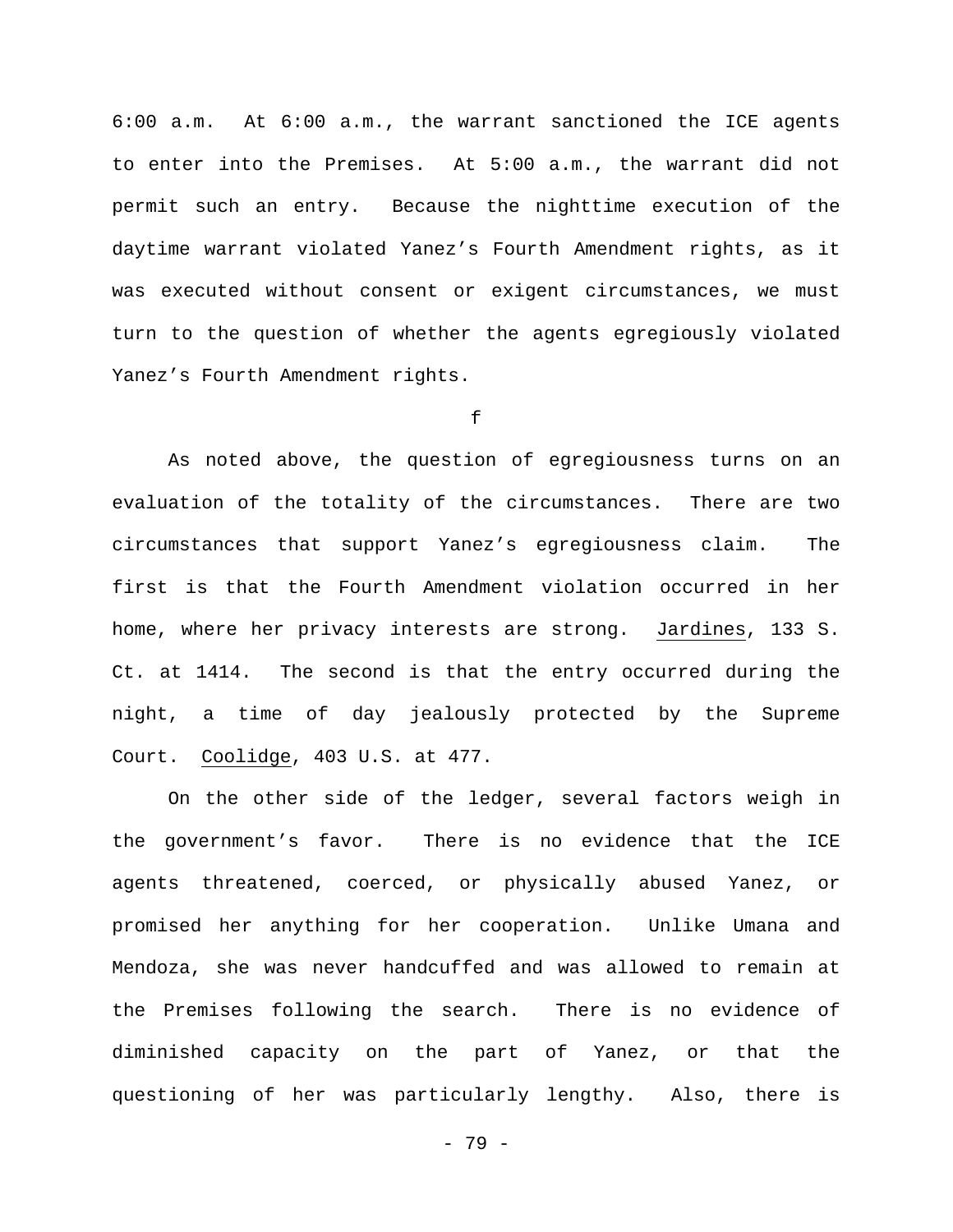nothing in the record to suggest that the agents were motivated by racial considerations, and there is no evidence of improper intent on the part of the agents. $^{22}$  $^{22}$  $^{22}$ 

While the totality scales at this point tilt in the government's favor, two additional facts seal Yanez's fate: (1) the ICE agents prepared a valid search warrant; and (2) the magistrate judge found the existence of probable cause to search the Premises in the daytime. As to the validity of the warrant, Agent Coker prepared a detailed and thorough affidavit laying out the facts in support of probable cause to believe that illegal aliens (and evidence of the harboring of illegal aliens) would be found in the Premises during a search. Yanez makes no challenge to the accuracy of the facts set forth in Agent Coker's affidavit, other than the description of the Premises as a single-story, single-family home. Under such circumstances, there simply is no doubt that the warrant was facially valid. Cf. Franks v. Delaware, 438 U.S. 154, 155-56 (1978) (holding "that, where the defendant makes a substantial preliminary showing that a false statement knowingly and intentionally, or with reckless disregard for the truth, was

Ĩ.

<span id="page-79-0"></span> $22$  Indeed, considering the circuit split on whether the nighttime execution of a daytime warrant, without consent or<br>exigent circumstances, is a Fourth Amendment violation, it exigent circumstances, is a Fourth Amendment violation, cannot credibly be argued that the ICE agents in this case intentionally violated the Fourth Amendment rights of Yanez by entering the Premises an hour before the warrant permitted.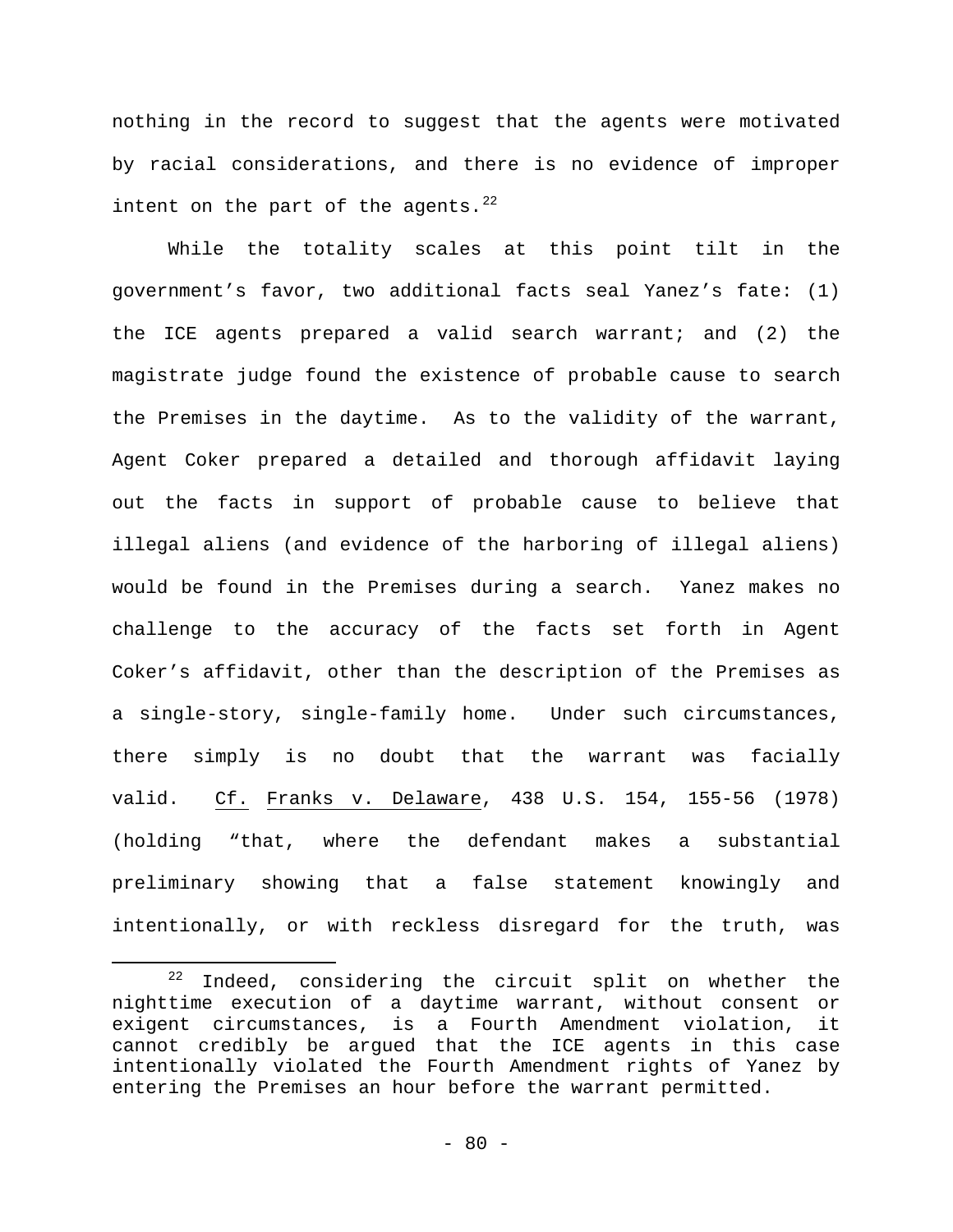included by the affiant in the warrant affidavit, and if the allegedly false statement is necessary to the finding of probable cause, the Fourth Amendment requires that a hearing be held at the defendant's request"). As to the presence of probable cause, the facts set forth in the affidavit undeniably support the magistrate judge's probable cause finding. See Illinois v. Gates, 462 U.S. 213, 238 (1983) (defining the test for probable cause as "whether, given all the circumstances . . . , there is a fair probability that contraband or evidence of a crime will be found in a particular place"). The agents conducted a painstaking surveillance operation that produced evidence of a fair probability that illegal aliens (and evidence of the harboring of illegal aliens) would be found during a search of the Premises. Like the facial validity of the warrant, Yanez makes no challenge to the magistrate judge's probable cause finding.

The presence of a valid search warrant supported by a magistrate judge's probable cause finding diminishes the degree of the intrusion on a resident's Fourth Amendment interests. Cf. Michigan v. Summers, 452 U.S. 692, 701 (1981) (noting that "[o]f prime importance in assessing the intrusion [on the defendant's privacy and liberty] is the fact that the police had obtained a warrant to search [defendant's] house for contraband"). This is so because the magistrate judge has

- 81 -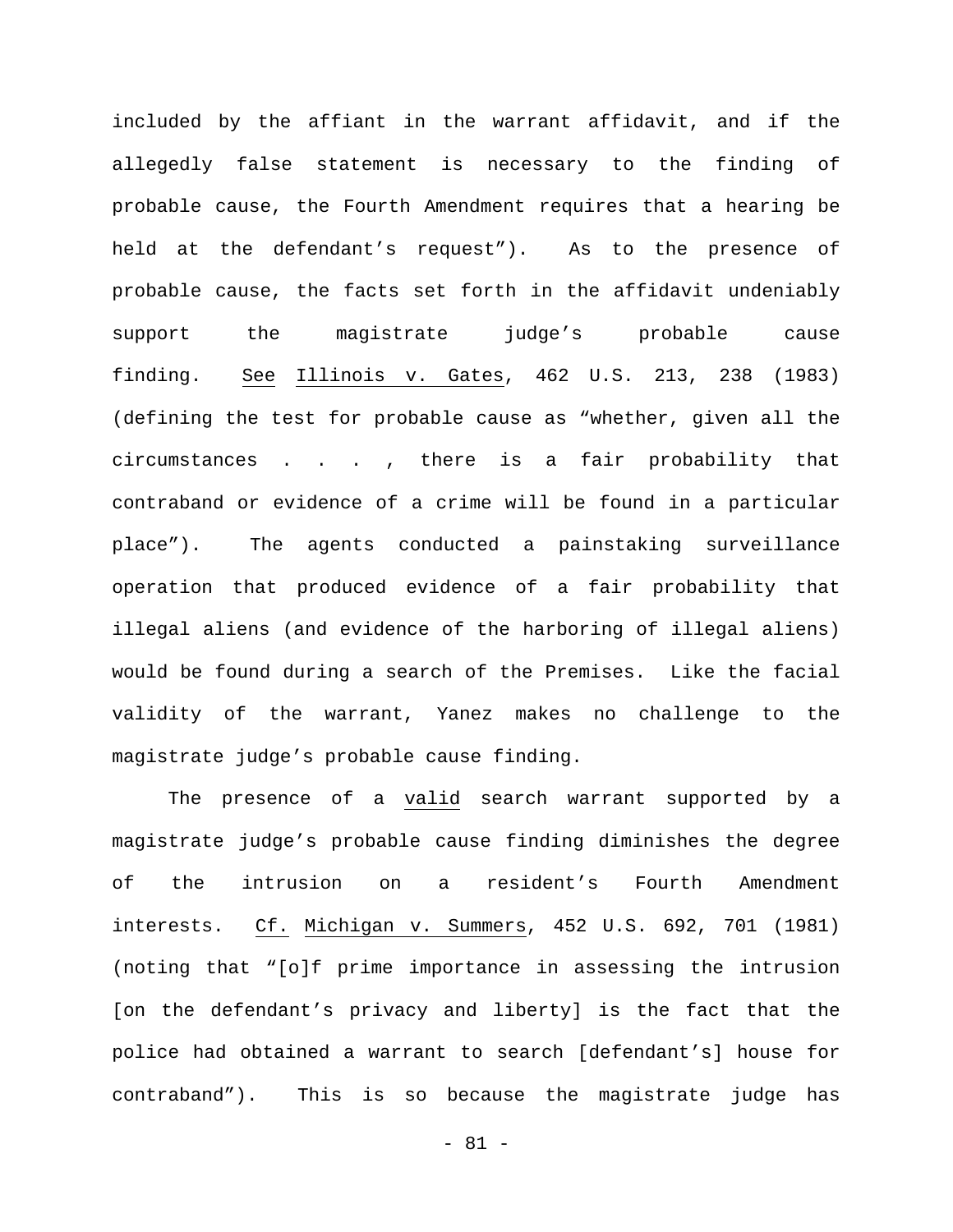"authorized a substantial invasion of the privacy" of the persons residing in the place to be searched. Id.

In Cotzojay, the alien's privacy interests continued to remain at their zenith--the search took place at night in the alien's home and the ICE agents did not attempt to procure a warrant. Because the agents never attempted to procure a warrant, it is not surprising that the court there concluded that a nighttime warrantless search was egregious where the alien's privacy interests were so compelling and the conduct of the agents deplorable. But cf. Martinez Carcamo, 713 F.3d at 923 (holding that Fourth Amendment violation was not egregious where ICE agents did not attempt to obtain a search warrant and entered the alien's home before approximately 6:00 a.m.). However, in our case, Yanez's privacy interests were lower than those in Cotzojay and the conduct of the agents different. The agents in our case had authorization to search, but not at night. Thus, our case simply is not on the same plane as Cotzojay.

Put another way, if law enforcement officers do not attempt to secure a valid warrant supported by a magistrate judge's probable cause finding (as in Cotzojay), their conduct is more egregious than law enforcement officers who take the time to prepare a valid warrant and present it to a magistrate judge for a probable cause finding. In the latter case, the law

- 82 -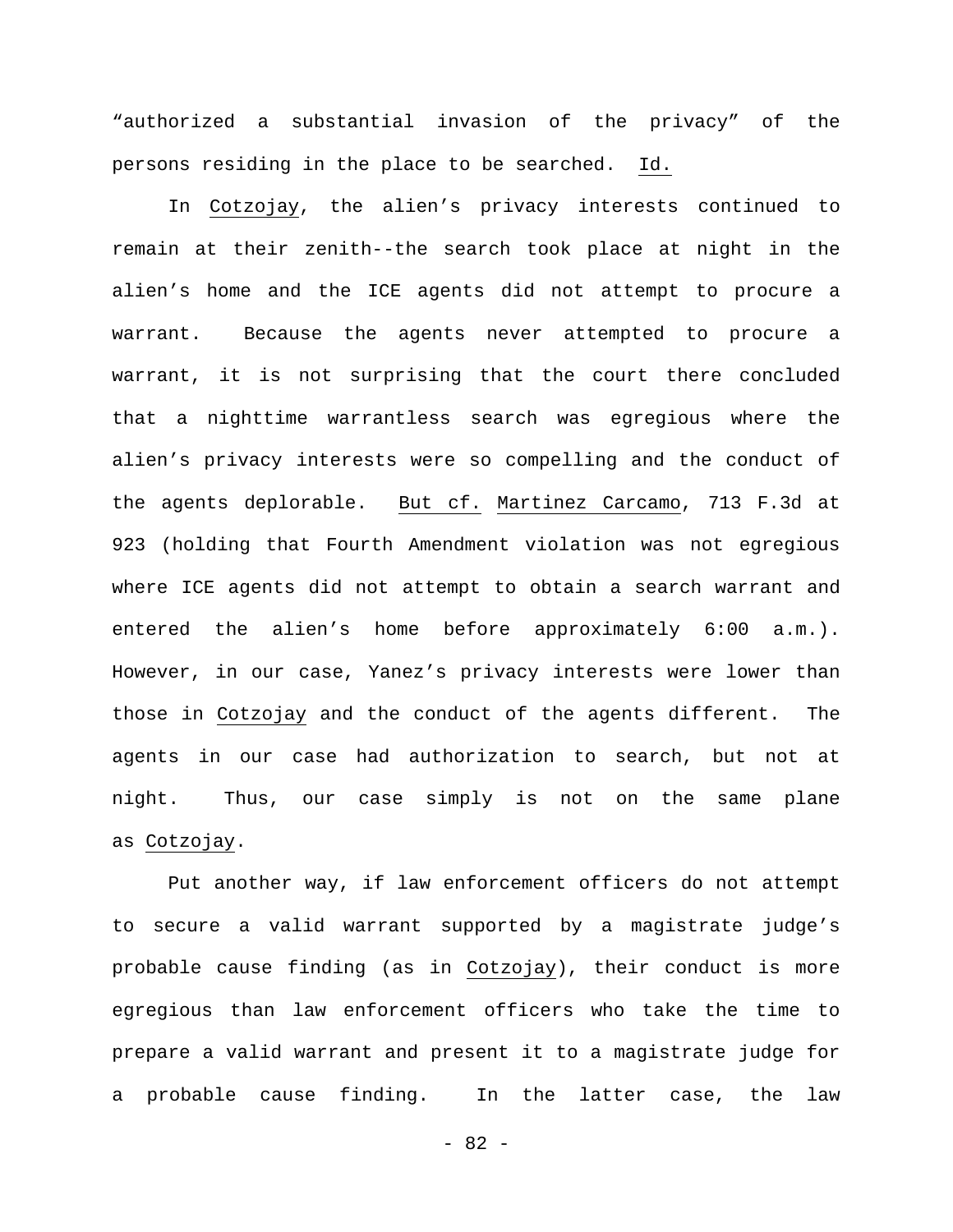enforcement officers' conduct is less offensive--they have sought and received authorization for a privacy interest invasion--while in the former case, the law enforcement officers' conduct borders on abhorrent, which renders the intrusion more severe and, hence, egregious. $^{23}$  $^{23}$  $^{23}$ 

Sensing that she suffered a "mere garden-variety" violation of her Fourth Amendment rights, Garcia-Torres, 660 F.3d at 336, Yanez claims her case for egregiousness is buttressed by the excessive force used by the ICE agents in executing the warrant. Unfortunately for Yanez, the force used by the agents was reasonable.

The Supreme Court has repeatedly made clear that law enforcement officers, when executing a search, "may take reasonable action to secure the premises and to ensure their own safety and the efficacy of the search." Los Angeles Cnty., Cal. v. Rettele, 550 U.S. 609, 614 (2007). It is for this reason that the Supreme Court has underscored that officers may detain the occupants of the premises while a search is

<span id="page-82-0"></span> $23$  Interestingly, had the ICE agents in Cotzojay obtained a daytime warrant and executed it at night, the Second Circuit would not have assessed the claim for Fourth Amendment egregiousness because such claims in the Second Circuit are<br>analyzed under a Rule 41 harmless error analysis. See Burke, analyzed under a Rule 41 harmless error analysis. 517 F.2d at 385-87 & n.14 (applying harmless error analysis to Rule 41 nighttime execution violation). The upshot of this is that a nighttime execution of a daytime warrant is not a constitutional violation, let alone an egregious constitutional violation, in the Second Circuit. Ĩ.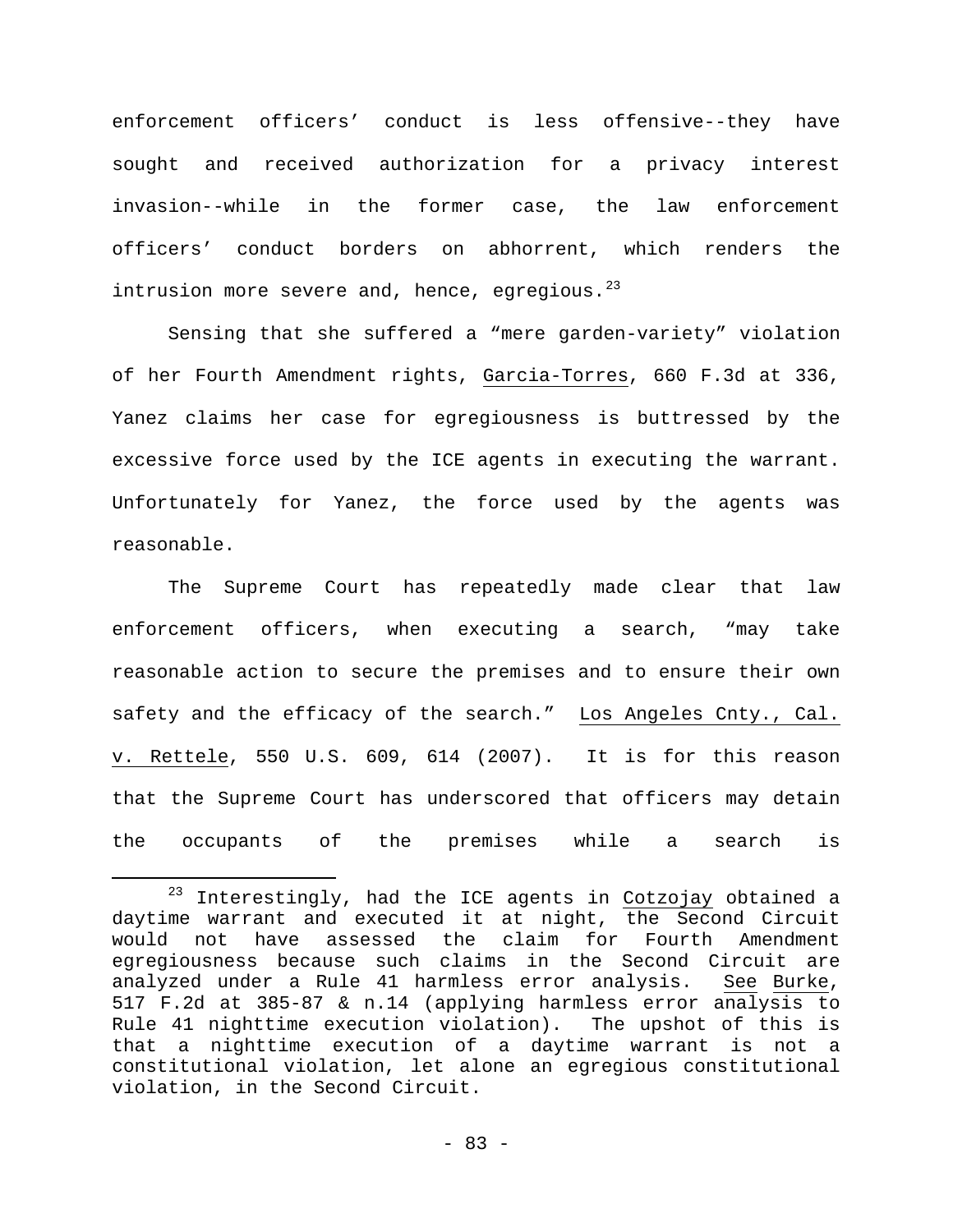conducted. Summers, 452 U.S. at 705. Such detentions, the Court has noted, are appropriate "because the character of the additional intrusion caused by detention is slight and because the justifications for detention are substantial." Muehler v. Mena, 544 U.S. 93, 98 (2005).<sup>[24](#page-83-0)</sup> "Inherent in Summers' authorization to detain an occupant of the place to be searched is the authority to use reasonable force to effectuate the detention." Id. 98–99.

Claims of excessive force are analyzed under the Fourth Amendment's objective reasonableness standard, judging the "reasonableness of a particular use of force . . . from the perspective of a reasonable officer on the scene." Graham v. Connor, 490 U.S. 386, 395–96 (1989) (internal quotation marks omitted). Generally, such claims require "a careful balancing of the nature and quality of the intrusion on the individual's Fourth Amendment interests against the countervailing governmental interests at stake." Id. at 396 (quoting Tennessee v. Garner, 471 U.S. 1, 8 (1985)) (internal quotation marks omitted).

The force here at issue consisted of the ICE agents

<span id="page-83-0"></span> $24$  The reasonableness of the seizure in Summers was justified by three law enforcement objectives: (1) "preventing flight in the event that incriminating evidence is found";  $(2)$ "minimizing the risk of harm to the officers"; and (3) facilitating "the orderly completion of the search" with the assistance of the detained occupants. 452 U.S. at 702–03. Ĩ.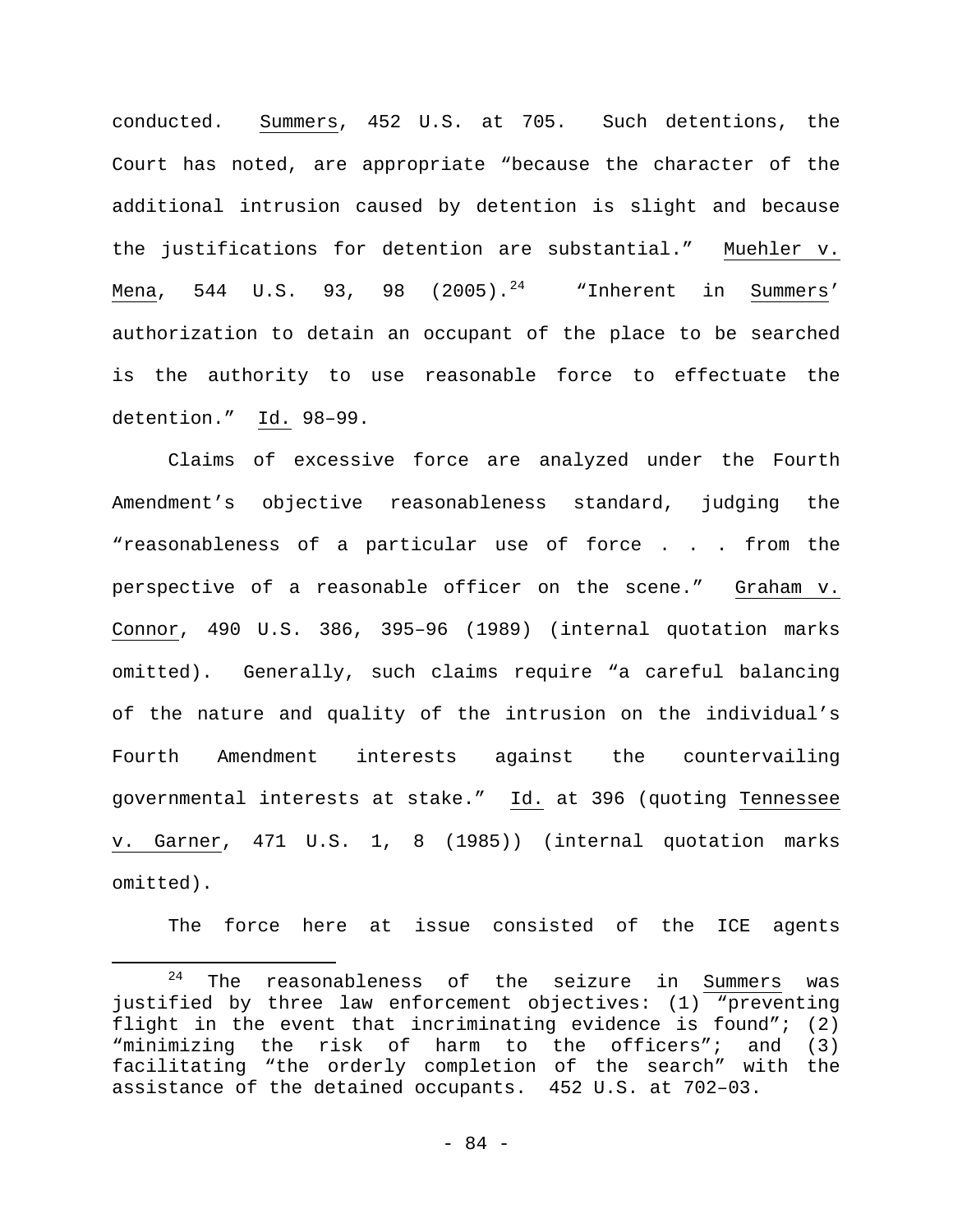breaking down Yanez's bedroom door, shouting "police" and "don't move," pointing a gun at her, and leading her downstairs at gunpoint to the living room couch. (J.A. 142). Summers stresses that the risk of harm to officers and occupants is minimized if the officers routinely exercise "unquestioned command of the situation." 452 U.S. at 703. Yanez was living in a home that the agents, based on extensive surveillance, suspected housed illegal aliens. For the safety of everyone involved, including Yanez, the agents were authorized to exercise unquestioned command of the situation by breaking the locked bedroom door down, shouting "police" and "don't move", and leading Yanez downstairs at gunpoint. (J.A. 142). Such actions in securing the home ensured there was no danger to the agents, the occupants, or the public. Once she arrived on the couch, Yanez was subjected to no further exercise of force during her detention, and, as noted, she was never handcuffed during the encounter. Cf. Mena, 544 U.S. at 98 (upholding the use of handcuffs during a two- or three-hour detention during execution of search warrant for weapons). Moreover, weapons were drawn no longer than necessary to secure the location in a potentially volatile situation. Cf. Maryland v. Buie, 494 U.S. 325, 335-36 (1990) (noting that a protective sweep may last "no longer than is necessary to dispel the reasonable suspicion of danger" and "no longer than it takes to complete the arrest and

- 85 -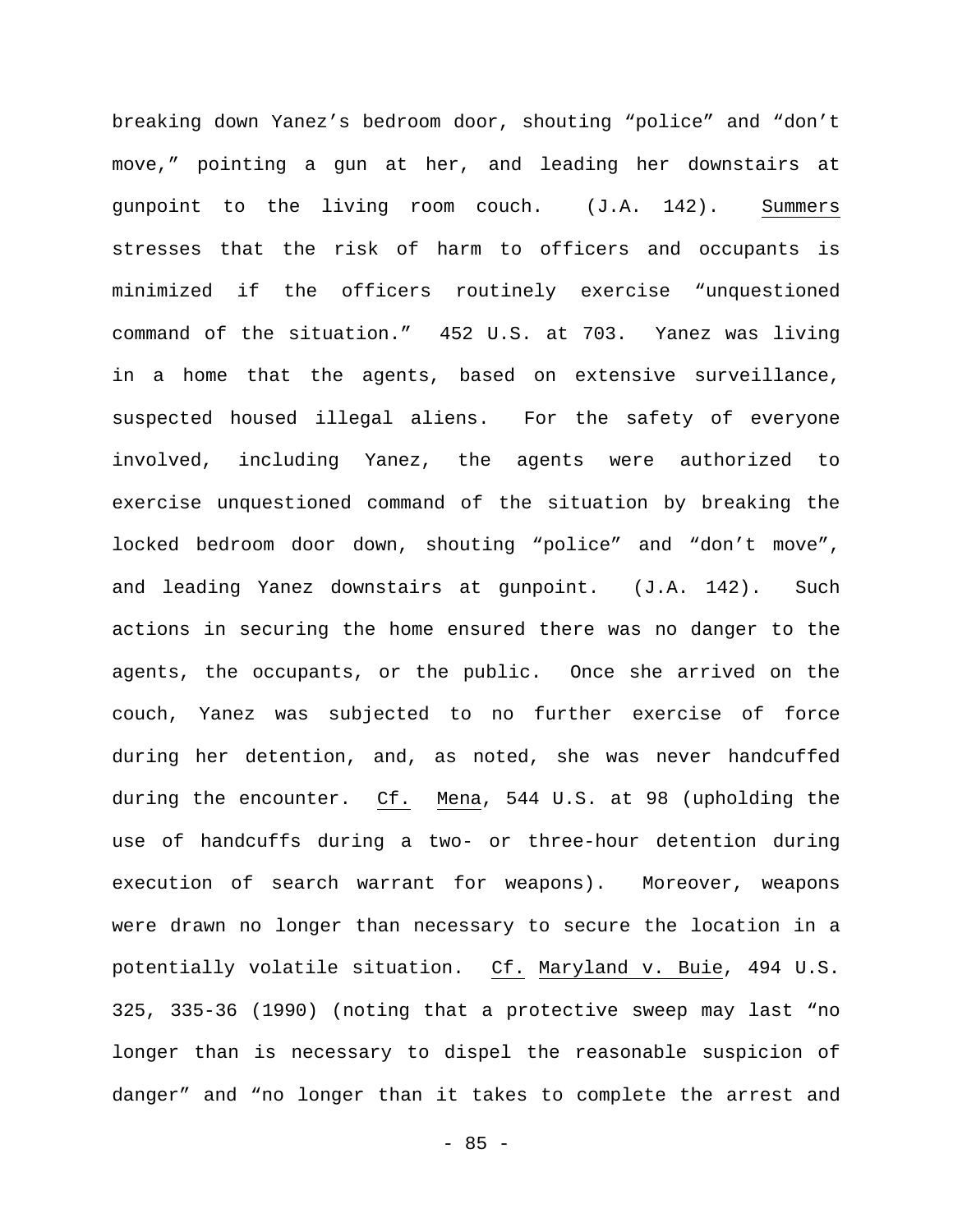depart the premises"). The force used here by the agents unquestionably was measured and by no means excessive (in the constitutional sense or otherwise). As such, the amount of such force does not help Yanez's egregiousness claim based on the timing of the search.<sup>[25](#page-85-0)</sup>

Our discussion of the totality of the circumstances leads us to conclude that the Fourth Amendment violation here lacks the severity necessary to support a finding of egregiousness. Almeida-Amaral, 461 F.3d at 235. We hold that, although the nighttime execution of the daytime warrant violated

<span id="page-85-0"></span> $25$  Because we hold that the force used by the ICE agents was measured and not excessive in the constitutional sense, we reject Yanez's stand-alone egregious Fourth Amendment violation claim based on the amount of force used by the agents. Moreover, to the extent that Yanez challenges the scope and duration of her seizure on Fourth Amendment egregiousness grounds, we reject this argument on the basis that her seizure was reasonable in its scope and duration. Under Summers, law enforcement officers are entitled to detain occupants of a premises for the whole length of most warranted searches. 452 U.S. at 705 n.21 (acknowledging possible exceptions to the<br>Summers rule for "special circumstances" and "prolonged for "special circumstances" and "prolonged detention[s]," implying that the general rule of routine detention of residents of a house while it was being searched for contraband pursuant to a warrant confers the power to detain occupants for the length of such "routine" searches); see also Mena, 544 U.S. at 98 (holding that the resident's "detention for the duration of the search was reasonable under Summers because a warrant existed to search [the premises] and she was an occupant of that address at the time of the search"). In light of the two- or three-hour detention of an innocent bystander deemed "plainly permissible" by the Supreme Court in Mena, we cannot conclude that Yanez's seizure here became egregiously unconstitutional over time. 544 U.S. at 98. Ĩ.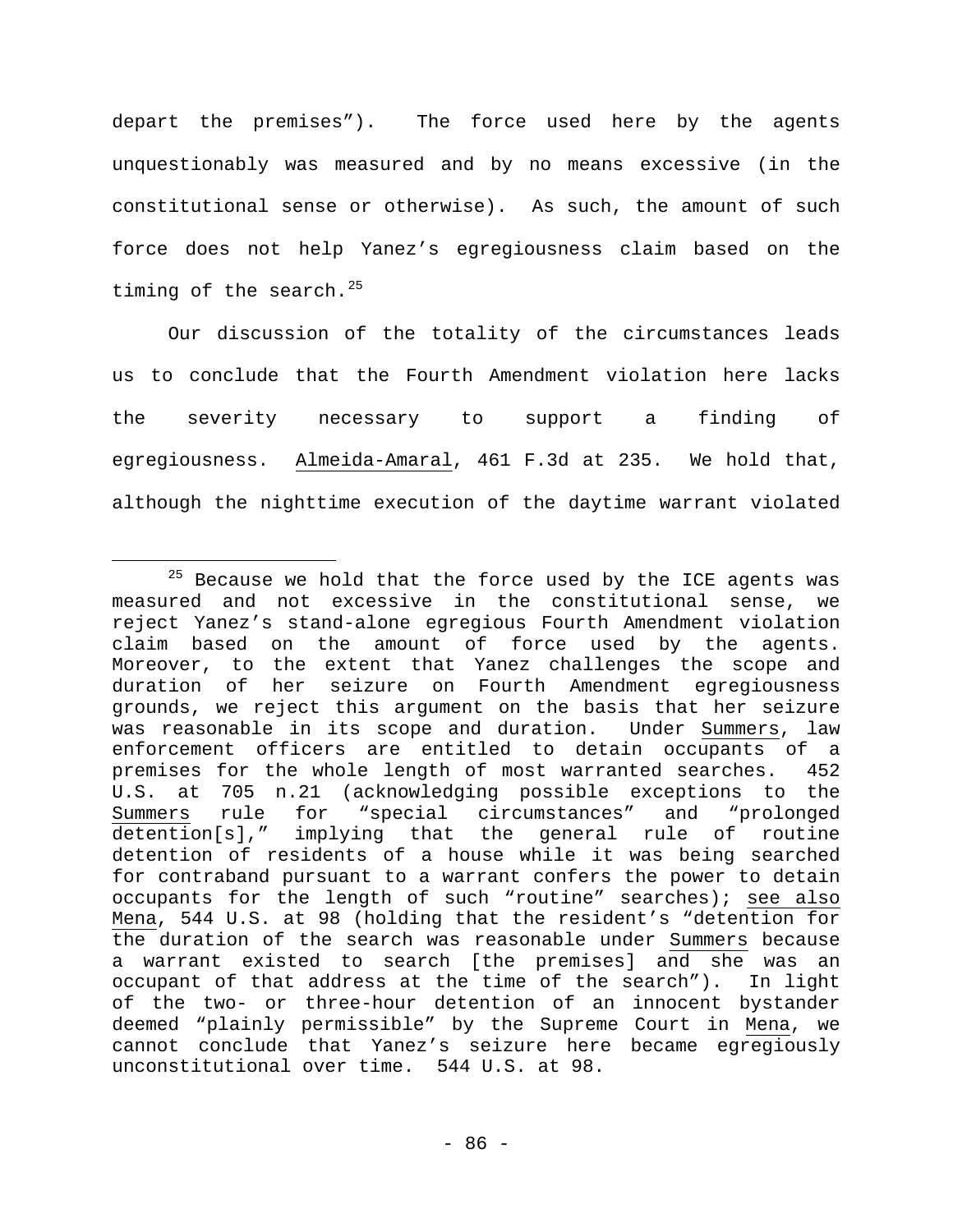Yanez's Fourth Amendment rights, such violation was not egregious under the totality of the circumstances. $^{26}$  $^{26}$  $^{26}$ Accordingly, both the IJ and the BIA correctly resolved this Fourth Amendment claim against Yanez.

3

Yanez also argues that her statements to the ICE agents were involuntary and, thus, were used against her in violation of her rights under the Due Process Clause of the Fifth Amendment. See Bustos–Torres v. INS, 898 F.2d 1053, 1057 (5th Cir. 1990) ("Because deportation hearings must conform to due process standards, however, an alien's involuntary statements cannot be used against him in a deportation hearing."); see also Anim v. Mukasey, 535 F.3d 243, 256 (4th Cir. 2008) ("The Federal Rules of Evidence do not apply in immigration proceedings, and evidentiary determinations are limited only by due process considerations."). To establish that her statements were involuntary, Yanez "must show coercion, duress, or improper action" by the agents that overbore her will. Puc–Ruiz, 629

<span id="page-86-0"></span> $26$  We note that, even under the Ninth Circuit's more alienfriendly qualified immunity egregiousness standard, Yanez would not prevail. As noted in Footnote 22, the law is unsettled on the question of whether the nighttime execution of a daytime warrant, without consent or exigent circumstances, is a Fourth Amendment violation. Given the state of the law, it cannot be said that the ICE agents in our case acted pursuant to the "unequivocal doctrinal backdrop" necessary for a finding of egregiousness under the Ninth Circuit's more lenient egregiousness standard. Martinez-Medina, 673 F.3d at 1035. Ĩ.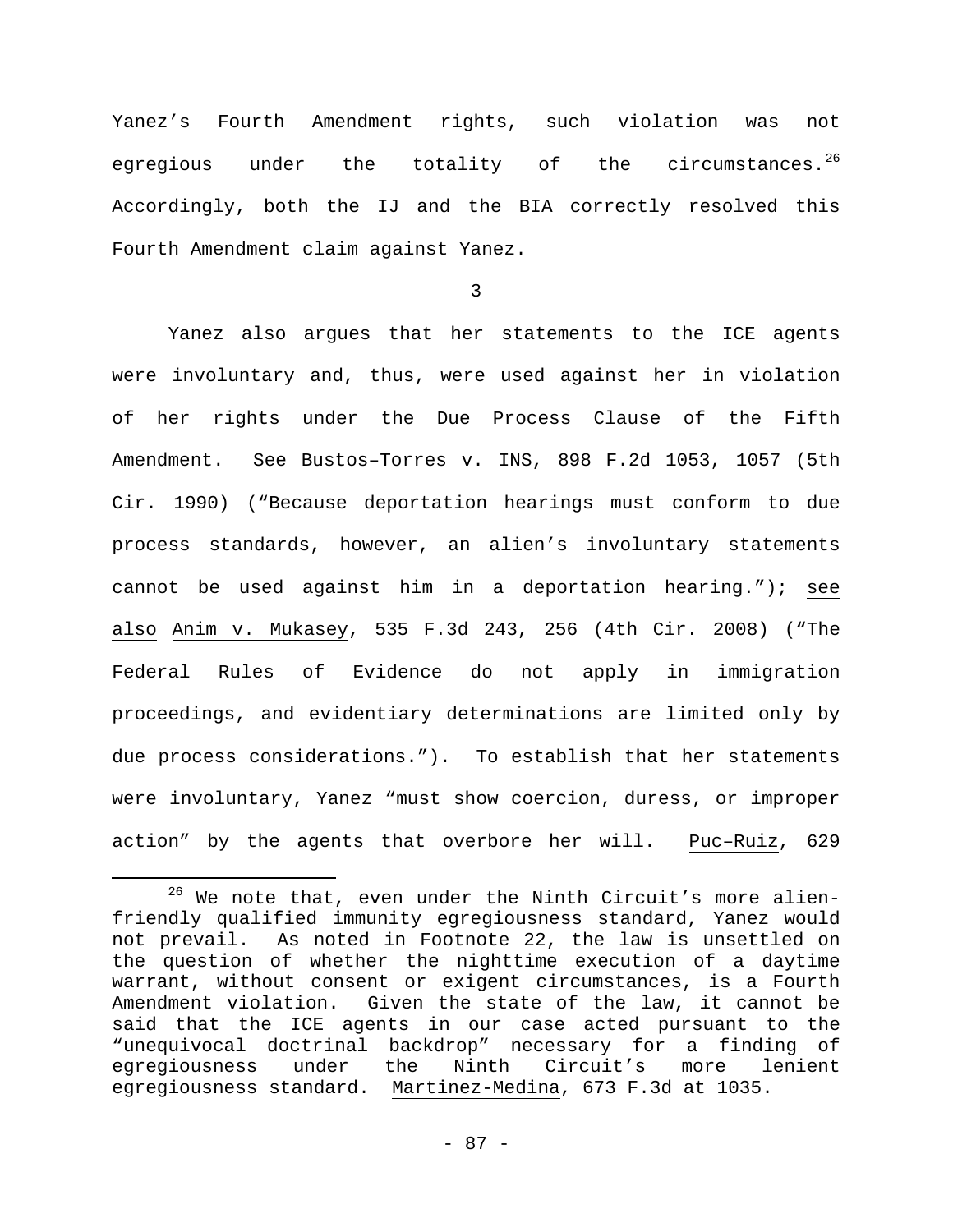F.3d at 779.

The allegations presented to the IJ failed to establish a prima facie case of involuntariness. Yanez did not submit evidence of promises, prolonged questioning, interference with her right to counsel, or other indicia of coercion or duress that might suggest that her statements were involuntary, and she was never handcuffed during the entire episode. See Lopez-Gabriel, 653 F.3d at 687 ("Without more, prompt questioning of a handcuffed detainee by an armed and uniformed officer without Miranda warnings, and questioning by ICE agents after an arrest, are not sufficient to mandate a hearing or to justify suppression in an immigration proceeding."); id. (cases cited therein). Accordingly, like both the IJ and the BIA, we must reject Yanez's Fifth Amendment Due Process Clause claim.

In so rejecting, we note that Yanez's heavy reliance on the Second Circuit's decision in Singh v. Mukasey, 553 F.3d 207 (2d Cir. 2009), is misplaced. In Singh, the Second Circuit suppressed a signed statement made during an interrogation because the officers' conduct "undermined the reliability of the evidence in dispute." Id. at 215 (citation and internal quotation marks omitted). The court found that the alien was questioned for four hours in a border inspection station "where armed, uniformed officers were circulating," was repeatedly told he would be sent to jail, broke down and cried during the

- 88 -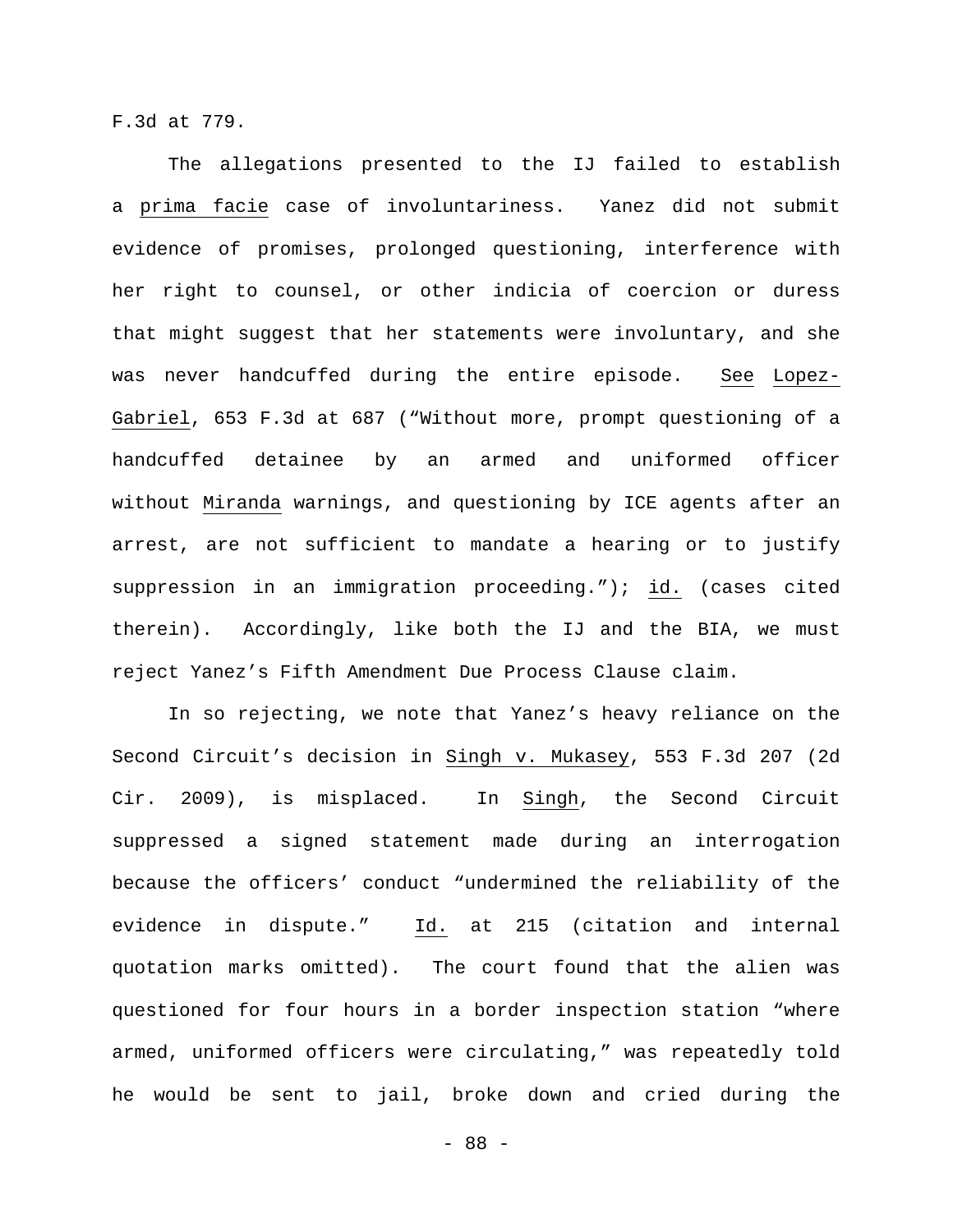interrogation that occurred in the middle of the night, was awake for twenty-four hours, and did not read the statement he signed that contained admissions he allegedly had made. Id. The court also noted that the interrogating officer persisted in asking the alien the same question until he got the answer he wanted. Id. at 216. Ultimately, the court found that the statements at issue were "nuanced and susceptible to corruption" and were therefore excludable. Id. According to the court, the statements were not related to "simple, specific, and objective facts," such as "whether a person is a foreign citizen or has a passport and valid visa." Id. Because the statements were unreliable, the court excluded them. Id. at 215.

Although the court in Singh discussed the egregious violation exception in Lopez-Mendoza, id. at 215-16, the court did not explicitly state whether the signed statement was suppressed because there was an egregious Fourth Amendment violation or because there was an egregious Fifth Amendment Due Process Clause violation. In excluding the statements, the court stated only that, "[e]ven assuming that the conduct here was not 'egregious,' it nonetheless undermined the reliability of the evidence in dispute." Id. at 215 (citation and internal quotation marks omitted). Thus, the court excluded the evidence on the basis that the unspecified constitutional violation undermined the probative value of the challenged evidence. Id.

- 89 -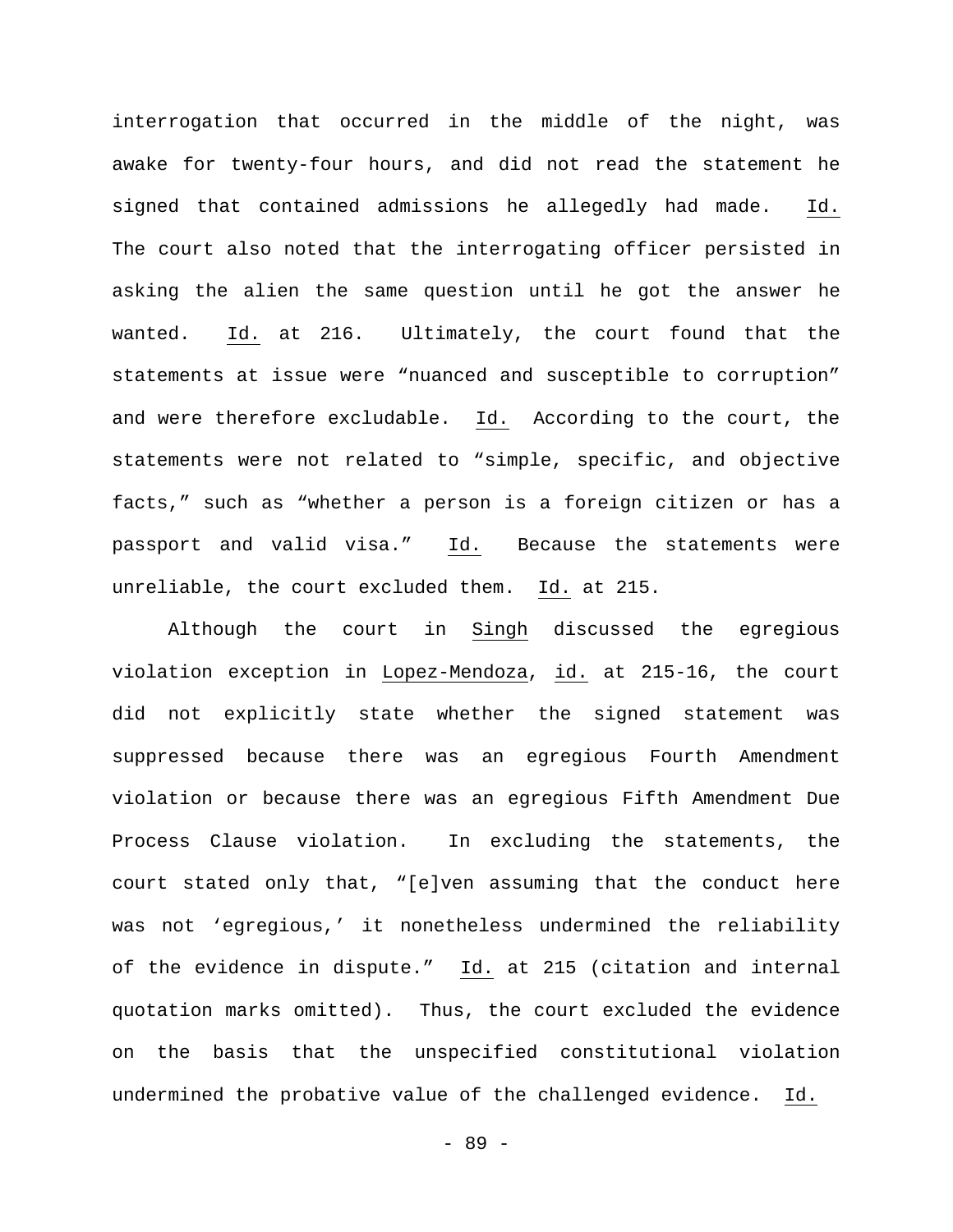The Second Circuit's decision in Singh hurts rather than helps Yanez's cause. As noted earlier, Yanez does not challenge the reliability of the evidence obtained as a result of the alleged wrongful interrogation, which was the basis on which the court in Singh suppressed the challenged statements. Moreover, the circumstances surrounding the questioning of the alien in Singh were decidedly more coercive than the questioning of Yanez in this case. Unlike Singh, Yanez was questioned at home for a brief period of time, and she was not repeatedly told she would be taken to jail. Moreover, unlike the nuanced statements in Singh, the questioning of Yanez was designed to obtain simple and objective factual statements, which it did. Finally, unlike the atmosphere in Singh, where the investigating officer repeatedly asked the same question until he got the answer he wanted, such was not the case here.

4

Finally, we turn to Yanez's argument that the ICE agents failed to follow five regulations, in particular, 8 C.F.R. § 287.8(a)(1)(iii) (regulating use of non-deadly force by agents), 8 C.F.R. § 287.3(c) (mandating advice concerning right to counsel), 8 C.F.R. § 287.8(b)(2) (regarding authority to briefly detain aliens for questioning), 8 C.F.R. § 287.8(c)(2)(i) (concerning power to arrest aliens), and 8 C.F.R. § 287.8(c)(2)(ii) (explaining requirement for obtaining

 $-90 -$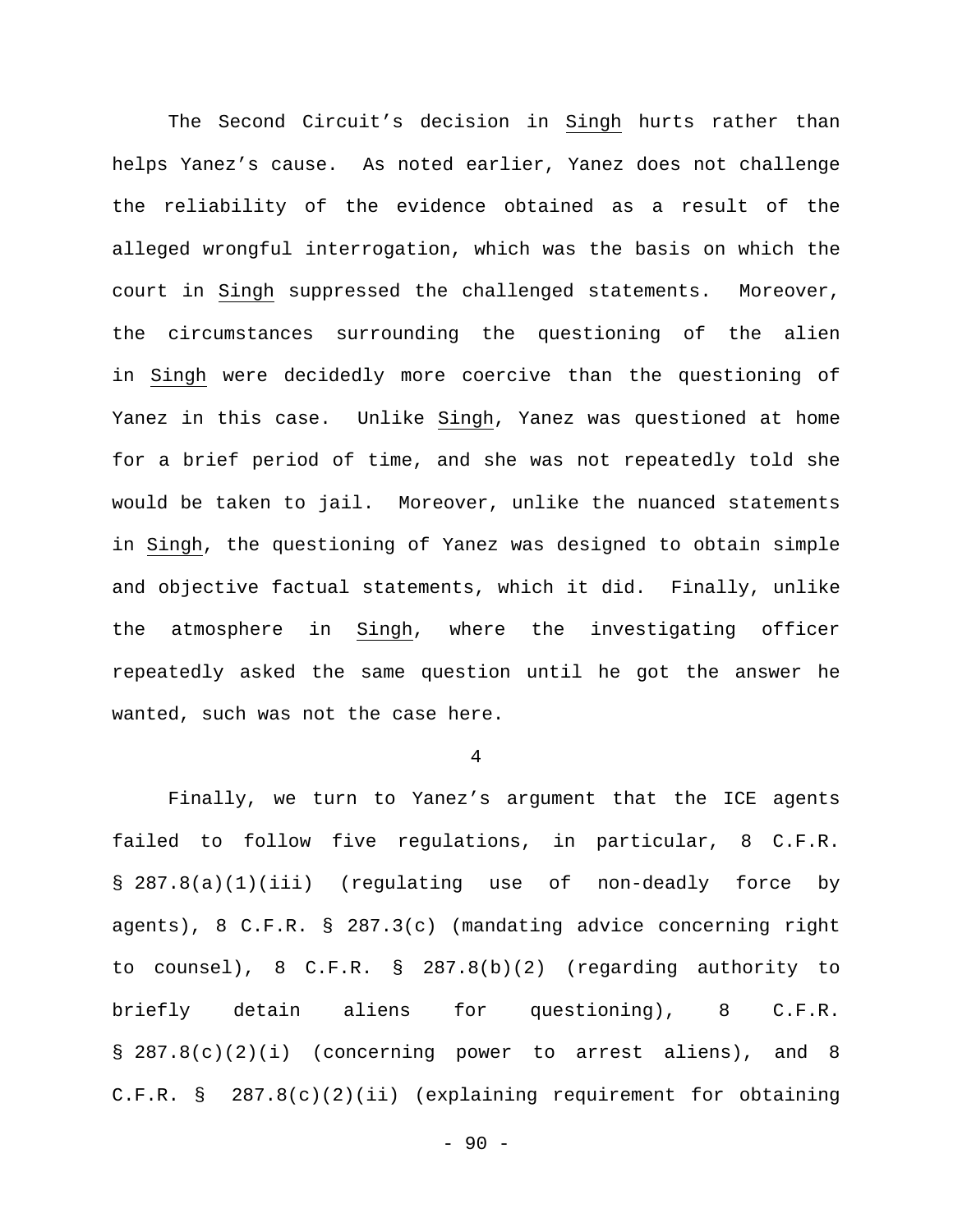warrant prior to arresting alien). We have recognized that "an agency's failure to afford an individual procedural safeguards required under its own regulations may result in the invalidation of the ultimate administrative determination." United States v. Morgan, 193 F.3d 252, 266 (4th Cir. 1999). However, an administrative determination will not be invalidated unless there is: (1) a violation (2) of a regulation intended for the alien's benefit (3) that causes prejudice to the alien. Id.

We reject Yanez's reliance on the five regulations at issue. First off, 8 C.F.R. § 287.12 prohibits any construction of Part 287 of the Code of Federal Regulations "to create any rights, substantive or procedural, enforceable at law by any party in any matter, civil or criminal." 8 C.F.R. § 287.12. As such, Yanez arguably suffered no prejudice. Cf. Navarro-Chalan, 359 F.3d at 23 ("Finally, even if § 287.3 were applicable and were violated, INS regulations state that § 287.3 and the other regulations in its subpart "do not, are not intended to, shall not be construed to, and may not be relied upon to create any rights, substantive or procedural, enforceable at law by any party in any matter, civil or criminal." (citation and internal quotation marks omitted)). In any event, even assuming a violation of the regulations in Part 287 creates an avenue for suppression, Yanez's regulatory claims are without merit, either

- 91 -